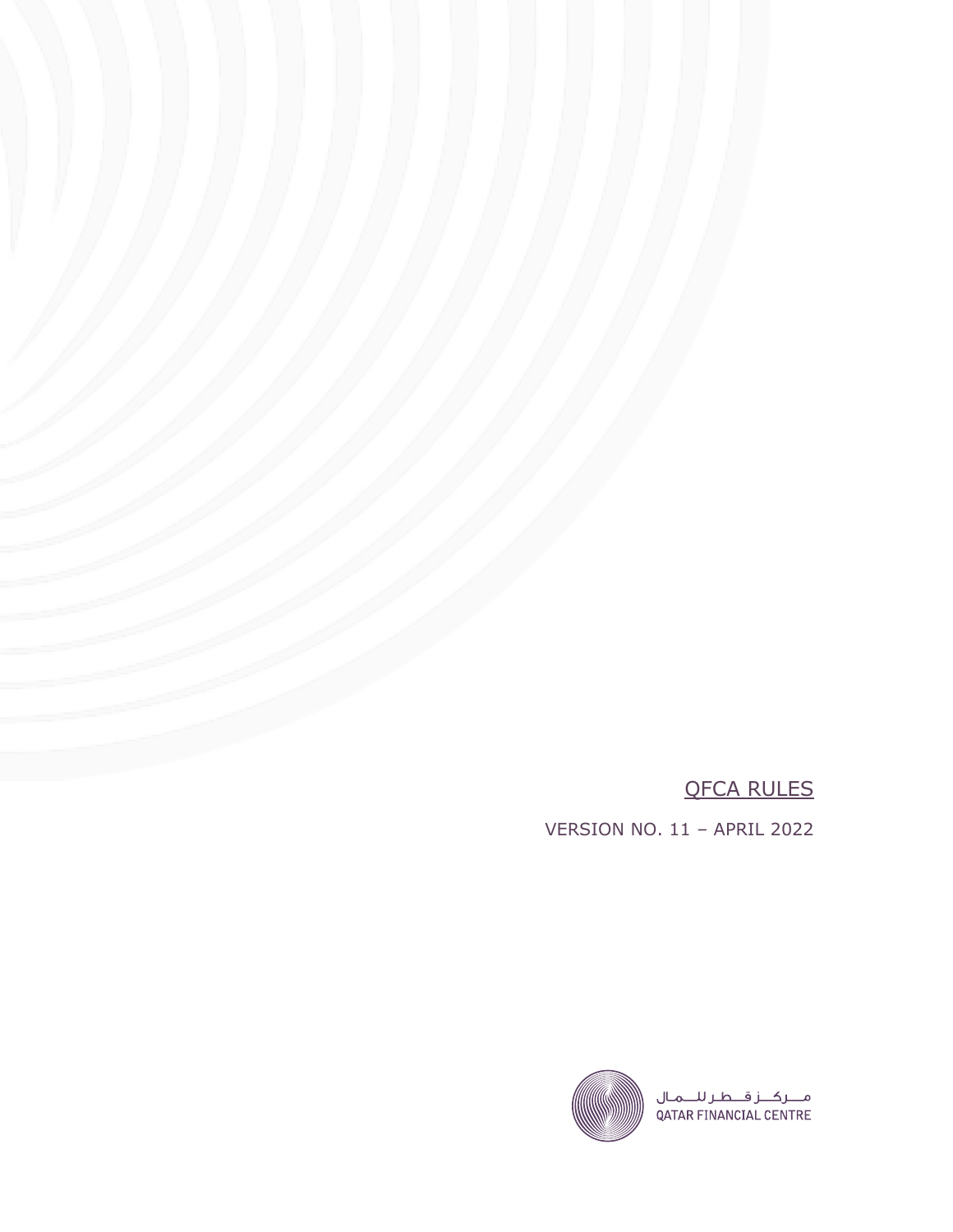#### **CONTENTS**

|  | 1.  |                                                         |  |  |  |
|--|-----|---------------------------------------------------------|--|--|--|
|  | 2.  |                                                         |  |  |  |
|  | 3.  |                                                         |  |  |  |
|  |     |                                                         |  |  |  |
|  | 1.  |                                                         |  |  |  |
|  | 2.  | LICENCE TO CONDUCT NON-REGULATED ACTIVITIES13           |  |  |  |
|  | 3.  |                                                         |  |  |  |
|  | 4.  |                                                         |  |  |  |
|  | 5.  |                                                         |  |  |  |
|  | 6.  |                                                         |  |  |  |
|  | 7.  |                                                         |  |  |  |
|  | 8.  |                                                         |  |  |  |
|  | 8A. |                                                         |  |  |  |
|  | 9.  |                                                         |  |  |  |
|  | 10. |                                                         |  |  |  |
|  | 11. |                                                         |  |  |  |
|  | 12. |                                                         |  |  |  |
|  | 13. |                                                         |  |  |  |
|  | 14. |                                                         |  |  |  |
|  | 15. |                                                         |  |  |  |
|  | 16. |                                                         |  |  |  |
|  |     |                                                         |  |  |  |
|  |     |                                                         |  |  |  |
|  |     |                                                         |  |  |  |
|  |     |                                                         |  |  |  |
|  |     |                                                         |  |  |  |
|  |     |                                                         |  |  |  |
|  | 1.  |                                                         |  |  |  |
|  | 2.  |                                                         |  |  |  |
|  | 3.  | COMMUNICATION OF INFORMATION AND MARKETING MATERIALS 74 |  |  |  |
|  | 4.  |                                                         |  |  |  |
|  | 5.  |                                                         |  |  |  |

|--|--|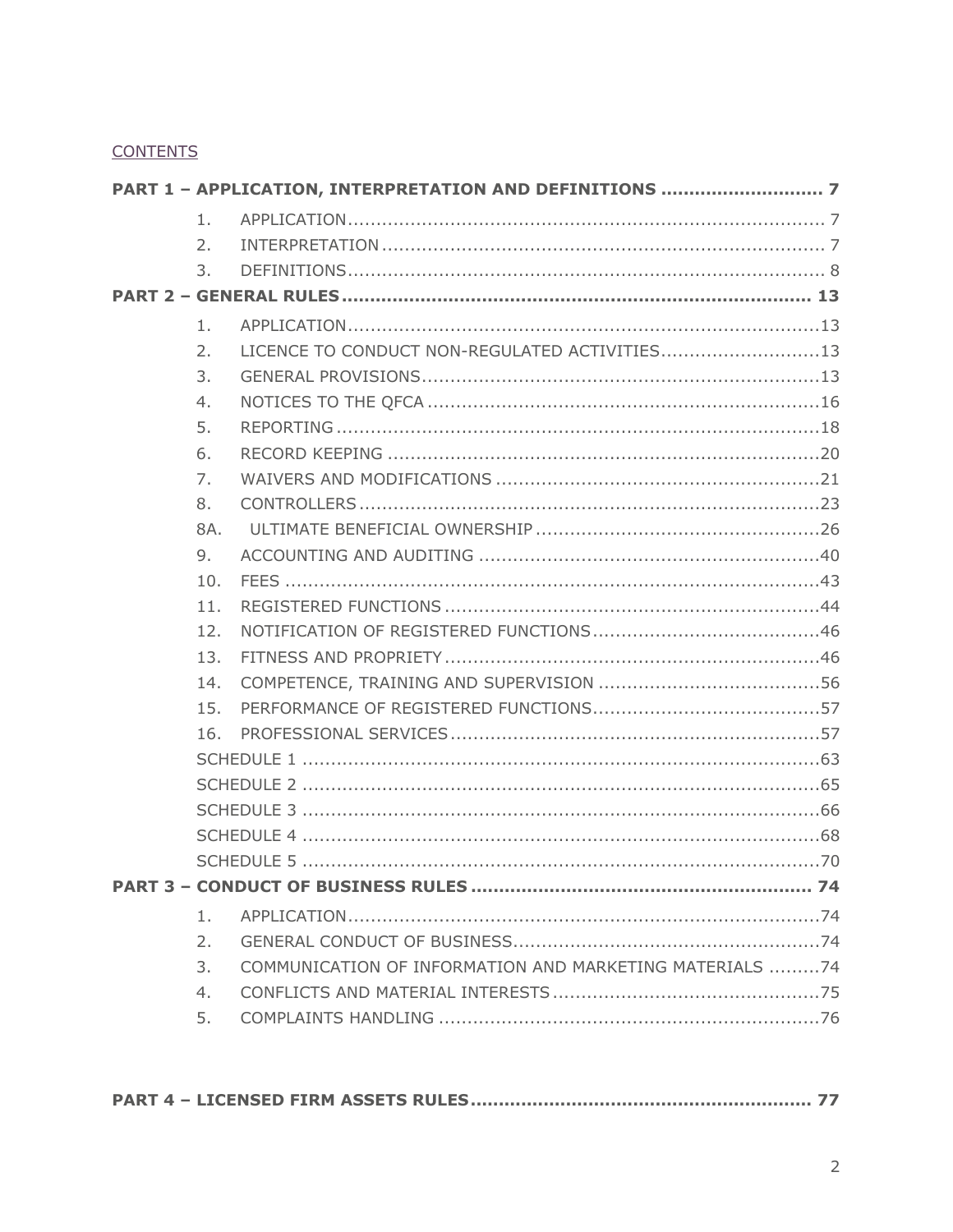|  | 1.             |                                                             |  |  |  |
|--|----------------|-------------------------------------------------------------|--|--|--|
|  | 2.             |                                                             |  |  |  |
|  | 3.             |                                                             |  |  |  |
|  | 4.             |                                                             |  |  |  |
|  | 5.             |                                                             |  |  |  |
|  |                |                                                             |  |  |  |
|  | 1.             |                                                             |  |  |  |
|  | 2.             |                                                             |  |  |  |
|  | 3 <sub>1</sub> |                                                             |  |  |  |
|  | 4.             |                                                             |  |  |  |
|  | 5.             |                                                             |  |  |  |
|  | 6.             |                                                             |  |  |  |
|  |                |                                                             |  |  |  |
|  | 1.             |                                                             |  |  |  |
|  | 2.             |                                                             |  |  |  |
|  | 3.             |                                                             |  |  |  |
|  | 4.             |                                                             |  |  |  |
|  | 5.             |                                                             |  |  |  |
|  | 6.             |                                                             |  |  |  |
|  | 7.             |                                                             |  |  |  |
|  | 8.             |                                                             |  |  |  |
|  | 9.             | COMPLIANCE, CO-OPERATION AND INFORMATION REQUIREMENTS.  105 |  |  |  |
|  | 10.            |                                                             |  |  |  |
|  |                |                                                             |  |  |  |
|  | 1.             |                                                             |  |  |  |
|  | 2.             |                                                             |  |  |  |
|  | 3.             |                                                             |  |  |  |
|  | 4.             |                                                             |  |  |  |
|  | 5.             |                                                             |  |  |  |
|  | 6.             |                                                             |  |  |  |
|  | 7.             |                                                             |  |  |  |
|  | 8.             | COMPLIANCE, CO-OPERATION AND INFORMATION REQUIREMENTS  112  |  |  |  |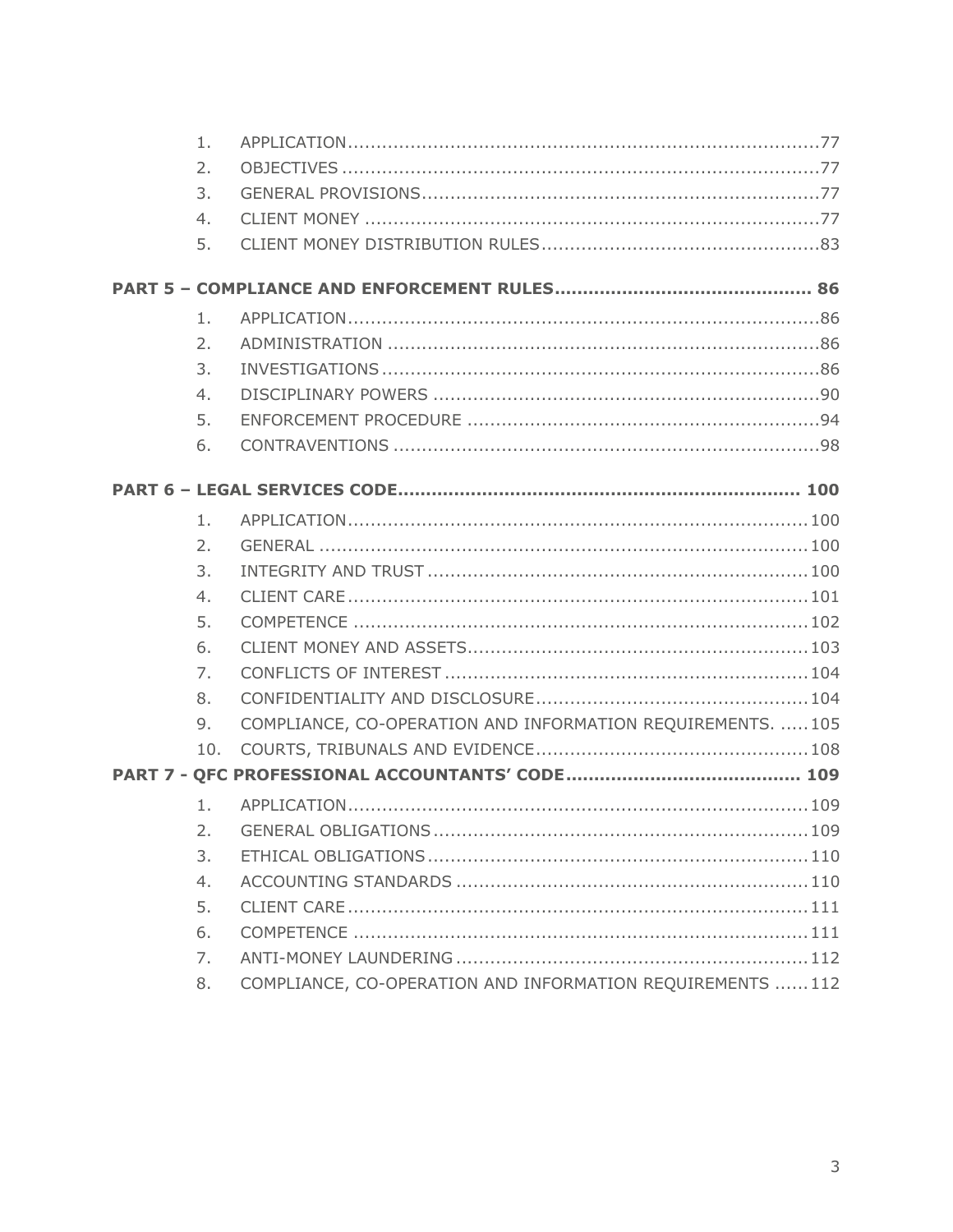# <span id="page-3-1"></span><span id="page-3-0"></span>1. APPLICATION

The rules set out herein shall be referred to as the QFCA Rules. These QFCA Rules are made pursuant to Article 12 of the QFC Authority Regulations.

The QFCA Rules shall apply to all Licensed Firms and where specified in Table 1 below to Authorised Firms in respect of a Relevant Requirement. The QFCA Rules also apply to Applicants, as relevant, and references to Licensed or Authorised Firms shall include, where the context requires, Applicants to become Licensed or Authorised Firms. If the context requires, these rules also apply to a Person.

#### **TABLE 1: QFCA RULES APPLICABLE TO AUTHORISED FIRMS**

# **PART/RULES Part 2 : General Rules** Rule 3.3, 5, 6, 7 and 10.7 **Part 5 : Compliance and Enforcement Rules**

# <span id="page-3-2"></span>2. INTERPRETATION

In the QFCA Rules, a reference to:

- (A) a provision of any law, regulation or rule includes a reference to that provision as amended or re-enacted from time to time;
- (B) a calendar year shall mean a year of the Gregorian calendar;
- (C) a month shall mean a month of the Gregorian calendar;
- (D) the masculine gender includes the feminine and the neuter;
- (E) writing includes any form of representing or reproducing words in legible form; and
- (F) a Person is, where the context permits, to any Person in respect of which the QFCA has jurisdiction under or pursuant to the QFC Law or Regulations or Rules or whose conduct or activities are or may be subject to the QFC Law, Regulations or Rules.

The headings in the QFCA Rules shall not affect its interpretation.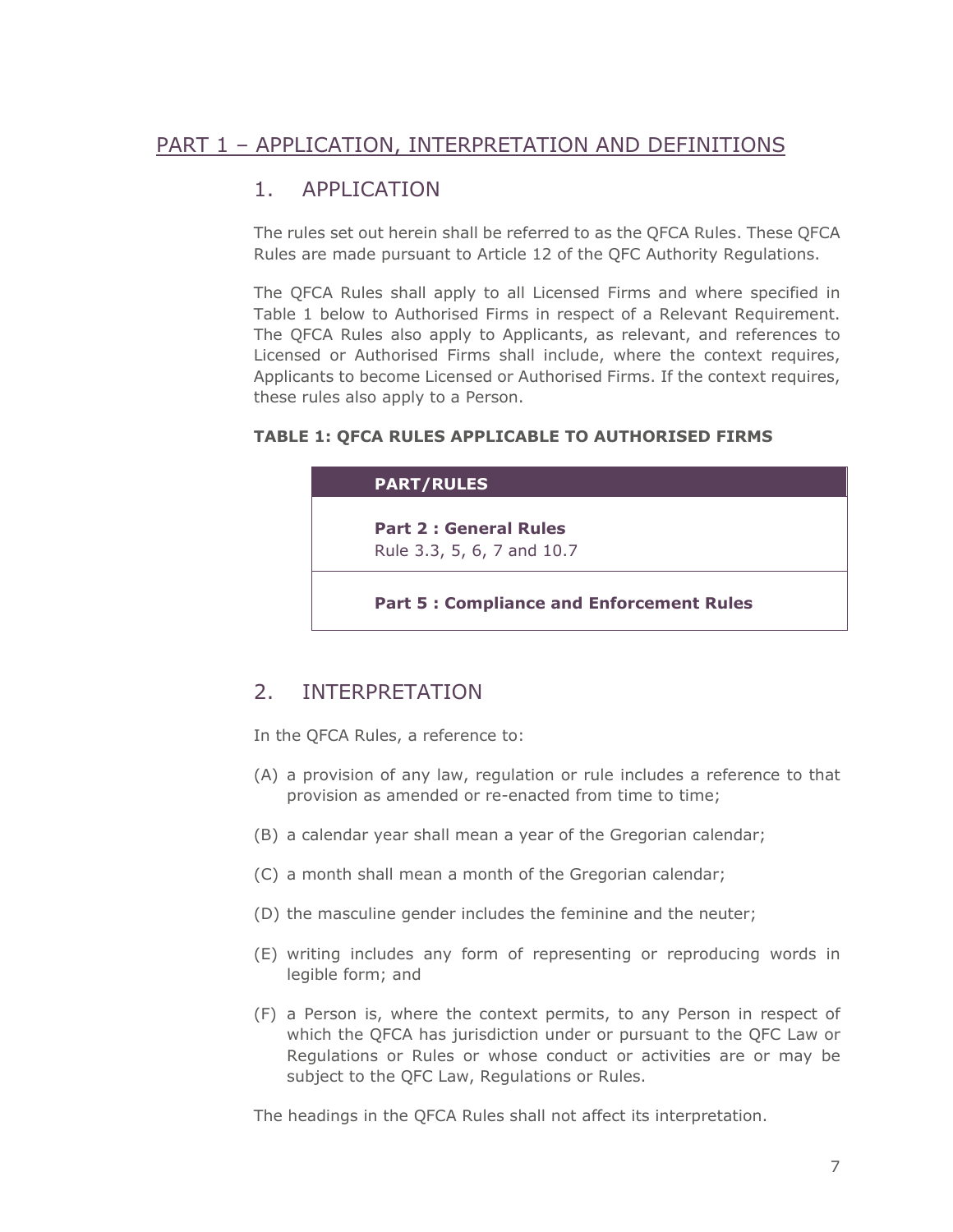A reference in a rule or other part or Schedule of the QFCA Rules to a paragraph, sub-paragraph or rule by number or letter only, and without further identification, is a reference to a paragraph, sub-paragraph or rule of that number or letter contained in the rule or other part or Schedule of the QFCA Rules in which that reference occurs.

Each of the Schedules to the QFCA rules shall have effect as if set out in the QFCA Rules and reference to QFCA Rules shall include reference to the Schedule.

Any reference in QFCA Rules to "include", "including", "in particular", "for example", "such as " or similar expressions shall be considered as being by way of illustration or emphasis only and are not to be construed so as to limit the generality of any words preceding them.

#### <span id="page-4-0"></span>3. DEFINITIONS

**"AML/CFT Law"** means Law No. (20) of 2019 on Combating Money Laundering and Terrorism Financing.

**"AML/CFT Rules"** means the Anti-Money Laundering and Combating Terrorist Financing Rules 2010 of the QFC Regulatory Authority as amended from time to time.

**"Applicant"** means a Person submitting an Application.

**"Application"** means an application:

- (A) for a QFCA Licence or variation or withdrawal of a QFCA Licence or QFC Regulatory Authority Authorisation;
- (B) for an approval of a Person to undertake a specified function, including the appointment of a Person as a Key Person or Interest Holder; or
- (C) for Guidance or a waiver (or revocation or variation of a waiver) of Rules as the context requires.

**"Authorised Firm"** means a person authorised by the QFC Regulatory Authority to engage in Regulated Activities as set forth in Article 23 of QFC Financial Services Regulations.

**"Business Day"** means any day which is not a Friday, a Saturday or a public holiday in the State of Qatar.

**"CER Rules"** means the Compliance and Enforcement Rules set out in Part 5 of these QFCA Rules.

**"Client"** means any person who enters into a transaction with a Licensed Firm in respect of a Non-Regulated Activity, including the receipt of advice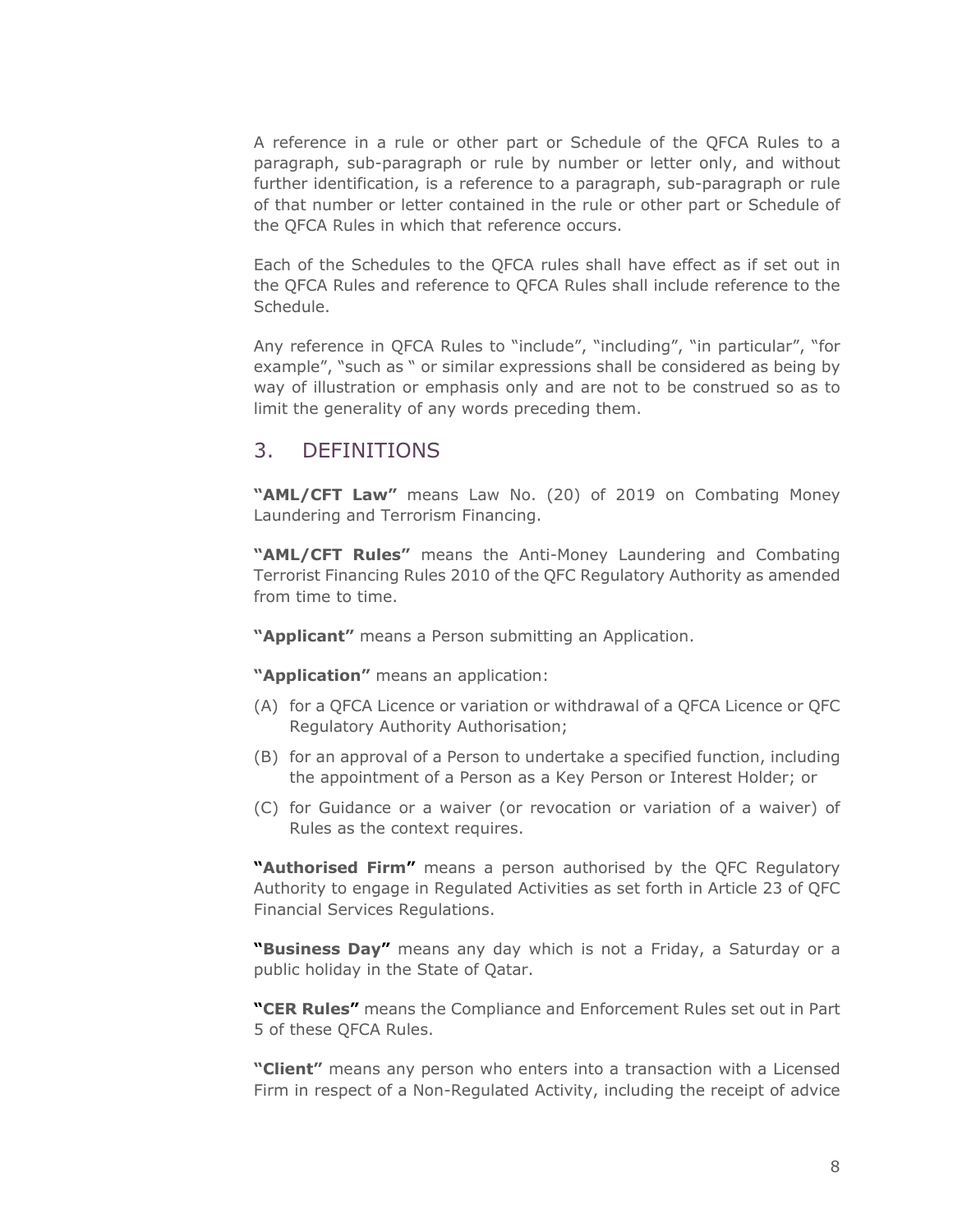and any other business or service undertaken by a Licensed Firm in the course of carrying out a Non-Regulated Activity in or from the QFC.

**"Client Money"** means all money held or received by a Licensed Firm:

- (A) from or on behalf of a Client in the course of or in connection with the carrying on of a Non-Regulated Activity in or from the QFC; or
- (B) which a Licensed Firm treats as Client Money in accordance with LFAR.

**"COB Rules"** means the conduct of business rules set out in Part 3 of these QFCA Rules.

**"Control"** has the meaning set out in Rule 8.2.1.

**"Controller Notice"** means a notice relating to a change in Control of a Licensed Firm as required under General Rule 8.3.

**"CRO"** means the Companies Registration Office established pursuant to Article 7 of the QFC Law.

**"Eligible Bank"** means a Person that is an Authorised Firm with an authorisation for deposit taking, or a person in relation to whom all of the following requirements are satisfied:

- (A) the Person is incorporated in a jurisdiction outside the QFC;
- (B) the Regulatory Authority has not, by notice, declared that this definition does not apply to the jurisdiction;
- (C) the Person is regulated as a bank, and principally regulated for prudential purposes, by an overseas regulator in the jurisdiction;
- (D) the Person is required to prepare audited accounts;
- (E) the Person has minimum assets of US \$10 million (or its equivalent in any other currency at the relevant time);
- (F) the Person had surplus revenue over expenditure for the Person's last 2 financial years; and
- (G) the Person's latest annual audit report is not materially qualified.

**"Entity"** a [Body Corporate](javascript:void(gwin=window.open() or partnership or unincorporated association carrying on [Business](javascript:void(gwin=window.open() with a view to a profit.

**"Financial Services Regulations"** means the QFC Financial Services Regulations No. (1) of 2005.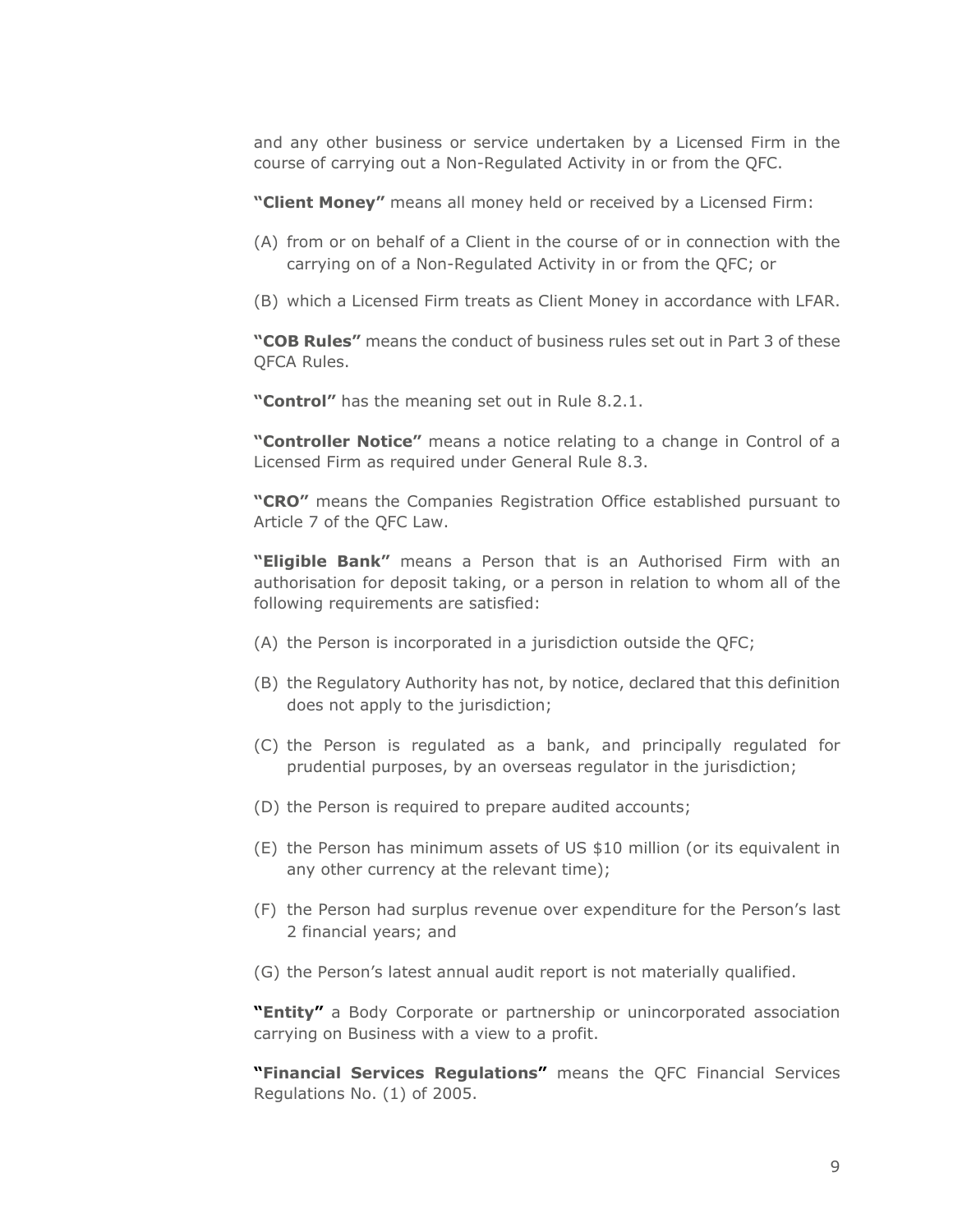**"Firm-Related Distribution Event",** for a Licensed Firm, means:

- (A) the appointment of a liquidator, receiver or administrator or of a trustee in bankruptcy; or
- (B) an event in any jurisdiction equivalent to an appointment mentioned in paragraph (A); or
- (C) the withdrawal or cancellation by the QFCA of the Licensed Firms' Licence; or
- (D) the imposition or variation of a condition, restriction or requirement on the Licensed Firms' Licence so that it is no longer permitted to hold Client Money.

**"General Rules"** means the general rules set out in Part 2 of these QFCA Rules.

**"Group"** means with respect to an Entity:

- (A) that Entity;
- (B) any parent Entity of the Entity; and
- (C) any subsidiary (direct or indirect) of that Entity or of any parent Entity of that Entity.

**"Guidance"** means guidance issued, or to be issued, by the QFC Authority under Article 14 of the QFC Authority Regulations.

**"LFAR"** means Licensed Firm Asset Rules set out in Part 4 of these QFCA Rules.

**"Licensed Firm"** means a person licensed by the QFCA to engage in Non-Regulated Activities in or from the QFC, and that is not an Authorised Firm.

**"Local Licensed Firm"** means a Licensed Firm incorporated in the QFC.

**"MLRO"** means the Licensed Firm's money laundering reporting officer.

**"Non-Local Licensed Firm"** means a Licensed Firm established outside the QFC and operating through a branch in the QFC.

**"Non-Regulated Activities"** has the meaning set out at Article 110 of the QFC Financial Services Regulations.

**"Objectives"** mean the Objectives of the QFCA pursuant to Article 6 of the QFC Authority Regulations.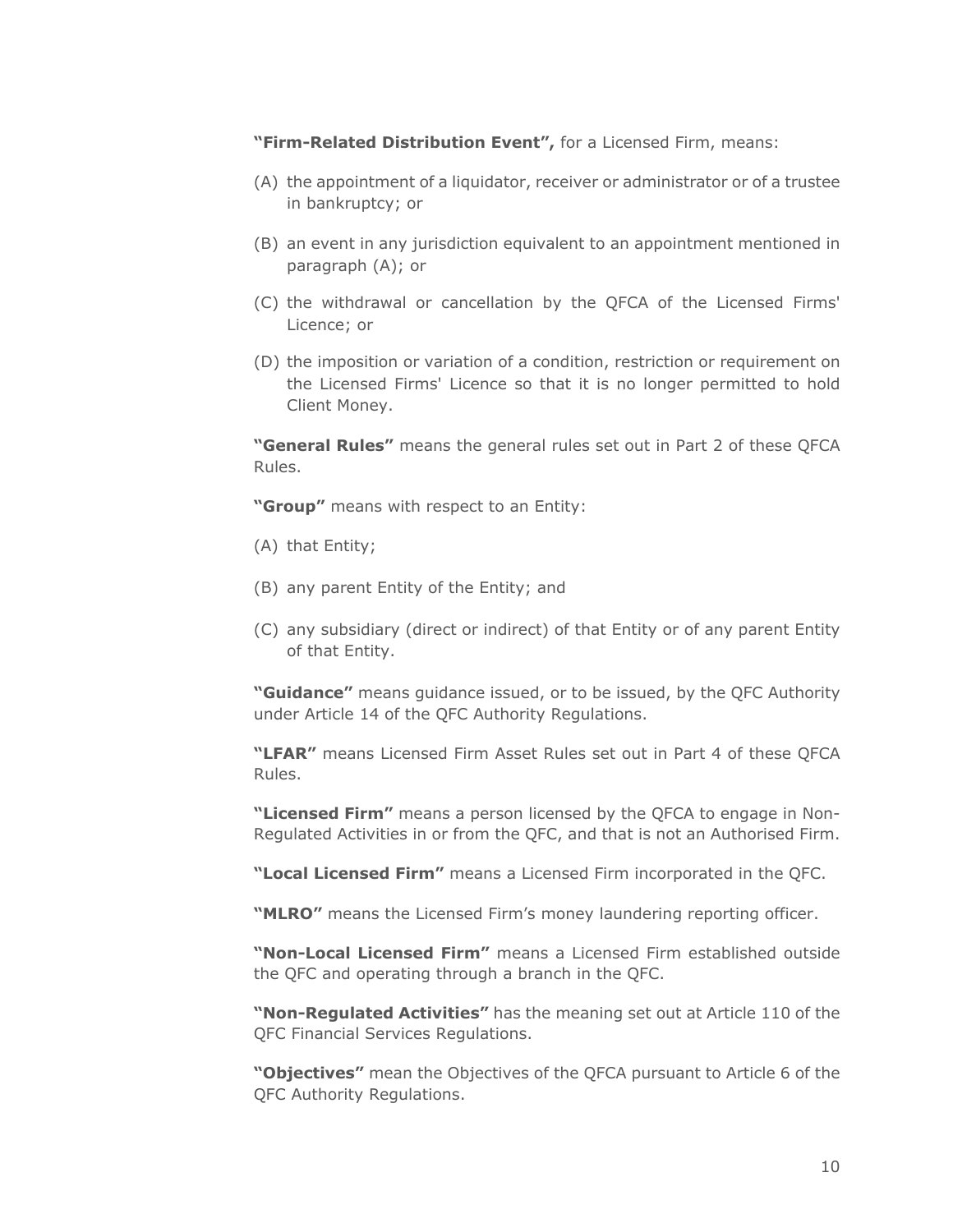**"Ordinary Business Hours"**, on a day means between 8 am and 5 pm or as amended by the QFCA from time to time.

**"Person"** means a natural person or legal person including body corporate, or body unincorporated, a branch, company, partnership, trust, unincorporated association or other undertaking, arrangement, government or state.

**"Protected Item"** means a communication between a professional legal adviser and his Client or any Person representing his Client, which is made either in connection with the giving of legal advice to the Client or in connection with, or in contemplation of, legal proceedings (including the exercise of powers by the QFCA under relevant Regulations, or in proceedings before the Relevant Review Body) and for the purposes of those proceedings.

**"QFC"** means the Qatar Financial Centre.

**"QFCA"** means the Qatar Financial Centre Authority.

**"QFC Law"** means Law No. (7) of Year 2005.

**"QFCA Licence"** means a licence to operate in the QFC issued by the QFCA pursuant to Article 11.1 of the QFC Law.

**"QFCA Rule"** means any rules made by the QFCA pursuant to Article 12 of the QFC Authority Regulations.

**"QFC Authority Regulations"** means the QFC Authority Regulations, No. 9 of 2005, as amended from time to time.

**"Registered Functions"** has the meaning set out in General Rule 11.

**"Registered Functions Notice"** means a notice relating to a change in Registered Function of a Licensed Firm as required under General Rule 12.2.

**"Regulations"** means Regulations enacted by the Minister in accordance with Article 9 of the QFC Law.

**"Regulatory Authority"** means the Regulatory Authority of the QFC established in accordance with Article 9 of the QFC Law.

**"Relevant Requirement"** has the meaning set out in CER 6.1 in relation to Regulations or rules administered by the QFCA.

**"Relevant Review Body"** has the meaning set out in the CER Rule 3.1.2.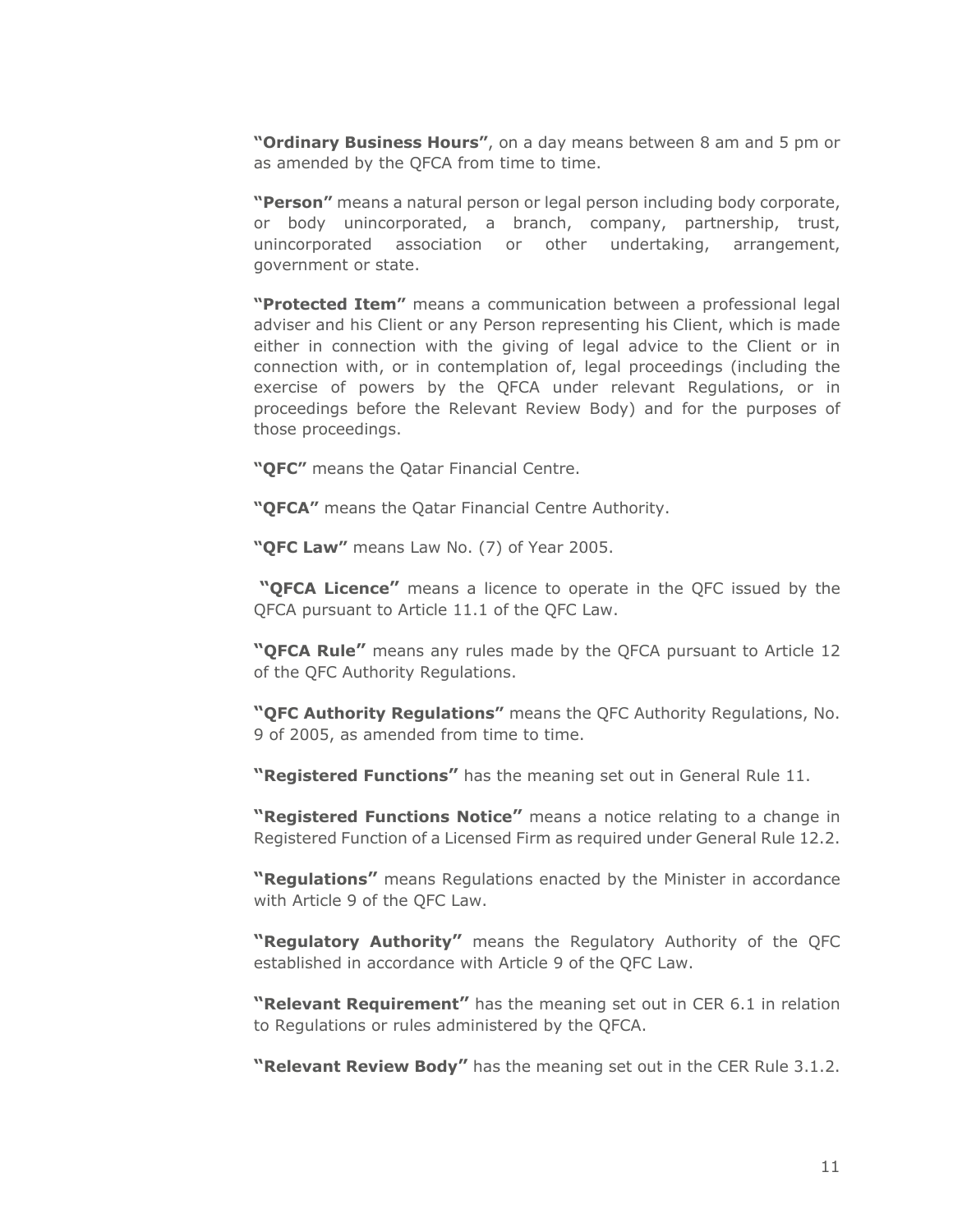**"Rules"** means Rules made by the QFCA under the [Regulations](javascript:void(gwin=window.open() pursuant to which the QFCA has power to make rules, including, where the context permits, standards, principles and codes of practice.

**"Senior Executive Function"** has the meaning set out in General Rule 11.3.

**"Signed"** means bearing the physical signature or electronic signature of the Licensed Firm's or Authorised Firm's authorised signatory.

**"Single Family Office Regulations"** means the QFC Single Family Office Regulations, No. 16 of 2012, as amended from time to time.

**"Third Party-Related Distribution Event"** for an Eligible Bank means:

- (A) the appointment of a liquidator, receiver or administrator, or of a trustee in bankruptcy; or
- (B) an event in any jurisdiction equivalent to an appointment mentioned in paragraph (A).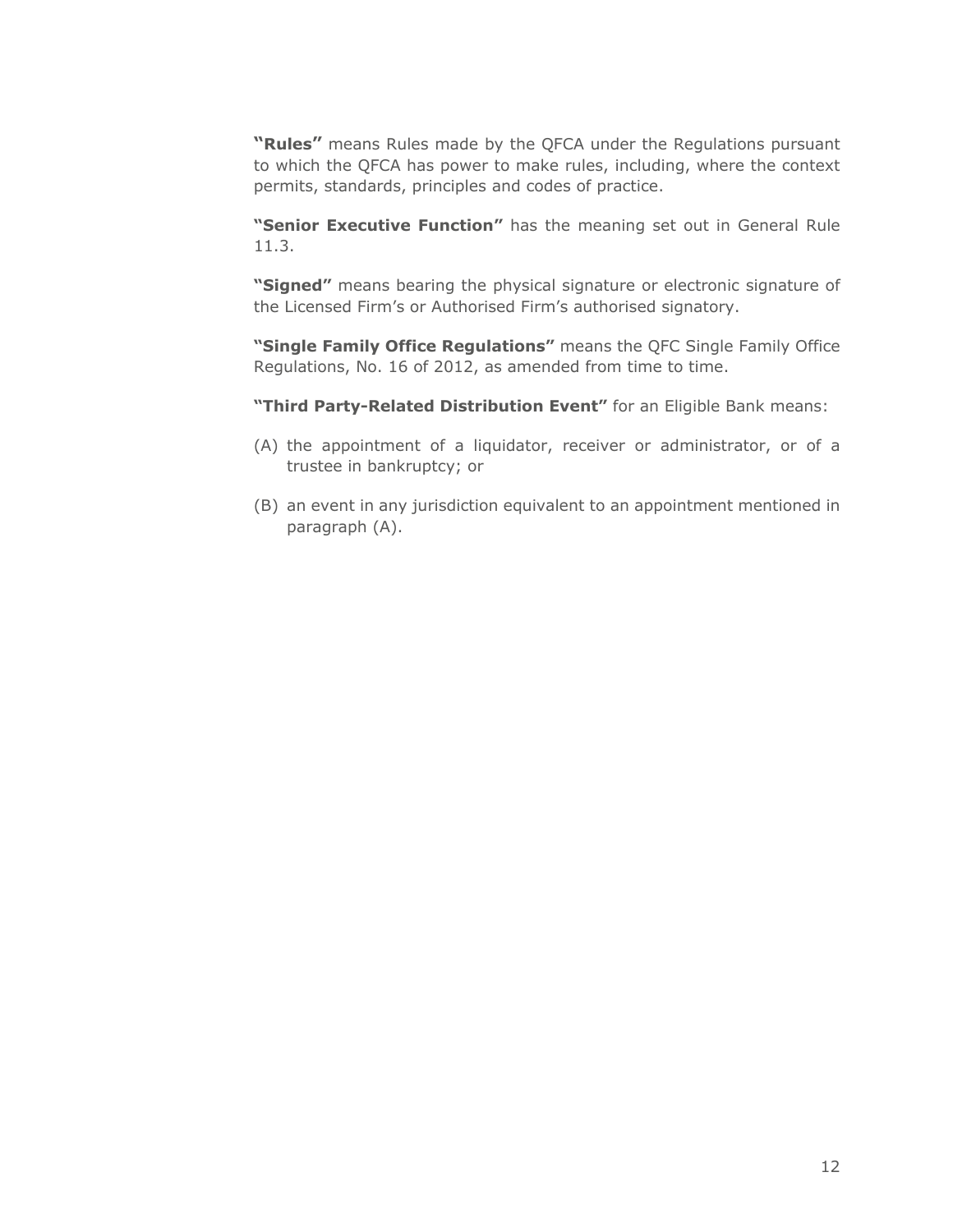# <span id="page-9-1"></span><span id="page-9-0"></span>1. APPLICATION

The QFCA Rules in Part 2 shall be referred to as the General Rules and shall apply to all Licensed Firms, and where specified herein to Authorised Firms in respect of a Relevant Requirement.

# <span id="page-9-2"></span>2. LICENCE TO CONDUCT NON-REGULATED **ACTIVITIES**

# 2.1 APPLICATION

This General Rule 2 applies only to Licensed Firms.

# 2.2 GENERAL CONDUCT

In order to become and remain a Licensed Firm, a Person shall ensure it is and remains fit and proper and complies with any Regulations and Rules as well as the QFCA Rules that may apply to the particular type of Non-Regulated Activities undertaken and shall conduct itself at all times in a manner that (A) reflects and promotes the spirit, purpose and Objectives of the general principles set out in Schedule 1 (the "Principles"), and (B) does not harm or hinder the QFCA in achieving its Objectives, strategies and priorities.

# 2.3 REJECTION OF LICENCE APPLICATION

Pursuant to Article 21(1) of the QFCA Regulations, the QFCA shall have the discretion and power to reject an Application if the QFCA considers, after review of the Application, that the Application does not meet the Objectives, strategies and priorities set by the QFCA from time to time (including, but not limited to, the consideration of the existing number and composition of Licensed Firms in the QFC), taking into account the matters set out in Article 21(2) of the QFCA Regulations.

# <span id="page-9-3"></span>3. GENERAL PROVISIONS

# 3.1 APPLICATION

This General Rule 3 applies to a Licensed Firm and where specified, to an Authorised Firm in respect of a Relevant Requirement.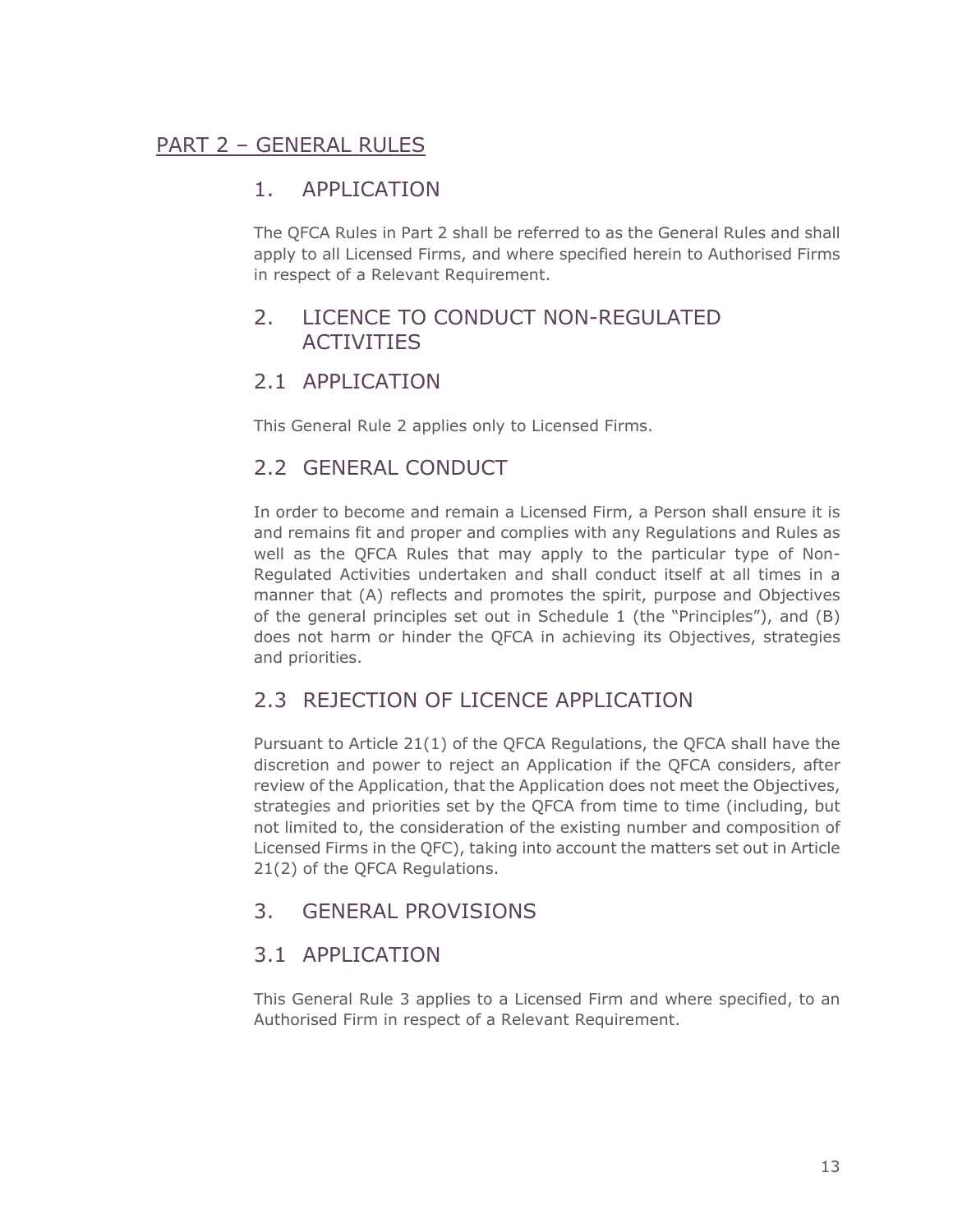# 3.2 DISCLOSURE OF LICENSED STATUS

- 3.2.1 A Licensed Firm must not misrepresent its status expressly or by implication.
- 3.2.2
- (A) A Licensed Firm must take reasonable care to ensure that all business documents in connection with the carrying on of Non-Regulated Activities in or from the QFC include one of the disclosures in General Rule 3.2.2 (C).
- (B) The expression "business documents":
	- (i) includes, but is not limited to, letterheads, whether issued by post, fax or electronic means, terms of business, Client agreements, written financial communications, business cards, prospectuses and websites; but
	- (ii) does not include compliment slips, account statements or text messages.
- (C) The disclosure required under this General Rule is:
	- (i) "Licensed by the Qatar Financial Centre Authority"; or
	- (ii) "Licensed by the QFCA".
- (D) The QFCA logo must only be reproduced with the express written permission of the QFCA and in accordance with any conditions for use issued from time to time.

## 3.3 COMMUNICATION WITH THE QFCA AND THE CRO

3.3.1 Without prejudice to any other provision of these Rules all communications made by a Licensed or Authorised Firm to the QFCA or the CRO whether pursuant to any Regulations, Rules, or otherwise shall be made by an employee (officer or otherwise) of the Licensed or Authorised Firm authorised to make such communication to the QFCA or the CRO and shall be in English unless otherwise permitted by the QFCA or the CRO.

All internal procedures, records or other documentation created by the Licensed or Authorised Firm shall be in English.

- 3.3.2
- (A) The QFCA may operate an electronic submission system (Electronic System) to allow Licensed Firms, Authorised Firms, or other Persons approved in writing by the QFCA (Registered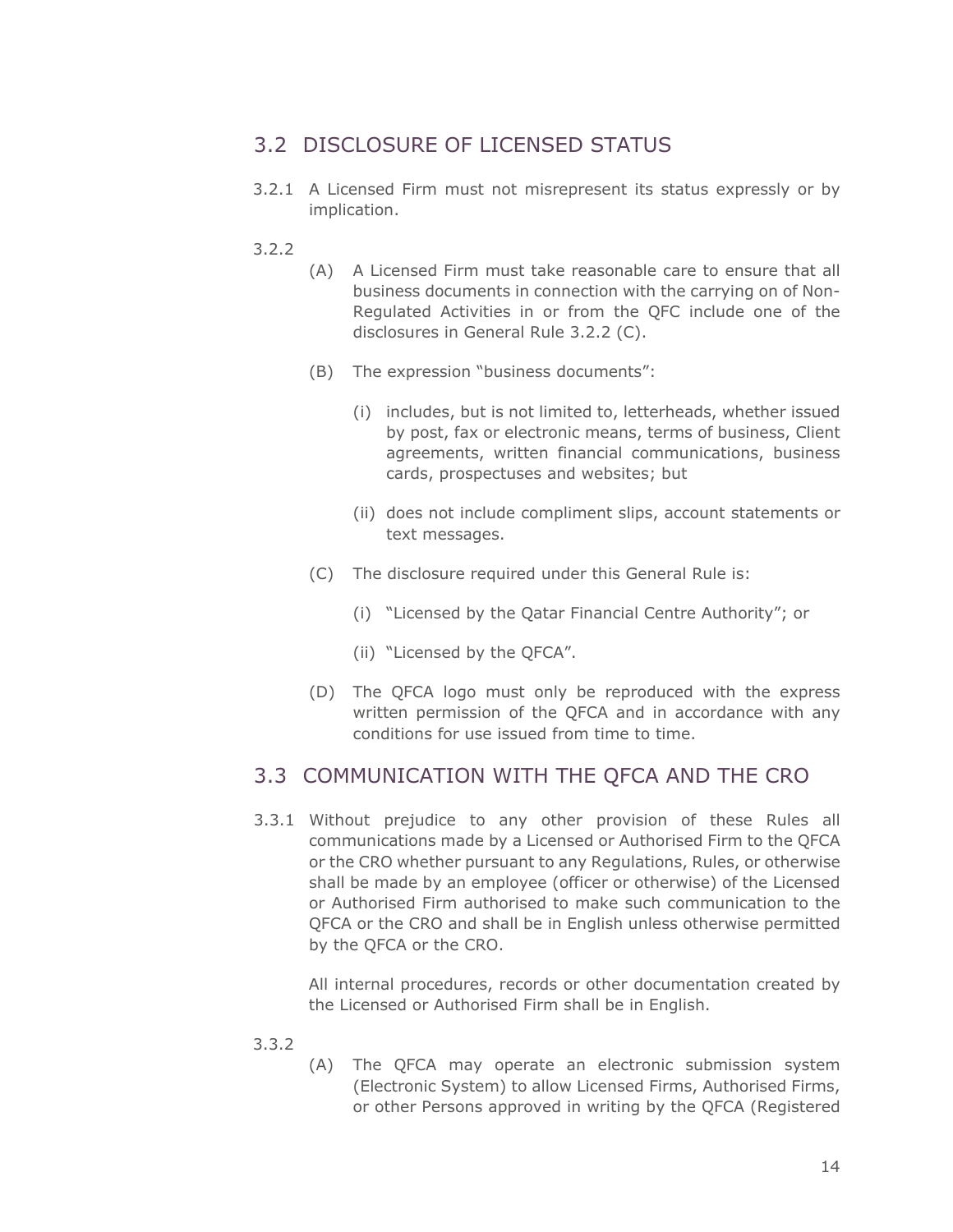Users) to communicate with it or with the CRO, to produce documents and information in an electronic form. The QFCA may issue instructions for, amongst other things:

- (i) access to, guidelines concerning and the use of the Electronic System;
- (ii) QFCA's approval of any individuals nominated to access and use the Electronic System on behalf of a Registered User;
- (iii) withdrawal of access to Registered Users or any individual previously approved to access and use the Electronic System on behalf a Registered User; and
- (iv) measures that the QFCA considers necessary or desirable to maintain the integrity and security of the Electronic System.
- (B) The Registered User must ensure that:
	- (i) only suitable individuals have access to the Electronic System;
	- (ii) individuals who have access to the Electronic System follow the usage instructions and use the Electronic System properly;
	- (iii) it has adequate policies, procedures, systems and controls to comply with this Rule 3.3; and keep necessary records; and
	- (iv) it and its directors, officers, employees, agents and contractors do not do, or fail to do, anything that compromises the integrity or security of the Electronic System.
- (C) If a communication is made to the QFCA or the CRO using the Electronic System, the communication will be deemed to have been made at the time it is received by the QFCA or the CRO; and for the purposes of these Rules, to have been Signed and made in writing.
- (D) This rule is additional to, and does not limit, the generality of Rule 3.3.1 (Communication with the QFCA and the CRO), any other provision of these Rules or any other Rules.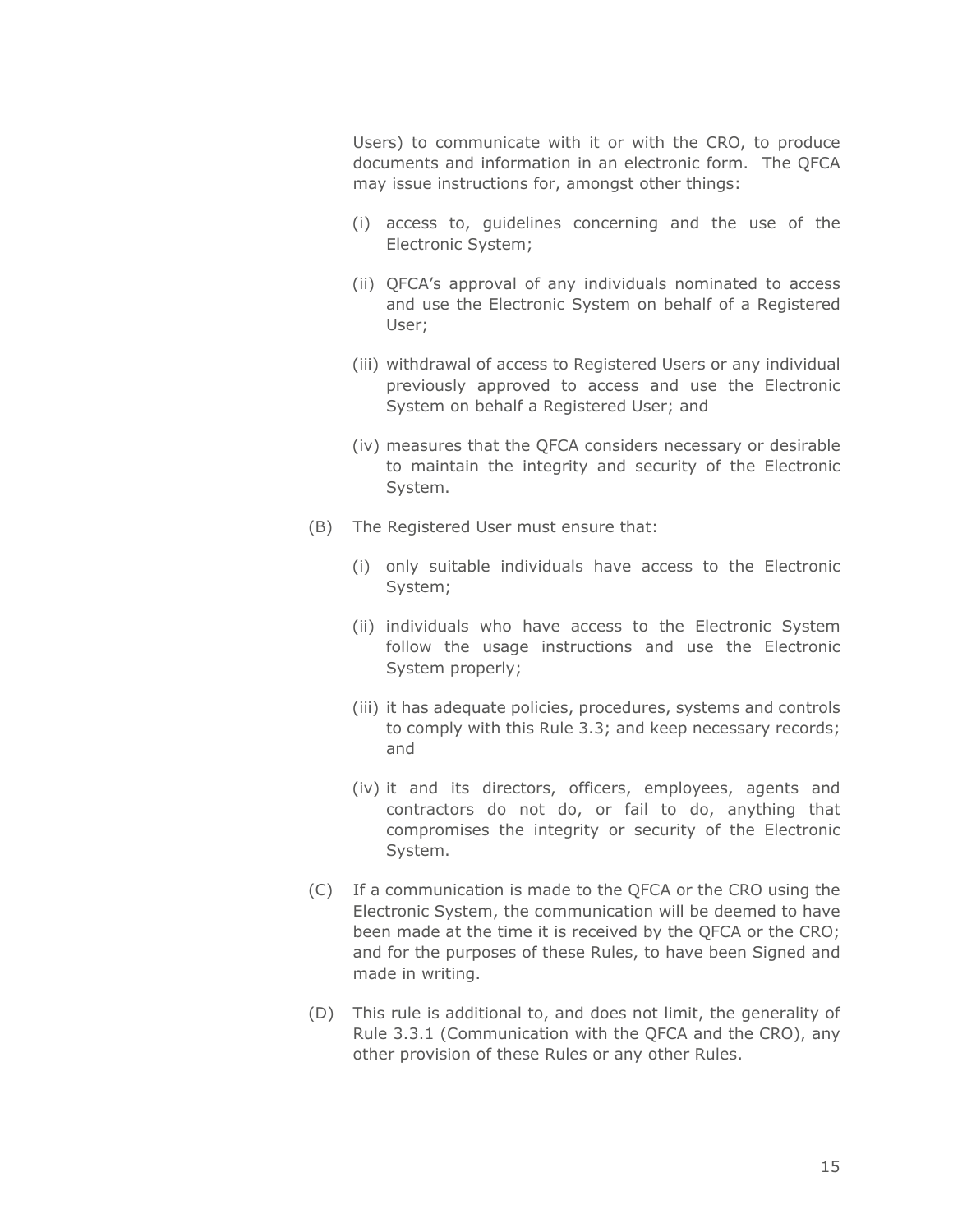## 3.4 COMPLAINTS AGAINST THE QFCA

Without prejudice to the rights set out at Article 25 of the QFCA Regulations, the QFCA shall make arrangements for the prompt, efficient, impartial and independent investigation of complaints made against it arising out of the exercise, or failure to exercise, any of its functions under Articles 19 or 21 of the QFCA Regulations.

#### 3.5 REGISTERS OF PUBLIC INFORMATION

- 3.5.1 The QFCA shall make public its register of Licensed Firms licensed to conduct Non-Regulated Activities including a register of individuals undertaking a Registered Function at a Licensed Firm.
- 3.5.2 The QFCA registers will be maintained in electronic form in English and extracts of the registers will also be made available at the premises of the QFCA during normal business hours, upon application and payment of the prescribed fee set forth in Schedule 4 (Fees) or otherwise prescribed by notice.

## 3.6 PROVISION OF INFORMATION

An extract of information from the registers maintained by the QFCA under General Rule 3.5, in relation to any particular Licensed Firm and individuals undertaking Registered Functions, upon application and payment of the prescribed fee, is prima facie evidence of the matters stated in it.

# <span id="page-12-0"></span>4. NOTICES TO THE QFCA

#### 4.1 APPLICATION

This General Rule 4 applies to Licensed Firms.

#### 4.2 PROVISION OF NOTIFICATIONS

- 4.2.1 Unless a QFCA Rule states otherwise, a Licensed Firm must ensure that each notification it provides to the QFCA:
	- (A) is in writing and contains the Licensed Firm's name, QFC number and any additional information required by the QFCA; and
	- (B) is submitted on any relevant QFC Form or Electronic System operated by the QFCA.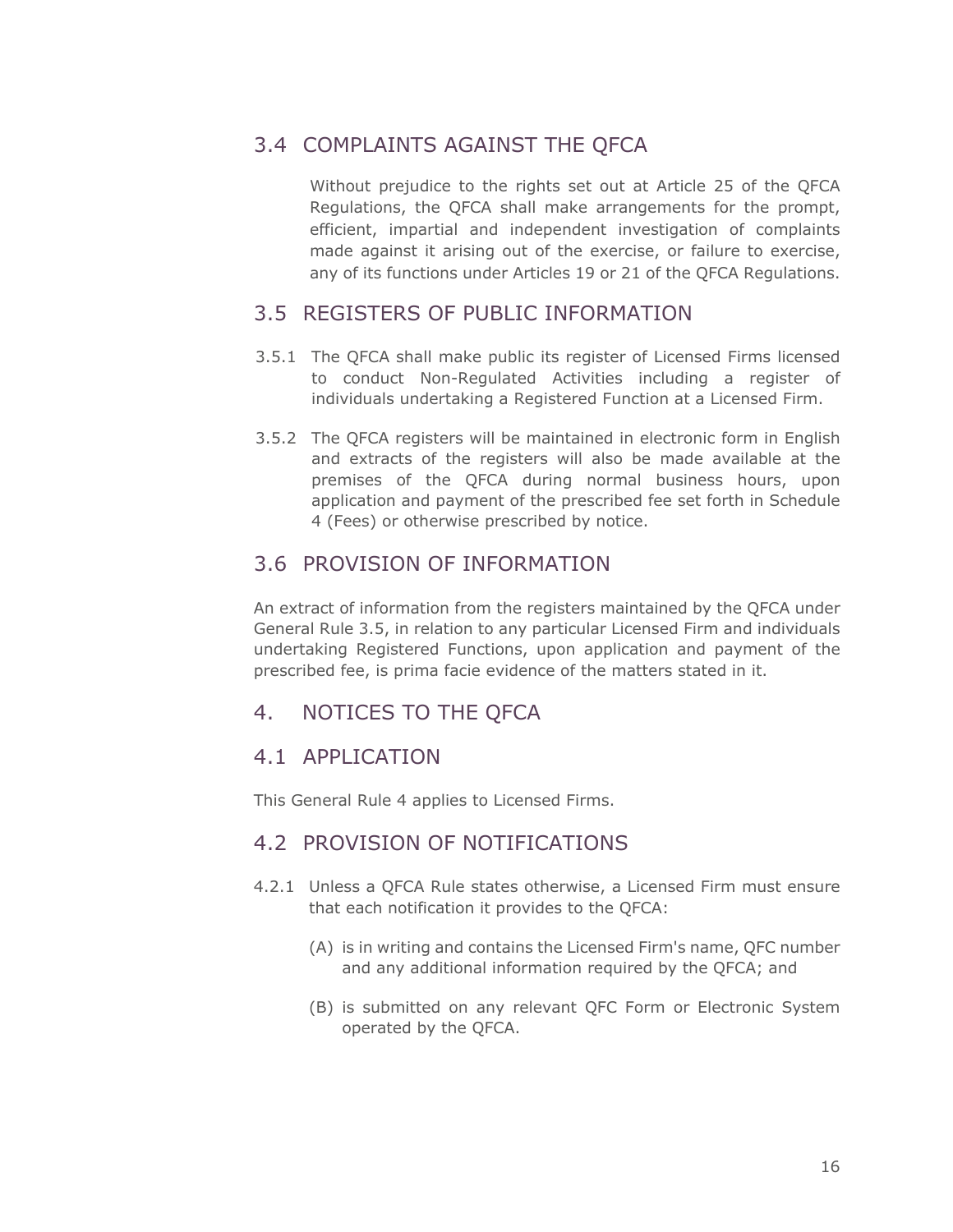- 4.2.2 A notification must be submitted to the QFCA:
	- (A) by electronic mail at the address provided by the QFCA or in the Electronic System operated by the QFCA; and
	- (B) duly Signed by the signatories specified in the relevant QFCA Rule or as set forth herein and delivered by:
		- (i) post to the current address of the QFCA;
		- (ii) hand delivery to the current address of the QFCA; or
		- (iii) fax to a fax number provided by the QFCA.
- 4.2.3 Where a QFCA Rule does not specify a specific signatory, any notification or submission of a report must be signed by the individual performing the Senior Executive Function or other authorised signatory of the Licensed Firm.

#### 4.3 CORE DETAILS

- 4.3.1 A Licensed Firm must provide the QFCA with reasonable advance notice of any change in:
	- (A) the Licensed Firm's name;
	- (B) the continuation of its business in the QFC;
	- (C) the address of the Licensed Firm's principal place of business in the QFC;
	- (D) in the case of a branch, its registered office or head office address;
	- (E) its legal structure;
	- (F) the name of any individual undertaking a Registered Function or any material matters relating to such individual's fitness and propriety; and
	- (G) Control, pursuant to General Rule 8.
- 4.3.2 A Local Licensed Firm must provide the QFCA with prior notice of the establishment or closure of a branch office or a subsidiary anywhere in the world from which it carries on services.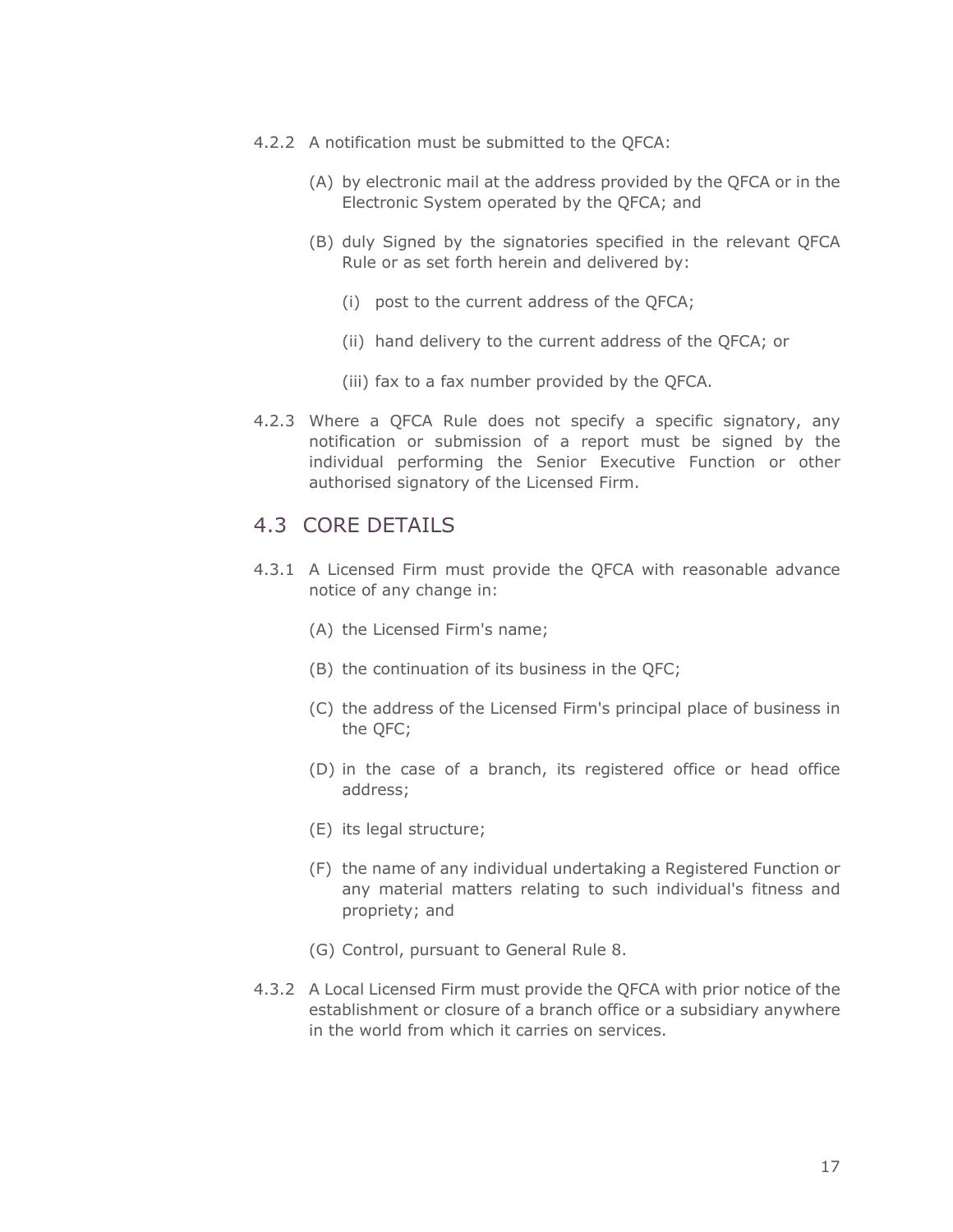#### 4.4 SIGNIFICANT EVENTS

4.4.1 A Licensed Firm must advise the QFCA immediately if it becomes aware of any matters that have occurred or may occur in the foreseeable future that could materially impact on the Licensed Firm's ability to provide adequate services to its Client and/or to continue in business and/or have a significant adverse impact on the reputation of the Licensed Firm or of the QFC.

#### 4.5 FRAUD AND ERRORS

- 4.5.1 A Licensed Firm must notify the QFCA immediately if one of the following events arises in relation to its activities in or from the QFC:
	- (A) it becomes aware that an employee may have committed a fraud against one of its Client;
	- (B) a serious fraud has been committed against it;
	- (C) it has reason to believe that a Person is acting with intent to commit a serious fraud against it; or
	- (D) it identifies significant irregularities in its accounting or other records, whether or not there is evidence of fraud.

#### 4.6 ACTION AGAINST A LICENSED FIRM

- 4.6.1 A Licensed Firm must notify the QFCA immediately if:
	- (A) civil proceedings are brought against the Licensed Firm and the amount of the claim is in excess of 20% of the Licensed Firm's financial resources or is significant in relation to its reputation; or
	- (B) the Licensed Firm is prosecuted for, or convicted of, any offence involving fraud or dishonesty, or any penalties are imposed on it for tax evasion.

## <span id="page-14-0"></span>5. REPORTING

#### 5.1 APPLICATION

This General Rule 5 applies to a Licensed Firm and to an Authorised Firm in respect of a Relevant Requirement.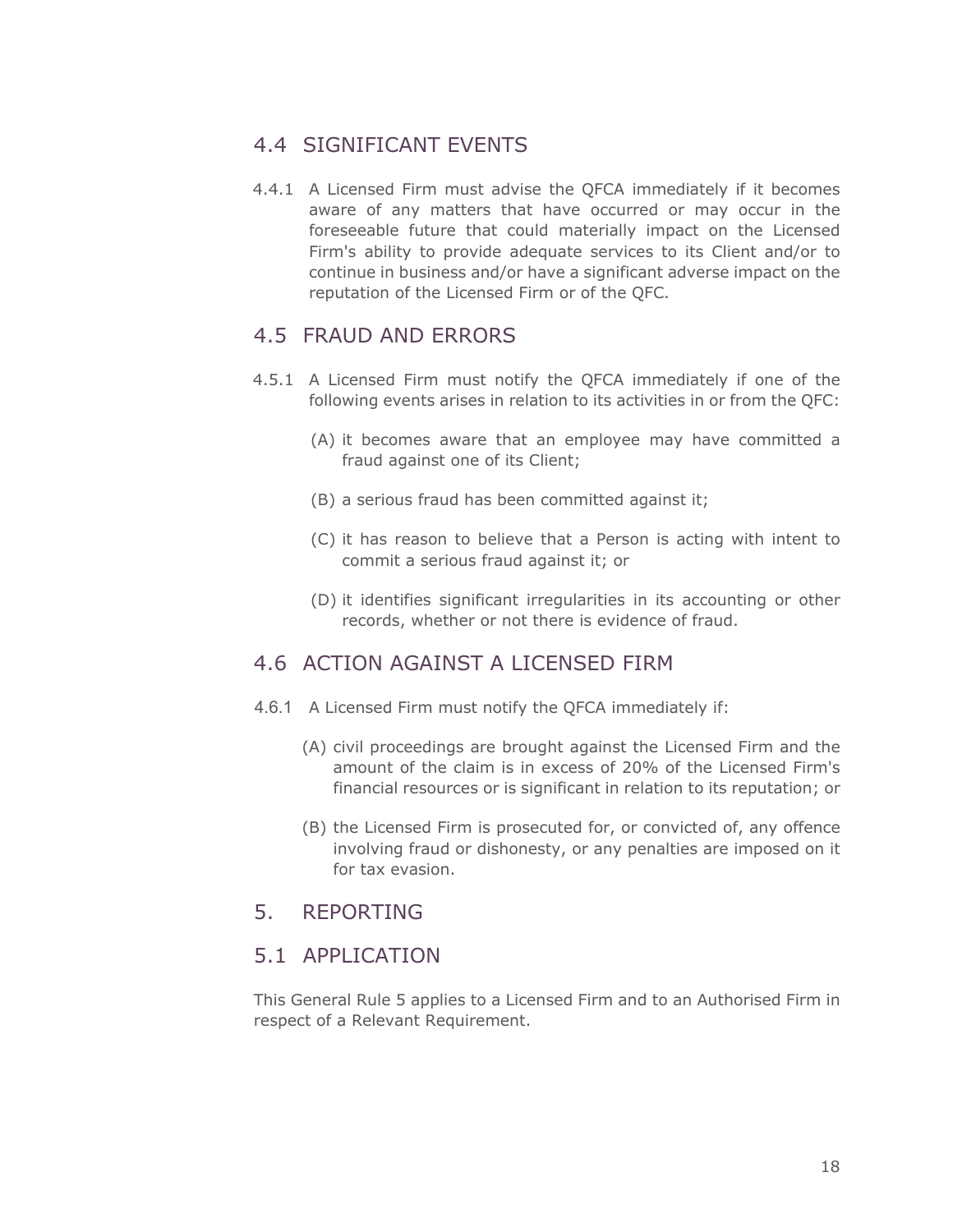#### 5.2 PROVISION OF REPORTS

#### 5.2.1

- (A) Unless a QFCA Rule states otherwise, a Licensed or Authorised Firm must ensure that each report it provides to the QFCA:
	- (i) contains the Licensed or Authorised Firm's name, the related QFC number and any other information required by the QFCA; and
	- (ii) subject to (B) is received by the QFCA during Ordinary Business Hours on the date the report is due.
- (B) If the due date is not a Business Day, the report must be received by the QFCA during Ordinary Business Hours of the next Business Day.
- (C) A report will not be considered to have been received by the QFCA until it has been:
	- (i) received by the QFCA; and
	- (ii) duly Signed by the signatories specified in the relevant QFCA Rule and delivered:
		- (1) by email or Electronic System;
		- (2) by post to the current address of the QFCA;
		- (3) hand delivered to the current address of the QFCA; or
		- (4) faxed to a fax number provided by the QFCA.
- 5.2.2 Where a QFCA Rule does not specify a specific signatory, the report must be Signed by the individual performing the Senior Executive Function or other authorised signatory of the Licensed Firm.

#### 5.3 SUMMARY OF REPORTING REQUIREMENTS

The reporting requirements relevant to Licensed or Authorised Firms are set out at Schedule 2.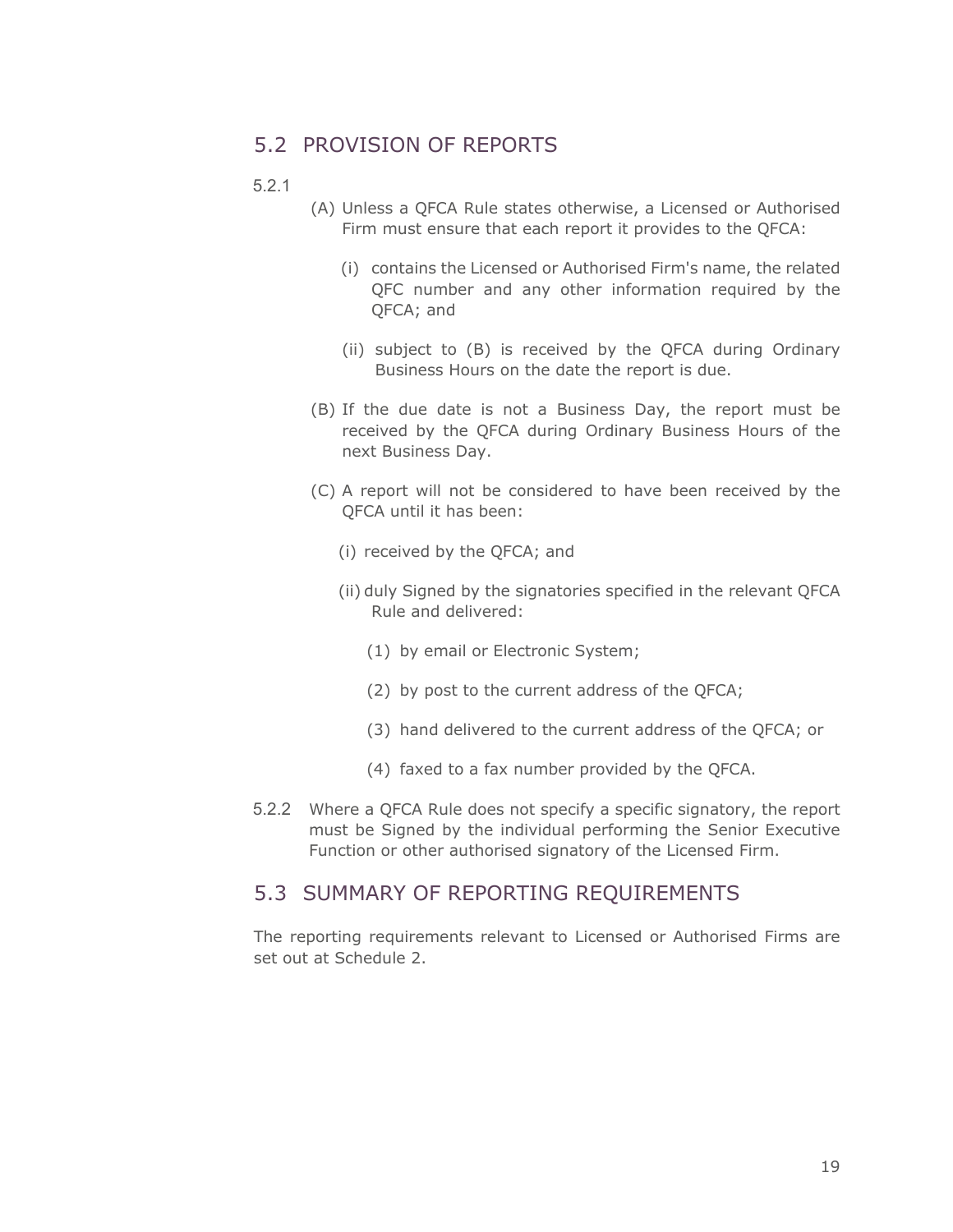## <span id="page-16-0"></span>6. RECORD KEEPING

#### 6.1 APPLICATION

This General Rule 6 applies to a Licensed Firm and to an Authorised Firm in respect of a Relevant Requirement.

# 6.2 GENERAL REQUIREMENTS

- 6.2.1 A Licensed or Authorised Firm must maintain appropriate records of:
	- (A) matters and dealings, including accounting records;
	- (B) policies and procedures; and
	- (C) other documentation,

which are required under Relevant Requirements.

#### 6.3 MAINTENANCE OF RECORDS

- 6.3.1 A Licensed or Authorised Firm must ensure records, however stored, are capable of reproduction on paper within a reasonable period not exceeding three (3) Business Days.
- 6.3.2 In maintaining records, a Licensed or Authorised Firm must have regard to any requirements for preservation, confidentiality, security and the frequency and ease of access required to records.
- 6.3.3 Subject to General Rule 3.3 the Licensed or Authorised Firm may maintain records created by third parties in any language. If those records are requested by the QFCA they must be reproduced in English within a reasonable period not exceeding three (3) Business Days of the date of the request.
- 6.3.4
- (A) Where original documents cannot be maintained, copies may be kept, provided they are duly certified copies of the original documents.
- (B) A document in (A) must be certified by:
	- (i) in the case of a document created or issued or copied by the Licensed or Authorised Firm itself, a director or secretary of the Firm;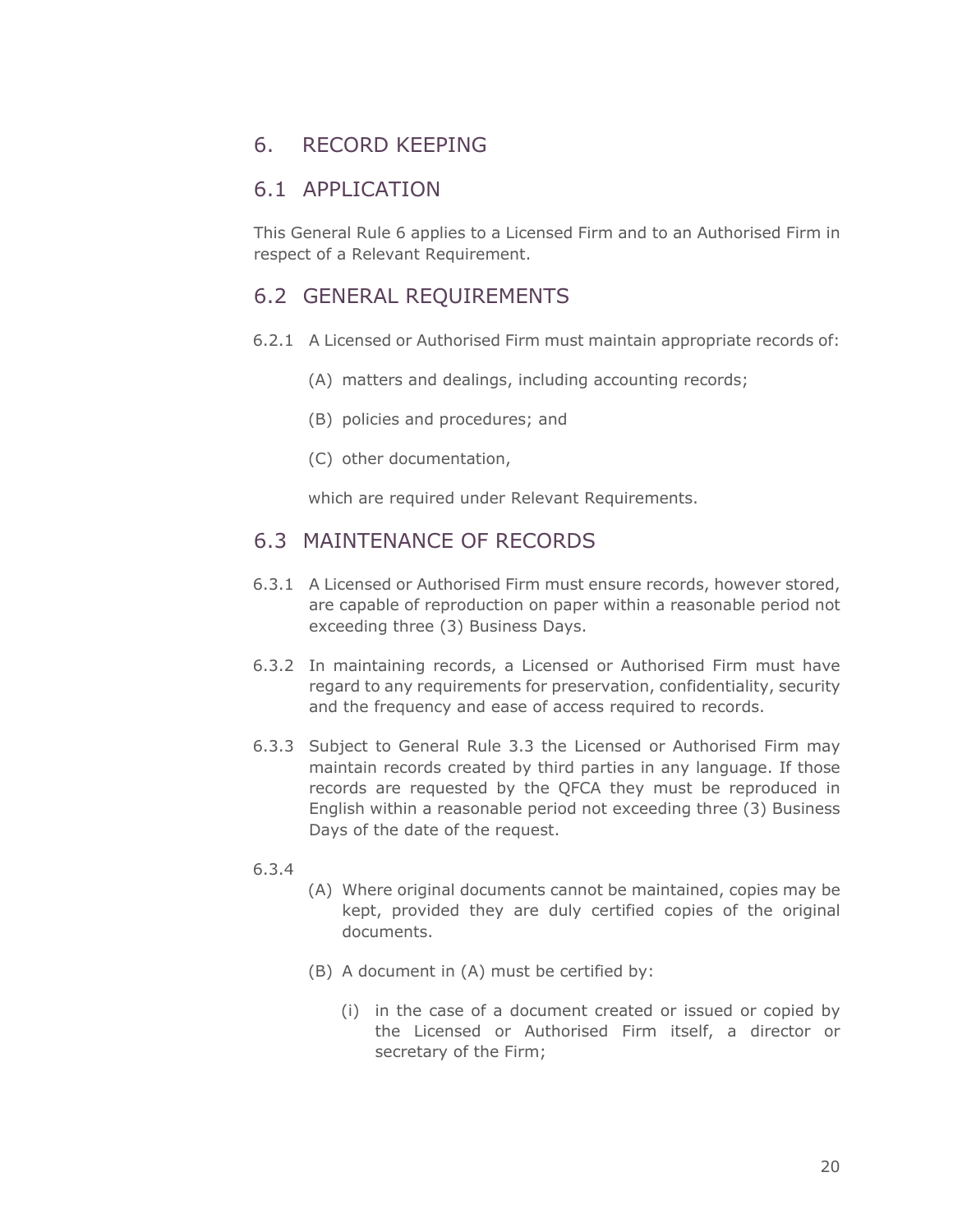- (ii) in the case of a document issued by a public body responsible for the maintenance of the original document, a Person properly authorised by that public body; or
- (iii) in any other case, a Person duly authorised to certify official documents in the jurisdiction in which the copy is being certified.
- 6.3.5 Unless otherwise stated in a specific provision, records and documents must be maintained by the Licensed or Authorised Firm for at least six (6) years.

## <span id="page-17-0"></span>7. WAIVERS AND MODIFICATIONS

#### 7.1 APPLICATION

This General Rule 7 applies to a Licensed Firm and to an Authorised Firm in respect of a Relevant Requirement.

## 7.2 APPLICATION TO WAIVE OR MODIFY RULES

- 7.2.1 If a Licensed or Authorised Firm wishes to apply for a Waiver or Modification Notice, it must apply in writing to the Legal Department of the QFCA.
- 7.2.2 The application for a Waiver or Modification Notice must contain:
	- (A) the Licensed or Authorised Firm's name and the related QFC number;
	- (B) the Relevant Requirement to which the application relates;
	- (C) a clear explanation of the waiver or modification that is being applied for and the reason why the Licensed or Authorised Firm is requesting it;
	- (D) details of any other requirements; for example, if there is a specific period for which the Waiver or Modification Notice is required;
	- (E) any reasons the Licensed or Authorised Firm may have as to why the Waiver or Modification Notice should not be published or why it should be published without disclosing the identity of the Licensed or Authorised Firm or the confidential or propriety nature of certain information; and
	- (F) all relevant facts to support the application.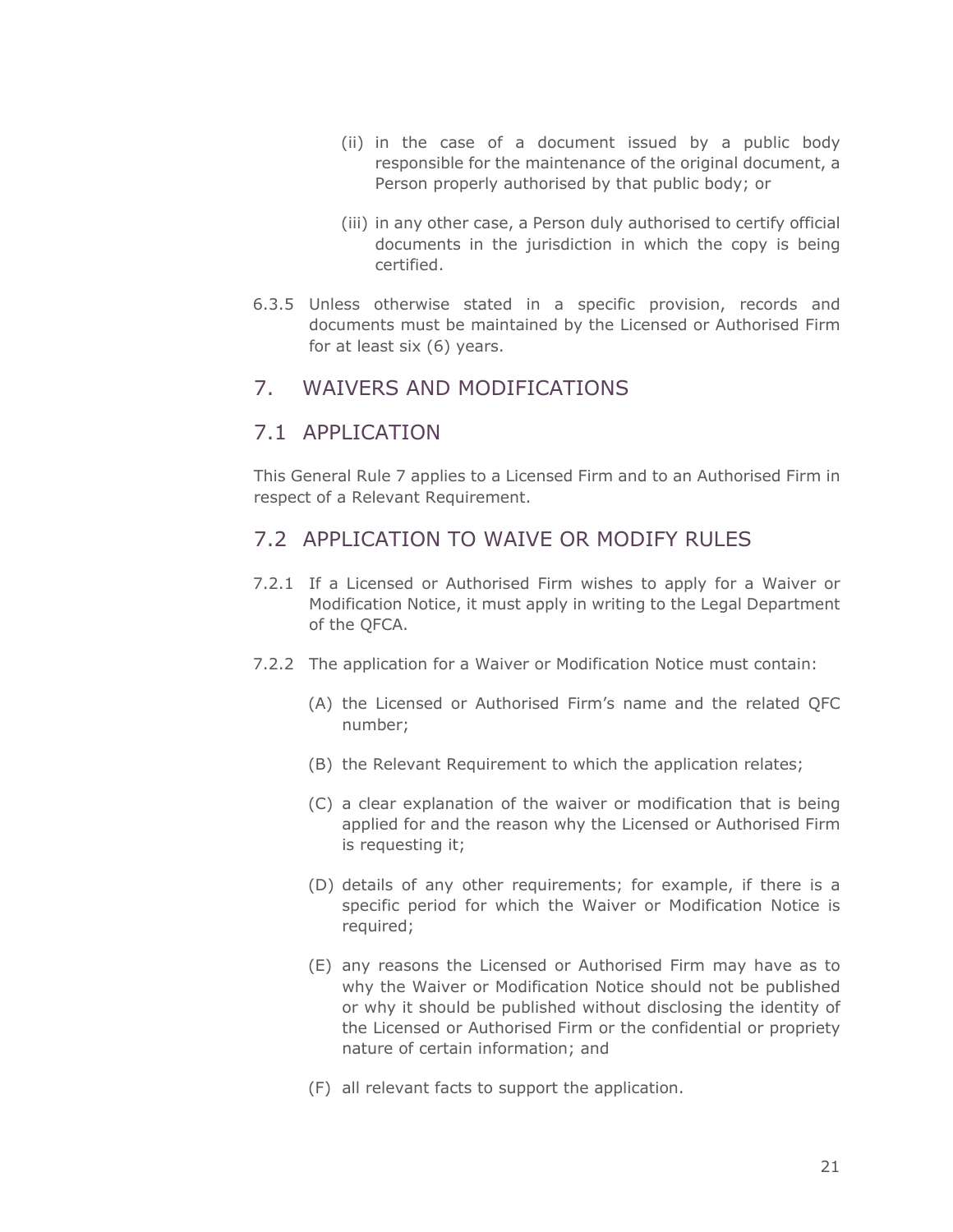- 7.2.3 An application for a Waiver or Modification Notice must be Signed by the individual performing the Senior Executive Function or other authorised signatory of the Licensed Firm.
- 7.2.4 A Licensed or Authorised Firm must immediately notify the QFCA if it becomes aware of any material change in circumstances which may affect the application for a Waiver or Modification Notice.

#### 7.3 PROCEDURE ON RECEIPT OF AN APPLICATION

- 7.3.1 The QFCA will acknowledge an application for a Waiver or Modification Notice and may request further information. The time taken to determine the application will depend upon the issues it raises.
- 7.3.2 An application for a Waiver or Modification Notice may be withdrawn at any time up until the giving of the Waiver or Modification Notice. In doing so, a Licensed or Authorised Firm should provide reasons for withdrawing the application.

# 7.4 CONDITIONS FOR GRANTING A WAIVER OR MODIFICATION

- 7.4.1 The QFCA must be satisfied, when giving a notice under this General Rule 7 in relation to a Person, that:
	- (A) either:
		- (i) the burden experienced by that Person in complying with the Relevant Requirement would significantly outweigh the benefits that the Relevant Requirement was intended to achieve; or
		- (ii)compliance with the Relevant Requirement would not achieve or further the purpose for which the Relevant Requirement was made; and
	- (B) the notice would not result in undue risk to Persons whose interests the QFCA Rule is intended to protect.

# 7.5 APPLICABILITY OF A WAIVER OR MODIFICATION **NOTICE**

7.5.1 If a Waiver or Modification Notice directs that a Relevant Requirement is to apply to a Licensed or Authorised Firm with modifications, then failure to comply with the modified requirement constitutes a contravention under the QFCA Regulations.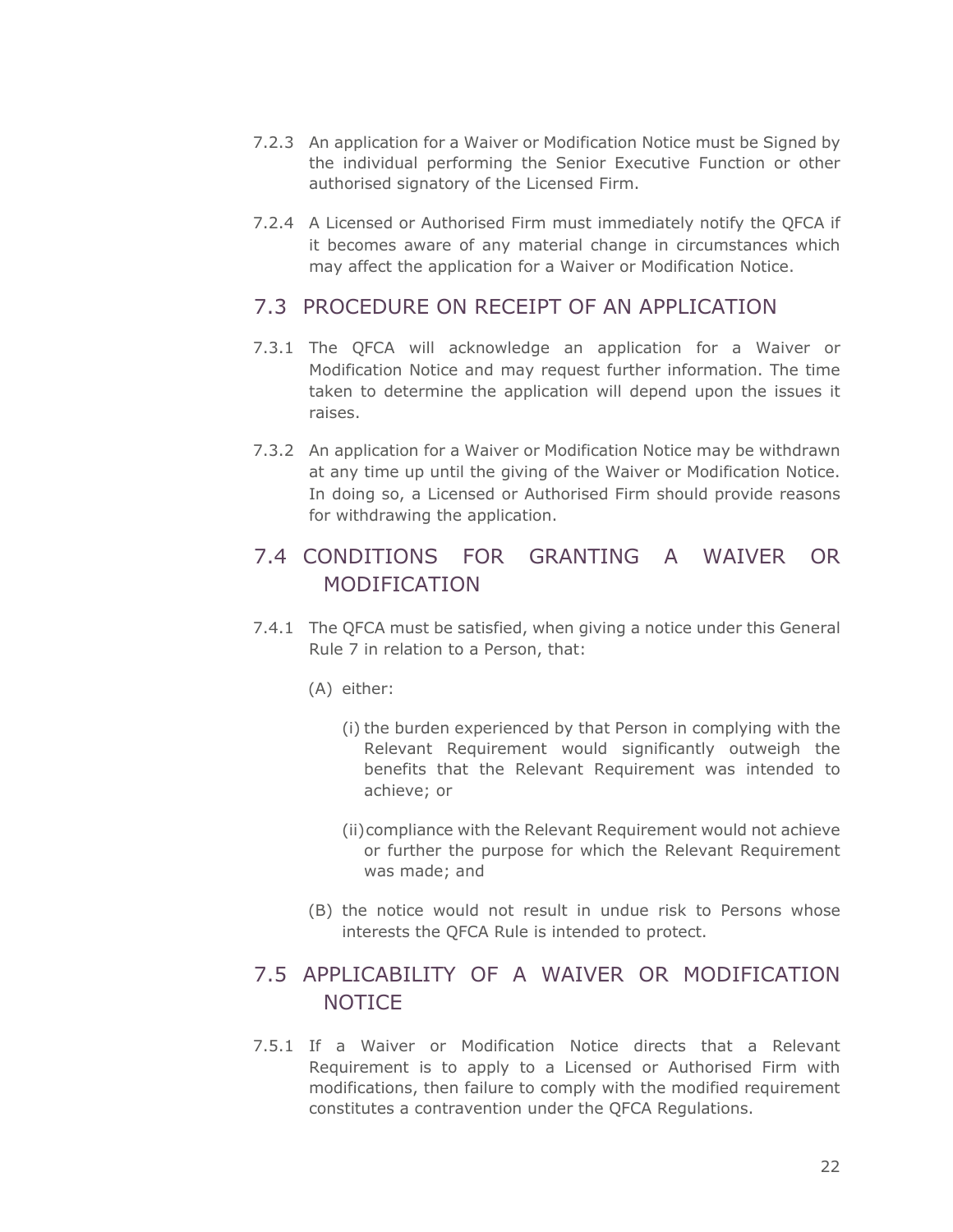7.5.2 If a Waiver or Modification Notice is given subject to a condition, then failure to comply with the terms and conditions constitutes a contravention under the QFCA Regulations.

#### 7.6 CONTINUING RELEVANCE OF A WRITTEN NOTICE

A Licensed or Authorised Firm must immediately notify the QFCA if it becomes aware of any material change in circumstances which could affect the continuing relevance of a Waiver or Modification Notice.

# 7.7 PUBLICATION OF A WAIVER OR MODIFICATION **NOTICE**

- 7.7.1 Unless the QFCA is satisfied that it is inappropriate or unnecessary to do so, it must publish a Waiver or Modification Notice given under General Rule 7.5 in such a way (including publication on its website) as it considers appropriate for bringing the notice to the attention of:
	- (A) those likely to be affected by it; and
	- (B) others who may be likely to become subject to a similar notice.

# 7.8 REVOCATION OR VARIATION OF A WAIVER OR MODIFICATION NOTICE

The QFCA may on the application of the Person to whom it applies, or on its own initiative:

- (A) revoke a written notice; or
- (B) vary a written notice.

# 7.9 REFERRAL OF THE QFCA'S DECISIONS IN RELATION TO A WAIVER OR MODIFICATION NOTICE

Any decision of the QFCA with respect to the granting or refusal of a waiver or modification of a Relevant Requirement may be referred to the Relevant Review Body by the Person to whom the waiver or modification relates (or would relate if granted).

#### <span id="page-19-0"></span>8. CONTROLLERS

#### 8.1 APPLICATION

8.1.1 This General Rule 8 applies to: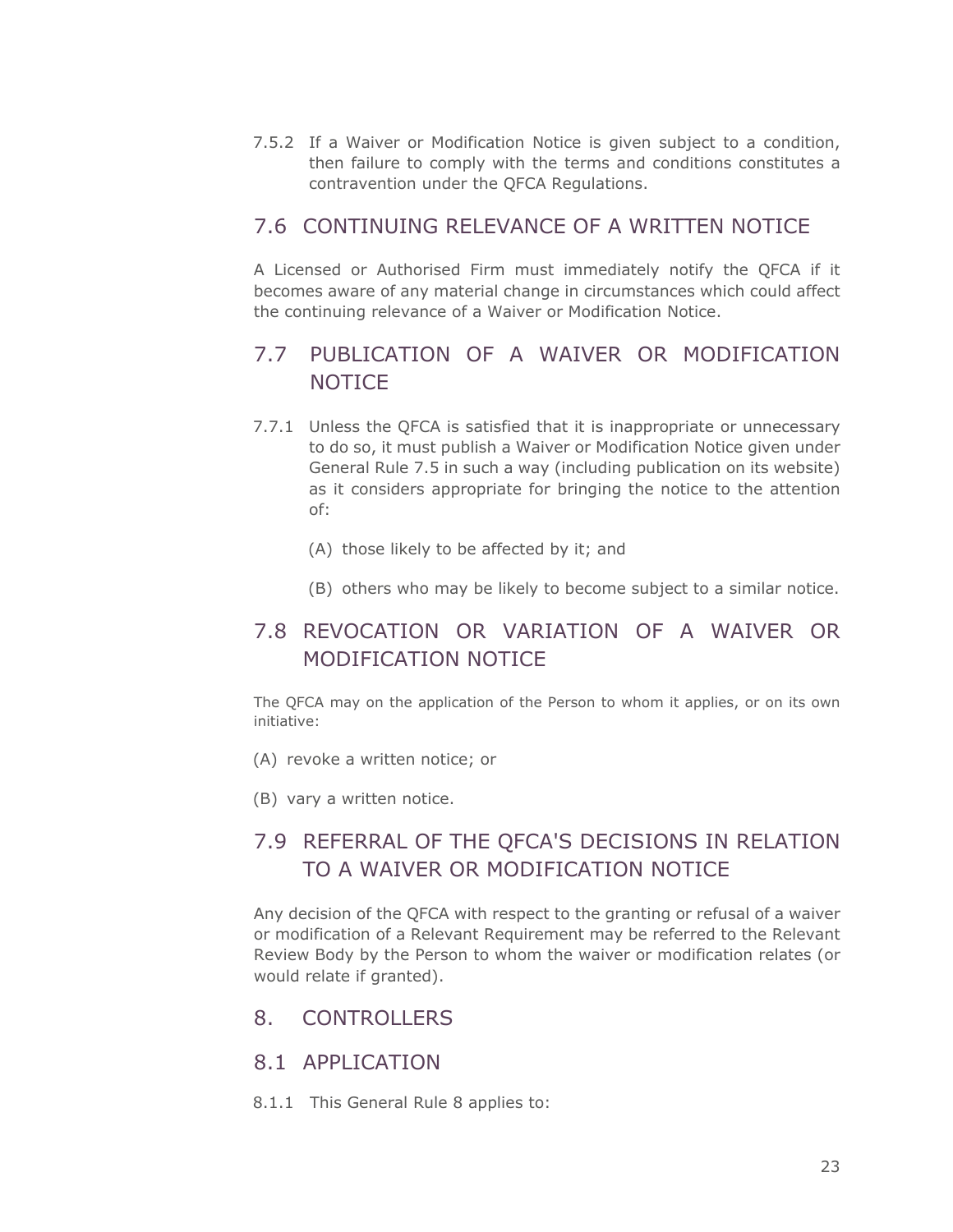- (A) Persons who acquire, or change their level or type of Control over a Licensed Firm; and
- (B) a Licensed Firm.

#### 8.2 GENERAL PROVISIONS

- 8.2.1 For the purposes of these QFCA Rules, the definition of "Control" is as follows:
	- (1) A Person acquires control over a Licensed Firm where the Person:
		- (A) holds 10% or more of the shares in the Licensed Firm;
		- (B) is entitled to exercise, or controls the exercise of, 10% or more of the voting power in the Licensed Firm; or
		- (C) is able to exercise significant influence over the management of the Licensed Firm by virtue of shareholding or voting power, or by contractual or other arrangements, including but not limited to the Licensed Firm's board of directors and chief executive officer.
	- (2) For purposes of this Article:
		- (A) shares:
			- (i) In relation to a Licensed Firm with a share capital, means allotted shares;
			- (ii) In relation to a Licensed Firm with capital but no share capital, means rights to share in the capital of the Licensed Firm; and
			- (iii) In relation to a Licensed Firm without capital, means interests conferring any right to share in the profits, or liability to contribute to the losses, of the Licensed Firm; or giving rise to any obligation to contribute to the debts or expenses of the Licensed Firm in the event of winding up; and
		- (B) voting power, in relation to a Licensed Firm which does not have general meetings at which matters are decided by the exercise of voting rights, means the right under the constitution of the Licensed Firm or alter the terms of its constitution.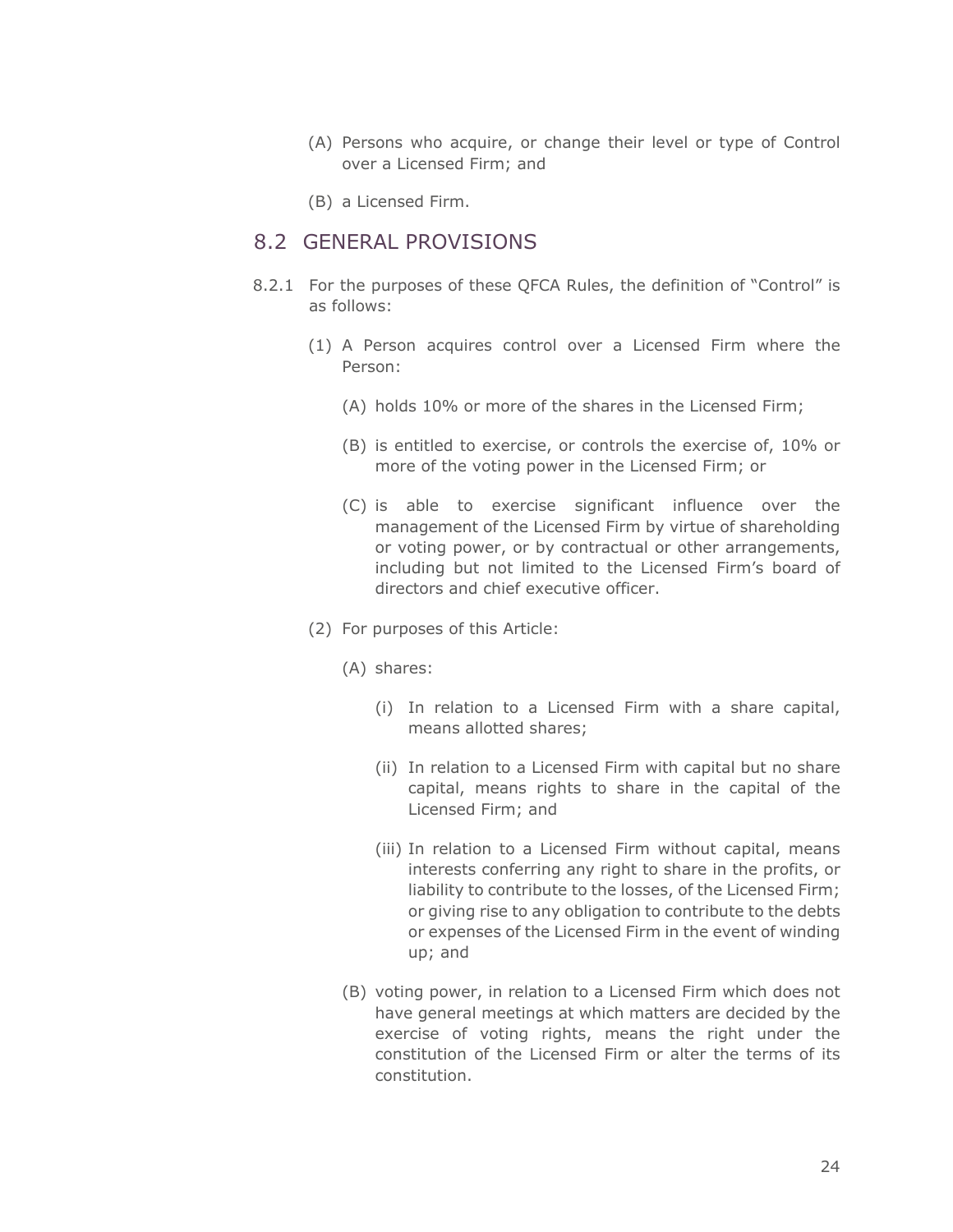- 8.2.2 A Licensed Firm must provide information on its Controllers in the form and in the manner required by the QFCA.
- 8.2.3 A Licensed Firm must establish and maintain systems and controls to enable it to:
	- (A) be advised of any proposed or actual acquisitions or changes in Control; and
	- (B) monitor any proposed or actual acquisition or changes in Control.

#### 8.3 REQUIREMENT TO NOTIFY THE QFCA

A Controller Notice must be submitted to the QFCA to notify the QFCA of an acquisition or cessation of Control in a Licensed Firm.

#### 8.4 CONTROLLER NOTICE

- 8.4.1 A Controller Notice must be in writing on any relevant QFC Form.
- 8.4.2 A Controller Notice must be accompanied by the information and documents as specified in any such QFC Form.
- 8.4.3 The QFCA may request such additional information or documents as it reasonably considers necessary in order to enable it to determine what action it should take in response to the Controller Notice.
- 8.4.4 A Controller Notice must be submitted by:
	- (A) the Licensed Firm in question; or
	- (B) where the Licensed Firm is not aware of the acquisition or change in Control, the Person who is proposing to acquire or cease Control or has acquired or ceased Control.
- 8.4.5 A Controller Notice must be submitted by the individual performing the Senior Executive Function, or other authorised signatory of the Licensed Firm.
- 8.4.6 A Controller Notice must be submitted to the QFCA in line with the provisions for notifications outlined in these General Rules.
- 8.4.7 A Controller Notice must be submitted to the QFCA not less than thirty (30) days in advance of the proposed acquisition or change in Control. Where this is not reasonably practicable, the Licensed Firm must submit the Controller Notice immediately upon becoming aware of the proposed or actual acquisition or change in Control.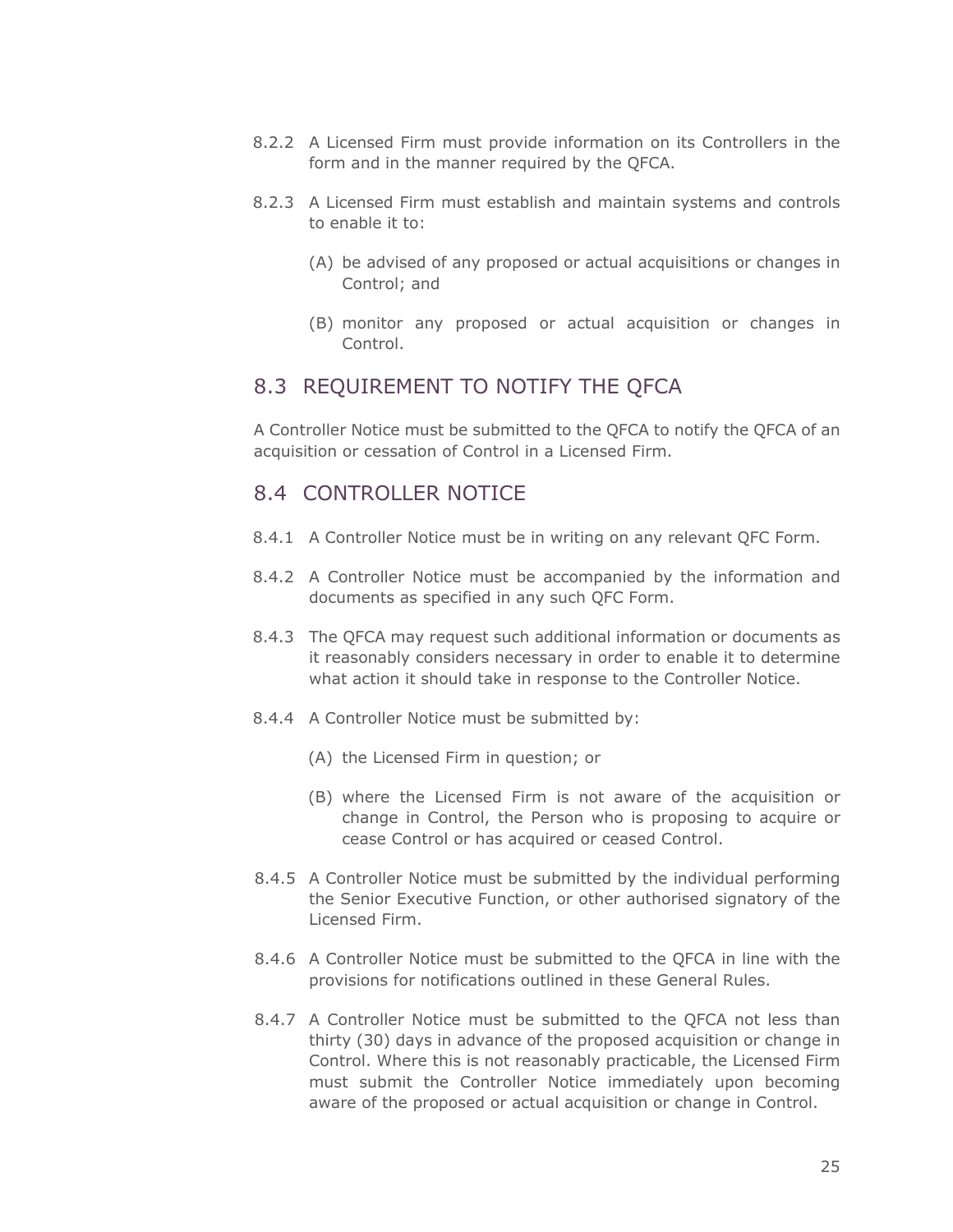## 8.5 CONSIDERATION OF CONTROLLER NOTICES

- 8.5.1 The QFCA shall advise of any objections to the Controller Notice or conditions to the acceptance of the Controller Notice no later than 30 days following the date of delivery of the complete Controller Notice to the QFCA. If the QFCA does not send any objections or notice of conditions in writing to the Licensed Firm within thirty (30) days following such date the Controller Notice shall be deemed to have been accepted unconditionally by the QFCA. If the QFCA does advise the Licensed Firm of any objections or conditions of acceptance then it may call for such further information from the Licensed Firm and such other parties as it considers necessary or appropriate, and shall make a final determination within thirty (30) days of receipt of such information.
- 8.5.2 In considering whether to object to the Controller Notice or issue conditions to the acceptance of the Controller Notice, the QFCA may have regard to:
	- (A) the Licensed Firm's fitness, propriety and compliance with the Regulations and Rules;
	- (B) the spirit, purpose and Objectives of the Principles; and
	- (C) the Objectives, strategies and priorities of the QFCA.

Any determination made by the QFCA pursuant to this General Rule 8.5 may be referred to the Relevant Review Body by the Licensed Firm to which the proposed change in Control relates.

#### <span id="page-22-0"></span>8A. ULTIMATE BENEFICIAL OWNERSHIP

#### 8A.1 DEFINITIONS

In Rule 8A:

"**Basic Information**" means the information as determined and set out in Rule 8A.1A.

**"Beneficial Owner"** has the meaning set out in Rule 8A.3.

**"Foundation"** means a foundation established under the Foundation Regulations.

#### "**Governing Body**" means

- (a) for a company or a company limited by guarantee, its board of directors;
- (b) for a limited partnership, its general partner;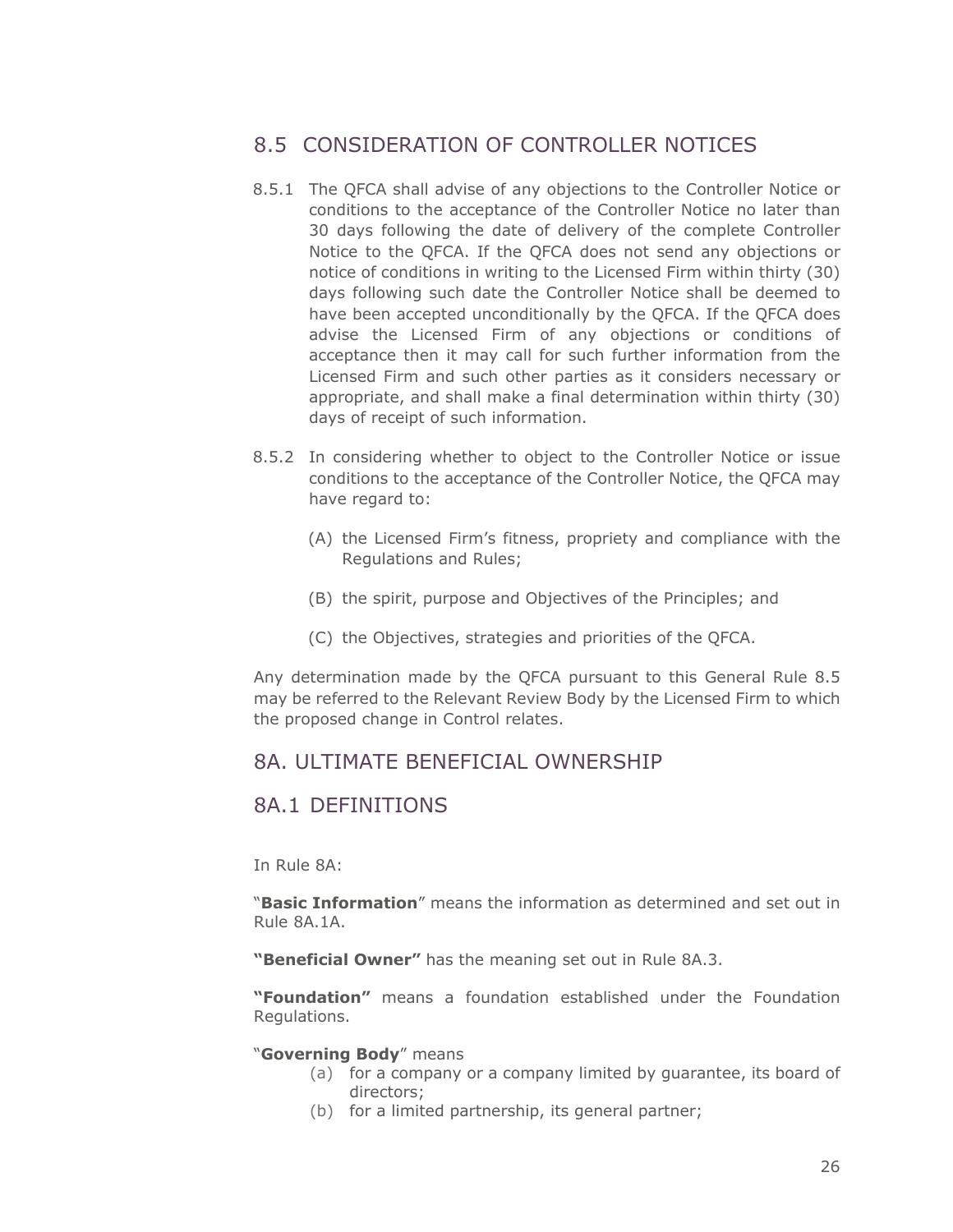- (c) for a trust, its trustee or trustees;
- (d) for a foundation, its council; and
- (e) for any other entity, its board of directors, committee of management or other governing body.

"**Nominee Director**" means, for the purposes of Rule 8A, a Person that acts as a director on behalf of another Person or in accordance with the directions, instructions or wishes of another Person.

"**Nominee Particulars**" has the meaning set out in Rule 8A.7(D).

"**Nominee Shareholder**" means, for the purposes of Rule 8A, a Person registered as a shareholder:

- (i) on behalf of another Person or
- (ii) acting on the directions, instructions or wishes of another Person.

**"QFC Entity"** means a Person licensed or registered by the QFCA, including a Licenced Firm and an Authorised Firm.

**"Register of Basic Information"** means the register of Basic Information established pursuant to Rule 8A.4.

"**Register of Beneficial Owners**" means the register of Beneficial Owners established pursuant to Rule 8A.4.

"**Register of Nominees**" means the register of Nominee Particulars established pursuant to Rule 8A.7(C).

"**Required Information**" has the meaning set out in Rule 8A.6.

"**Trust**" has the meaning set out in the Trust Regulations 2007.

"**Trustee**" has the meaning set out in the Trust Regulations 2007.

#### 8A.1A BASIC INFORMATION

- (A) The QFCA will determine the Basic Information in respect of each type of QFC Entity.
- (B) Basic Information must include, at a minimum and as applicable,
	- (i) the QFC Entity's name, proof of its incorporation or registration, its legal form and status, the address of its registered office, its basic regulating powers (such as the articles of association or the memorandum of association), and the names of its directors;
	- (ii) a register of the QFC Entity's shareholders or members, containing, the names of the shareholders or members, number of shares held by each shareholder or member,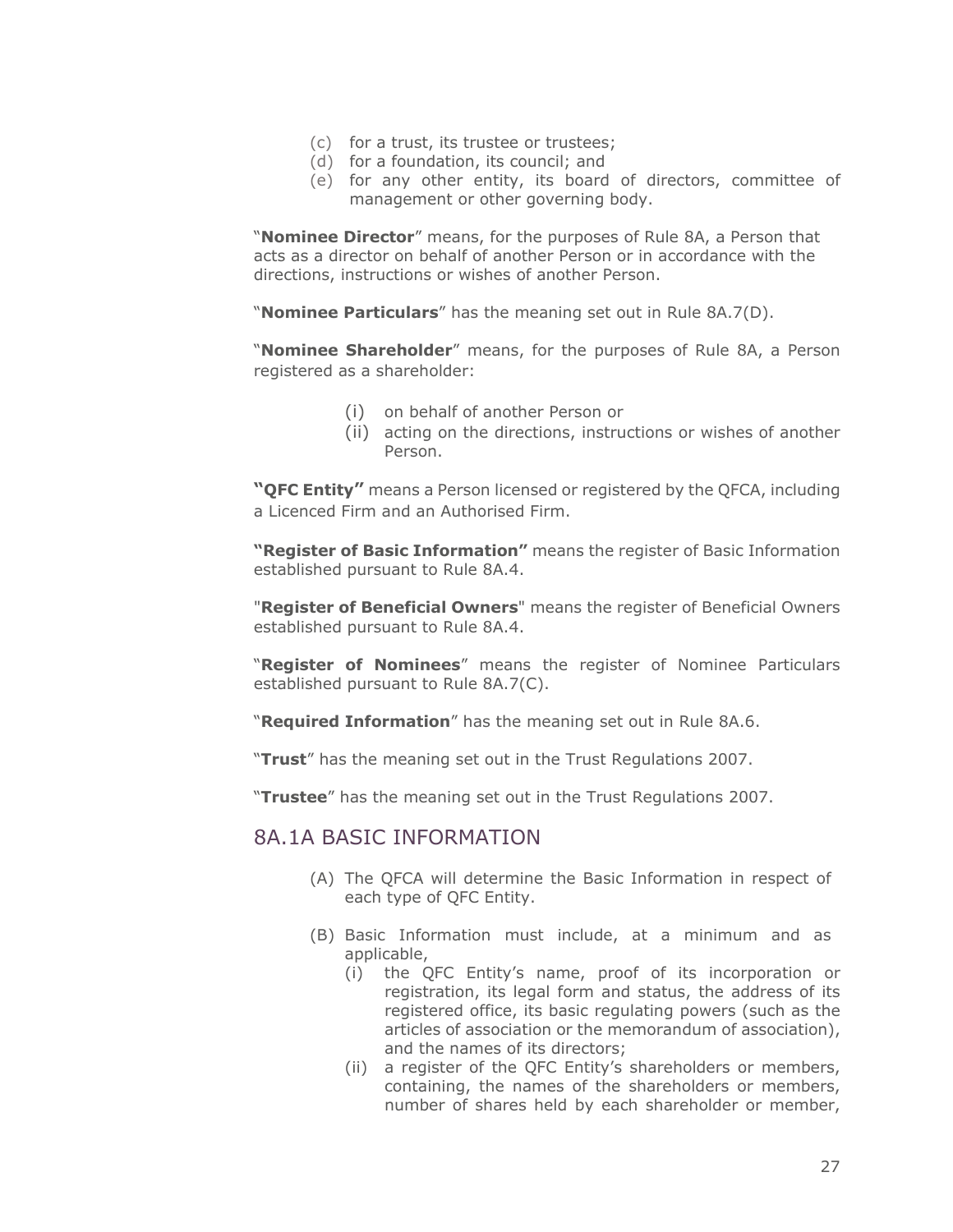the category or categories of shares held by each shareholder or member and the nature of any associated voting rights.

## 8A.2 REQUIREMENT TO DETERMINE BENEFICIAL **OWNERS**

- (A) A QFC Entity must identify and take reasonable measures to verify the identity of each of its Beneficial Owners.
- (B) In the case of a QFC Entity that is a Trust, all the obligations of a QFC Entity set out in this Rule 8A must be performed by the Trustee of that Trust.

## 8A.3 DEFINITION OF BENEFICIAL OWNER

- (A) A Beneficial Owner is:
	- (i) in relation to a company, any Person that:
		- (a) holds or controls, or is entitled to hold or control, directly or indirectly, including through bearer share holdings, or by any other means, including acting in concert with one or more Persons, 20% or more of the company's shares;
		- (b) holds or controls, or is entitled to hold or control, directly or indirectly, including through bearer share holdings, or by any other means, including acting in concert with one or more Persons, 20% or more of the voting rights in the company;
		- (c) holds or controls, or is entitled to hold or control, directly or indirectly, including through contractual arrangements or by any other means, including acting in concert with one or more Persons, the right to appoint or remove a majority of the board of directors of the company; or
		- (d) has the right to exercise, or actually exercises, control over the management of the company.
	- (ii) in relation to a company limited by guarantee, any Person that exercises, or has the legal right to exercise, control or influence over the management of the company limited by guarantee, including the chief executive officer or each director.
	- (iii) in relation to a partnership, any Person that: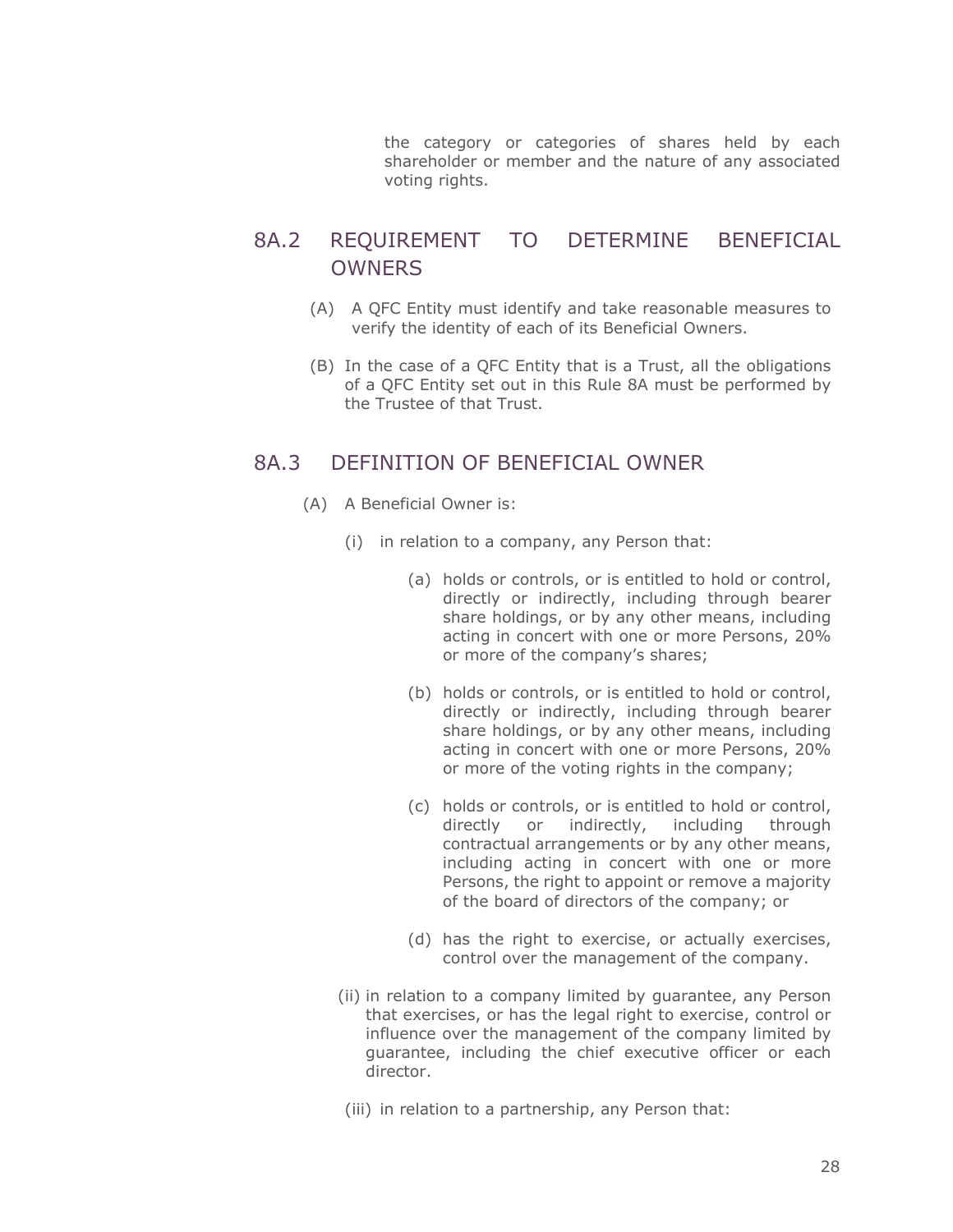- (a) holds or controls, directly or indirectly, including through contractual arrangements, or by any other means, 20% or more of the capital, profits or voting rights of that partnership; or
- (b) has the right to exercise, or actually exercises, control over the management of the partnership.

(iv) in relation to a trust:

- (a) each beneficiary (or, if a specific Person is not identifiable as a beneficiary, the class of Persons for whose benefit the trust is established);
- (b) the settlor of the trust or each Person performing an equivalent function;
- (c) each trustee of the trust; and
- (d) each protector or appointer of the trust (if any).
- (v) in relation to a foundation:
	- (a) each beneficiary (or, if a specific Person is not identifiable as a beneficiary, the class of Persons for whose benefit the foundation is established);
	- (b) a founder and, if relevant, a dedicator or each Person performing equivalent function;
	- (c) each council member or Person performing an equivalent function; and
	- (d) each enforcer, protector or each Person performing an equivalent function.
- (B) Where any of the above roles are fulfilled by a legal person (including legal arrangements) the QFC Entity must identify the natural persons who are the Beneficial Owners of such legal person, unless the Beneficial Owner falls within a class of Persons mentioned in Rule 8A.15(A).
- (C) The Beneficial Owner(s) of a QFC Entity must be traced through any number of persons or arrangements of any description.
- (D) The term "control" for the purposes of this Rule 8A includes a right to exercise control as a result of (for example):
	- (i) the terms of the constitutional documents of a QFC Entity or any intermediate holding vehicle in a QFC Entity's chain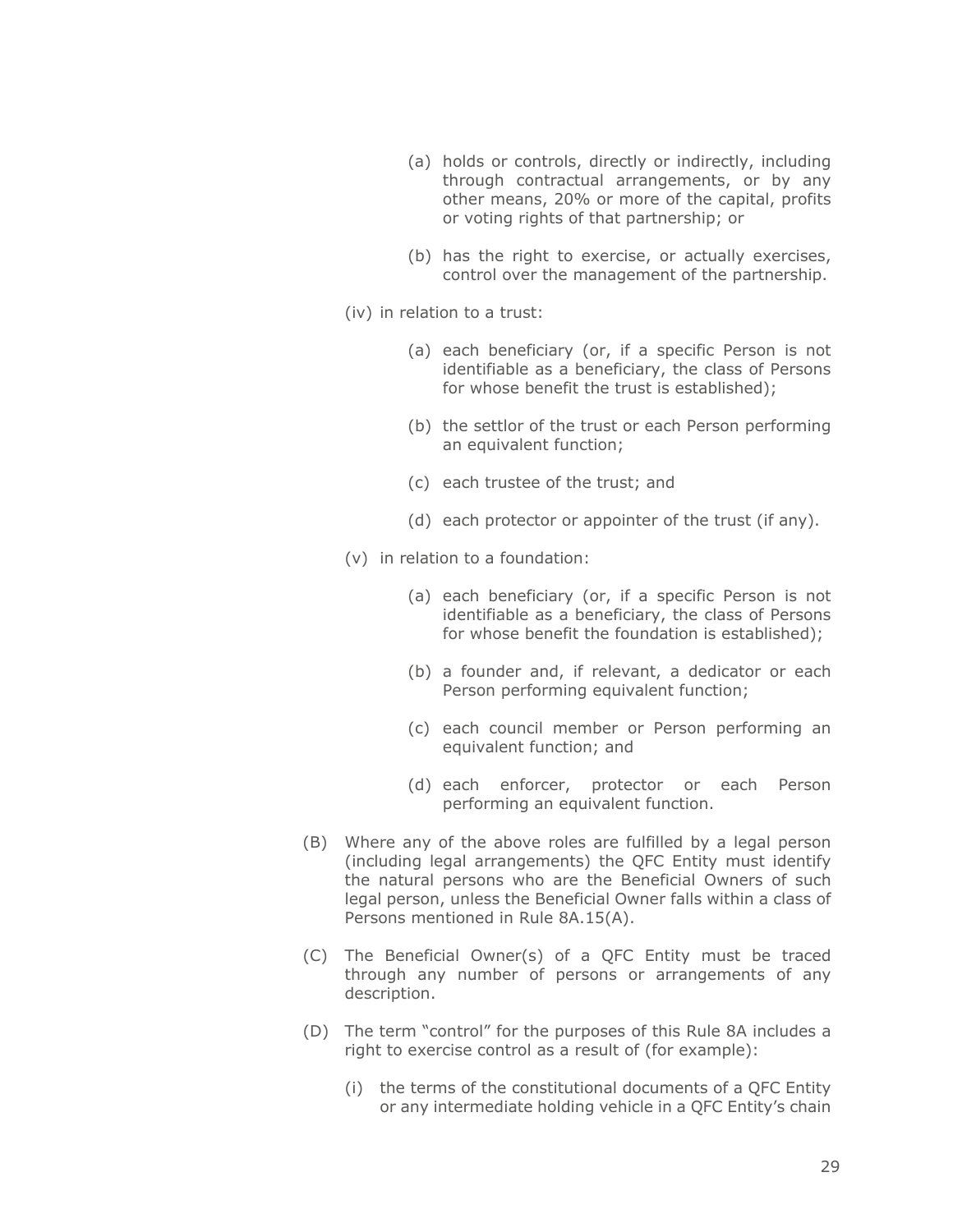of ownership;

- (ii) the rights attached to the shares or securities which a Person holds, whether directly in a QFC Entity or through an intermediate holding vehicle in a QFC Entity's chain of ownership;
- (iii) a shareholders or partnership agreement or other similar contractual arrangement; or
- (iv) contractual or other arrangements.
- (E) The right to exercise control is a right which, if exercised, would give rise to the actual exercise of control.
- (F) If 2 or more natural persons jointly meet any of the criteria specified under Rule 8A.3(A)(i)-(v), each of them is taken to be a Beneficial Owner.
- (G) If no natural person is identified as a Beneficial Owner of a QFC Entity, any natural person on whose instructions the QFC Entity or its Governing Body is required or is accustomed to act, is taken to be a Beneficial Owner.
- (H) If there is no Beneficial Owner of a QFC Entity under either of paragraph (F) or (G) above, each:
	- (i) natural person that is a member of its Governing Body; and
	- (ii) Beneficial Owner of a body corporate member of its Governing Body,

is taken to be a Beneficial Owner of the QFC Entity.

# 8A.4 OBLIGATION TO MAINTAIN A REGISTER OF BASIC INFORMATION AND A REGISTER OF BENEFICIAL **OWNERS**

- (A) A QFC Entity must establish and maintain at its registered office or principal place of business:
	- a. in addition to the requirements of any other Regulations or Rules, a Register of Basic Information; and
	- b. a Register of Beneficial Owners.
- (B) The Register of Basic Information and the Register of Beneficial Owners must be held and made accessible at all times during Ordinary Business Hours by:
	- (i) if applicable, the Senior Executive Function,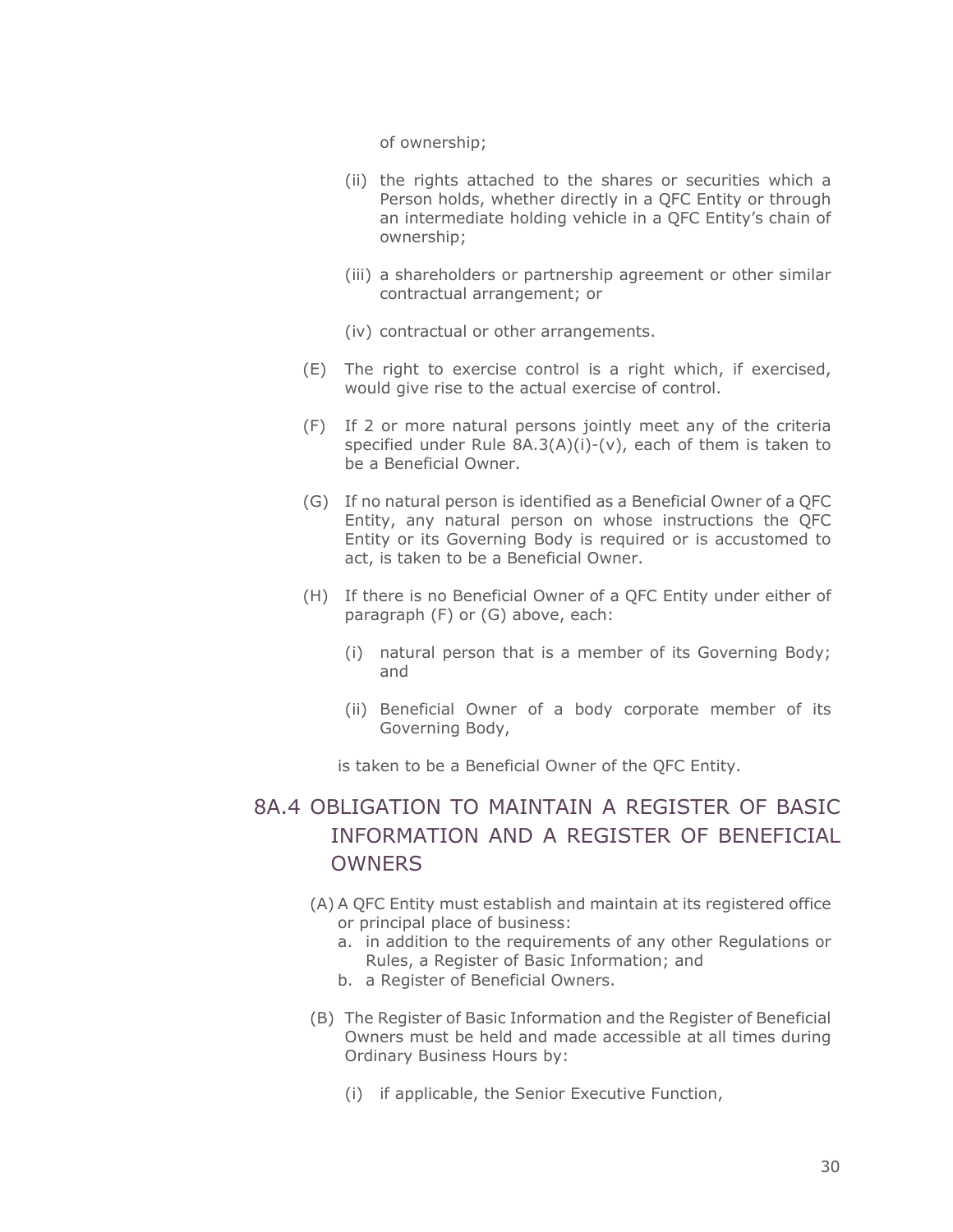- (ii) for a Foundation, the Registered Representative,
- (iii) for a Single Family Office, the Designated Representative Function,
- (iv) for a Branch, the Principal Representative,
- (v) for a Trust, the Trustee, or
- (vi) if there is no individual who performs any of the functions in  $(i) - (iv)$ , an individual resident in Qatar with overall responsibility for the conduct of the whole of the business of a QFC Entity.
- (C) The Register of Beneficial Owners must contain the Required Information in relation to each Beneficial Owner of a QFC Entity.
- (D) In relation to a Trust, the Trustee must, in addition to the information specified in Rule 8A.6(A), include in the Register of Beneficial Owners:
	- (i) information on each of the agents and service providers to the Trust, including investment advisors or managers, accountants and tax advisors, of the following kind:
		- (a) for an agent or service provider that is a natural person, the information listed at  $8A.6(A)(i)(a)$  -(e); and
		- (b) for an agent or service provider that is a legal person, the information listed at  $8A.6(A)(ii)(a)$  – (d);
	- (ii) the jurisdiction of residence of each Trustee; and
	- (iii) a description of the assets held or managed under the Trust,

and such information shall, in relation to such a Trust, be considered "Required Information" for the purposes of this Rule 8A.

(E) In accordance with applicable laws and regulations, each of the individuals mentioned in Rule 8A.4 (B) are responsible for providing the Basic Information, the Nominee Particulars, the Required Information and any assistance required by to the competent authorities when requested.

#### 8A.5 NOTIFICATION OF THE QFCA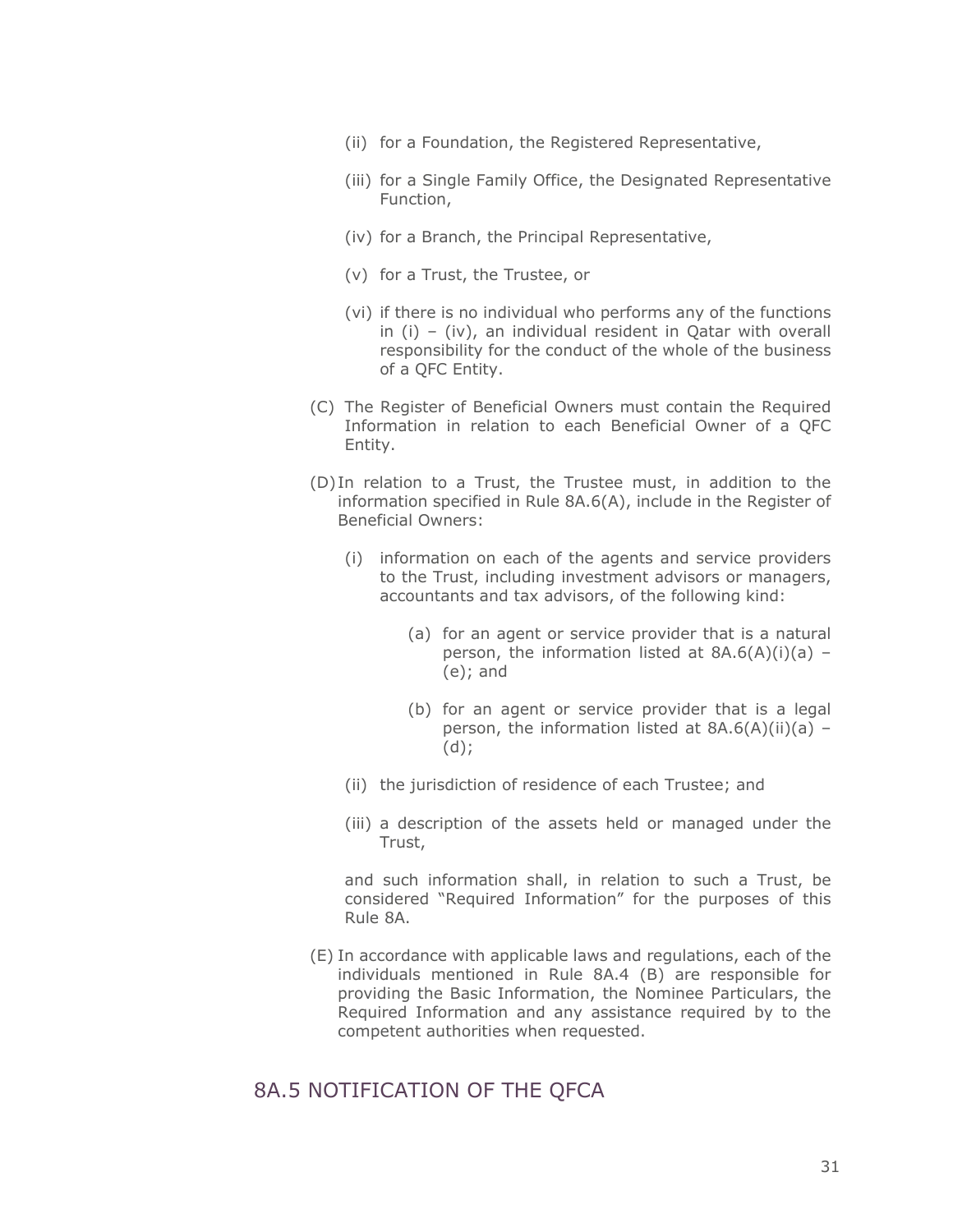- (A) A QFC Entity that submits a Controller Notice pursuant to Rule 8.4, must include in the Controller Notice details of any change in its Beneficial Owners and the related Required Information resulting from the notified change in Control pursuant to Rule 8.2.1.
- (B) The QFCA may pursuant to subrule 8A.6(B) require the provision of any further information in relation to any change in Beneficial Owner set out in a Controller Notice.

#### 8A.6 REQUIRED INFORMATION

- (A) The required information for a Beneficial Owner is the following (the "**Required Information**"):
	- (i) in respect of a Beneficial Owner who is a natural person:
		- (a) full name as it appears on that person's passport or other government–issued national identification document;
		- (b) place and date of birth;
		- (c) nationality (or, where that person has more than one nationality, each nationality);
		- (d) identifying number, country of issue, date of issue and of expiry, as set out in that person's passport or other government–issued national identification document;
		- (e) residential address and, if different, an address appropriate for service of notices;
		- (f) the date that the person became and/or ceased to be a Beneficial Owner;
		- (g) any percentage specified in Rule 8A.3 that is held or controlled by that person and the date of any change to such percentage;
		- (h) if control is exercised through means other than direct or indirect ownership of shares or control of voting rights in the relevant QFC Entity, a brief description of the basis on which that person exercises its control;
		- (i) the date on which the Register of Beneficial Owners was last updated; and
		- (j) in relation to Trusts, the information specified at Rule 8A.4(D) on agents and service providers (if any), Trustee residence, and Trust assets.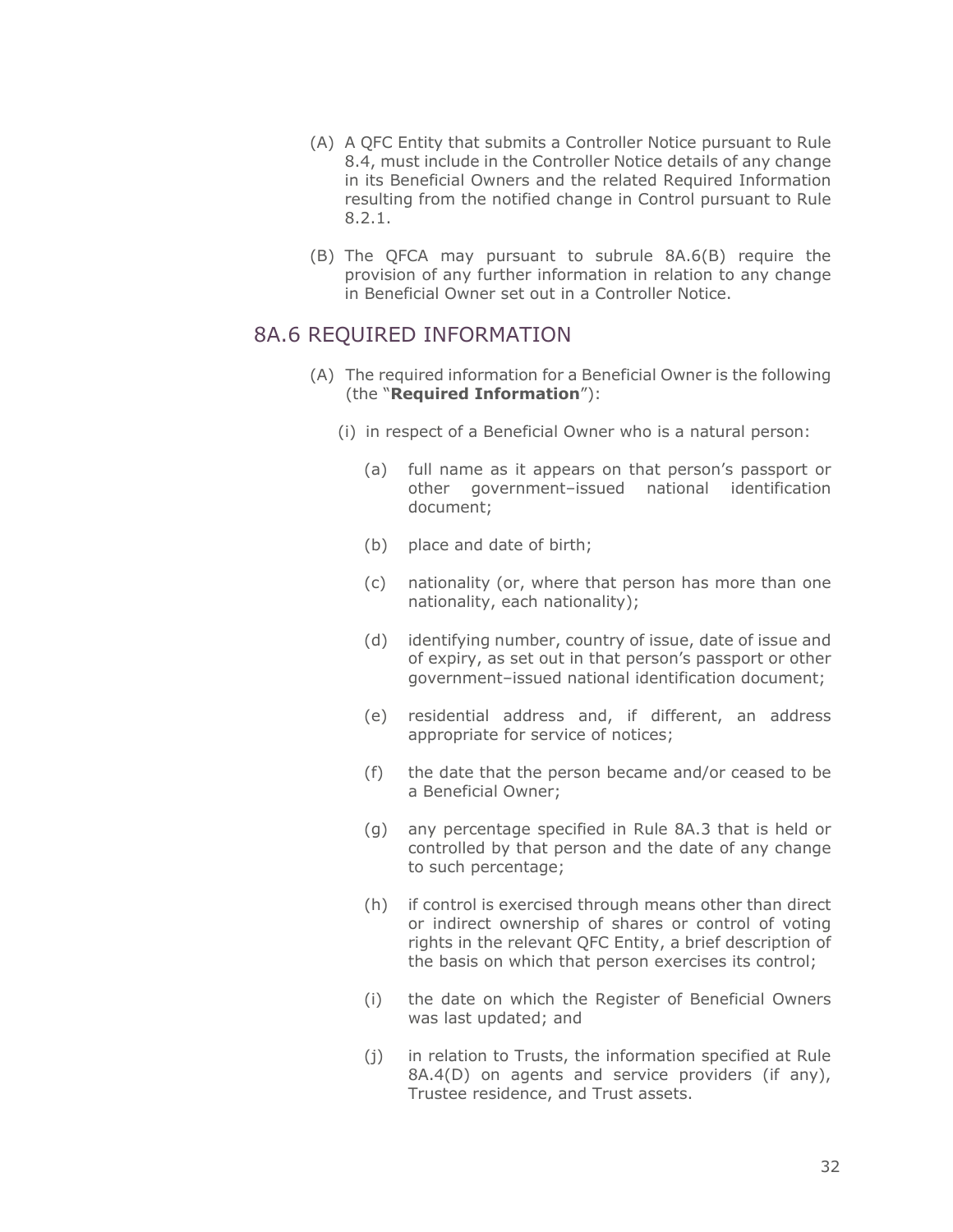- (ii) in respect of a Beneficial Owner that is a legal person:
	- (a) full name as it appears on that person's certificate of incorporation or establishment or similar document, or any other instrument acceptable to the QFCA;
	- (b) the jurisdiction of incorporation, registration authority and associated registration number for the person (or other identifying details);
	- (c) date of incorporation, establishment or registration;
	- (d) the address of record maintained with the commercial registry or similar institution with which the person is incorporated, established or registered;
	- (e) the date that the person became and/or ceased to be a Beneficial Owner;
	- (f) any percentage specified in Rule 8A.3 that is held or controlled by that person and the date of any change to such percentage;
	- (g) if control is exercised through means other than direct or indirect ownership of shares or control of voting rights in the relevant QFC Entity, a brief description of the basis on which that person exercises its control;
	- (h) the date on which the Register of Beneficial Owners was last updated; and
	- (i) in relation to Trusts, the information specified at Rule 8A.4(D) on agents and service providers (if any), Trustee residence, and Trust assets.
- (B) The QFCA may require a QFC Entity to take one or both of the following actions:
	- (i) obtain, maintain and disclose Required Information about any legal person or arrangement that is an intermediate holding vehicle through which a Beneficial Owner exercises control over a QFC Entity; or
	- (ii) submit supporting documentation that demonstrates to the satisfaction of the QFCA how the QFC Entity has ensured the accuracy of the Required Information.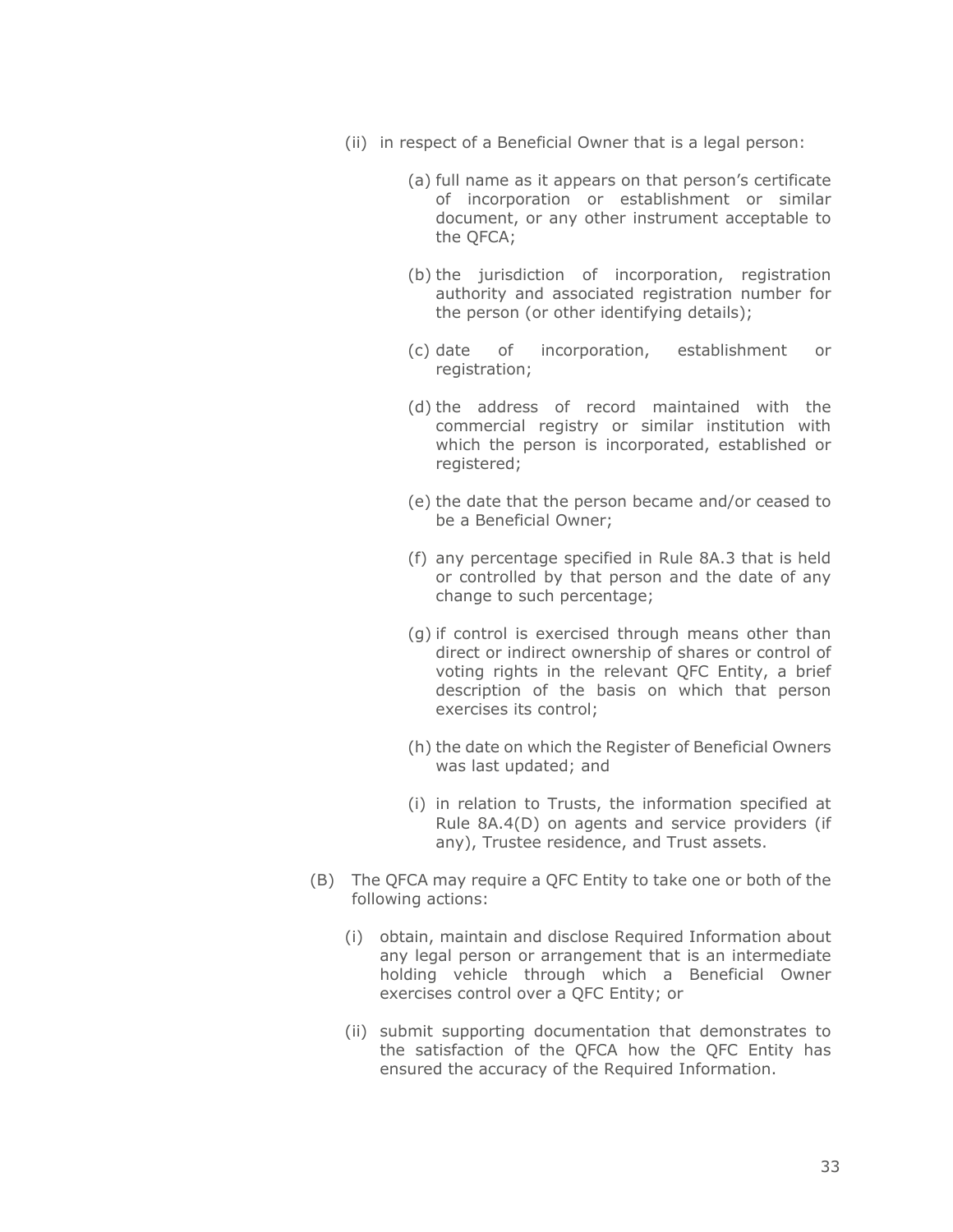# 8A.7 NOMINEE DIRECTORS, NOMINEE SHAREHOLDERS AND THE REGISTER OF NOMINEES

- (A) A Nominee Director or Nominee Shareholder must:
	- (i) inform each QFC Entity for which it acts as nominee of the fact that it is a Nominee Director or Nominee Shareholder (as the case may be); and
	- (ii) provide that QFC Entity with the Nominee Particulars of each person for whom the Nominee Director or Nominee Shareholder (as the case may be) is a nominee.
- (B) Where a Nominee Director or Nominee Shareholder acts on behalf of a legal person or legal arrangement, the QFC Entity must identify the natural persons qualifying as the Beneficial Owners of such legal person or legal arrangement, for whom the Nominee Director or Nominee Shareholder acts, unless the Beneficial Owner falls within a class of Persons mentioned in Rule 8A.15(A).
- (C) A QFC Entity which has one or more Nominee Directors or Nominee Shareholders must establish, maintain and hold a Register of Nominees containing the Nominee Particulars in relation to each person on whose behalf, a Nominee Director or Nominee Shareholder (as the case may be) acts.
- (D) The Nominee Particulars are as follows:
	- (i) for a natural person, the information listed at  $8A.6(A)(i)(a)-(e)$ ;
	- (ii) for a legal person, the information listed at  $8A.6(A)(ii)(a)$ -(d);
	- (iii) if relevant, the date on which the Nominee Director became a director of the QFC Entity;
	- (iv) if applicable, the date on which the Nominee Director ceased to be a director of the QFC Entity;
	- (v) if relevant, the date on which the Nominee Shareholder became a shareholder of the QFC Entity; and
	- (vi) if applicable, the date on which the Nominee Shareholder ceased to be a shareholder of the QFC Entity.

#### 8A.8 ACCURACY OF NOMINEE PARTICULARS

(A) A QFC Entity must ensure that the Nominee Particulars in its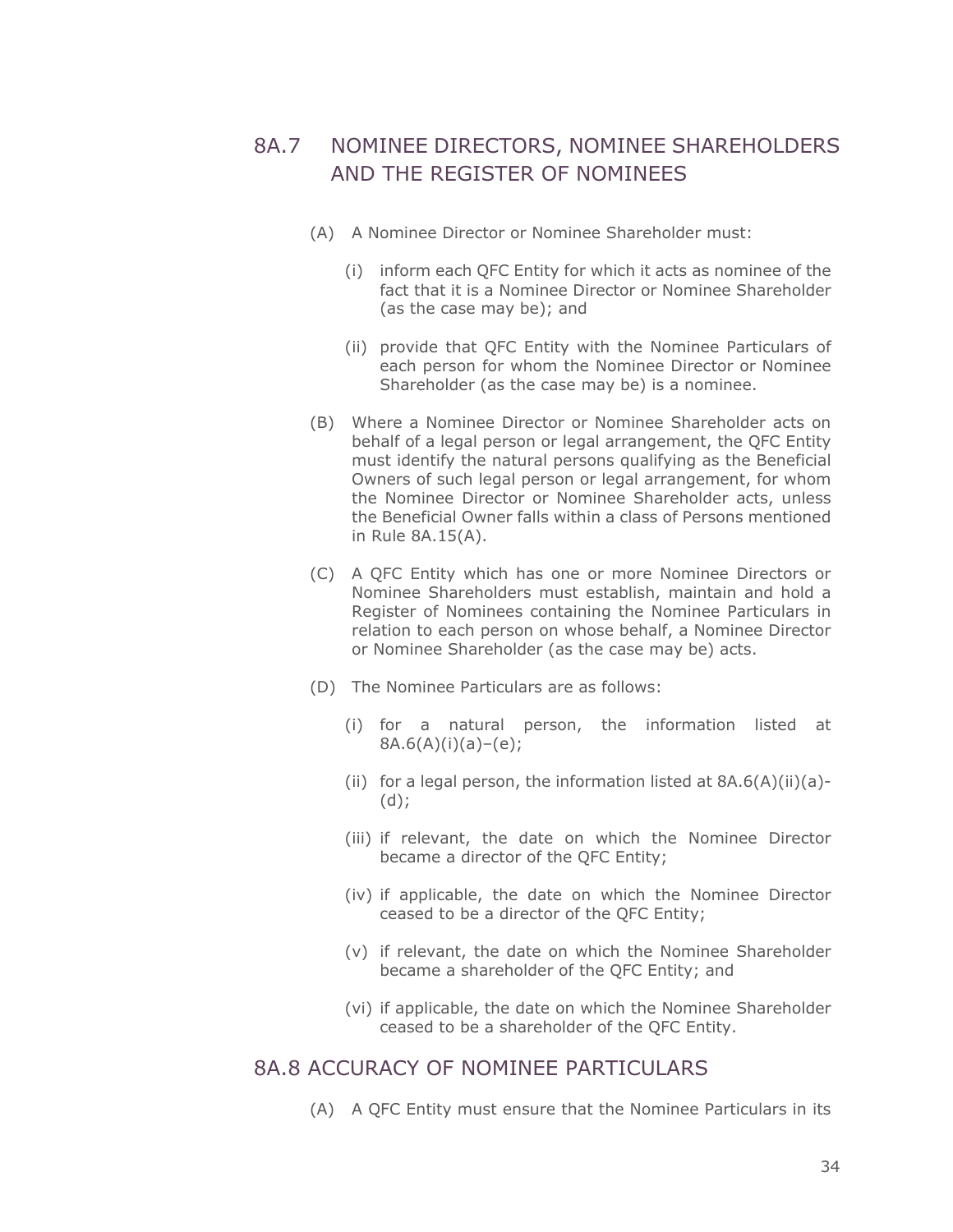Register of Nominees are, to the best of its knowledge, true, accurate and up-to-date.

- (B) In the event that a QFC Entity becomes aware of any change to its Nominee Directors or Nominee Shareholders, or to the Nominee Particulars of any of its Nominee Directors or Nominee Shareholders, the QFC Entity must within 30 days of becoming aware of any change:
	- (i) obtain adequate supporting documentation from each relevant Nominee Director or Nominee Shareholder (as the case may be) evidencing the change, or otherwise verify the accuracy of the change; and
	- (ii) update its Register of Nominees to reflect the change.

# 8A.9 OBLIGATION TO PROVIDE INFORMATION TO THE CRO<sub>1</sub>

- (A) An Applicant for incorporation or registration within the QFC must submit (i) Basic Information, (ii) the Required Information relating to each of its proposed Beneficial Owners, and (iii) if relevant, the Nominee Particulars relating to each of its proposed Nominee Directors or Nominee Shareholders, with its application.
- (B) A QFC Entity that did not, prior to 5 December 2021, submit a report on its Beneficial Owners to the CRO setting out the Required Information and the Nominee Particulars (if any), must do so by 31 December 2021.
- (C) Without prejudice to Rule 8A.9(B), a QFC Entity must submit to the CRO an annual report on its (i) Basic Information; (ii) Required Information relating to its Beneficial Owners; and (iii) the Nominee Particulars (if any), within 30 days from 1 June of each year.

#### 8A.10 ACCURACY OF REQUIRED INFORMATION

- (A) A QFC Entity must ensure that its Register of Basic Information, and its Register of Beneficial Owners are, to the best of its knowledge, true, accurate and up-to-date.
- (B) A QFC Entity must, within 30 days of any change to a Beneficial Owner, or to the Required Information of any Beneficial Owner:
	- (i) obtain from each relevant Beneficial Owner adequate supporting documentation evidencing the change, or otherwise verify the accuracy of the change; and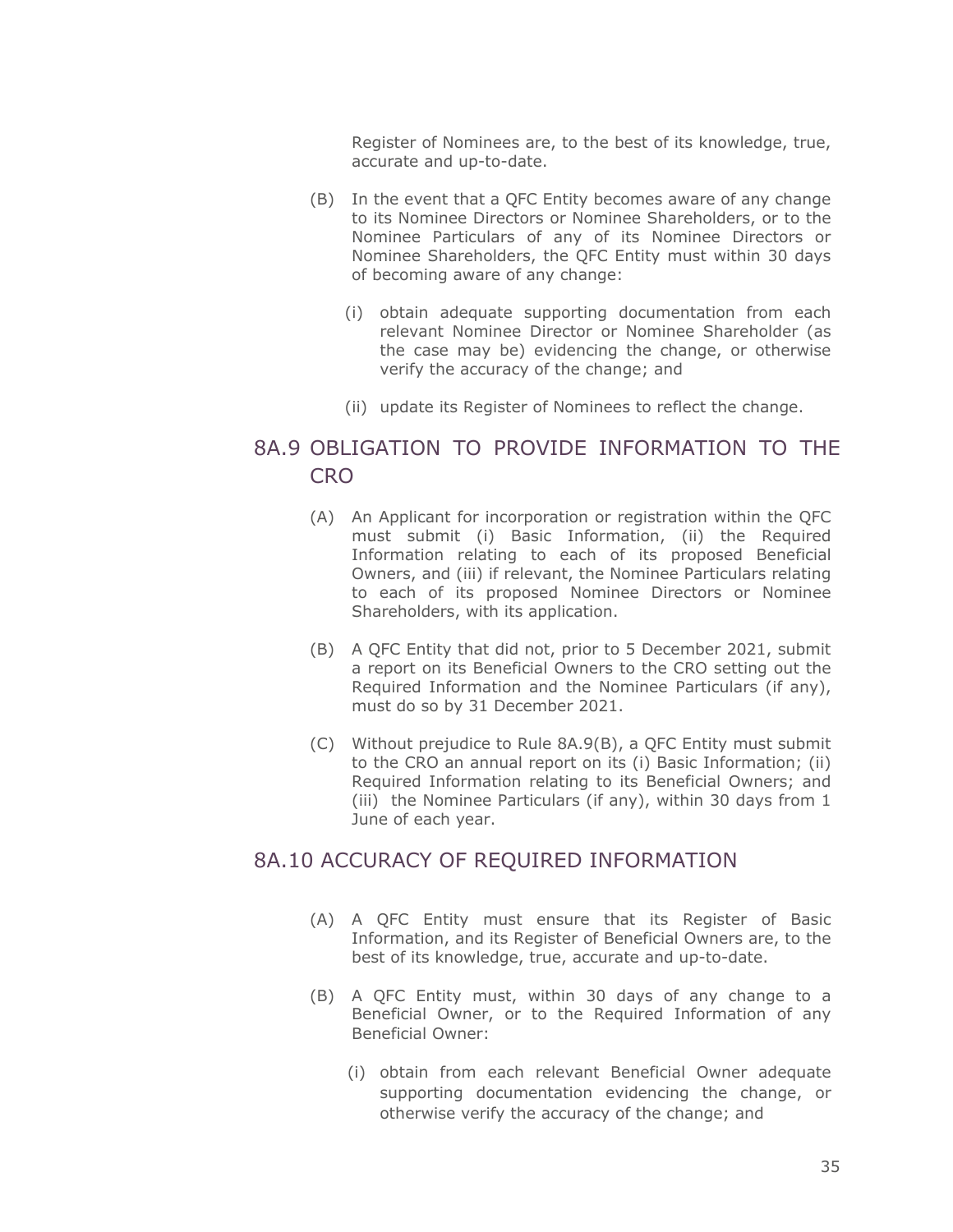- (ii) update its Register of Beneficial Owners to reflect the change.
- (C) A QFC Entity must, within 30 days of any change to its Basic Information, update its Register of Basic Information.

# 8A.11 CONFIDENTIALITY AND SECURITY OF BENEFICIAL OWNER INFORMATION AND NOMINEE PARTICULARS

- (A) A QFC Entity must ensure that its Register of Beneficial Owners and if relevant, its Register of Nominees, are maintained in a manner that protects the security and confidentiality of information.
- (B) A QFC Entity must not disclose its Register of Beneficial Owners or any Required Information (and if relevant, its Register of Nominees and the Nominee Particulars), to any Person except if:
	- (i) the disclosure is permitted or required by law, regulation or rules applicable in the QFC (including the AML/CFT Rules), or the State of Qatar; or
	- (ii) the relevant Beneficial Owner, Nominee Director, or Nominee Shareholder, has given permission for the disclosure.
- 8A.12 THE QFCA MAY OBTAIN DOCUMENTS AND INFORMATION IN RELATION TO BASIC INFORMATION, BENEFICIAL OWNERS, NOMINEE DIRECTORS AND NOMINEE SHAREHOLDERS
	- (A) In relation to the Basic Information, Beneficial Owners, Nominee Directors or Nominee Shareholders of a QFC Entity, the QFCA may by notice require a Person to produce:
		- (i) specified information or information of a specified description; or
		- (ii) specified documents or documents of a specified description,

within a period and in the form and manner that the QFCA reasonably requires.

(B) The QFCA may obtain any information from and enforce any obligations of QFC Entities by virtue of its powers under the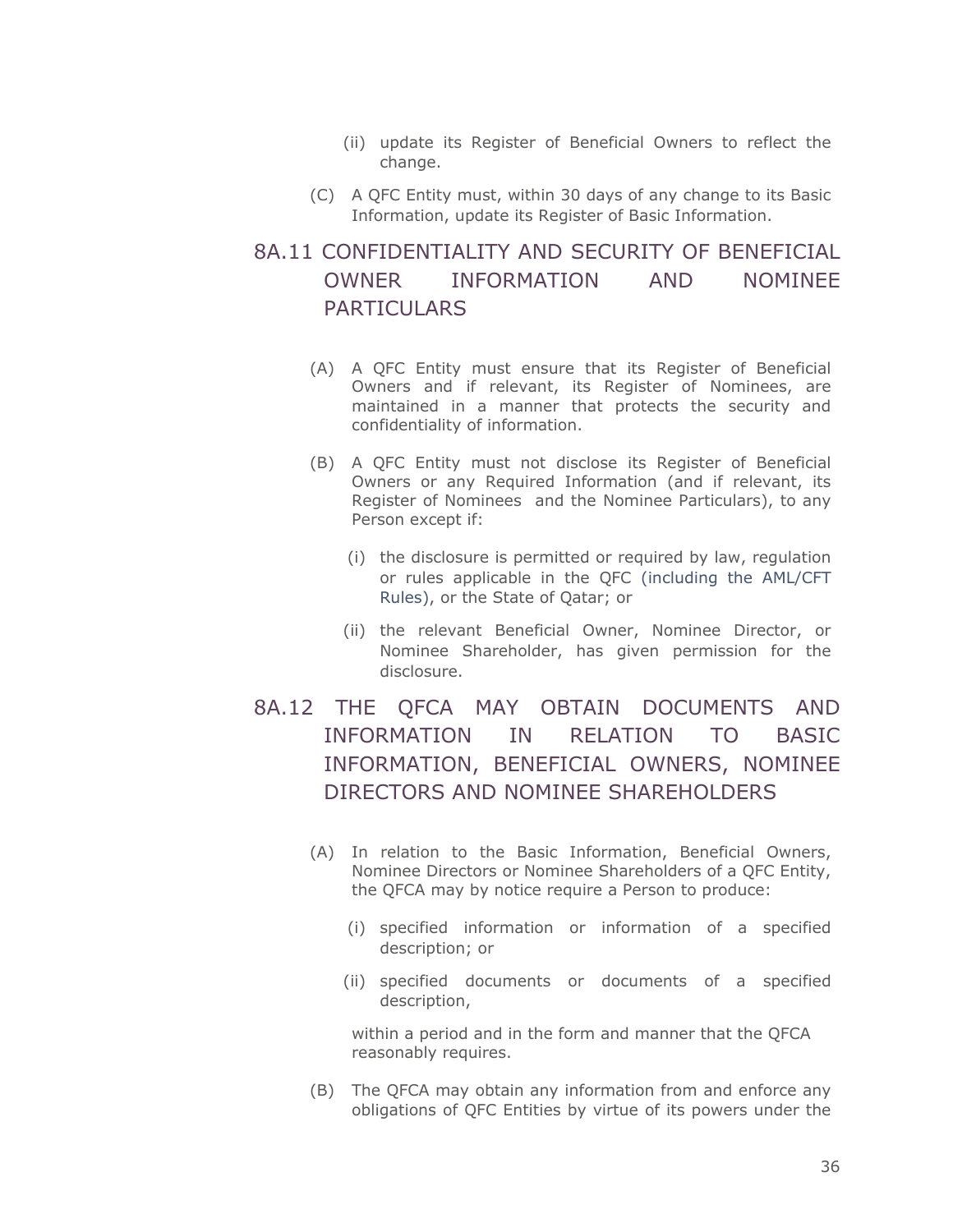QFC Law, the QFC Authority Regulations and the QFCA Rules, including in relation to:

- (i) the determination of Beneficial Owners by QFC Entities and the disclosure of Required Information;
- (ii) the determination of Nominee Directors or Nominee Shareholders by QFC Entities and the disclosure of the Nominee Particulars; or
- (iii) any other information sought by the QFCA from QFC Entities in relation to a QFC Entity's Basic Information, Beneficial Owners, Nominee Directors or Nominee Shareholders.
- (C) The QFCA may enter the premises of a QFC Entity at any time during Ordinary Business Hours for the purpose of inspecting and copying information relating to:
	- (i) Basic Information, and the Register of Basic information;
	- (ii) Beneficial Owners, and the Register of Beneficial Owners; and
	- (iii) Nominee Directors or Nominee Shareholders, and the Register of Nominees;

or related documents stored in any form.

# 8A.13 RIGHT TO DISCLOSE INFORMATION RELATING TO BENEFICIAL OWNERS, NOMINEE DIRECTORS OR NOMINEE SHAREHOLDERS BY THE QFCA

- (A) The QFCA will not disclose details of Beneficial Owners, Nominee Directors or Nominee Shareholders except if there is:
	- (i) a statutory obligation to disclose the information; or
	- (ii) an order of the QFC Court to disclose the information,

and the QFCA will do so on the terms as it considers appropriate.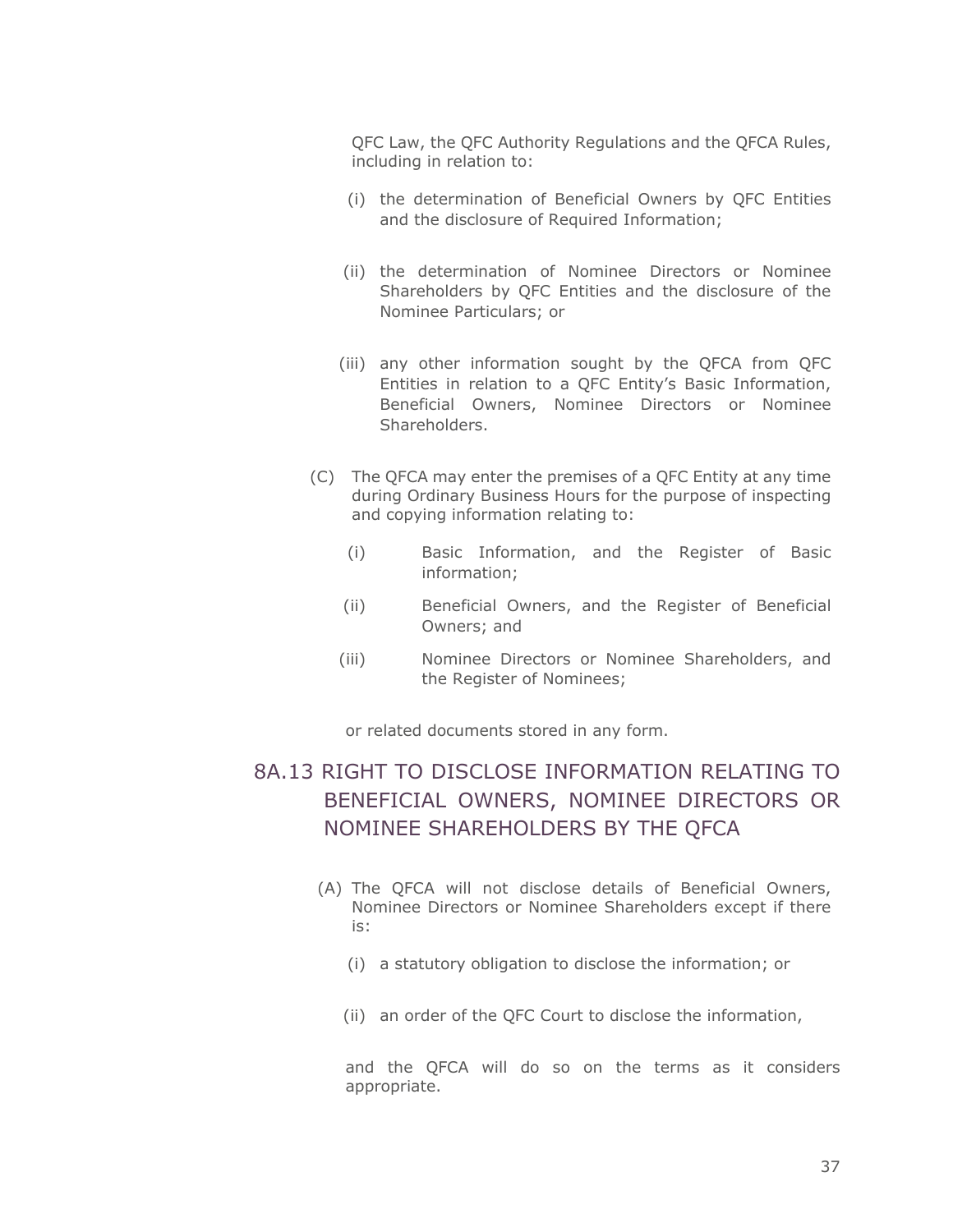(B) In the case of a QFC Entity that has been wound up, dissolved, terminated, struck off or otherwise ceases to exist, the CRO shall retain details of the Basic Information, the Required Information and the Nominee Particulars submitted pursuant to this Rule 8A for a period of 10 years from its winding up, dissolution, termination, striking off or otherwise ceasing to exist.

#### 8A.14 CONTRAVENTIONS

A contravention of this Rule 8A is taken to be a contravention of a Relevant Requirement for the purposes of the CER Rules.

#### 8A.15 EXEMPTIONS

(A) If a QFC Entity is:

- (i) a company whose securities are traded on a regulated market that the QFCA considers to be subject to adequate requirements in relation to the transparency of ownership information;
- (ii) an entity regulated by a financial services regulator recognised by the QFCA as applying equivalent standards of regulation as those applicable in the QFC;
- (iii) an entity ultimately owned by a government or government agency or authority, of the State of Qatar, or other jurisdiction that the QFCA determines from time to time; or
- (iv) established under a law of the State of Qatar to perform governmental functions,

that QFC Entity is exempt from the requirements of Rule 8A.2 to 8A.14. The QFC Entity must notify the QFCA of the category within which the Beneficial Owner falls under Rule 8A.15(A)(i)- (iv) and provide such other information and documents as the QFCA may reasonably require.

- (B) If a Beneficial Owner of a QFC Entity falls within a class of Persons mentioned in Rule 8A.15(A)(i)-(iv), the QFC Entity will not be required to make any further inquiry as to its beneficial ownership. The QFC Entity must record the following Required Information relating to the Beneficial Owner on its Register of Beneficial Owners:
	- (i) full legal name;
	- (ii) registered address;
	- (iii) the category within which the Beneficial Owner falls under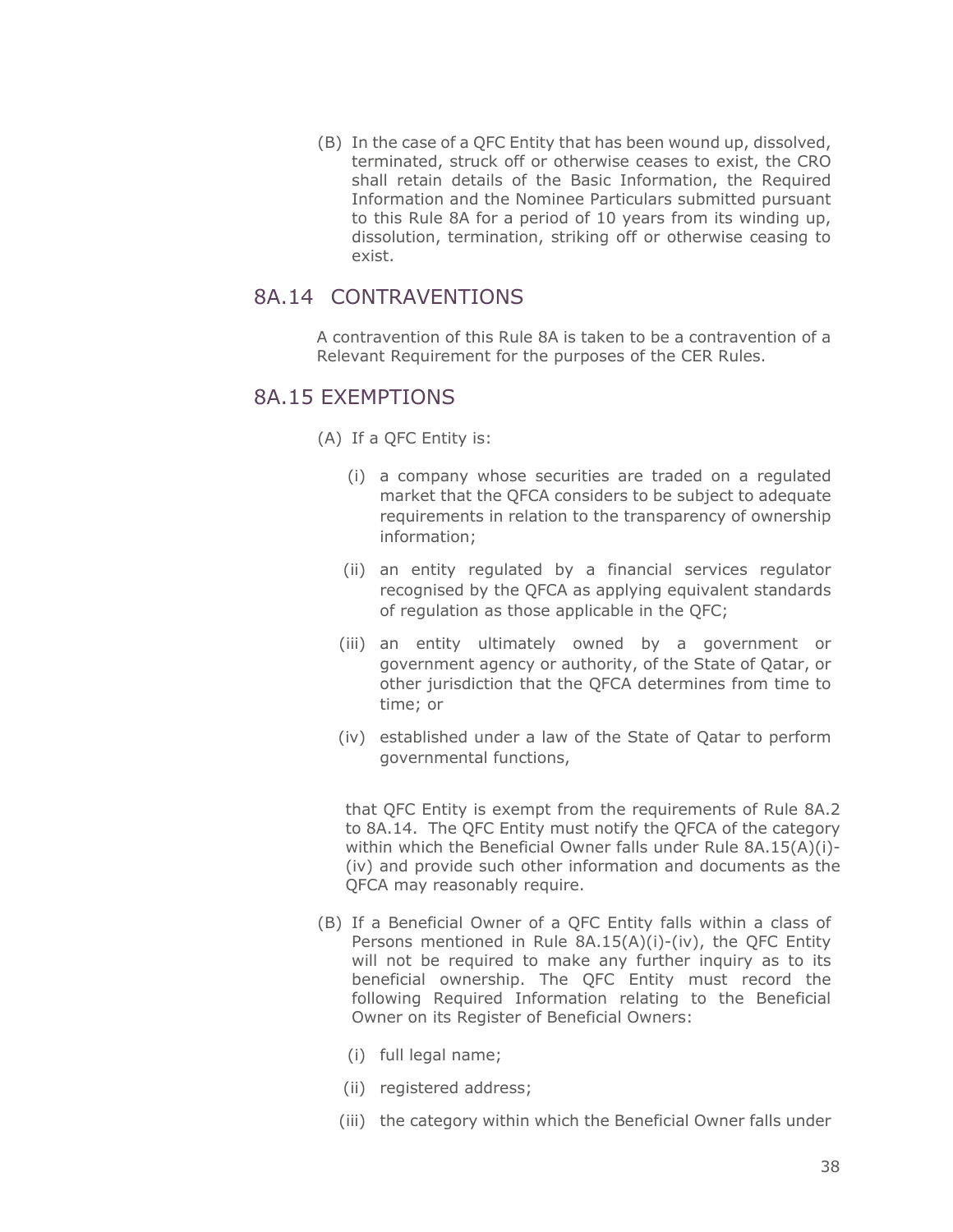Rule 8A.15(A);

- (iv) if the Beneficial Owner:
	- (a) has its securities traded on a market referred to in Rule 8A.15(A)(i), then the name of the market;
	- (b) is regulated by a financial services regulator referred to in Rule 8A.15(ii), then the name of the regulator;
	- (c) is ultimately owned by a government or government agency or authority referred to in Rule 8A.15(A)(iii), then the name of the government, agency or authority and the jurisdiction in which it is established; or
	- (d) is established under a law of the State of Qatar to perform governmental functions referred to in Rule 8A.15(iv), then the name of the law.

# 8A.16 ISSUANCE OF GUIDANCE ON BASIC INFORMATION, BENEFICIAL OWNER INFORMATION AND NOMINEE PARTICULARS BY THE QFCA

The QFCA may, subject to these Rules, issue guidance, policy statements, forms, procedures, and any other documents or instructions that it considers necessary in relation to:

- (A) the determination of Basic Information, Required Information or Nominee Particulars and their content, form and substance;
- (B) the manner and form in which QFC Entities must maintain and submit to the QFCA their Register of Basic Information, Register of Beneficial Owners or their Register of Nominees, as the case may be;
- (C) what constitutes Basic Information, Required Information or Nominee Particulars;
- (D) the definition of a Beneficial Owner, Nominee Director or Nominee Shareholder;
- (E) the manner and form in which the Register of Basic Information, Register of Beneficial Owners or the Register of Nominees is obtained by the QFCA; and
- (F) any other matter relating to the determination and disclosure of Basic Information, Beneficial Owners, Nominee Directors or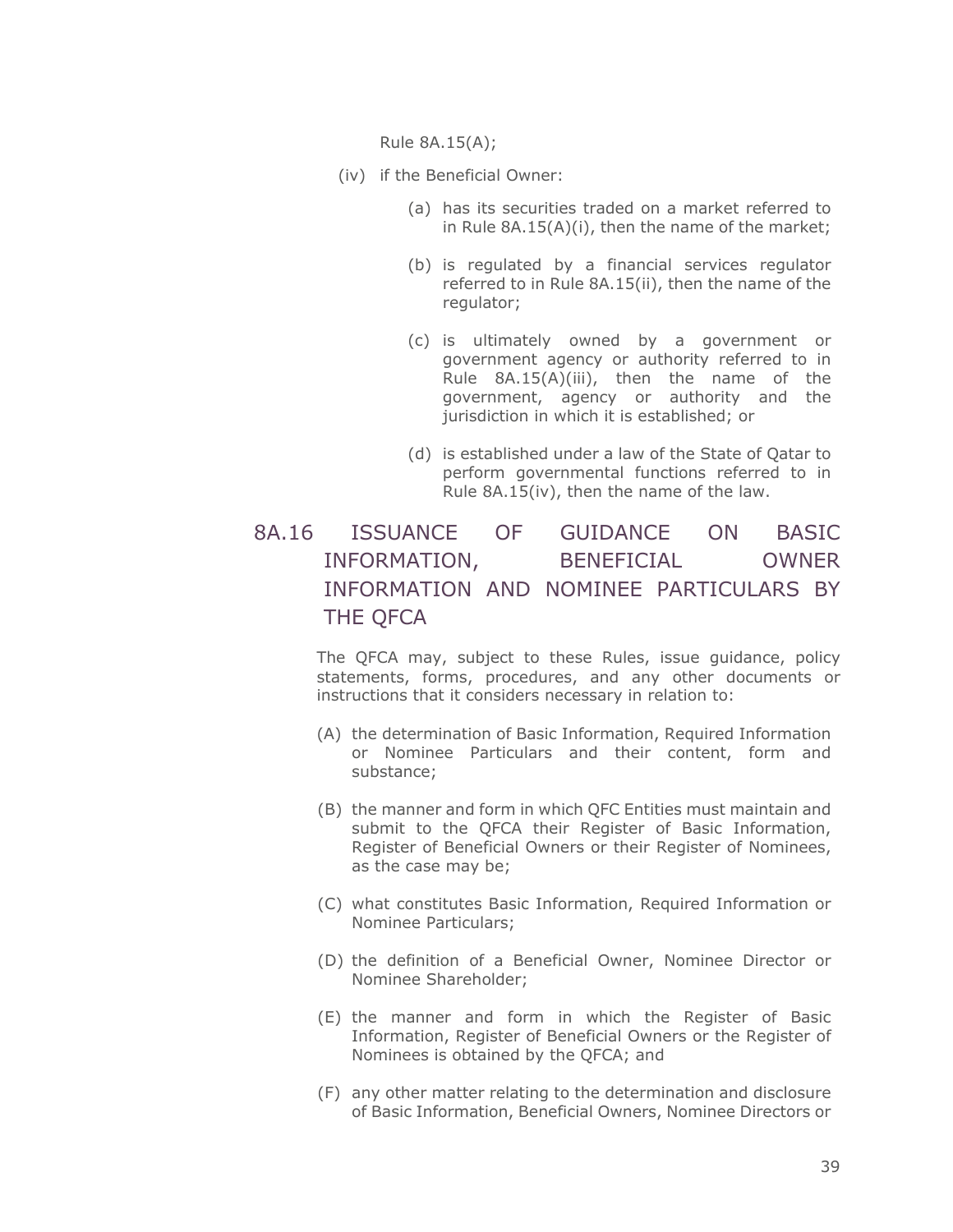Nominee Shareholders, as the case may be, of QFC Entities subject to the limitations of its authority as set out in the QFC Law, the QFCA Regulations and the QFCA Rules.

### 8A.17 RECORD KEEPING

A QFC Entity must maintain the following information for a period of ten (10) years from the date that the QFC Entity is dissolved, wound up, terminated, struck off or otherwise ceases to exist:

- (i) the Basic Information and the Register of Basic Information relating to the QFC Entity;
- (ii) the Required Information relating to its Beneficial Owners and Register of Beneficial Owners; and
- (iii) where relevant, the Nominee Particulars relating to its Nominee Directors or Nominee Shareholders (as the case may be) and Register of Nominees.

## 9. ACCOUNTING AND AUDITING

#### 9.1 APPLICATION

This General Rule 9 applies to a Licensed Firm.

## 9.2 ACCOUNTING RECORDS

- 9.2.1 A Licensed Firm must keep accounting records with respect to all sums of money received and expended by the Licensed Firm and all sales and purchases of goods and services and other transactions by the Licensed Firm and the assets and liabilities of the Licensed Firm. Such accounting records must be sufficient to show and explain all transactions by the Licensed Firm and must be such to:
	- (A) disclose with reasonable accuracy the financial position of the Licensed Firm at any time;
	- (B) enable the Licensed Firm to ensure that any accounts prepared by the Licensed Firm comply with the requirements in these Rules; and
	- (C) record the financial position of the Licensed Firm as at its financial year end.
- 9.2.2 A Licensed Firm must maintain the accounting records, financial accounts and statements and auditors reports required under the Companies Regulations, the Limited Liability Partnership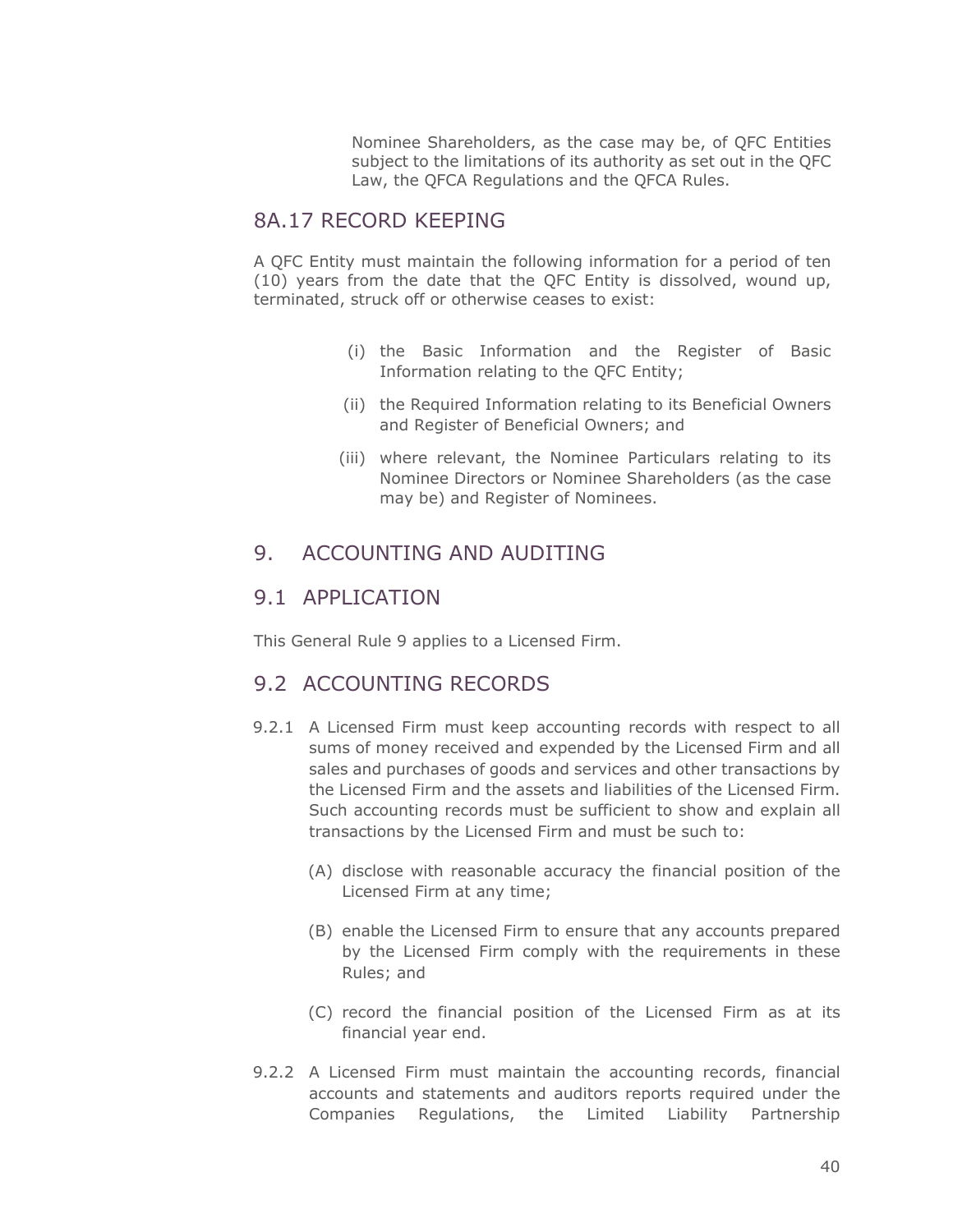Regulations, any other applicable Regulations and this chapter for at least six (6) years from the date to which they relate.

## 9.3 ACCOUNTING STANDARDS

A Licensed Firm must prepare and maintain all financial accounts and statements in accordance with IFRS, US GAAP, UK GAAP or such other principles or standards approved in writing by the QFCA.

## 9.4 FINANCIAL ACCOUNTS AND STATEMENTS

- 9.4.1 Within four months of the end of the financial year, a Licensed Firm must:
	- (A) have its accounts and financial statements examined and reported upon by the Licensed Firm's auditor in accordance with the requirements of the Companies Regulations or Limited Liability Partnership Regulations, any other applicable Regulations and these Rules; and
	- (B) file a copy of the financial statements and auditor's report with the CRO.

## 9.5 AUDITOR'S REPORT

- 9.5.1 A Licensed Firm must in addition to the requirements contained in the Companies Regulations, the Limited Liability Partnership Regulations, and other applicable Regulations ensure that its auditor:
	- (A) conducts an audit of the Licensed Firm's accounts and financial statements in accordance with the requirements of the relevant standards published by the International Auditing and Assurance Standards Board (IAASB) or other standards deemed acceptable by the QFCA;
	- (B) produces a report on the audited accounts and financial statements which states:
		- (i) whether, in the auditor's opinion, the accounts have been properly prepared in accordance with the requirements imposed by Regulations or these Rules;
		- (ii) in particular, whether the accounts give a true and fair view of the financial position of the Licensed Firm for the financial year and of the state of the Licensed Firm's affairs at its financial year end; and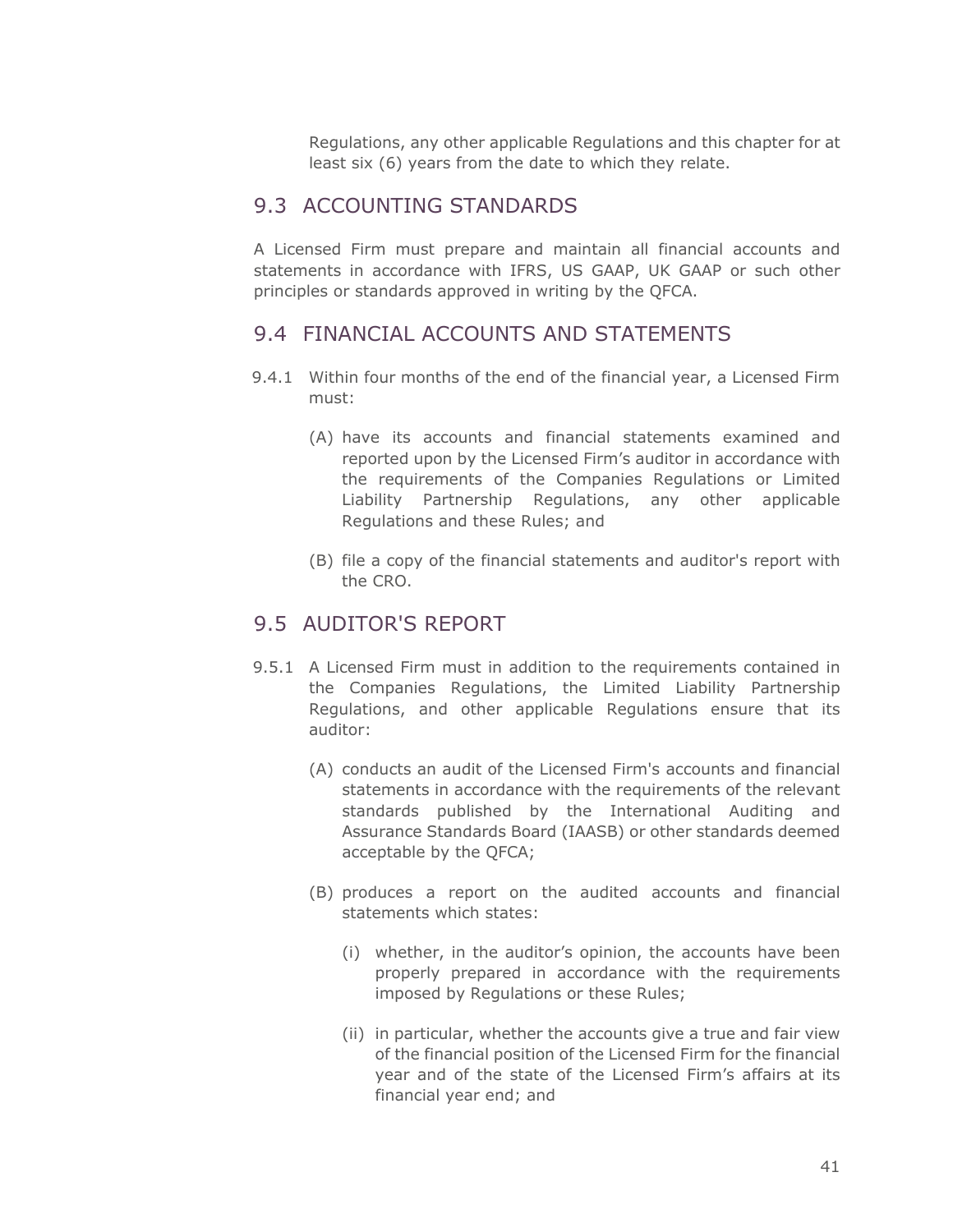- (iii) any other matter or opinion relating to the requirements of Regulations or these Rules;
- (C) produce an auditors report which states whether:
	- (i) the auditor has audited the Licensed Firm's annual financial statements in accordance with the **IAASB** or other standards deemed acceptable by the QFCA;
	- (ii) the auditor has carried out any other procedures considered necessary, having regard to the **IAASB** or other standards deemed acceptable by the QFCA;
	- (iii) the auditor has received all necessary information and explanations for the purposes of preparing this report to the QFCA; and
	- (iv) in the auditor's opinion, the Licensed Firm has kept proper accounting records, in compliance with the applicable Rules;
- (D) produces, if the Licensed Firm controls or holds Client Money, a report which states whether, in the opinion of the Auditor:
	- (i) the Licensed Firm has maintained throughout the year systems and controls to enable it to comply with the relevant provisions of the LFAR;
	- (ii) the Licensed Firm's controls are such as to ensure that Client Money is identifiable and secure at all times;
	- (iii) any of the requirements of LFAR have not been met;
	- (iv) if applicable, Client Money that has been segregated in accordance with the LFAR;
	- (v) if applicable, the Licensed Firm was holding and controlling an appropriate amount of Client Money in accordance with LFAR as at the date on which the Licensed Firm's audited balance sheet was prepared; and
	- (vi) if applicable, there have been any material discrepancies in the reconciliation of Client Money.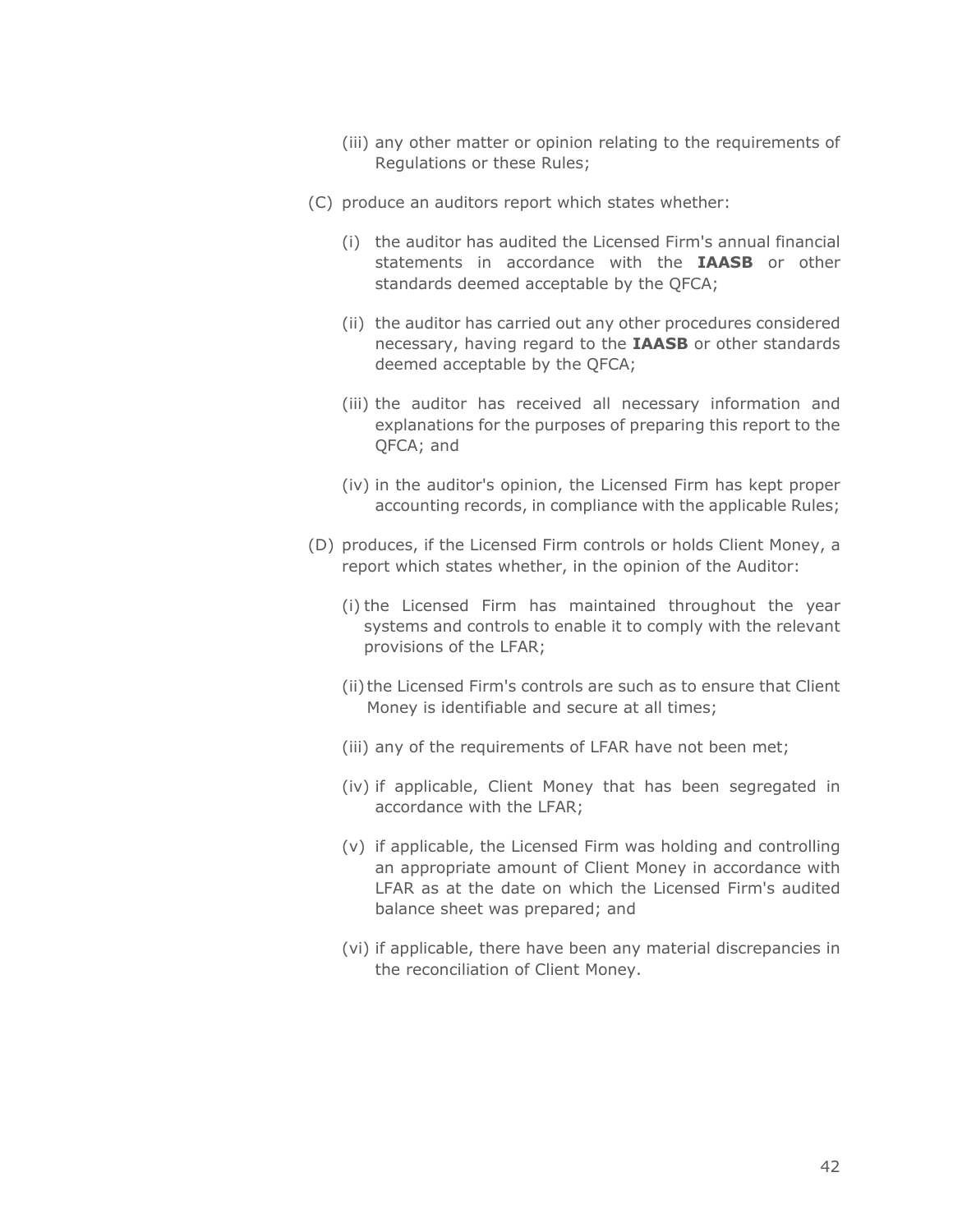## 10. FEES

## 10.1 APPLICATION

Except as set forth in General Rule 10.7, this General Rule 10 applies only to a Licensed Firm.

## 10.2 GENERAL PROVISIONS

- 10.2.1 Where a fee is payable for any Application to the QFCA, the Application may not be regarded as submitted until the fee has been paid in full.
- 10.2.2 Where an annual fee or supplementary fee in relation to ongoing supervision is due from a Licensed Firm under a provision of these Rules, it must be paid by the date upon which it falls due. Should a Licensed Firm fail to pay by the due date then, without limiting the right of the QFCA to take any other action, the sum due will be increased by 1% for each calendar month, or part of a calendar month, that it remains outstanding beyond the due date.
- 10.2.3 The QFCA may reduce, waive or refund all or part of any fee if, having considered the exceptional circumstances of a particular case, it deems it would be equitable to do so.

## 10.3 SUPPLEMENTARY FEES

10.3.1

- (A) The QFCA may require a Licensed Firm or Applicant to pay a supplementary fee to the QFCA in circumstances where it has or reasonably expects to incur substantial additional costs in dealing with an Application or conducting ongoing supervision.
- (B) In such cases the QFCA will notify the Applicant as soon as reasonably practicable of the amount of the supplementary fee.

## 10.4 APPLICATION FEES

- 10.4.1 An Applicant seeking to conduct Non-Regulated Activities in or from the QFC and a Licensed Firm applying for a licence to conduct additional Non-Regulated Activities must pay to the QFCA:
	- (A) the Application fees specified in Schedule 4; and
	- (B) any supplementary fee required by the QFCA.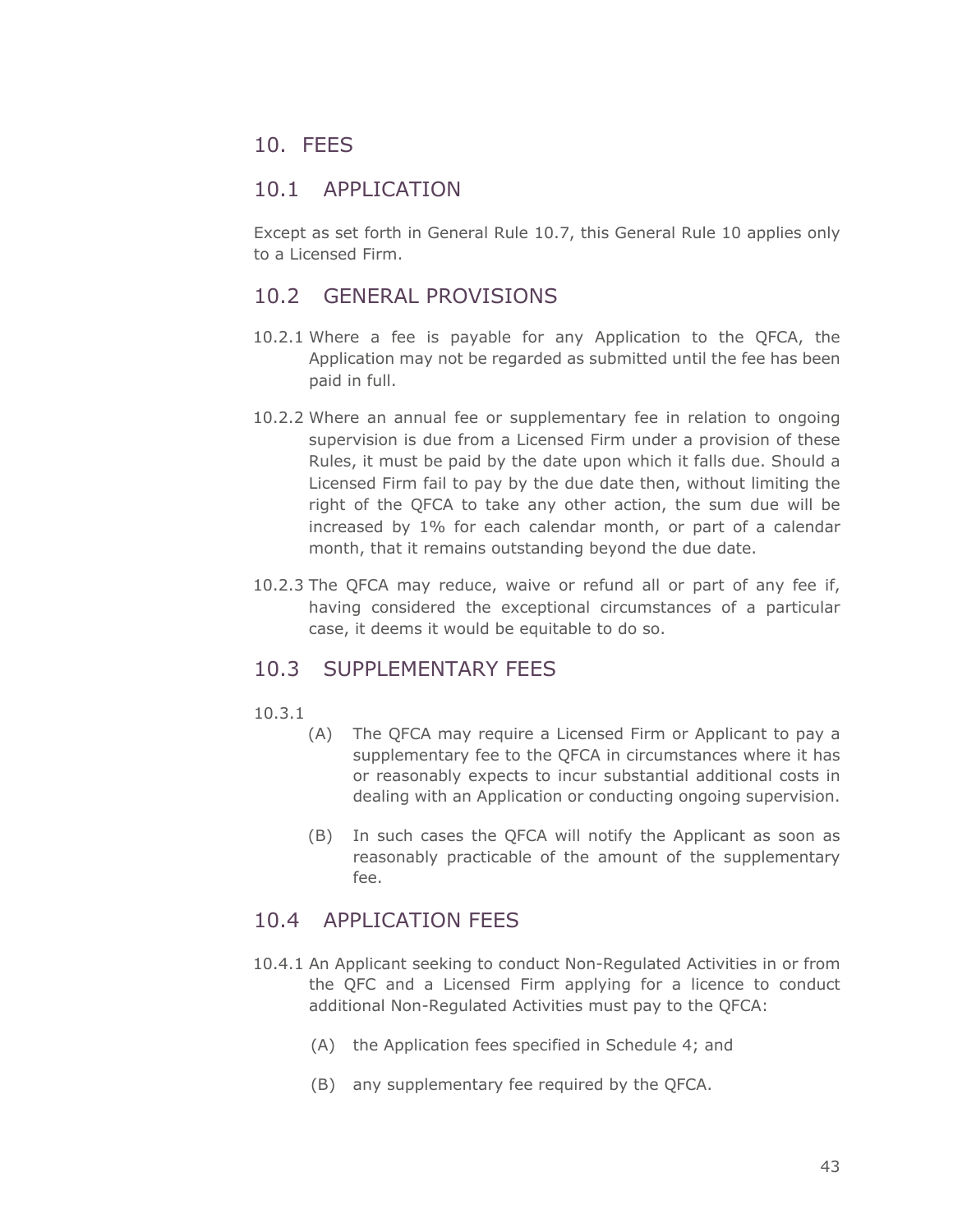10.4.2 Any Application and supplementary fees paid, whether in respect of an Applicant or Licensed Firm, are non-refundable, regardless of whether the Application is successful or not.

## 10.5 ANNUAL FEES

- 10.5.1 A Licensed Firm must pay to the QFCA:
	- (A) the annual fee specified in Schedule 4; and
	- (B) any supplementary fee required by the QFCA.

#### 10.5.2

- (A) The initial annual fee (pro-rated) must be paid in full to the QFCA within twenty one (21) days of the date of grant of a Licence.
- (B) Subsequent annual fees must be paid in full to the QFCA on or before 1 January of every calendar year.

# 10.6 FEES FOR EXTRACTS OF INFORMATION FROM THE REGISTERS OF PUBLIC INFORMATION

Persons seeking extracts of information in accordance with General Rule 3.6 maintained in the public registers by the QFCA in relation to a Licensed Firm and Persons conducting Registered Functions must, upon application pay the fee prescribed in Schedule 4.

# 10.7 MISCELLANEOUS FEES

The QFCA may also charge fees as specified in Schedule 4 or otherwise by notice for various services requested by Licensed or Authorised Firms not mandated by any Relevant Requirement but are otherwise consistent with the QFCA's Objectives.

## 11. REGISTERED FUNCTIONS

## 11.1 APPLICATION

This General Rule 11 applies to a Licensed Firm.

## 11.2 DESCRIPTION OF REGISTERED FUNCTIONS

- 11.2.1 Subject to General Rule 11.3, Licensed Firms must have one individual registered to carry out the following functions:
	- (A) a Senior Executive Function;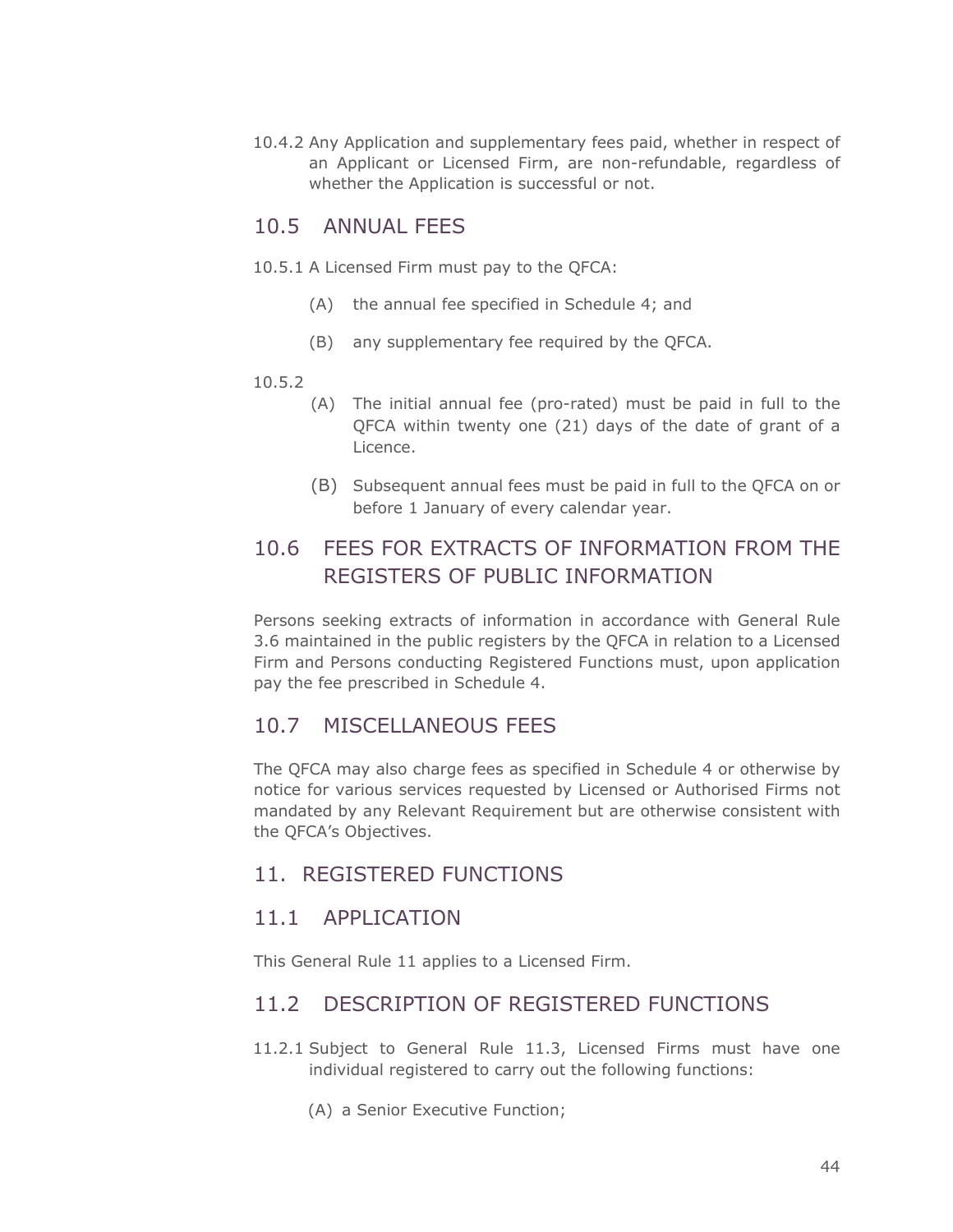- (B) if applicable, the MLRO and in compliance with the requirements of the AML/CFT Law and the AML/CFT Rules under the supervision of the Regulatory Authority; and
- (C) if applicable, the Designated Representative Function and in compliance with the requirements of the Single Family Office Regulations.
- 11.2.2 If more than one individual is appointed to perform the Registered Functions listed in General Rule 11.2.1 (A) and (B), the Licensed Firm must ensure that the allocation of responsibility clearly avoids duplication or omission.

## 11.3 SENIOR EXECUTIVE FUNCTION

- 11.3.1 The Senior Executive Function is the function of having overall responsibility alone or jointly with one or more individuals:
	- (A) for the conduct of the whole of the business of a Licensed Firm; or
	- (B) in the case of a Non-Local Licensed Firm, for the business of the Licensed Firm carried out in or from the QFC.
- 11.3.2 The Senior Executive Function must be carried out by an individual who:
	- (A) in the case of a Local Licensed Firm is ordinarily resident in the State of Qatar; and
	- (B) in the case of a Non-Local Licensed Firm, spends an appropriate proportion of his time in the State of Qatar having regard to responsibilities that the Senior Executive Function entails.
- 11.3.3 A Single Family Office is not required to have an individual carrying out the Senior Executive Function.

## 11.4 ADDITIONAL REGISTERED FUNCTION

- 11.4.1 The MLRO Function is required for a Licensed Firm that is a designated non-financial business or profession (within the meaning of the AML/CFT Rules).
- 11.4.2 The Designated Representative Function is required for a Licensed Firm that is a Single Family Office within the meaning of the Single Family Office Regulations.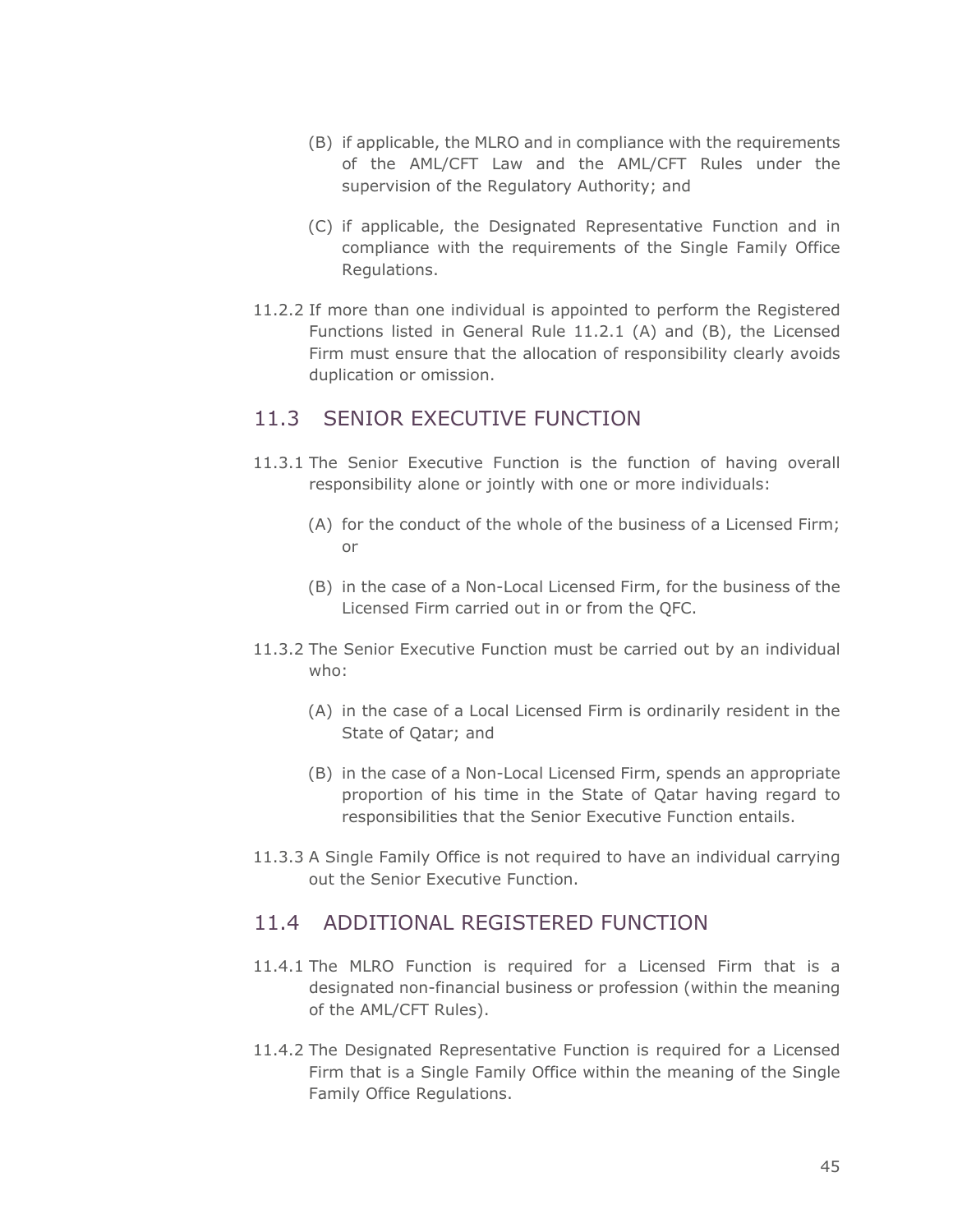# 12. NOTIFICATION OF REGISTERED FUNCTIONS

## 12.1 APPLICATION

This General Rule 11 applies to a Licensed Firm.

# 12.2 NOTIFICATION OF AN INDIVIDUAL CONDUCTING REGISTERED FUNCTIONS

- 12.2.1 A Licensed Firm shall provide details to the QFCA of each person that shall conduct a Registered Function on behalf of the Licensed Firm, in writing on the relevant QFC form, Signed by the individual who will be performing the Registered Function and an individual authorised to sign on behalf of the Licensed Firm.
- 12.2.2 For the purposes of General Rule 12.2.1 a Licensed Firm includes an Applicant for Licensed Firm status.
- 12.2.3 The Licensed Firm shall promptly inform the QFCA in writing of any change in the status or identity of an individual conducting a Registered Function. The notice must include any other matters required by the relevant QFC Form. This does not relieve the Licensed Firm from providing any required notice under the AML/CFT Law and the AML/CFT Rules to the Regulatory Authority.

# 12.3 CONSIDERATION OF REGISTERED FUNCTION **NOTICES**

The QFCA shall advise of any objections to the Registered Function Notice or conditions to the acceptance of the Registered Function Notice no later than thirty (30) days following the date of delivery of a complete Registered Function Notice to the QFCA. If the QFCA does not send any objections or notice of conditions in writing to the Licensed Firm within thirty (30) days following such date the Registered Function Notice shall be deemed to have been accepted unconditionally by the QFCA. If the QFCA does advise the Licensed Firm of any objections or conditions of acceptance then it may call for such further information from the Licensed Firm and such other parties as it considers necessary or appropriate, and shall make a final determination within thirty (30) days of receipt of such information.

## 13. FITNESS AND PROPRIETY

## 13.1 APPLICATION

This General Rule 13 applies to a Person.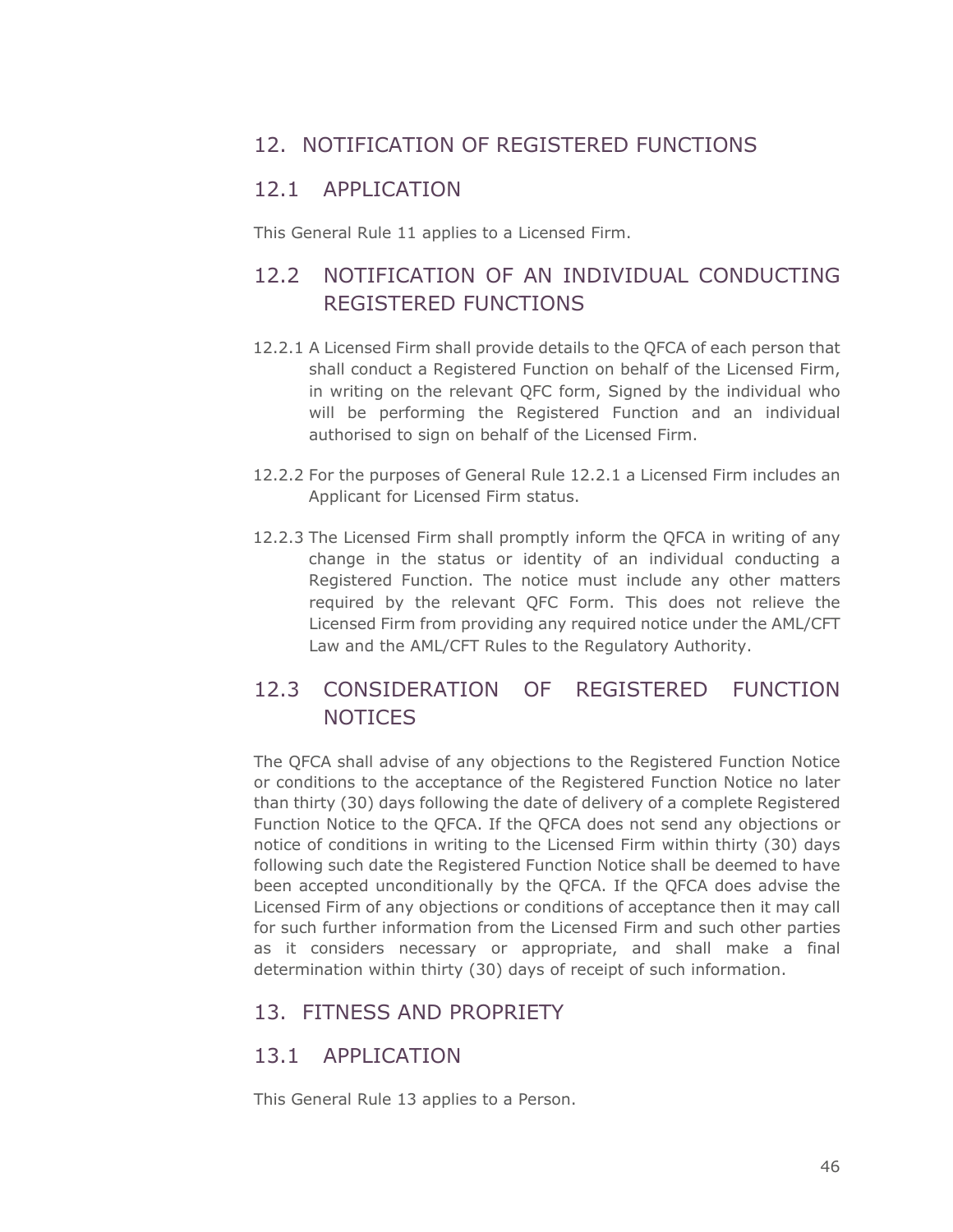## 13.2 LICENSED FIRM'S ASSESSMENT OF INDIVIDUALS

- 13.2.1 Before registering an individual as conducting a Registered Function with the QFCA, a Licensed Firm must make reasonable enquiries as to an individual's fitness and propriety to carry out a Registered Function. When making an assessment of an individual to determine the fitness and propriety of the individual, a Licensed Firm should have regard to the individual's:
	- (A) honesty, integrity and reputation;
	- (B) competence and capability; and
	- (C) financial soundness.
- 13.2.2 A Licensed Firm must not register an individual to conduct a Registered Function if it has reasonable grounds to believe that the individual is not fit and proper to carry out the Registered Function.

# 13.3 QFCA'S ASSESSMENT OF KEY PERSONS AND INTEREST HOLDERS

- 13.3.1 The QFCA may reject an Application for the approval of the appointment of a Person as a Key Person or Interest Holder of a proposed or existing Licensed Firm where the QFCA is satisfied that the Person is not fit and proper to be a Key Person or an Interest Holder.
- 13.3.2 The QFCA may disqualify a Key Person if the QFCA is satisfied that they are not fit and proper to be a Key Person.
- 13.3.3 If the QFCA intends to disqualify an existing Key Person of a Licensed Firm, then:
	- (A) the QFCA:
		- i. will notify the Licensed Firm of:
			- a) its intention to disqualify that Key Person;
			- b) the right of each of the Licensed Firm and the Key Person to make written representations to the [QFCA](https://qfcra-en.thomsonreuters.com/glossary-tag/QFCA) in relation to the proposed disqualification;
			- c) the period within which any written representations must be made; and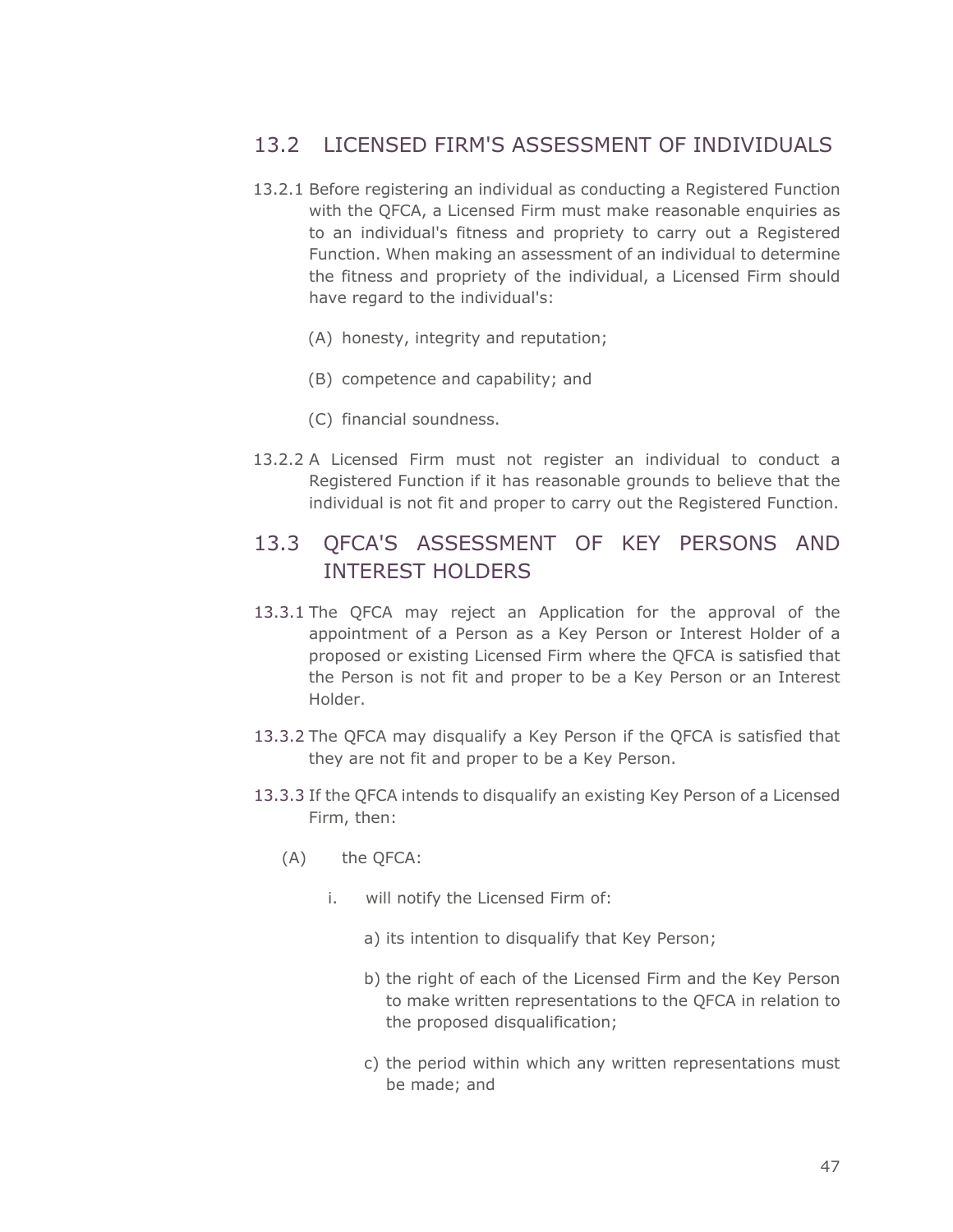- ii. will require the Licensed Firm to notify the Key Person of the QFCA's intention and of the Key Person's right to make written representations to the [QFCA](https://qfcra-en.thomsonreuters.com/glossary-tag/QFCA) in relation to the proposed disqualification within the period specified in the QFCA's notice,
- (B) where:
	- i. the Licensed Firm or the Key Person fails to make representations within the period specified in the notice; or
	- ii. any representations made do not satisfy the QFCA,

the QFCA may issue a decision notice to the Licensed Firm or the Key Person disqualifying that Key Person from the date specified in the decision notice and requiring the Licensed Firm to take any action necessary to ensure that the Key Person is removed from their position within the period specified in the decision notice; and

- (C) if the Licensed Firm fails to comply with the requirements set out in the decision notice, the QFCA may take any action necessary to remove that Key Person from the relevant QFCA or CRO register without further notice to the Licensed Firm or the Key Person and update the relevant QFCA or CRO register to reflect their removal.
- 13.3.4 Notwithstanding anything in Article 13.3.3, the QFCA may issue a decision notice disqualifying an existing Key Person and take any action necessary to remove them from their position with immediate effect if the [QFCA](https://qfcra-en.thomsonreuters.com/glossary-tag/QFCA) concludes that any delay in doing so is prejudicial to the interests of the clients or customers of the Licensed Firm, or the interests of the QFC.
- 13.3.5 If the QFCA determines that an existing Interest Holder of a Licensed Firm is not fit and proper to be an Interest Holder,
	- (A) the QFCA:
		- i. will notify the Licensed Firm of:
			- a) its intention to impose any of the Measures;
			- b) the right of each of the Licensed Firm and the Interest Holder to make written representations to the [QFCA](https://qfcra-en.thomsonreuters.com/glossary-tag/QFCA) in relation to the proposed imposition of the Measures; and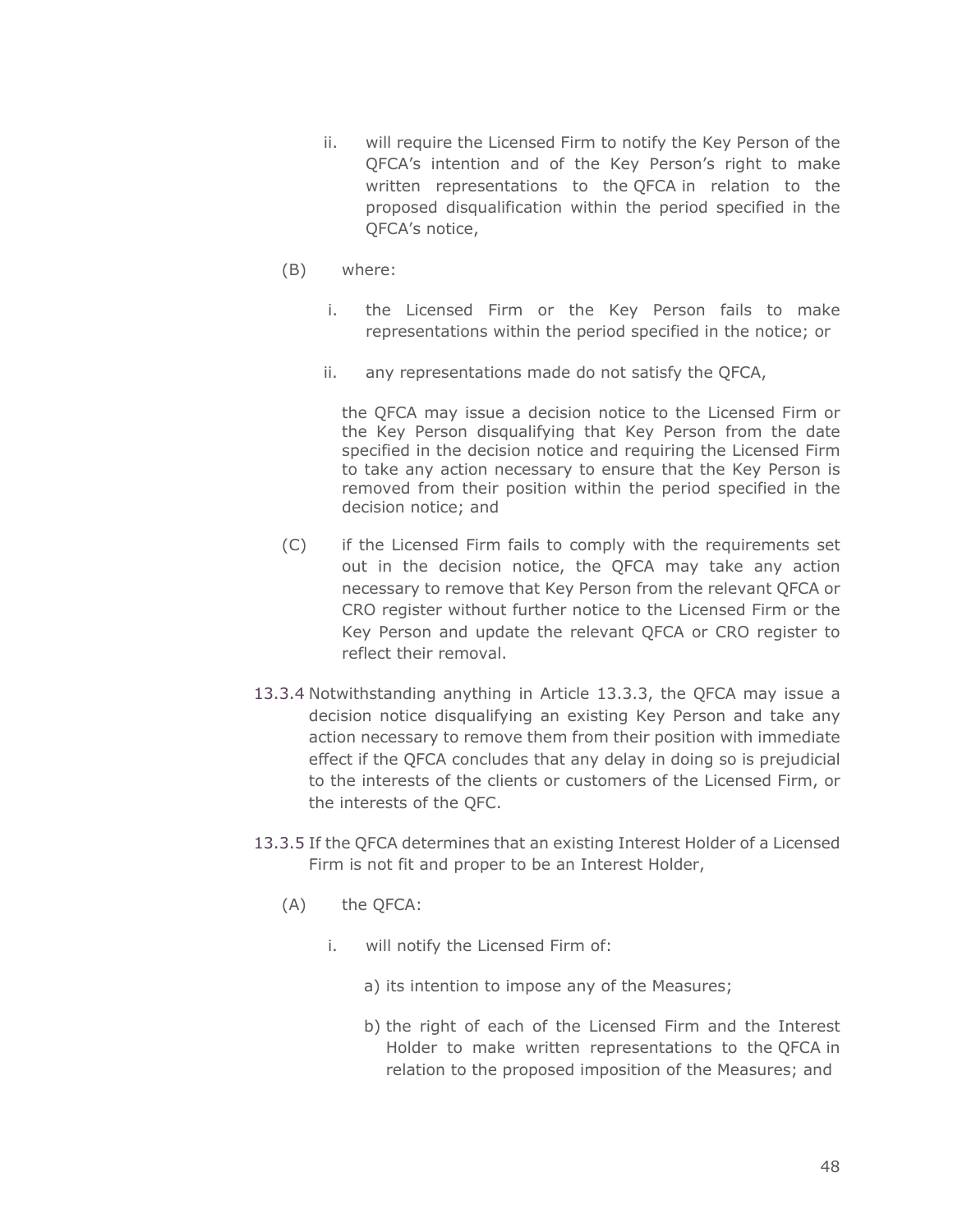- c) the period within which any written representations must be made;
- ii. will require the Licensed Firm to notify the Interest Holder of the QFCA's intention and of the Interest Holder's right to make written representations to the [QFCA](https://qfcra-en.thomsonreuters.com/glossary-tag/QFCA) in relation to the proposed imposition of the Measures within the period specified in the QFCA's notice;
- (B) where the Licensed Firm or the Interest Holder fails to make representations within the period specified in the notice or any representations made do not satisfy the QFCA, the QFCA may issue a decision notice:
	- i. imposing any Measures from the date set out in the decision notice and amending the relevant QFCA or CRO register to reflect the Measures imposed on the Licensed Firm's license;
	- ii. requiring the Licensed Firm to take such action as may be necessary to ensure the effective implementation of such Measures in respect of the Licensed Firm and the Interest Holder; and
	- iii. notifying the Licensed Firm of the period within which such action must be taken; and
- (C) if the Licensed Firm fails to effectively implement such Measures within the period specified in the decision notice, then the QFCA may apply such additional Measures as it deems appropriate.
- 13.3.6 Notwithstanding the provisions of Rule 13.3.5, the QFCA may impose any Measures with immediate effect if the [QFCA](https://qfcra-en.thomsonreuters.com/glossary-tag/QFCA) concludes that any delay in doing so is prejudicial to the interests of the clients or customers of the Licensed Firm, or the interests of the QFC.
- 13.3.7 When determining the fitness and propriety of a proposed or existing Key Person or Interest Holder, the QFCA may have regard to whether they or any of the Beneficial Owners or Nominators of the proposed or existing Key Person or Interest Holder, as the case may be:
	- (A) have been included on any sanctions list in any jurisdiction or are connected to or associated with any entity or person on any sanctions list in any jurisdiction;
	- (B) have previously knowingly or recklessly provided the QFCA, the Regulatory Authority, a QFC Institution or any regulatory body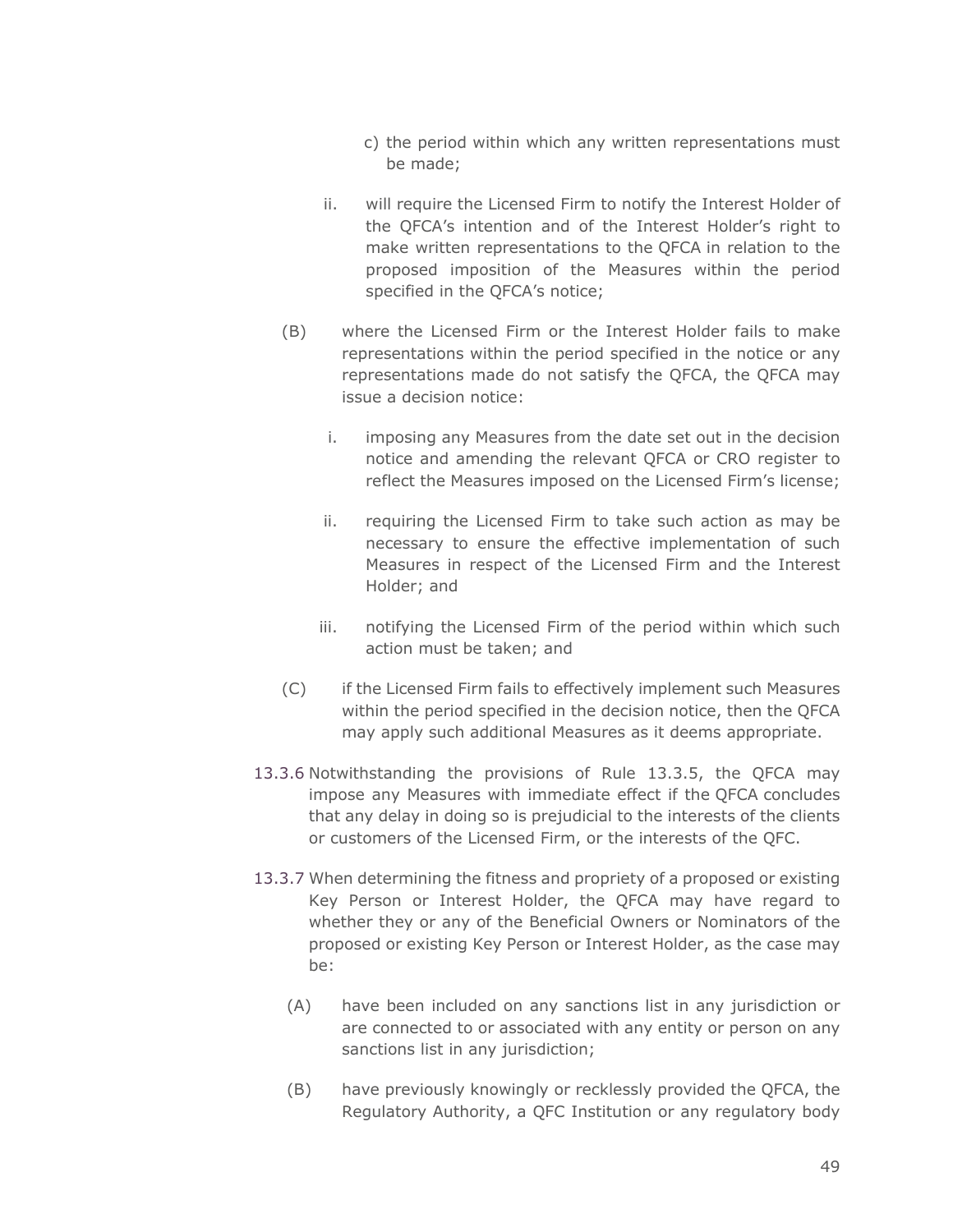in any other jurisdiction with information that is false, misleading or deceptive or have concealed information where the concealment of such information was likely to mislead or deceive the QFCA, the Regulatory Authority, the QFC Institution or any regulatory body in any other jurisdiction;

- (C) have been a Key Person or Interest Holder of:
	- i. a Licensed Firm whose license has been withdrawn by the QFCA; or
	- ii. an Authorised Firm whose authorisation has been withdrawn by the Regulatory Authority;
	- iii. a Licensed Firm that has been involuntarily de-registered by the CRO, or for which the [QFCA](https://qfcra-en.thomsonreuters.com/glossary-tag/QFC%20Authority) has applied to the court under the Insolvency Regulations to have wound up; or
	- iv. a firm that has been involuntarily de-registered or whose license has been withdrawn by any regulatory body in any other jurisdiction;
- (D) have been previously disqualified from acting as a Key Person or Interest Holder in or from the QFC or in any other jurisdiction;
- (E) have been finally convicted by a court in any jurisdiction of any offence related to fraud, theft, false accounting, forgery, tax offences, dishonesty, money laundering, financing of terrorism, bribery, corruption, market manipulation, insider dealing or any other financial crimes or offences of moral turpitude or crimes and offences of similar nature, unless the record in respect of that conviction or guilt has been expunged by a competent authority;
- (F) have been disqualified by a court, regulator or a government authority in any jurisdiction, from acting as the equivalent of a Key Person or Interest Holder of a company, partnership, body corporate, unincorporated association or any other legal entity or legal arrangement;
- (G) have been disciplined by a regulator, governmental authority, self-regulatory authority or similar body in any jurisdiction;
- (H) have been involved in the management of a company, partnership, body corporate, unincorporated association or other legal entity or legal arrangement in any jurisdiction that has been involuntarily wound up, liquidated, placed in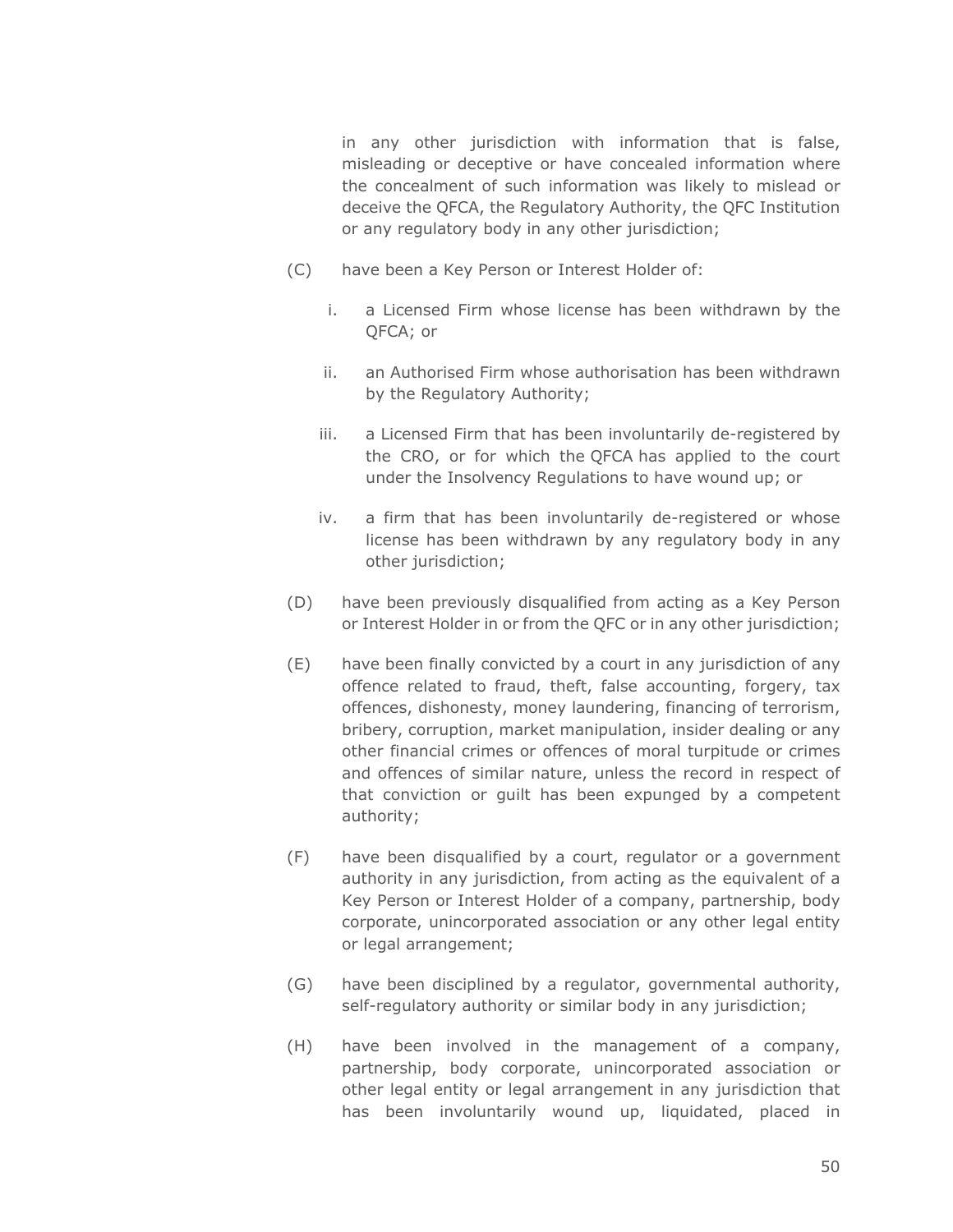liquidation, receivership or administration, or entered into a rescheduling of its debts with its creditors or any similar process;

- (I) have been declared bankrupt or entered an alternative voluntary arrangement to avoid bankruptcy (or the equivalent thereof) in any jurisdiction; or
- (J) have been required to resign from any company, partnership, body corporate, unincorporated association or other legal entity or legal arrangement following an investigation by a regulator, governmental authority, self-regulatory authority or similar body in any jurisdiction.
- 13.3.8 Notwithstanding the provisions of Rule 13.3.7, when making an assessment to determine the fitness and propriety of a proposed or existing Key Person or Interest Holder, the QFCA may have regard to any other facts, events or circumstances as it may consider appropriate in order to protect the interests of the [QFC,](https://qfcra-en.thomsonreuters.com/glossary-tag/QFC) including in respect of the Beneficial Owners or Nominators of such proposed or existing Key Person or Interest Holder.
- 13.3.9 Where in accordance with this Rule 13.3 the QFCA issues a decision notice disqualifying a Key Person or imposing any of the Measures on an Interest Holder, it will also provide in that decision the period of such disqualification or imposition of Measures.
- 13.3.10 For the purposes of this Rule 13.3:

**Administration Officer** has the meaning given in Article 76 of the Investment Club Regulations.

**Beneficial Owner** has the meaning given in Part 8A of these Rules.

**Beneficiary** has the meaning given in the Trust Regulations.

**Branch** means a branch of a Non-QFC [Company,](https://qfcra-en.thomsonreuters.com/glossary-tag/Non-QFC%20Company) a Non-QFC Limited Liability Partnership or a Non-QFC Partnership, registered in the [QFC](https://qfcra-en.thomsonreuters.com/glossary-tag/QFC) under applicable [Regulations.](https://qfcra-en.thomsonreuters.com/glossary-tag/Regulations)

**Companies Regulations** means the Companies Regulations 2005.

**Dedicator** has the meaning given in the Foundation Regulations.

**Designated Representative** has the meaning given in the Single Family Office Regulations.

**Designated Member** has the meaning given in the Limited Liability Partnerships Regulations.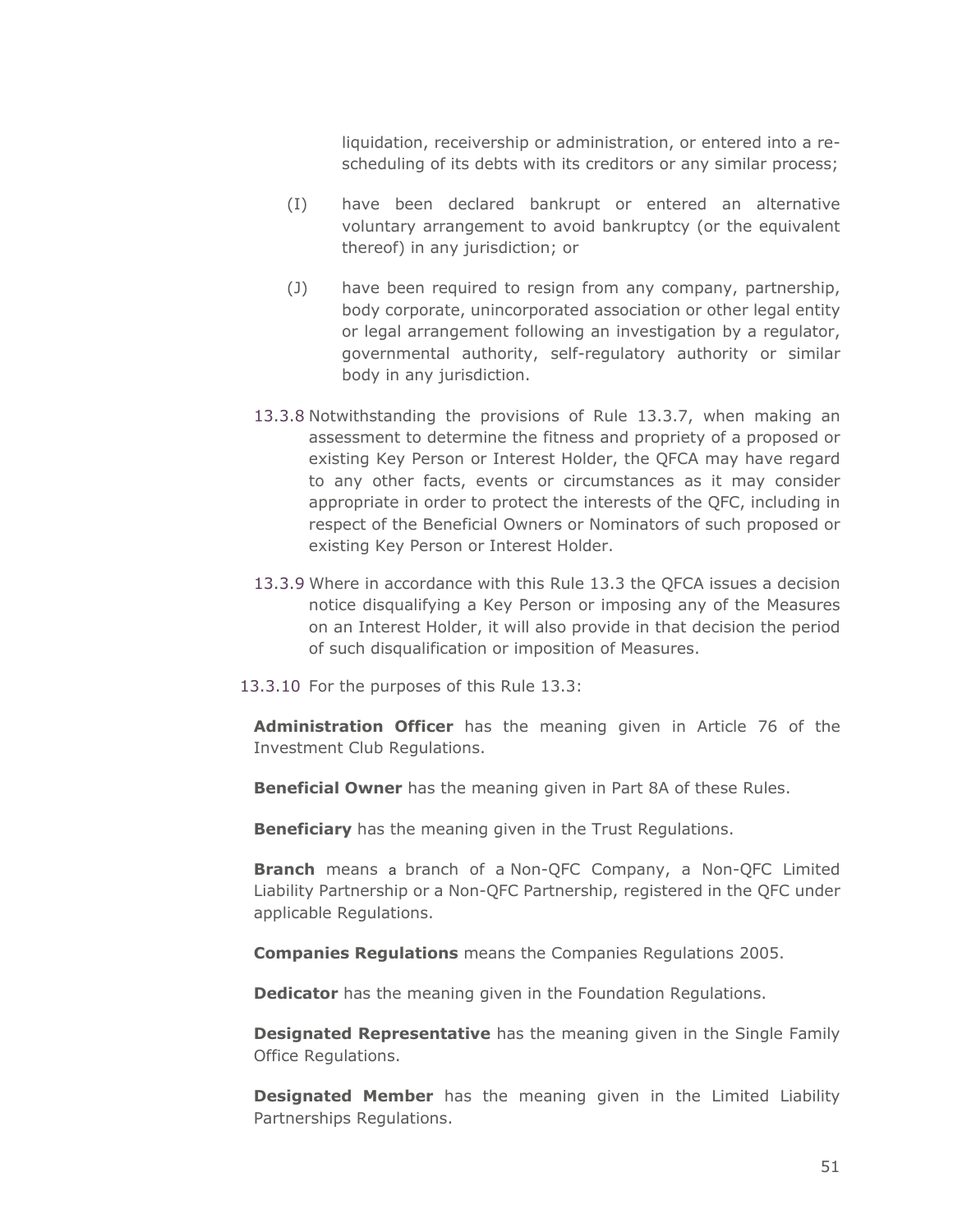**Enforcer** has the meaning given in the Foundation Regulations.

**Foundation** has the meaning given in the Foundation Regulations.

**Foundation Regulations** means the Foundation Regulations 2016.

**Founder** has the meaning given in the Foundation Regulations.

**Insolvency Regulations** means the Insolvency Regulations 2005.

#### **Interest Holder** means:

- (A) in relation to a Licensed Firm that is a company, any Person that is a Member (as defined in the Companies Regulations). For the purposes of this definition, a company includes an LLC, LLC(G), Protected Cell Company, Special Purpose Company, Holding Company, Single Family Office and Investment Club (as these terms are defined in the relevant QFC Regulations);
- (B) in relation to a Licensed Firm that is a Branch of a [Non-QFC Company,](https://qfcra-en.thomsonreuters.com/glossary-tag/Non-QFC%20Company) that Non-QFC Company or any of its shareholders;
- (C) in relation to a Licensed Firm that is a Limited Liability Partnership, any Person that is a Member (as defined in the Limited Liability Partnerships Regulations);
- (D) in relation to a Licensed Firm that is a Branch of a [Non-QFC Lim](https://qfcra-en.thomsonreuters.com/glossary-tag/Non-QFC%20Company)ited Liability Partnership, that [Non-QFC Lim](https://qfcra-en.thomsonreuters.com/glossary-tag/Non-QFC%20Company)ited Liability Partnership or any of its partners;
- (E) in relation to a Licensed Firm that is a QFC Trust, the Settlor of the Trust or any Person performing an equivalent function, a Beneficiary or any other Person exercising, directly or indirectly, effective control over the Trust;
- (F) in relation to a Licensed Firm that is a Foundation, the Founder or Dedicator or any Person performing an equivalent function;
- (G) in relation to a Licensed Firm that is a Partnership, any Person that is a Partner; and
- (H) any other Person, other than a Key Person, who:
	- 1. holds or controls, or is entitled to hold or control an ownership interest in the Licensed Firm;
	- 2. holds or controls, or is entitled to hold or control, any voting rights or the equivalent thereof in the Licensed Firm;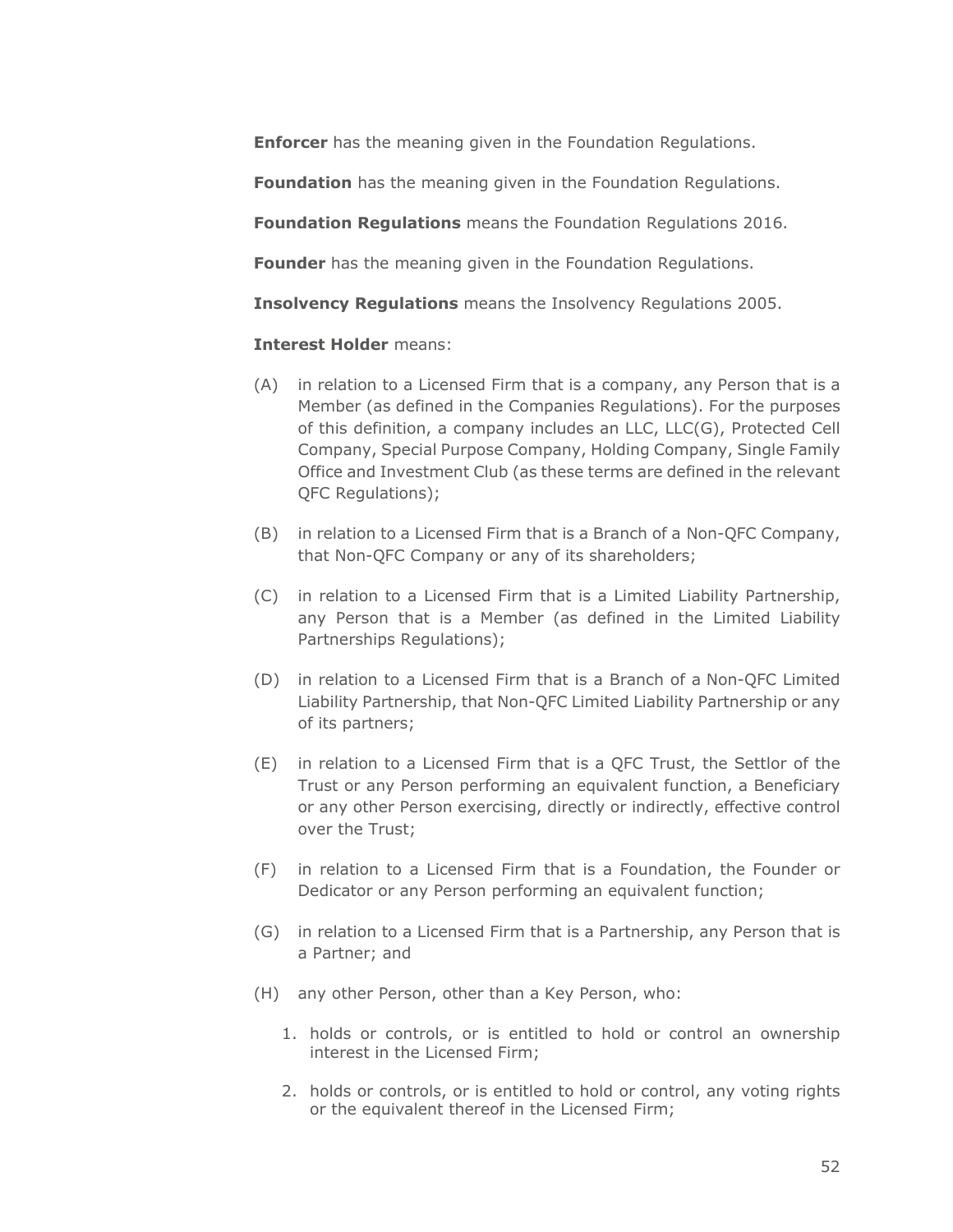- 3. holds or controls, or is entitled to hold or control, the right to appoint or remove any managers or the equivalent of the Licensed Firm; or
- 4. is entitled to receive any dividends, distributions, proceeds or the equivalent thereof from the Licensed Firm.

**Investment Clubs Regulations** means the QFC Investment Clubs Regulations 2016.

#### **Key Person** means:

- (A) in relation to a company,:
	- 1. a director;
	- 2. the Senior Executive Function holder;
	- 3. the secretary;
	- 4. for a Single Family Office, a Designated Representative; or
	- 5. for an Investment Club, the Administration Officer;

For the purposes of this definition, a company includes an LLC, LLC(G), Protected Cell Company, Special Purpose Company, Holding Company, Single Family Office and Investment Club (as these terms are defined in the relevant QFC Regulations);

- (B) in relation to a Branch:
	- 1. a Principal Representative
	- 2. the Senior Executive Function;
- (C) in relation to a Limited Liability Partnership, any Person that is a:
	- 1. a Designated Member;
	- 2. in the absence of a Designated Member, all Members (as defined in the Limited Liability partnership Regulations); or
	- 3. the Senior Executive Function;
- (D) in relation to a Trust:
	- 1. a Trustee;
	- 2. Protector; or
	- 3. any other Person exercising, directly or indirectly, effective control over the Trust;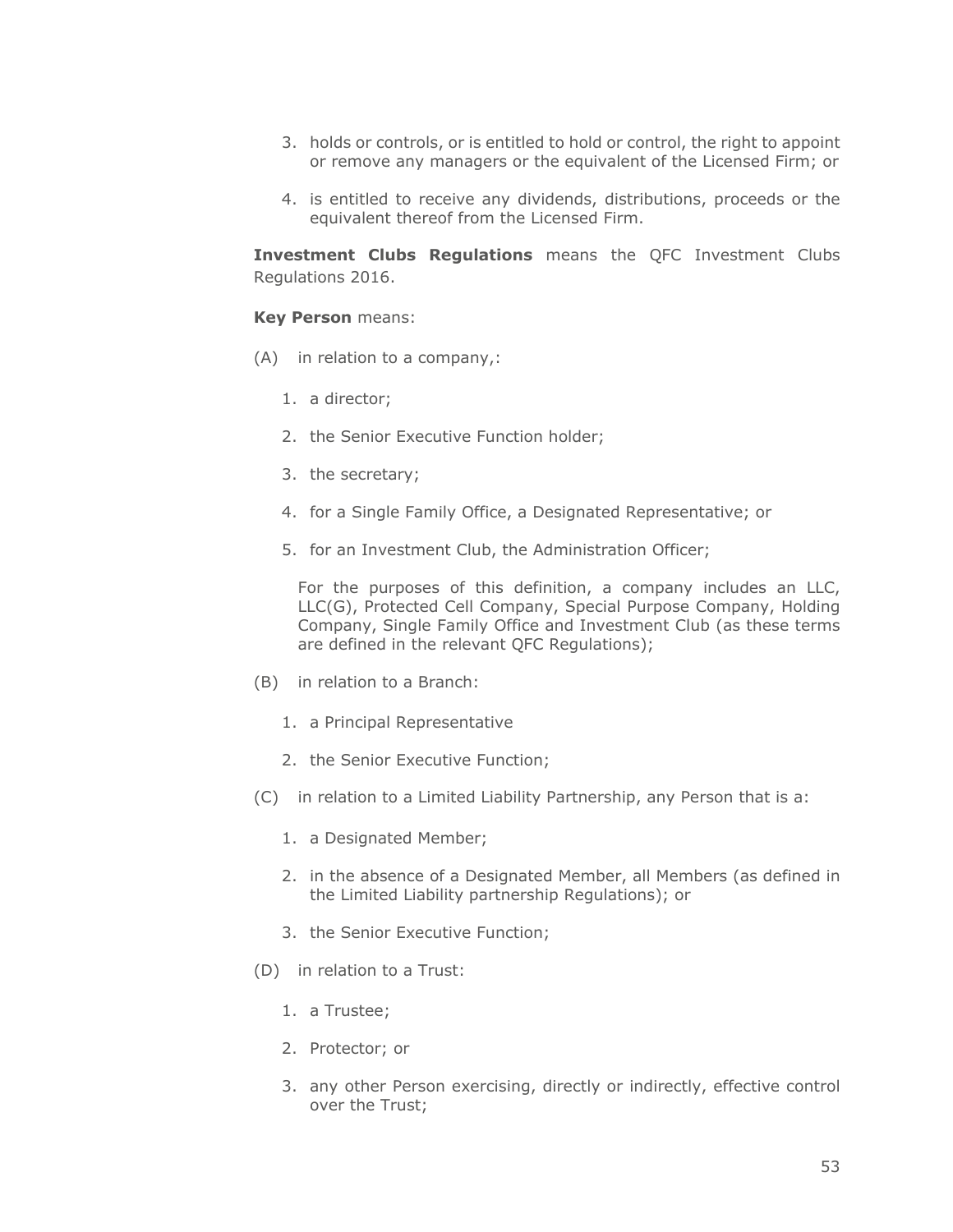- (E) in relation to a Foundation:
	- 1. a Member (as defined in the Foundation Regulations);
	- 2. the Registered Representative; or
	- 3. the Enforcer;
	- 4. in relation to a Partnership, any Partner;

**Limited Liability Partnership** has the meaning given in the Limited Liability Partnerships Regulations.

**Limited Liability Partnerships Regulations** means the Limited Liability Partnership Regulations 2005.

#### **Measures** means:

- (A) if the Licensed Firm is a company, the QFCA may impose a restriction on the Licensed Firm's license such that:
	- 1. any transfer of ownership of any of the Interest Holder's shares in the Licensed Firm to any third party, or creation of any other rights or interest in respect thereof, may not be registered without the written consent of the CRO, along with any other conditions that the QFCA or CRO considers appropriate; and
	- 2. any registration of a transfer of ownership of any of the Interest Holder's shares in the Licensed Firm, or creation of any other rights or interest in respect thereof, made without the written consent of the QFCA is null and void;
- (B) if the Licensed Firm is not a company, the QFCA may impose a restriction on the Licensed Firm's licence such that:
	- 1. any transfer of ownership of any part of the Interest Holder's ownership interest in the Licensed Firm to any third party, or creation of any other rights or interest in respect thereof, may not be registered without the written consent of the CRO, along with any other conditions that the QFCA or CRO considers appropriate; and
	- 2. any registration of a transfer of ownership of any part of the Interest Holder's ownership interest in the Licensed Firm, or creation of any other rights or interest in respect thereof, made without the written consent of the QFCA is null and void;
- (C) the QFCA may require the Licensed Firm to withhold any dividends, distributions, proceeds or the equivalent thereof from being paid by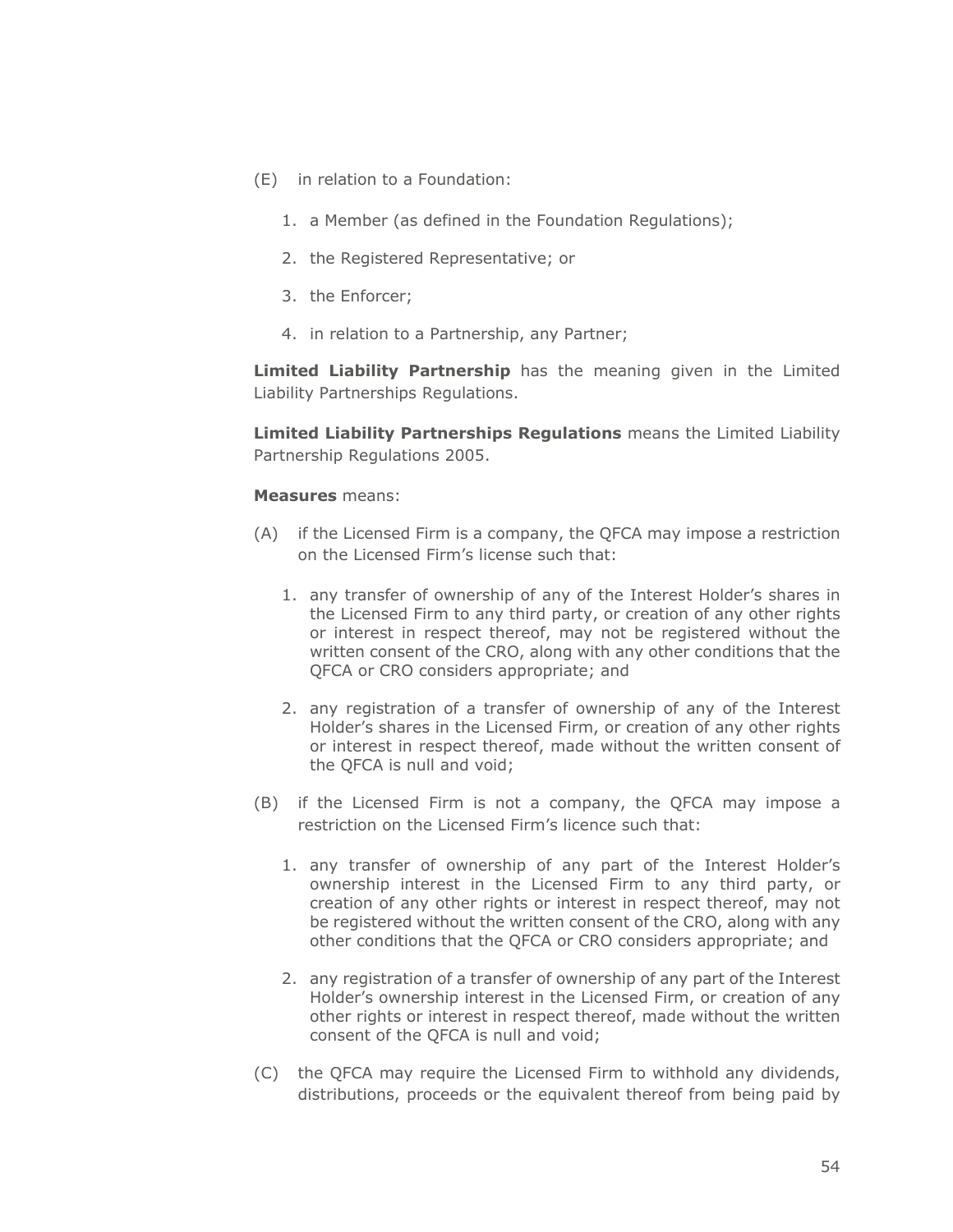the Licensed Firm to the Interest Holder or any person nominated by, related to or connected with the Interest Holder;

- (D) the QFCA may require the Licensed Firm to freeze or withhold any new allotments or issuance of shares, debentures or any other securities, to the Interest Holder or any person nominated by, related to or connected with the Interest Holder; and
- (E) the QFCA may take any other action against the Interest Holder and Licensed Firm, including initiating deregistration of the Licensed Firm in accordance with the applicable Regulations (or any equivalent action against Licensed Firms that are not companies).

**Nominator** has the meaning given in Part 8A of these Rules.

**Non-QFC Company** has the meaning given in the Companies Regulations.

**Non-QFC Limited Liability Partnership** has the meaning given in the Limited Liability Partnership Regulations.

**Non-QFC Partnership** has the meaning given in the Partnership Regulations.

**Partner** has the meaning given in the Partnership Regulations.

**Partnership** has the meaning given in the Partnership Regulations.

**Partnership Regulations** means the Partnership Regulations 2007.

**Principal Representative** in relation to a Branch, has the meaning given in the Companies Regulations, and in relation to a Partnership, has the meaning given them in the Partnership Regulations.

**Protector** has the meaning given in the Trust Regulations.

**QFC Institution** means the QFC Companies Registration Office and any arbitral body or other institution or body created under Article 6 or Article 9 of the QFC Law.

**QFC [Trust](https://qfcra-en.thomsonreuters.com/glossary-tag/Trust)** means a Trust that is registered with the [QFC](https://qfcra-en.thomsonreuters.com/glossary-tag/QFC) Authority.

**Registered Representative** has the meaning given in the Foundation Regulations.

**Settlor** has the meaning given in the Trust Regulations.

**Single Family Office** has the meaning given in the Single Family Office Regulations.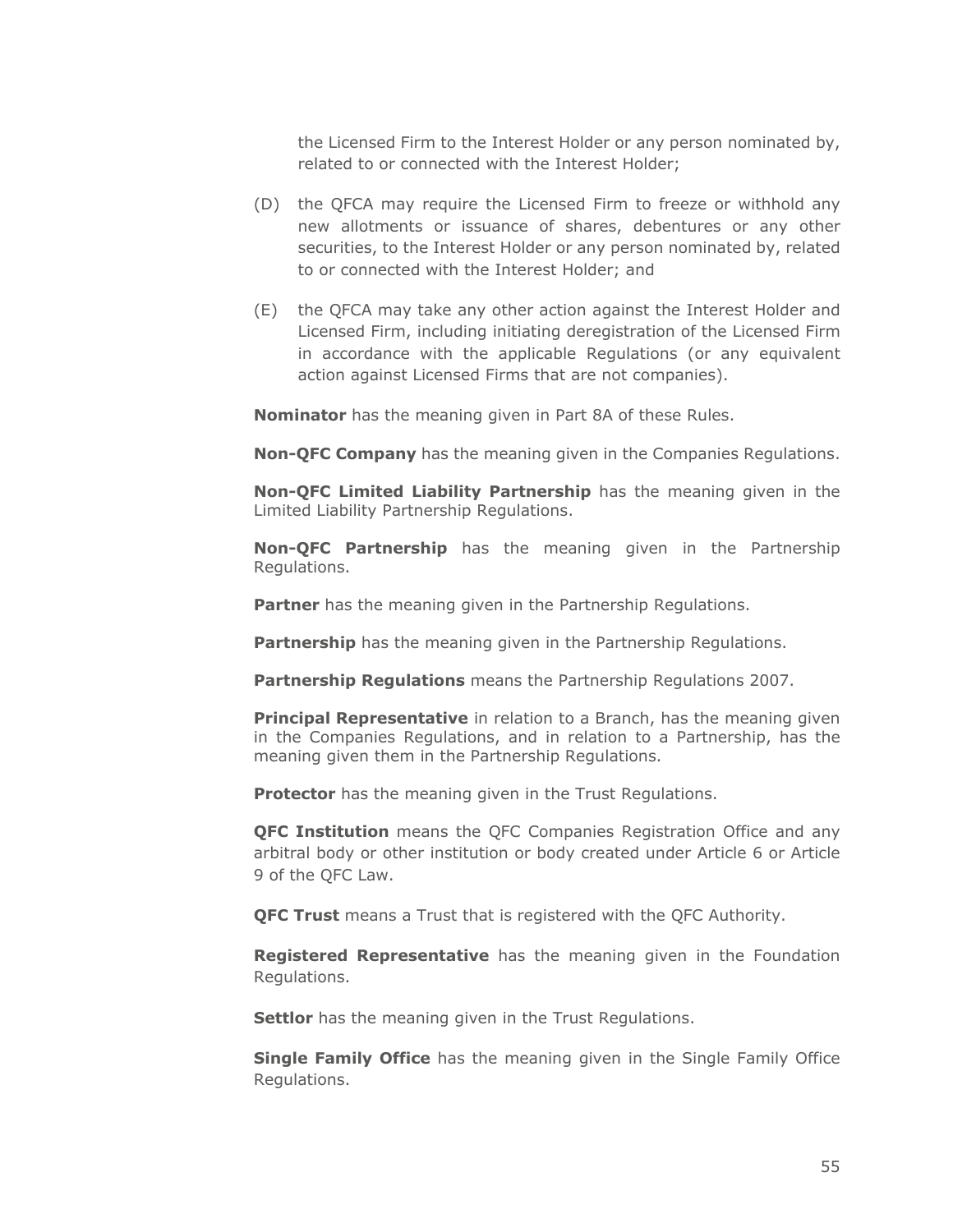**Single Family Office Regulations** means the Single Family Office Regulations 2013.

**Trust** has the meaning given in the Trust Regulations.

**Trustee** has the meaning given in the Trust Regulations.

**Trust Regulations** means the Trust Regulations 2007.

## 14. COMPETENCE, TRAINING AND SUPERVISION

## 14.1 APPLICATION

This General Rule 14 applies to a Licensed Firm.

## 14.2 SUITABILITY AND COMPETENCE

- 14.2.1 A Licensed Firm should carry out appropriate investigations as to skill, experience, background and qualifications of that individual having regard to the nature and complexity of the relevant Registered Function in the context of the Non-Regulated Activities carried on by the Licensed Firm.
- 14.2.2 A Licensed Firm may not assess an individual as competent to perform the Money Laundering and Terrorist Financing Reporting Function unless it is satisfied that the individual has adequate knowledge of the AML/CFT Law and AML/CFT Rules.
- 14.2.3 In assessing the suitability of an individual to perform a Registered Function a Licensed Firm should have regard to all relevant factors including matters which may impact on that individual's fitness and propriety.

## 14.3 TRAINING AND SUPERVISION

A Licensed Firm must implement appropriate procedures to ensure that an individual it has assessed as competent is and remains competent taking into account the functions they perform and any changes to the products and services offered by the Licensed Firm and the types of Client with which the Licensed Firm deals.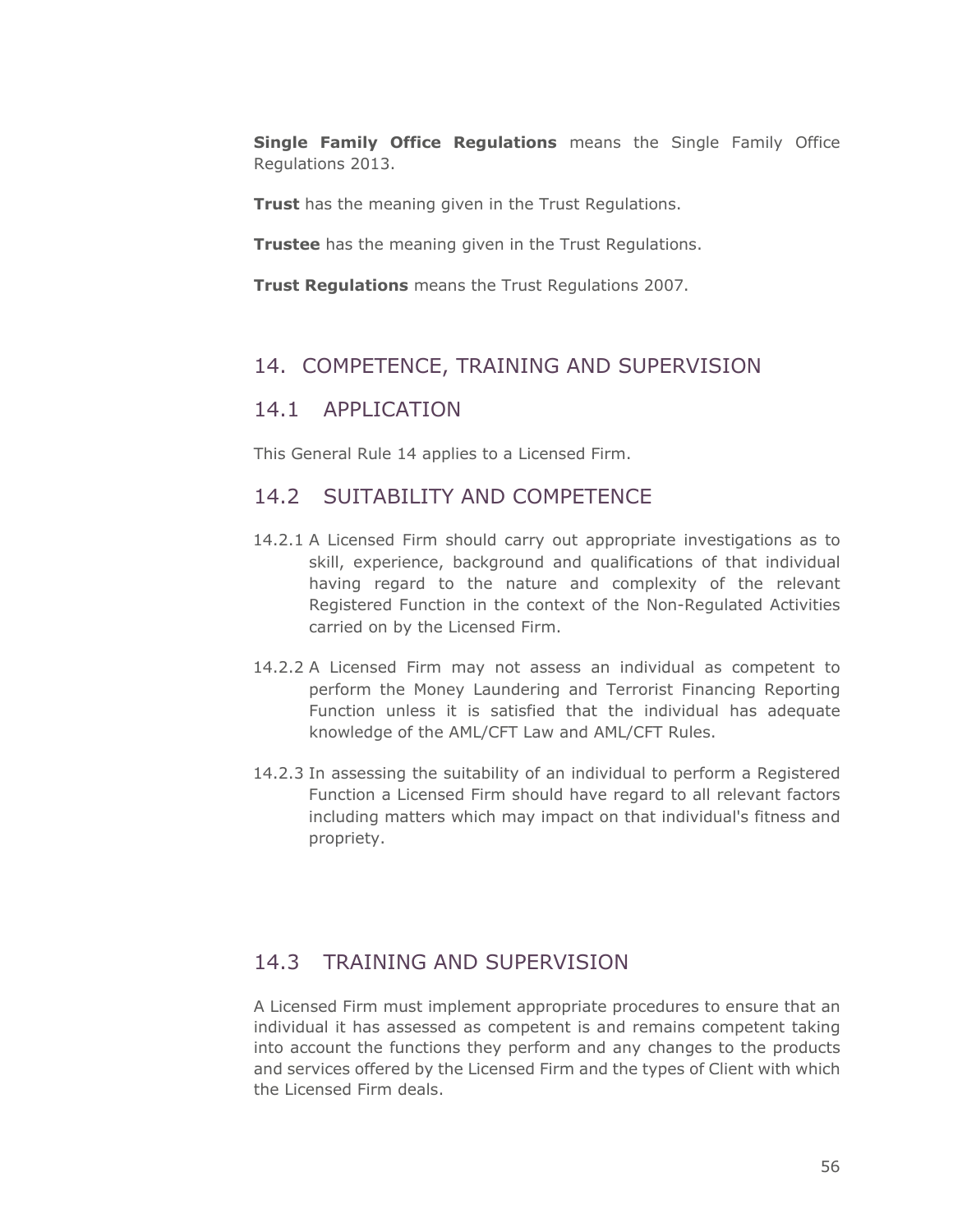## 15. PERFORMANCE OF REGISTERED FUNCTIONS

### 15.1 APPLICATION

This General Rule 15 applies to a Licensed Firm.

## 15.2 MULTIPLE APPOINTMENTS

- 15.2.1 An individual may carry on Registered Functions for more than one Licensed Firm provided that:
	- (A) each such Licensed Firm confirms to the QFCA:
		- (i) that it is aware of the Registered Functions which that individual carries out for any other Licensed Firm;
		- (ii)that it is satisfied that no conflict of interest will arise from the performance by that individual of those Registered Functions for such other Licensed Firm; and
	- (B) the QFCA is satisfied that no such conflicts of interest will arise.
- 15.2.2 An individual may carry on more than one Registered Function for a Licensed Firm provided that the Licensed Firm is satisfied that the performance of such Registered Functions does not give rise to any internal or external conflicts of interest and is appropriate having regard to the nature, scale and complexity of the business carried on by that Licensed Firm.

## 16. PROFESSIONAL SERVICES

## 16.1 APPLICATION

This General Rule 16 applies to a Licensed Firm that is conducting or intends to conduct the Professional Services below in or from the QFC.

## 16.2 DEFINITION

16.2.1 An activity constitutes Professional Services under these QFCA Rules where it is an activity specified in General Rule 16.2.2 and such activity is carried on by way of business in the manner described in General Rule 16.2.4.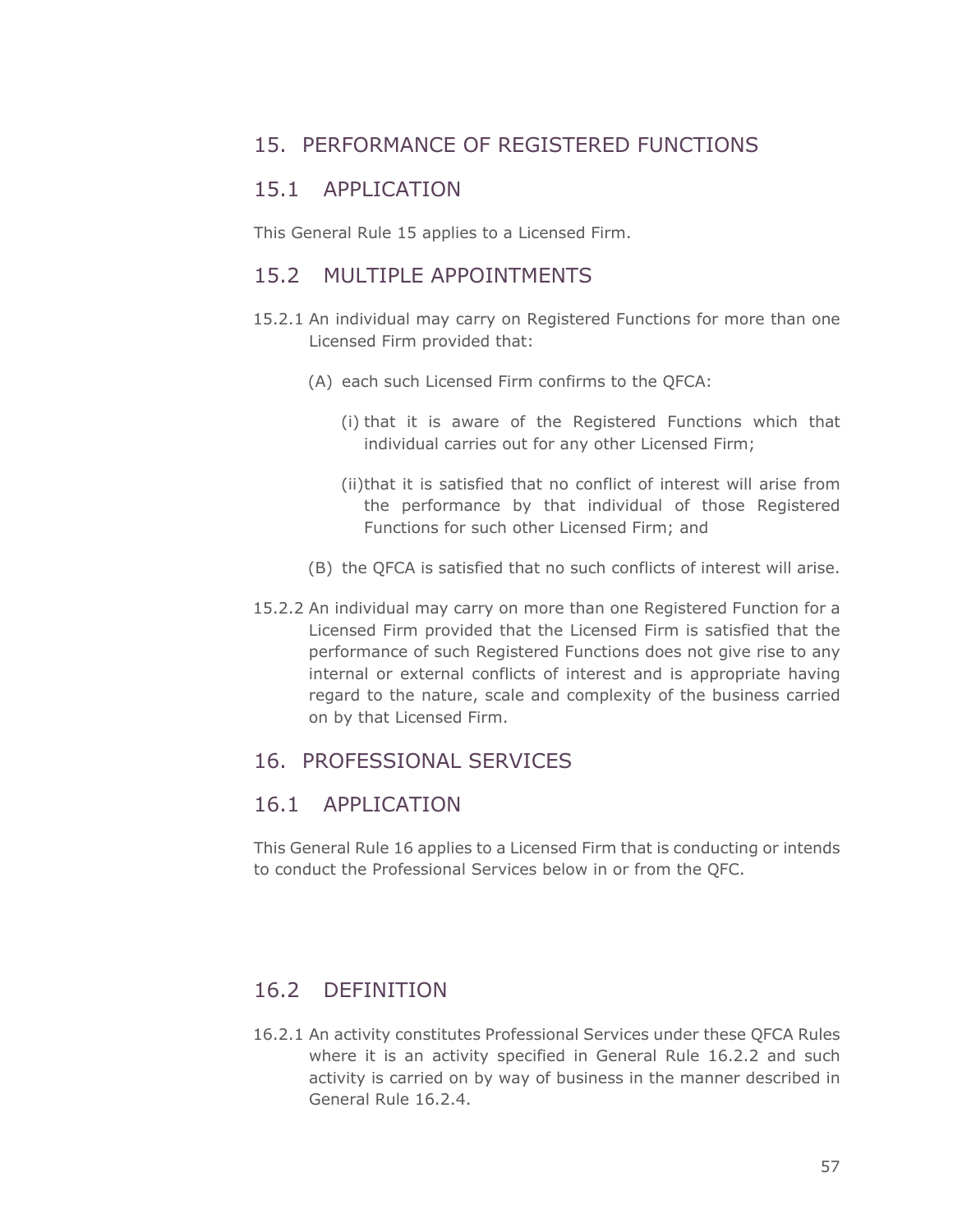- 16.2.2 The activities for the purposes of General Rule 16.2.1 are:
	- (A) providing Legal Services;
	- (B) providing Accountancy Services;
	- (C) providing Tax Services;
	- (D) providing Ship Broking and Agency Services;
	- (E) providing Credit Rating Services; and
	- (F) providing Classification Services
- 16.2.3 Each kind of activity specified in General Rule 16.2.2:
	- (A) is to be construed in the manner provided under these Rules; and
	- (B) is subject to rules and exclusions under these Rules which may apply to such an activity.
- 16.2.4 A Licensed Firm carries on an activity specified in General Rule 16.2.2 by way of business only if it carries on that activity from a permanent place of business maintained by it in the QFC and engages in that activity in a manner which constitutes the carrying on of a business by it.
- 16.2.5 An individual does not carry on an activity specified in General Rule 16.2.2 by way of business if he or she carries on that activity solely as an employee or partner who is employed or appointed under a contract of service or partnership contract by a Licensed Firm.
- 16.2.6 A Person does not carry on an activity specified in General Rule 16.2.2 by way of business if that Person is a Body Corporate and carries on the activity solely as principal with or for other Bodies Corporate:
	- (A) which are within the same Group; or
	- (B) which are or propose to become participators in a joint enterprise and the transaction is entered into for the purposes of or in connection with that enterprise.
- 16.2.7 A person does not carry on an activity specified in General Rule 16.2.2 by way of business if such a person is an agency or other body created by or under the QFC or employed by the QFCA or QFC Regulatory Authority to the extent that it exercises a power to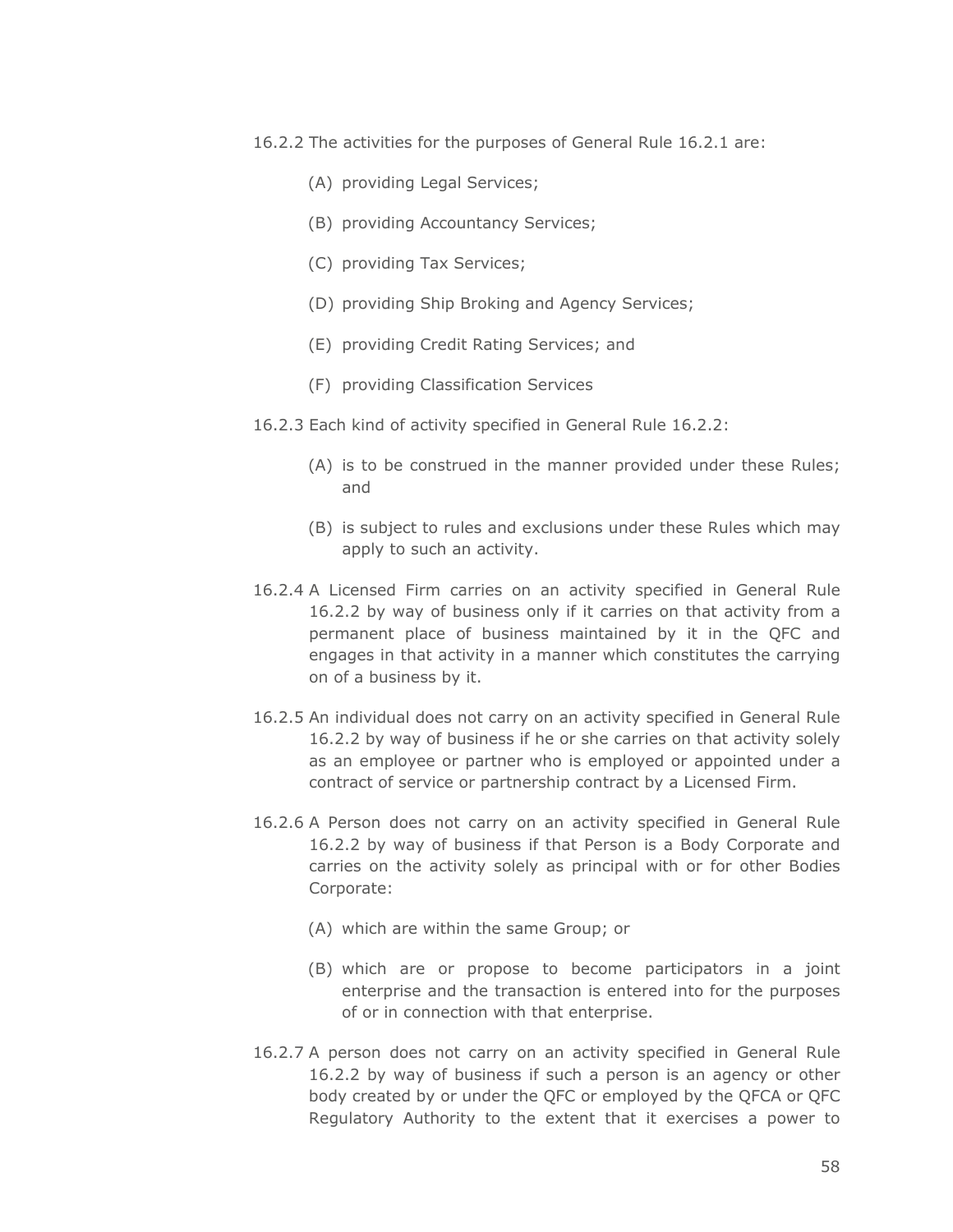perform a function relating to the governance or regulation of the QFC.

## 16.3 DEFINITIONS OF PROFESSIONAL SERVICES

#### **Providing Legal Services**

- 16.3.1 In General Rule 16.2.2, providing Legal Services means the application of legal principles or judgment with regard to the circumstances of another Person, including but not limited to:
	- (A) giving legal advice or counsel to such a Person as to his legal rights or the legal rights or responsibilities of others;
	- (B) giving legal advice or counsel to such a Person in relation to any QFC Law, or any Regulations or Rules issued thereunder or the laws of any other jurisdiction;
	- (C) drafting or completion of legal documents or agreements which affect such a Person's legal rights;
	- (D) representation of such a person in court proceedings or in an administrative adjudicative procedure in which legal pleadings are filed or a record is established as the basis for judicial review; or
	- (E) negotiation of legal rights or responsibilities on behalf of such a Person; but excluding acting as a lay representative authorised by an administrative agency or tribunal, serving as a judge, mediator, arbitrator, conciliator or facilitator; and participation in employment negotiations, arbitrations or conciliations.

#### **Providing Accountancy Services**

- 16.3.2 In General Rule 16.2.2 providing Accountancy Services means the application of accounting principles or judgment with regard to the circumstances of another Person, including but not limited to the following:
	- (A) performing audit, examination, verification, investigation, certification, presentation or review of financial transactions and accounting records for such a Person;
	- (B) preparing or certifying reports on audits or examinations of books or records of account, balance sheets, and other financial, accounting and related documents for such a Person; or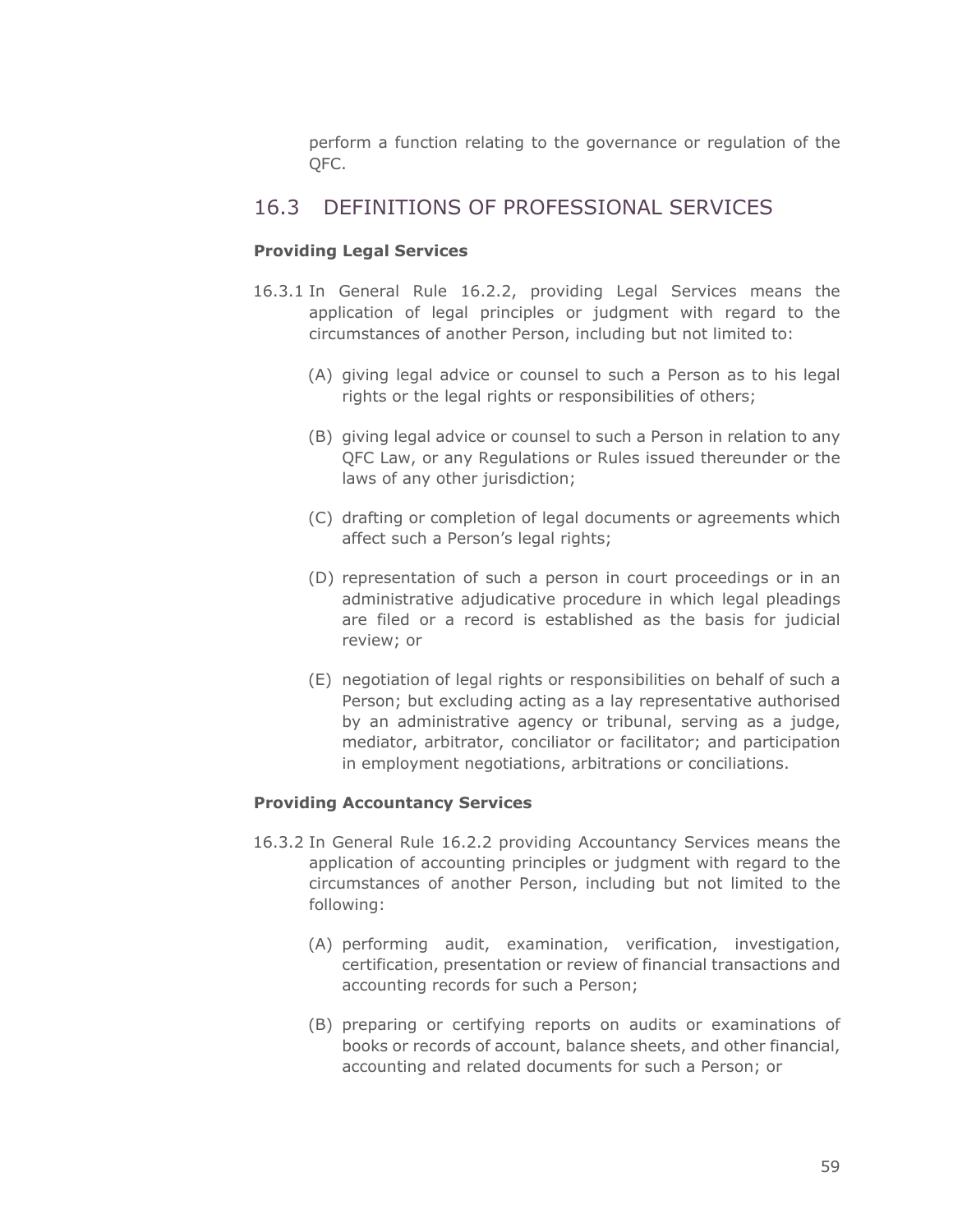(C) advising such a Person on matters relating to accounting procedure and the recording, presentation or certification of financial information or data, including financial information or data required, including by legislation applicable in the QFC.

#### **Providing Tax Services**

16.3.3 In General Rule 16.2.2 providing Tax Services means the provision of advice regarding taxation within the QFC, and taxation in one or more international jurisdictions, and includes without limitation the tax implications in any jurisdiction of any Permitted Activity undertaken by an Authorised Firm or a Licensed Firm.

#### **Providing Ship Broking and Agency Services**

16.3.4 In General Rule 16.2.2 providing Ship Broking and Agency Services means acting as an international shipbroker and/or shipping agent, including acting as intermediaries between ship owners and cargo interests or trading on their own account.

#### **Providing Credit Rating Services**

16.3.5 In General Rule 16.2.2 providing Credit Rating Services means the assessment and provision of credit ratings and related financial information services in relation to Persons whether located in the QFC or outside the QFC.

#### **Providing Classification Services**

16.3.6 In General Rule 16.2.2 providing Classification Services means providing services for classification of vessels.

#### 16.4 APPLICATION

- 16.4.1 An Applicant seeking a Licence to provide Professional Services must apply to the QFCA to provide such services in or from the QFC by completing QFC Form Q01 as well as any other documentation required for an Applicant. An Applicant wishing to provide Professional Services must provide detailed information relating to all relevant criteria for the relevant Professional Service as set out in Schedule 5 to these General Rules.
- 16.4.2 An Applicant seeking to provide Professional Services must be a body corporate or a partnership. The Licensed Firm can be established as a Limited Liability Company, a Limited Liability Partnership, a Branch or as permitted by other Regulations within the QFC.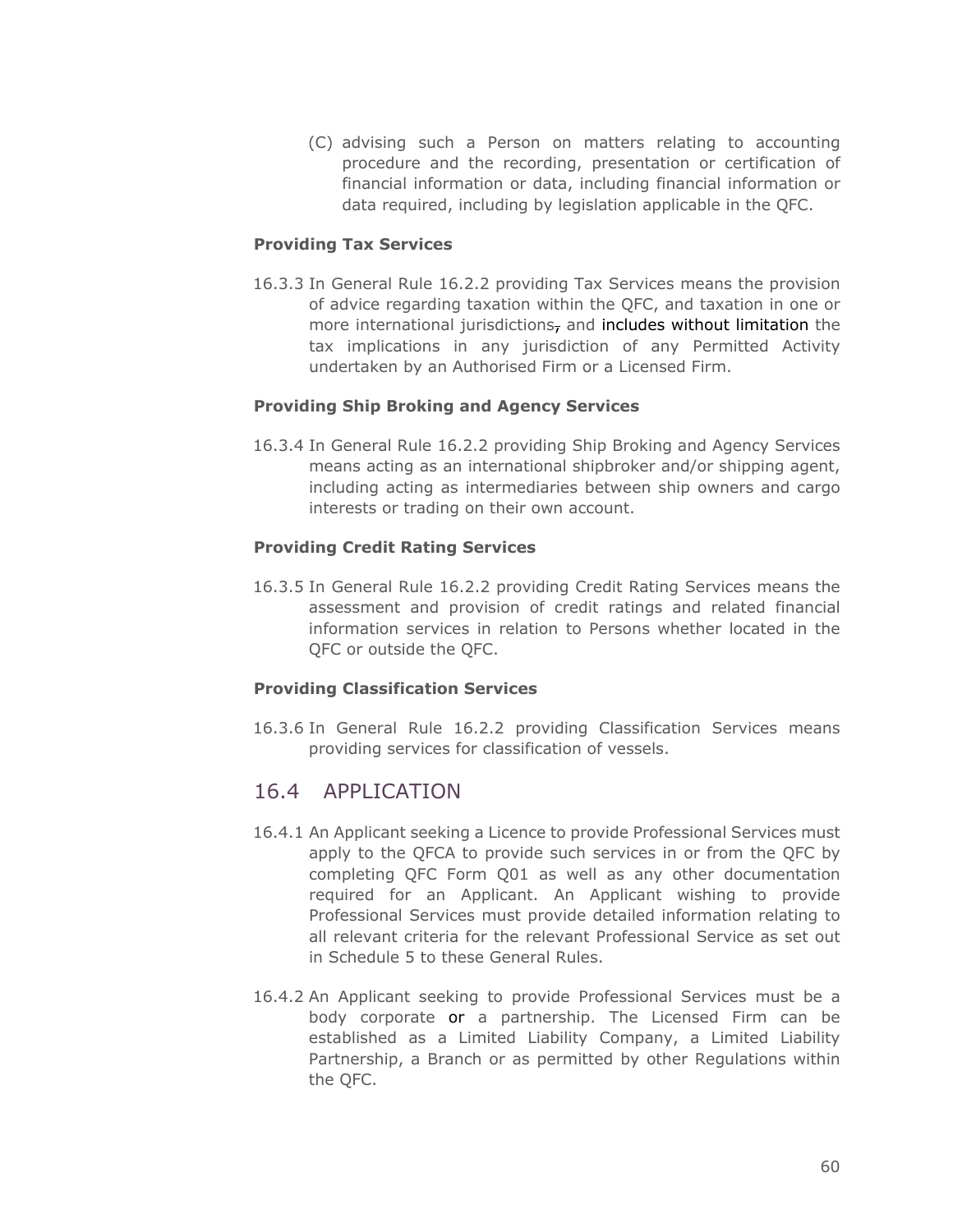- 16.4.3 When considering an Application for registration to provide Professional Services, the QFCA will consider an Applicant's responses to the requirements set out in Schedule 5 for a particular Professional Service.
- 16.4.4 The QFCA shall have discretion whether to recognise any regulatory body or professional body to which an Applicant is a member (a "**Recognised Professional Body**") and any rules of conduct or code of conduct to which the Applicant may subscribe ("**Recognised Conduct Rules**"). The QFCA may also consider any matter that may harm or may have harmed the integrity or the reputation of the QFC or the QFCA.
- 16.4.5 The QFCA may from time to time, if it considers it expedient, publish lists of Recognised Professional Bodies or **Recognised Conduct Rules**. An Applicant's membership of a **Recognised Professional Body** or compliance with **Recognised Conduct Rules** shall not mean that the QFCA shall or must provide the Applicant with a Licence to operate in or from the QFC.
- 16.4.6 Following consideration of an Application, and any supporting information that the QFCA may request, the QFCA may in its discretion grant a Licence to an Applicant to conduct Professional Services in or from the QFC. The QFCA may place as a condition of the grant of a Licence to a Licensed Firm, amongst any other conditions as the QFCA may consider necessary, the continued membership and good standing of the Licensed Firm with the **Recognised Professional Body** to which it or its affiliate is a member and/or the continued compliance of the Licensed Firm with particular **Recognised Conduct Rules** or such other rules as the QFCA may consider necessary, provided that any such conditions shall be set out in the relevant Licence.

## 16.5 ON-GOING DUTIES

- 16.5.1 Without prejudice to the general operating requirements under the QFCA Rules, and other Rules and Regulations of the QFC applicable to a Licensed Firm, a Licensed Firm conducting Professional Services shall follow any **Recognised Conduct Rules** applicable to it and any other requirements of the **Recognised Professional Body** to which it or its affiliate is a member, as may be required by the QFCA when granting a Licence pursuant to General Rule 16.4.6.
- 16.5.2 Licensed Firms providing Professional Services in or from the QFC shall keep a record of all employees and, where applicable, partners operating in or from the QFC that are registered or certified by any **Recognised Professional Body**, and shall provide to the QFCA a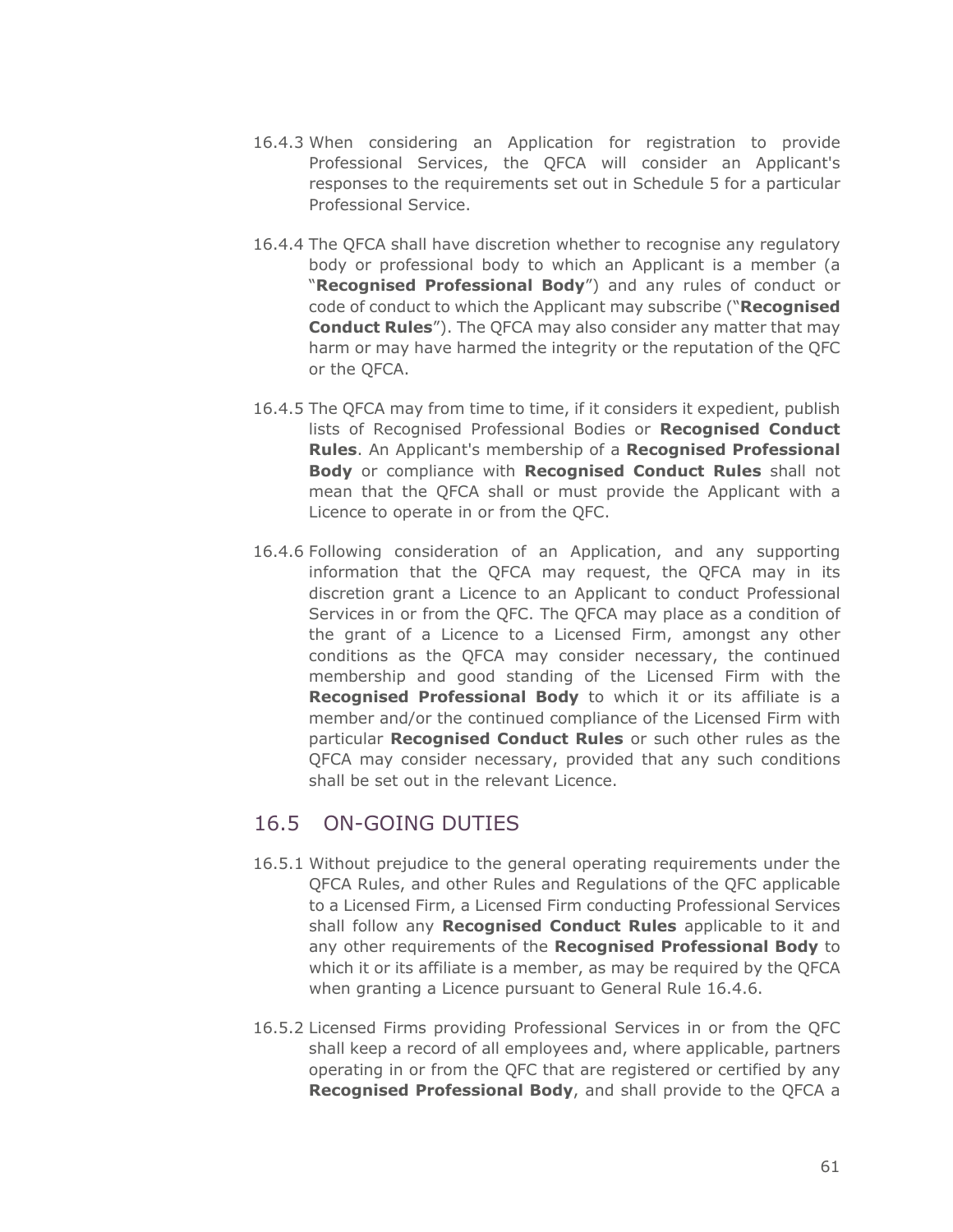list of all such employees and partners as amended from time to time.

- 16.5.3 The Licensed Firm shall ensure that all employees and partners or other offices of the Licensed Firm shall comply with any training requirements of the **Recognised Professional Body**, including any requirements for continuing professional education, and shall maintain any registration or authorisation by the **Recognised Professional Body**. The QFCA may in its own discretion waive a requirement for an individual employed by a Licensed Firm who provides Professional Services to be registered or authorised by a **Recognised Professional Body**.
- 16.5.4 The Applicant or a Licensed Firm must inform the QFCA in writing as soon as it becomes aware of any change in the information provided pursuant to General Rule 16.4.1, or of any investigation of the activities or employees or officers of the Licensed Firm or any of its affiliates, whether based in Qatar or outside Qatar, by any regulatory body or professional body to which either the Licensed Firm or any of its affiliates is responsible or is a member. The Licensed Firm will cooperate with the QFCA and provide further information to the QFCA including any revised rules of professional conduct or code of conduct to which the Licensed Firm complies.

## 16.6 WITHDRAWAL OF LICENCE

Without prejudice to any other Rules and Regulations of the QFC, if a Licensed Firm loses its membership of a **Recognised Professional Body** the QFCA may suspend or withdraw the Licensed Firm's Licence. If a Licensed Firm is the subject of an investigation by a **Recognised Professional Body**, the QFCA may provide any information it holds regarding the Licensed Firm to the **Recognised Professional Body** or its advisers.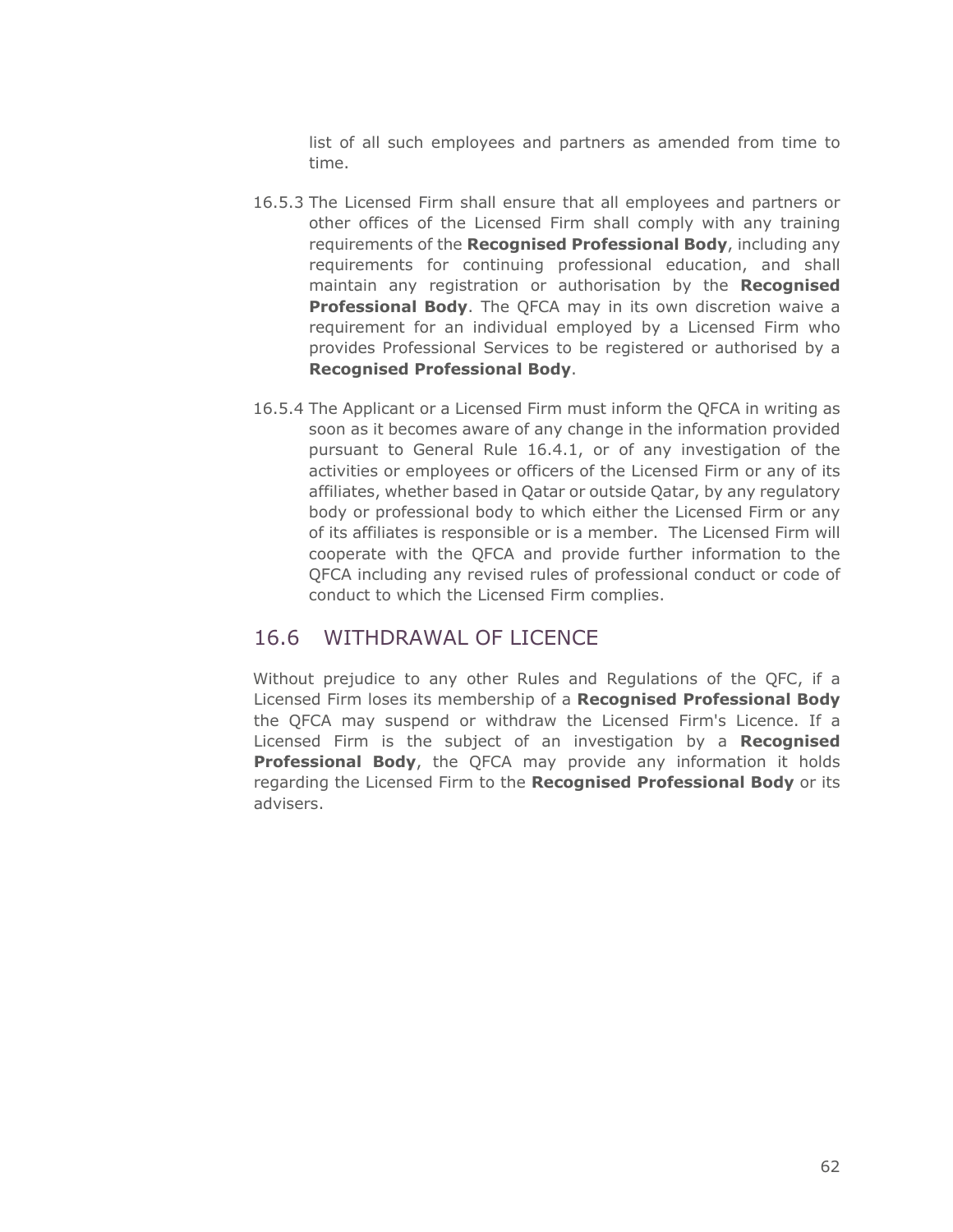## **PRINCIPLES**

# 1. PRINCIPLES OF CONDUCT

- 1.1 Principles 3, 4 and 5 also take into account any activities of other members of a Licensed Firm's Group where those activities impact or potentially impact the Licensed Firm's compliance with these Principles.
- 1.2 References in the Principles to Clients include references to potential Clients.

| <b>Principle 1</b><br><b>Integrity</b>                             | A Licensed Firm should observe high<br>standards of integrity in the conduct of<br>its business.                                                                                |  |
|--------------------------------------------------------------------|---------------------------------------------------------------------------------------------------------------------------------------------------------------------------------|--|
| <b>Principle 2</b><br><b>Skill, Care and Diligence</b>             | A Licensed Firm should act with due<br>skill, care and diligence in the conduct<br>of its business.                                                                             |  |
| <b>Principle 3</b><br><b>Management</b>                            | A Licensed Firm should ensure that its<br>affairs are managed effectively by its<br>senior management.                                                                          |  |
| <b>Principle 4</b><br><b>Systems and Controls</b>                  | A Licensed Firm should have effective<br>systems and controls including risk<br>management systems and adequate<br>human and technological resources.                           |  |
| <b>Principle 5</b><br><b>Financial Prudence</b>                    | Licensed Firm should maintain<br>A<br>adequate financial resources.                                                                                                             |  |
| <b>Principle 6</b><br><b>Market Conduct</b>                        | A Licensed Firm should observe proper<br>standards of market conduct.                                                                                                           |  |
| <b>Principle 7</b><br><b>Clients' Interests</b>                    | A Licensed Firm should have due regard<br>to its Clients' interests and treat them<br>fairly.                                                                                   |  |
| <b>Principle 8</b><br><b>Communications with</b><br><b>Clients</b> | A Licensed Firm should pay due regard<br>to the information needs of its Clients<br>and communicate information to them<br>in a way which is clear, fair and not<br>misleading. |  |

1.3 The Principles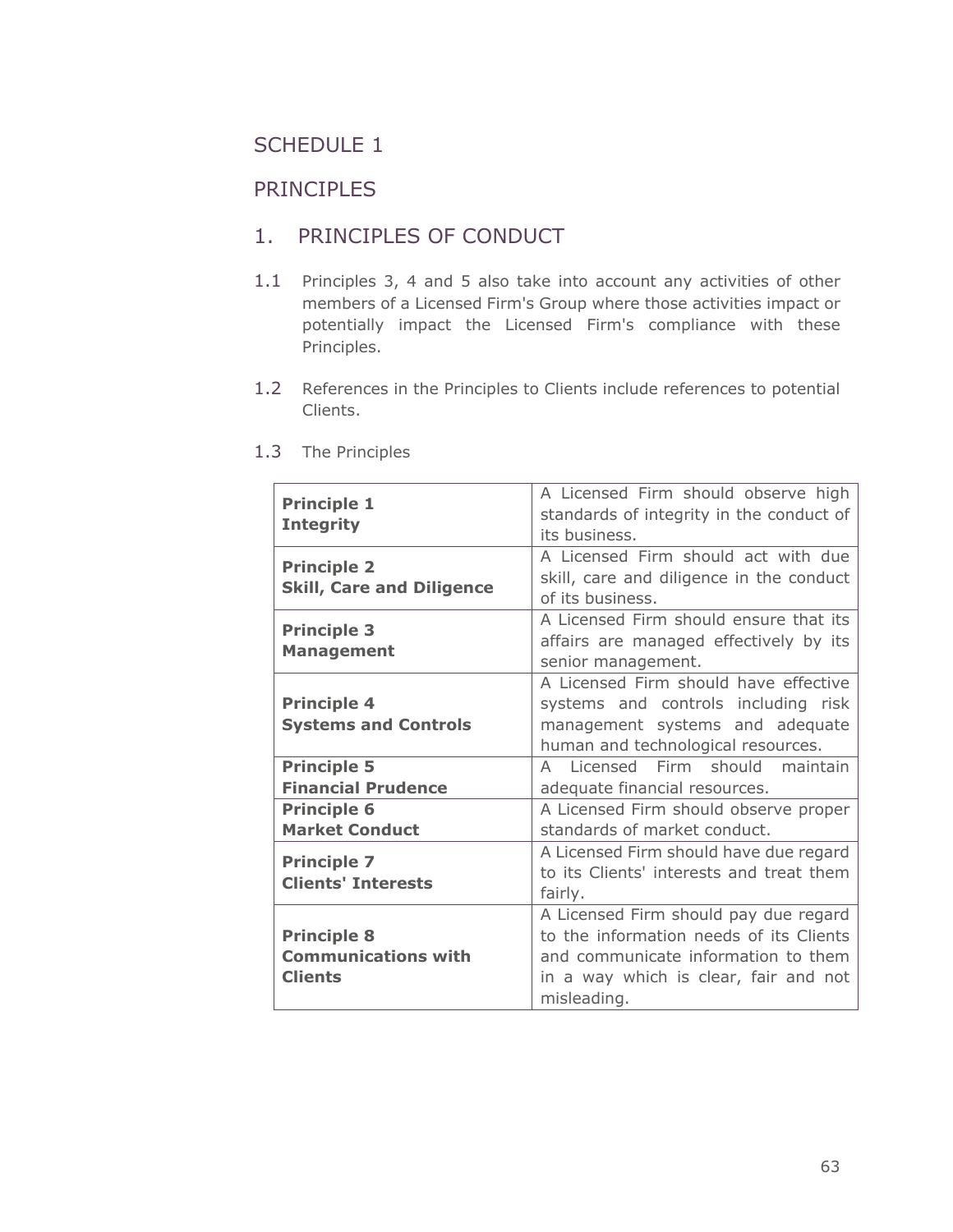| <b>Principle 9</b><br><b>Conflicts of Interest</b>    | A Licensed Firm should manage<br>conflicts of interest fairly, both between<br>itself and its Client, and between a<br>Client and another Client, and must<br>organise its affairs such that conflicts<br>can be identified.                                             |
|-------------------------------------------------------|--------------------------------------------------------------------------------------------------------------------------------------------------------------------------------------------------------------------------------------------------------------------------|
| <b>Principle 10</b><br><b>Relationship of Trust</b>   | A Licensed Firm should discharge<br>faithfully a responsibility of trust toward<br>a Client, including, taking reasonable<br>care to ensure the suitability of its<br>advice and discretionary decisions for<br>any Client who is entitled to rely upon<br>its judgment. |
| <b>Principle 11</b><br><b>Client Assets</b>           | A Licensed Firm<br>should<br>arrange<br>adequate protection for Clients' assets<br>when it is responsible for them in<br>accordance with the responsibility it has<br>accepted.                                                                                          |
| <b>Principle 12</b><br><b>Confidentiality</b>         | A Licensed Firm should ensure that<br>information of a confidential nature<br>received in the course of dealings with<br>its Clients is treated in an appropriate<br>manner.                                                                                             |
| <b>Principle 13</b><br><b>Relations with the QFCA</b> | A Licensed Firm should deal with all<br>relevant rules and regulations in an<br>open and cooperative manner and keep<br>QFCA promptly informed<br>the<br>of<br>anything relating to the Licensed Firm,<br>of which the QFCA would reasonably<br>expect notice.           |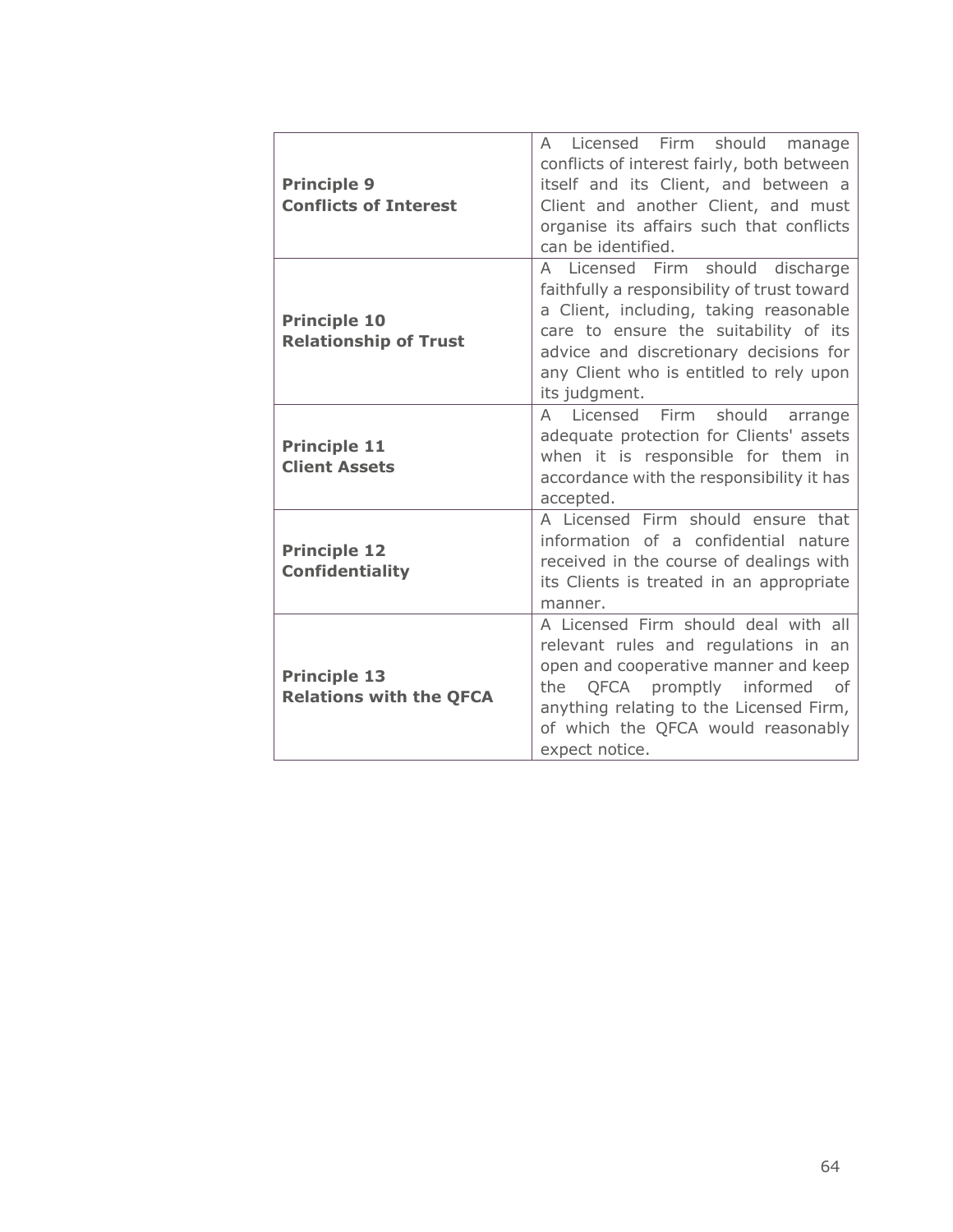# REPORTING TABLE

# 1. GUIDANCE

- 1.1 The aim of the Reporting Table is to provide a Licensed Firm with an overview of the relevant periodic reporting requirements throughout the Rules.
- 1.2 The table is not a complete statement of all requirements and should not be relied upon as such.

| Reference    | Report              | Frequency | Due date        | <b>Firm</b> |
|--------------|---------------------|-----------|-----------------|-------------|
| General Rule | Financial           | Annually  | Within four (4) | Licensed    |
| 9.4          | <b>Statements</b>   |           | months of the   | Firm        |
|              | and Auditors        |           | end of its      |             |
|              | Annual Report       |           | financial year  |             |
| General Rule | <b>Client Money</b> | Annually  | Within four (4) | Licensed    |
| 9.5.1(D)     | Auditors            |           | months of the   | Firm        |
|              | Report              |           | end of its      | that        |
|              |                     |           | financial year  | holds       |
|              |                     |           |                 | Client      |
|              |                     |           |                 | Money       |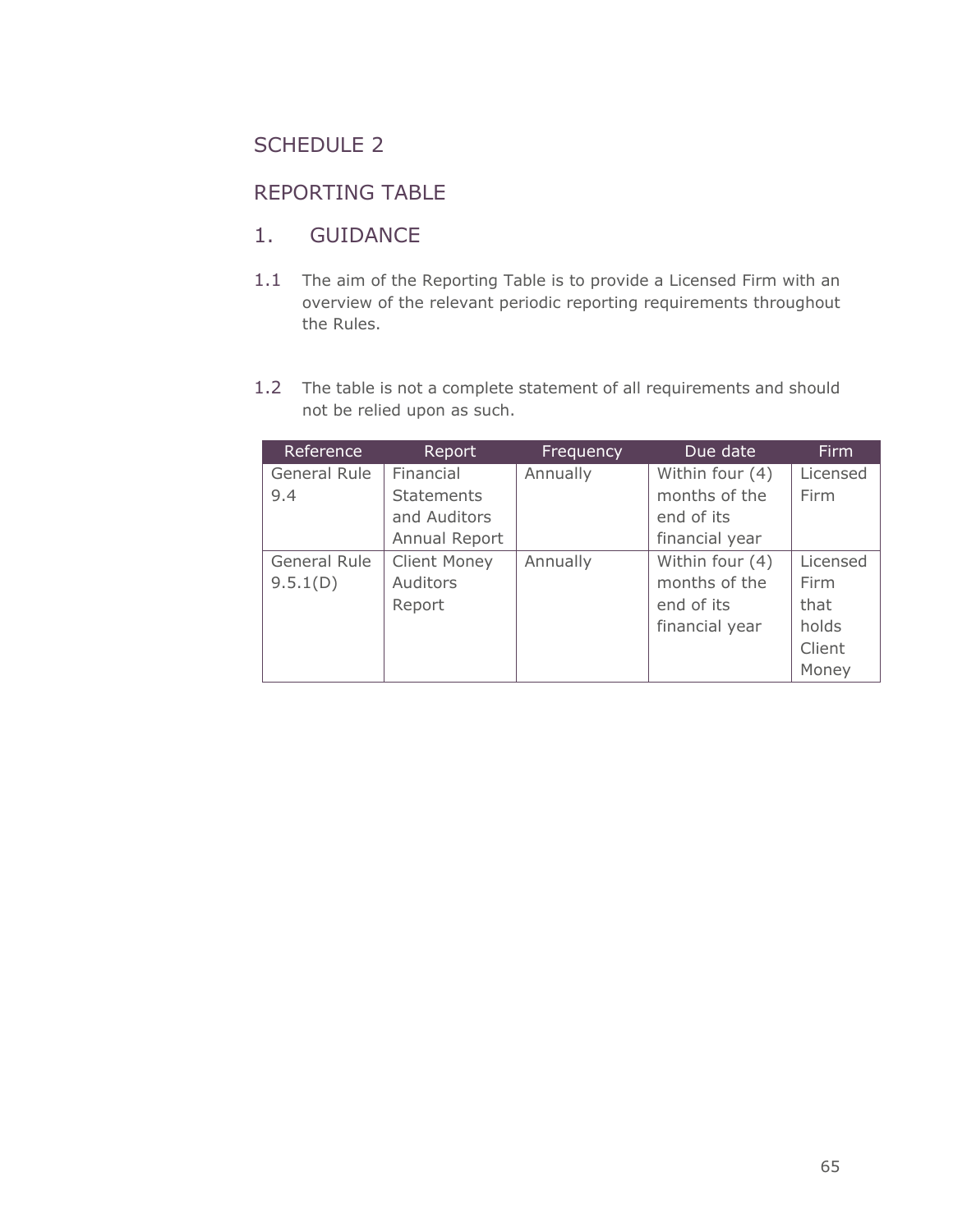# RECORD KEEPING REQUIREMENTS

# 1. RECORD KEEPING TABLE

# 1.1. GENERAL RULES

| Subject of record                                                                                                                                                                                                                                         | <b>When</b>                                                                       | <b>Retention Period</b>                                              |
|-----------------------------------------------------------------------------------------------------------------------------------------------------------------------------------------------------------------------------------------------------------|-----------------------------------------------------------------------------------|----------------------------------------------------------------------|
| Accounting records, financial                                                                                                                                                                                                                             | On making the                                                                     | Six (6) years from                                                   |
| accounts and statements and                                                                                                                                                                                                                               | record                                                                            | the date to which                                                    |
| auditor reports                                                                                                                                                                                                                                           |                                                                                   | they relate                                                          |
| Auditors qualification and<br>approval                                                                                                                                                                                                                    | On appointment of<br>the auditor                                                  | Six (6) years<br>following the<br>cessation of<br>appointment of the |
| Basic Information, Register<br>of Basic Information,<br>Required Information on<br>Beneficial Owners, Register<br>of Beneficial Owners,<br>Nominee Particulars on<br>Nominee Directors or<br>Nominee Shareholders and<br>Register of Nominees (if<br>any) | From the date of<br>winding up,<br>dissolution,<br>termination or<br>striking off | auditor<br>Ten $(10)$ years                                          |

# 1.2. INDIVIDUALS

| Subject of record             | When            | <b>Retention Period</b>    |
|-------------------------------|-----------------|----------------------------|
| Suitability and competence of | When assessing  | Six (6) years after        |
| individual to conduct         | suitability and | the individual             |
| <b>Registered Functions</b>   | competence      | ceases to perform          |
|                               |                 | the relevant               |
|                               |                 | <b>Registered Function</b> |
| Assessment of competency      | When assessing  | Six (6) years from         |
|                               | competency      | the date on which          |
|                               |                 | the steps were             |
|                               |                 | taken                      |

# 1.3. COB RULES

| Subject of record | When. | Retention Period |
|-------------------|-------|------------------|
|                   |       |                  |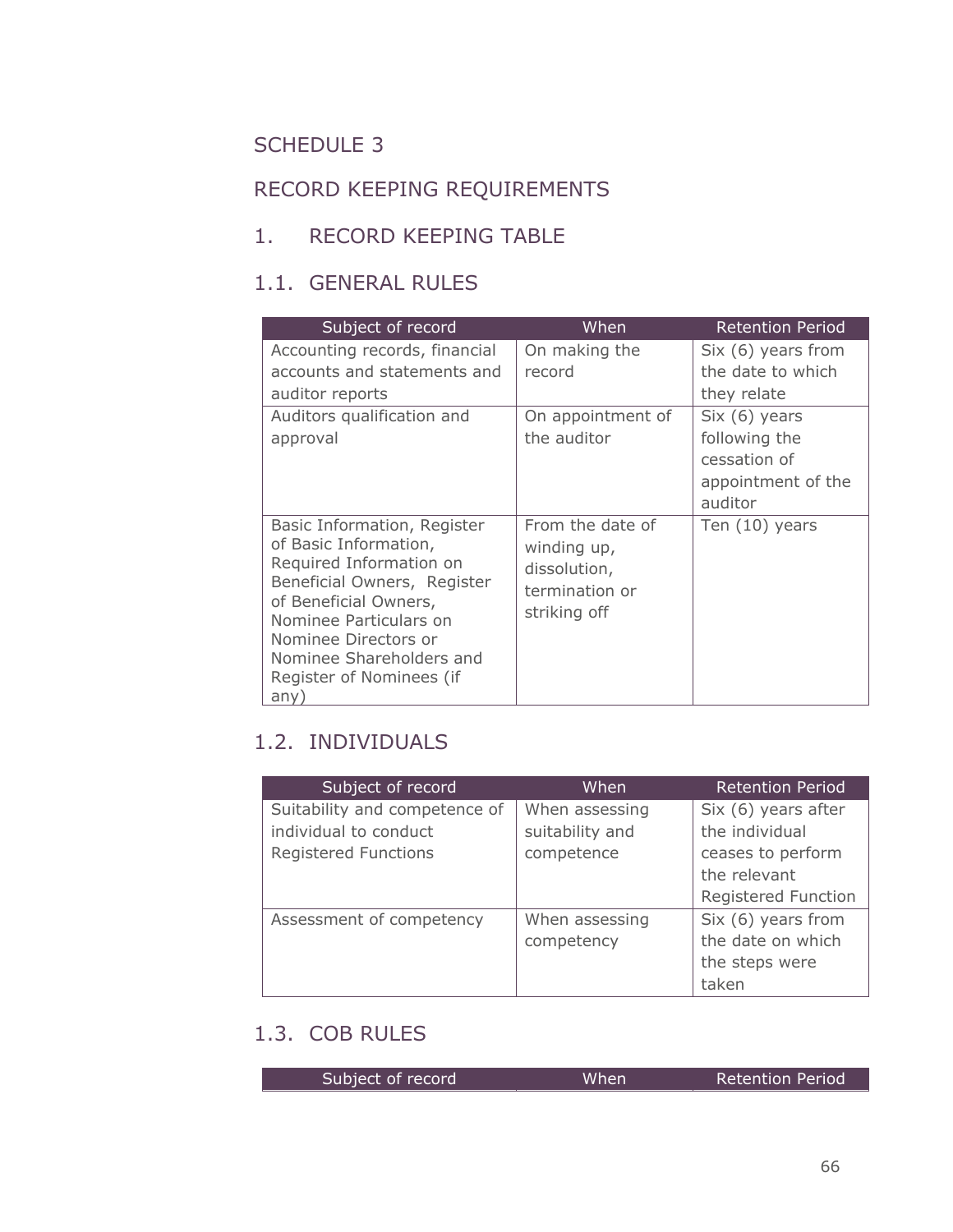| Any complaint received   | On receiving | $\vert$ Six (6) years after |
|--------------------------|--------------|-----------------------------|
| pursuant to COB Rule 6.2 | complaint    | date of complaint           |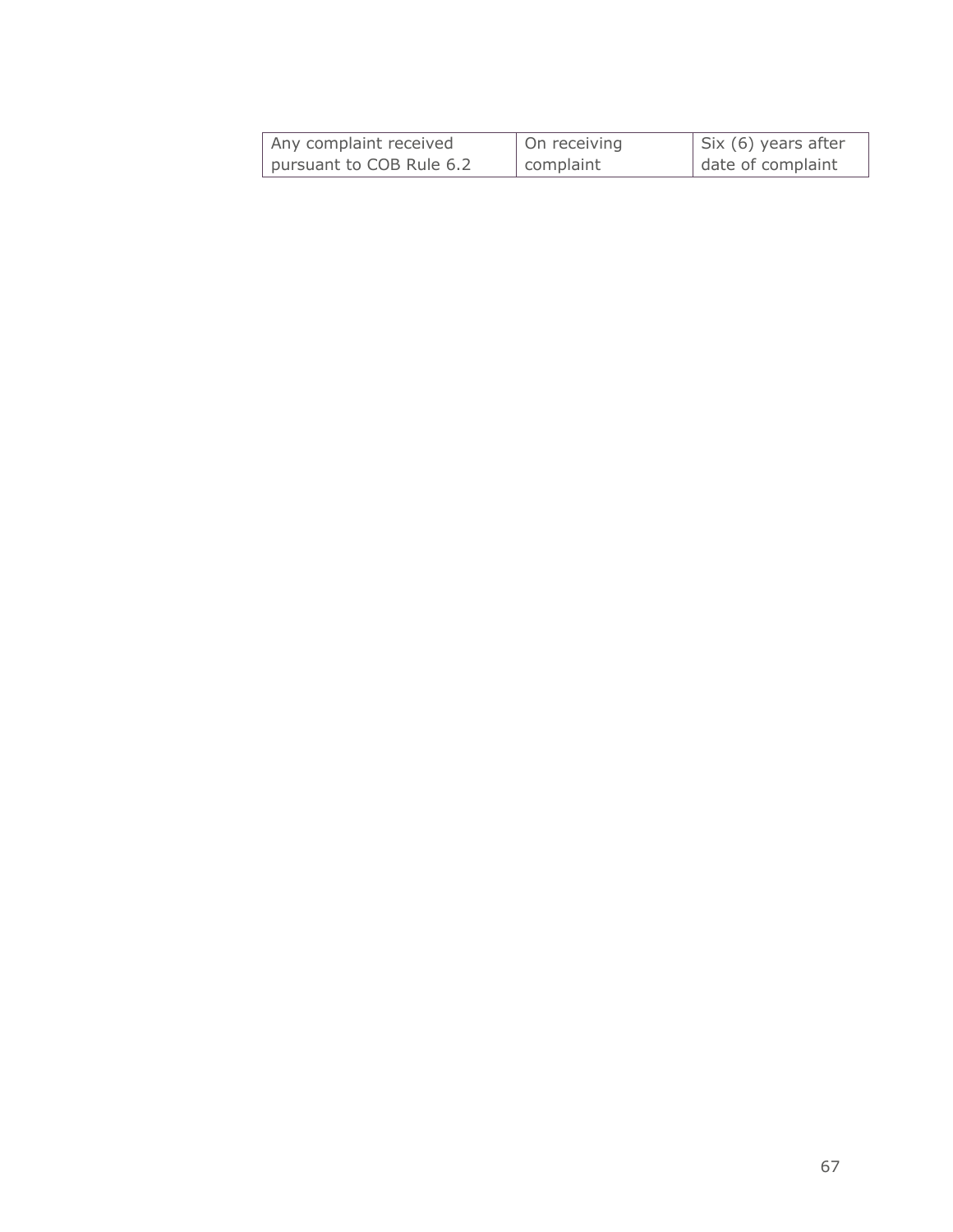## **FFFS**

# 1. APPLICATION FEES

An Applicant seeking a Licence to conduct Non-Regulated Activities must pay the fees as follows, and as may be amended by the QFCA from time to time:

| <b>Non-regulated Activity</b>                                             | (USD or<br>equivalent in<br>QAR) |
|---------------------------------------------------------------------------|----------------------------------|
| Ship broking and shipping agents                                          | 5000                             |
| Classification services, investment grading and<br>other grading services | 5000                             |
| Company headquarters, management offices and<br>treasury operations       | 5000                             |
| Professional services including legal, accounting<br>and consulting       | 5000                             |
| Holding companies                                                         | 5000                             |
| Formation, operation and administration of trusts                         | 5000                             |
| Formation, operation and administration of<br>companies                   | 5000                             |
| Special Purpose Companies                                                 | 5000                             |
| <b>Single Family Offices</b>                                              | 5000                             |

No separate fee is payable for registration with the CRO.

# 2. ANNUAL FEES

# 2.1 INITIAL ANNUAL FEE

- (1) A Licensed Firm must pay to the QFCA an initial annual fee for the initial period after the grant of Licensed Firm status.
- (2) The initial annual fee is calculated as the standard annual fee pro-rated over the whole months remaining between the date of the grant of the Licence and the end of the calendar year.

## 2.2 SUBSEQUENT ANNUAL FEES

(1) A Licensed Firm must pay to the QFCA a standard annual fee after the period described in above paragraph 2.1.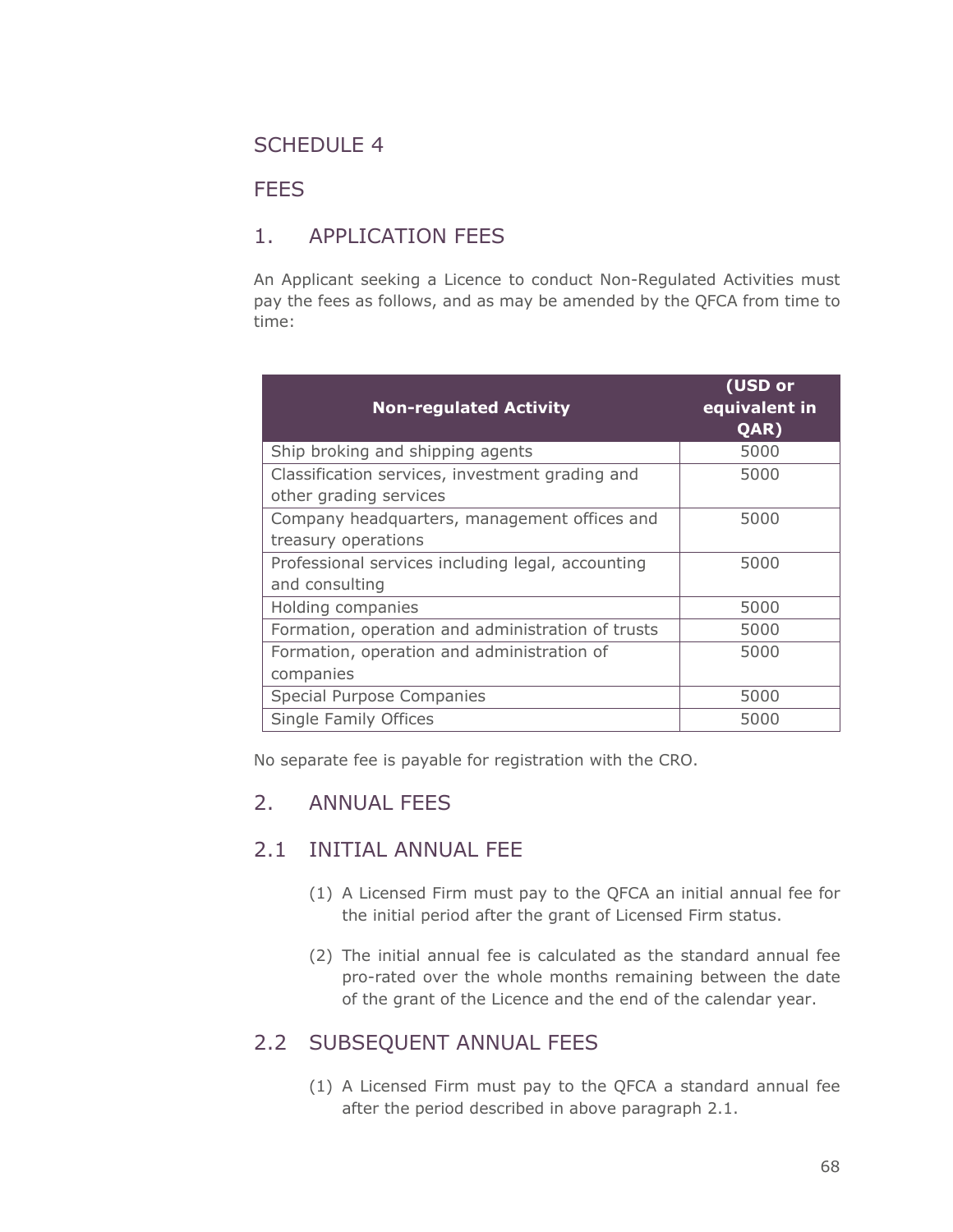(2) The standard annual fee is as follows, and may be amended by the QFCA:

| <b>Non-regulated Activity</b>                                       | (USD or<br>equivalent in<br>QAR) |
|---------------------------------------------------------------------|----------------------------------|
| Ship broking and shipping agents                                    | 5000                             |
| Classification services including credit ratings                    | 5000                             |
| <b>Non-regulated Activity</b>                                       | (USD or<br>equivalent in<br>QAR) |
| Company headquarters, management offices and                        | 5000                             |
| treasury operations                                                 |                                  |
| Professional services including legal, accounting<br>and consulting | 5000                             |
| Holding companies                                                   | 500                              |
| Formation, operation and administration of trusts                   | 5000                             |
| Formation, operation and administration of                          | 5000                             |
| companies                                                           |                                  |
| Special Purpose Companies                                           | 500                              |
| <b>Single Family Offices</b>                                        | 5000                             |

## 3. PROVISION OF EXTRACTS OF INFORMATION FROM THE REGISTERS OF PUBLIC INFORMATION

In accordance with General Rule 10.6, Persons must upon Application for extracts of information from the registers of public information maintained by the QFCA, whether relating to either a Licensed Firm or a Registered Function, pay to the QFCA the prescribed fee of US\$ 50 for each specific information request.

## 4. MISCELLANEOUS FEES

The QFCA may also charge fees as specified in Schedule 4 or otherwise by notice for various services requested by Licensed or Authorised Firms not mandated by any Relevant Requirement but are otherwise consistent with the QFCA's Objectives. The minimum fee for any such service shall be US\$50.00 and notice will be provided in advance of actual fees to be assessed for that service.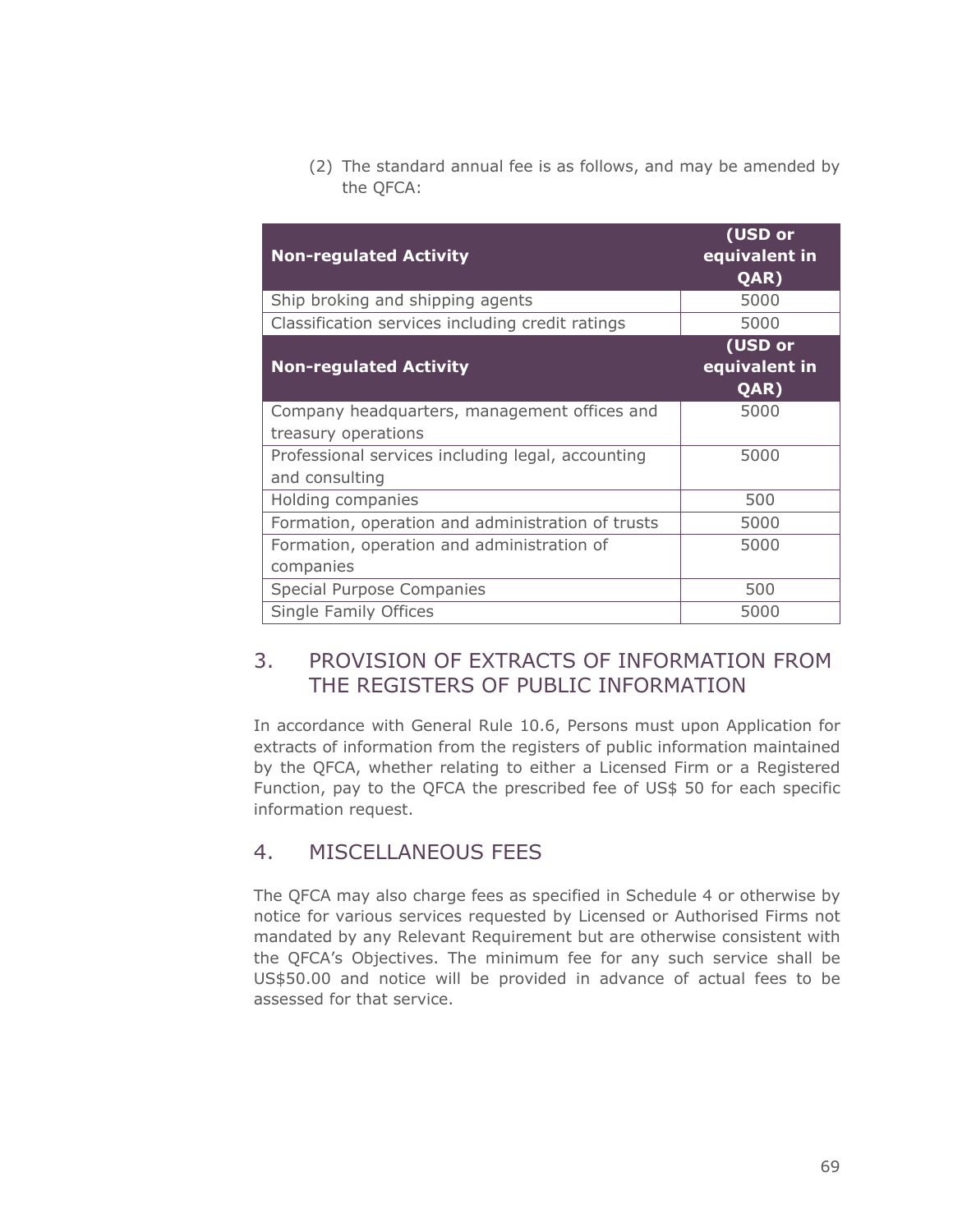## LICENSING CRITERIA

When assessing an Application to conduct a Professional Services or other Non-Regulated Activity, as the QFCA may determine on a case by case basis, the QFCA may consider any of the following criteria, as well as any other criteria which in its sole discretion it considers relevant in order to further the QFCA's Objectives in Article 5 of the QFC Law to establish, develop and promote the QFC as a leading location for international finance and business with a legal and regulatory structure that complies with international best practice.

- (A) In respect to providing Legal Services
	- (i) a list of the professional bodies to which the Applicant is associated and/or regulated by;
	- (ii) details of any codes of practice or rules to which the Applicant complies;
	- (iii) a list of the laws and jurisdictions in which the Applicant and its lawyers are qualified to practice;
	- (iv) a list of any investigations undertaken by any regulatory body that regulates the Applicant;
	- (v) details of the types of Clients and matters that the Applicant has worked on in the past;
	- (vi) the extent to which the Applicant has shown its qualification to practice particular areas of law in support of different Permitted Activities to the standard that shall apply in the QFC;
	- (vii) the extent to which the Applicant has demonstrated that its core areas of practice are not readily available from provider of legal services already available in the State of Qatar or elsewhere in the region;
	- (viii) details of the Applicants professional indemnity insurance cover;
	- (ix) such other criteria as the QFCA may consider relevant or necessary.
- (B) Accountancy Services
	- (i) a list of the professional bodies to which the Applicant is associated and/or regulated by;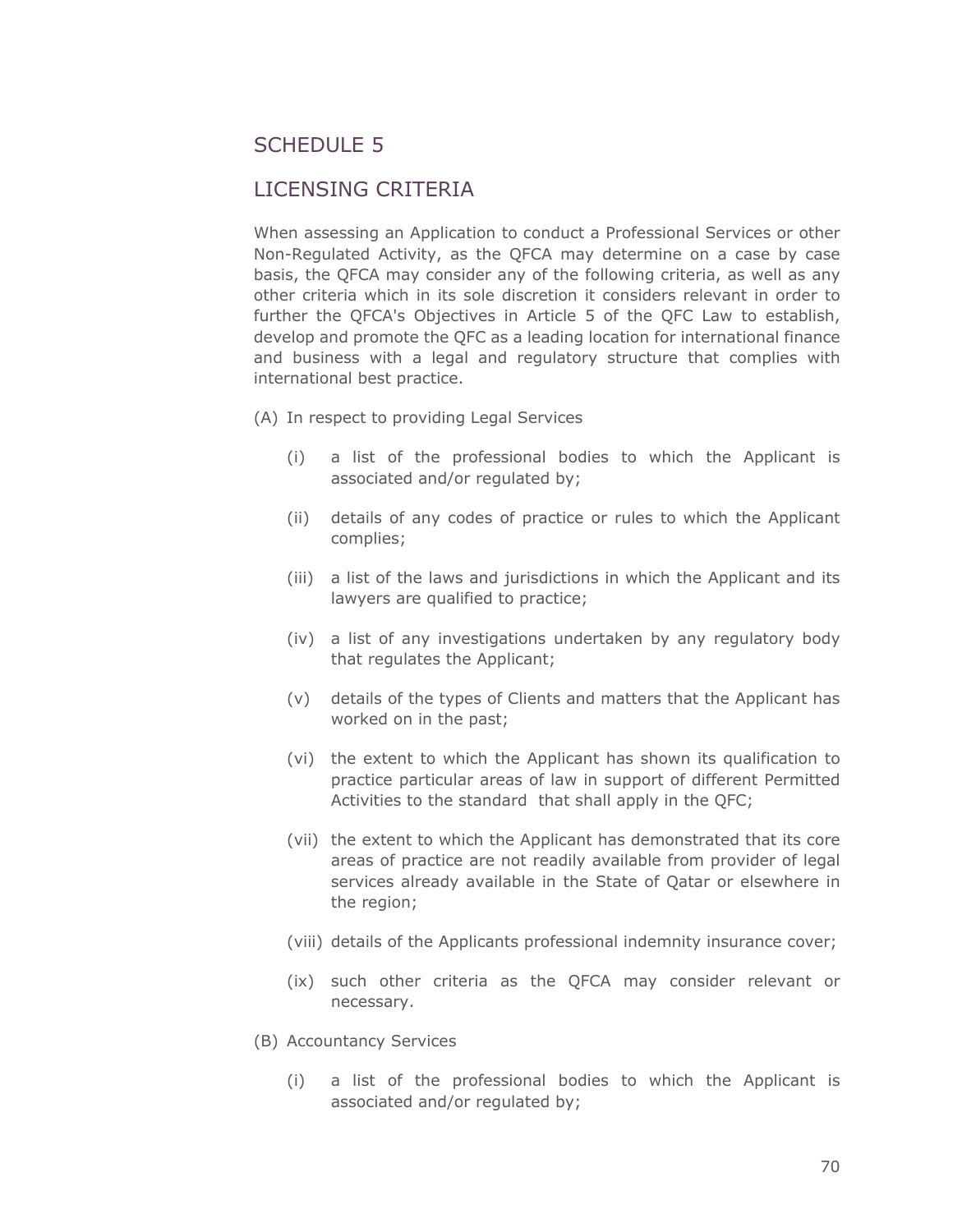- (ii) details of any codes of practice or rules to which the Applicant complies;
- (iii) a list of any investigations undertaken by any regulatory body that regulates the Applicant;
- (iv) details of the types of Clients and matters that the Applicant has worked on in the past;
- (v) details of the Applicants professional indemnity insurance cover;
- (vi) qualifications to apply IFRS, UK GAAP, US GAAP, General Accepted Accounting Standards and/or AAOIFI standards;
- (vii) such other criteria as the QFCA may consider relevant or necessary.
- (C) Tax Services
	- (i) a list of the professional bodies to which the Applicant is associated and/or regulated by;
	- (ii) details of the codes of practice or rules to which the Applicant complies;
	- (iii) a list of any investigations undertaken by any regulatory body that regulates the Applicant;
	- (iv) details of the types of Clients and matters that the Applicant has worked on in the past;
	- (v) details of the tax systems on which the Applicant has experience of advising;
	- (vi) details of the Applicant's professional indemnity insurance cover;
	- (vii) such other criteria as the QFCA may consider relevant or necessary.
- (D) Ship Broking and Agents Services
	- (i) a list of the professional bodies to which the Applicant is associated and/or regulated by;
	- (ii) details of the codes of practice or rules to which the Applicant complies;
	- (iii) a list of any investigations undertaken by any regulatory body that regulates the Applicant;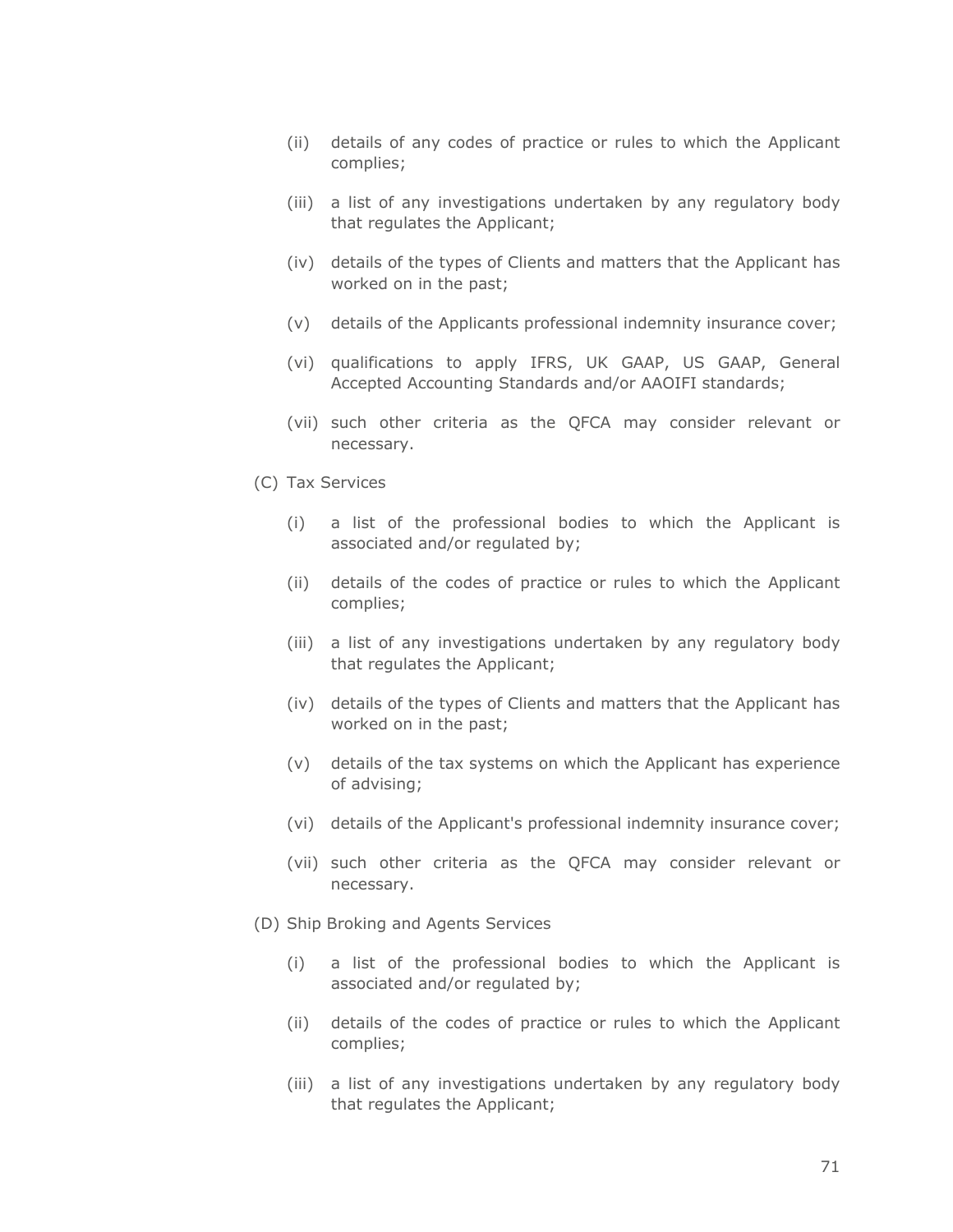- (iv) details of the types of Clients and matters that the Applicant has worked on in the past;
- (v) details of the Applicant's professional indemnity insurance cover;
- (vi) such other criteria as the QFCA may consider relevant or necessary.
- (E) Credit Rating Services
	- (i) a list of the professional bodies to which the Applicant is associated and/or regulated by;
	- (ii) details of the codes of practice or rules to which the Applicant complies;
	- (iii) a list of any investigations undertaken by any regulatory body that oversees the Applicant;
	- (iv) details of the types of Clients and matters that the Applicant has worked on in the past;
	- (v) details of the Applicant's professional indemnity insurance cover;
	- (vi) such other criteria as the QFCA may consider relevant or necessary.
- (F) Classification Services
	- (i) a list of the professional bodies to which the Applicant is associated and/or regulated by;
	- (ii) details of the codes of practice or rules to which the Applicant complies;
	- (iii) a list of any investigations undertaken by any regulatory body that oversees the Applicant;
	- (iv) details of the types of Clients and matters that the Applicant has worked on in the past;
	- (v) details of the Applicant's professional indemnity insurance cover;
	- (vi) such other criteria as the QFCA may consider relevant or necessary.
- (G) Other Non-Regulated Activities
	- (i) a list of the professional bodies to which the Applicant is associated and/or regulated by;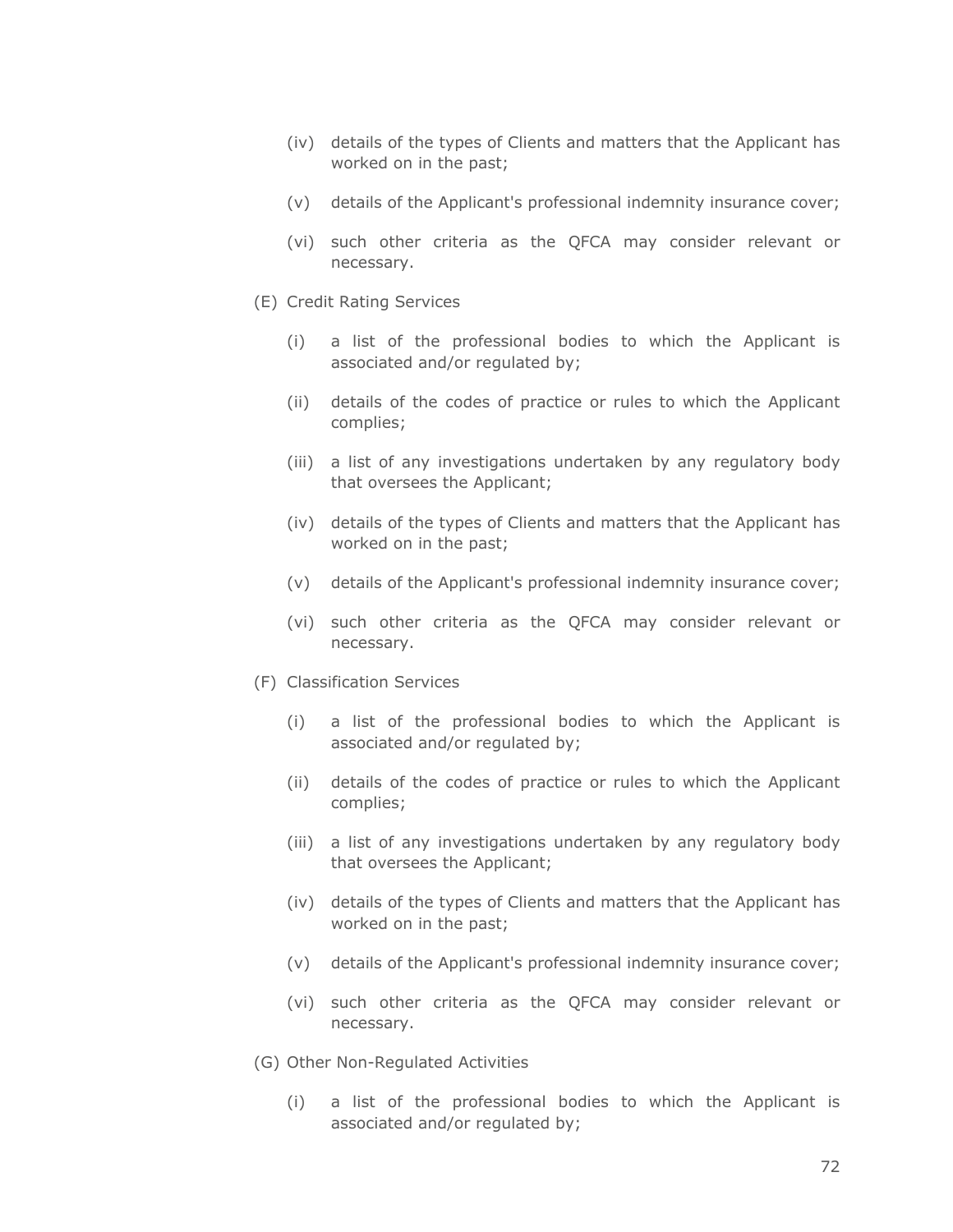- (ii) a list of the codes of practice or rules to which the Applicant complies;
- (iii) a list of any investigations undertaken by any regulatory body that oversees the Applicant;
- (iv) details of the types of Clients and matters that the Applicant has worked on in the past;
- (v) details of the Applicant's professional indemnity insurance cover;
- (vi) such other criteria as the QFCA may consider relevant or necessary.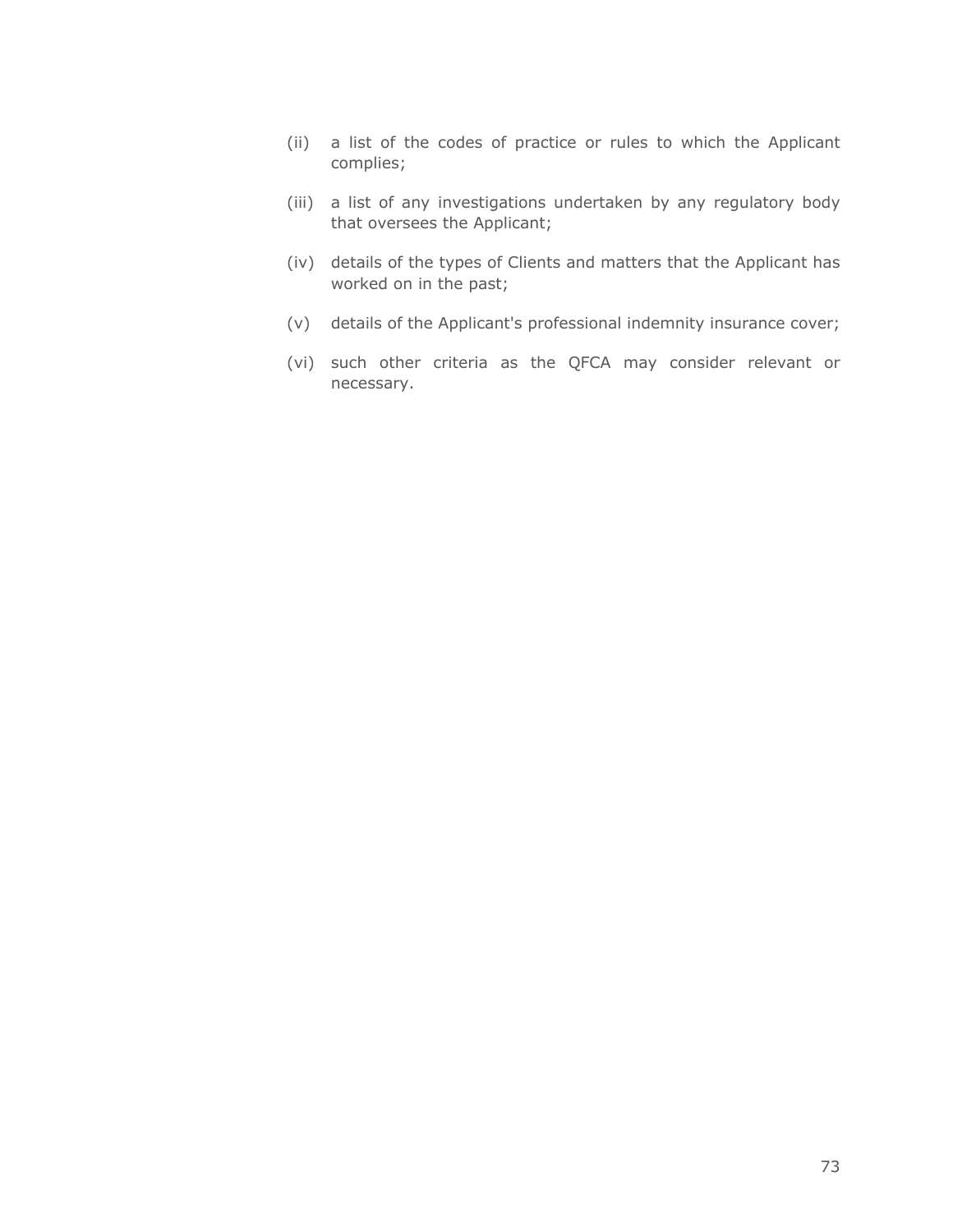# PART 3 – CONDUCT OF BUSINESS RULES

## 1. APPLICATION

- 1.1 The QFCA Rules in Part 3 shall be referred to as the Conduct of Business Rules (the "COB Rules").
- 1.2 The provisions of these COB Rules apply to a Licensed Firm.

## 2. GENERAL CONDUCT OF BUSINESS

Without limiting the provisions of these Rules, a Licensed Firm must conduct its business in accordance with the principles set out in the General Rules.

## 3. COMMUNICATION OF INFORMATION AND MARKETING MATERIALS

## 3.1 COMMUNICATION OF INFORMATION

- 3.3.1 When a Licensed Firm communicates information to a Client, the Licensed Firm must take reasonable steps to communicate the information in a way which is clear, fair and not misleading.
- 3.3.2 A Licensed Firm must not, in any form of communication with a Client, attempt to avoid or limit any duty or liability it may have to that Client or any other person under a Relevant Requirement.

# 3.2 RELIANCE ON OTHERS

- 3.2.1 A Licensed Firm will be taken to comply with any Rule in these COB Rules that requires the Licensed Firm to obtain information to the extent that the Licensed Firm can show that it was reasonable for the Licensed Firm to rely on information provided to it in writing by another Person.
- 3.2.2 In COB Rule 3.2.1, it will be reasonable for the Licensed Firm to rely on any information provided to it in writing by a Person if it reasonably believes that the Person is competent to provide the information, unless the Licensed Firm is aware, or ought reasonably to be aware, of any fact or facts that would give the Licensed Firm reasonable grounds to question the accuracy of any such information.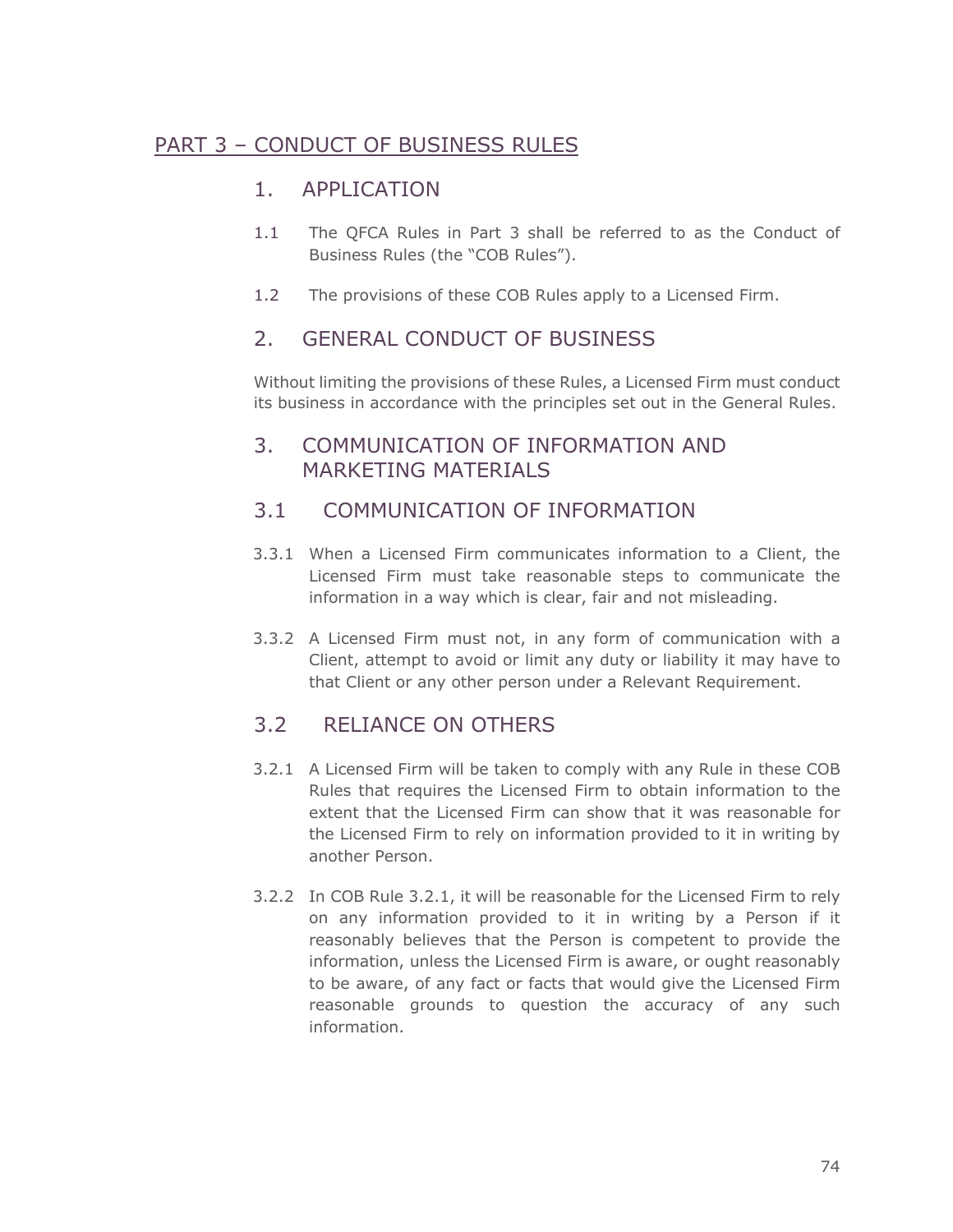## 3.3 MARKETING MATERIAL

Before a Licensed Firm communicates any marketing material to a Client it must ensure that the material is accurate and not misleading.

# 3.4 CONFIDENTIALITY

A Licensed Firm must refrain from disclosing outside the Licensed Firm any confidential information acquired in the conduct of its business without proper and specific authority unless there is a professional or legal duty to disclose.

# 4. CONFLICTS AND MATERIAL INTERESTS

# 4.1 CONFLICTS AND MATERIAL INTERESTS

- 4.1.1 A Licensed Firm must establish systems and controls to identify and manage any actual and potential conflict of interest and material interest to ensure that all of its Clients are fairly treated and not prejudiced by any such interests.
- 4.1.2 Where a Licensed Firm has knowledge of a conflict or a material interest, it must manage that interest by:
	- a. establishing and maintaining effective internal restrictions on the communication of that knowledge within the Licensed Firm;
	- b. disclosing the material interest or conflict of interest to the Client in writing either generally or in relation to a specific transaction and taking reasonable steps to ensure that the Client does not object; or
	- c. relying on a written policy of independence, which requires an Employee to disregard any conflict of interest or material interest when advising a Client or exercising discretion.
- 4.1.3 If a Licensed Firm determines that it is unable to manage a conflict of interest or material interest using one of the methods described in COB Rule 4.1.2 it must decline to act for the Client.
- 4.1.4 A Licensed Firm must ensure that neither it nor its employees offers, gives solicits or accepts any inducement which is likely to conflict to a material extent with any duty that it owes to its Clients.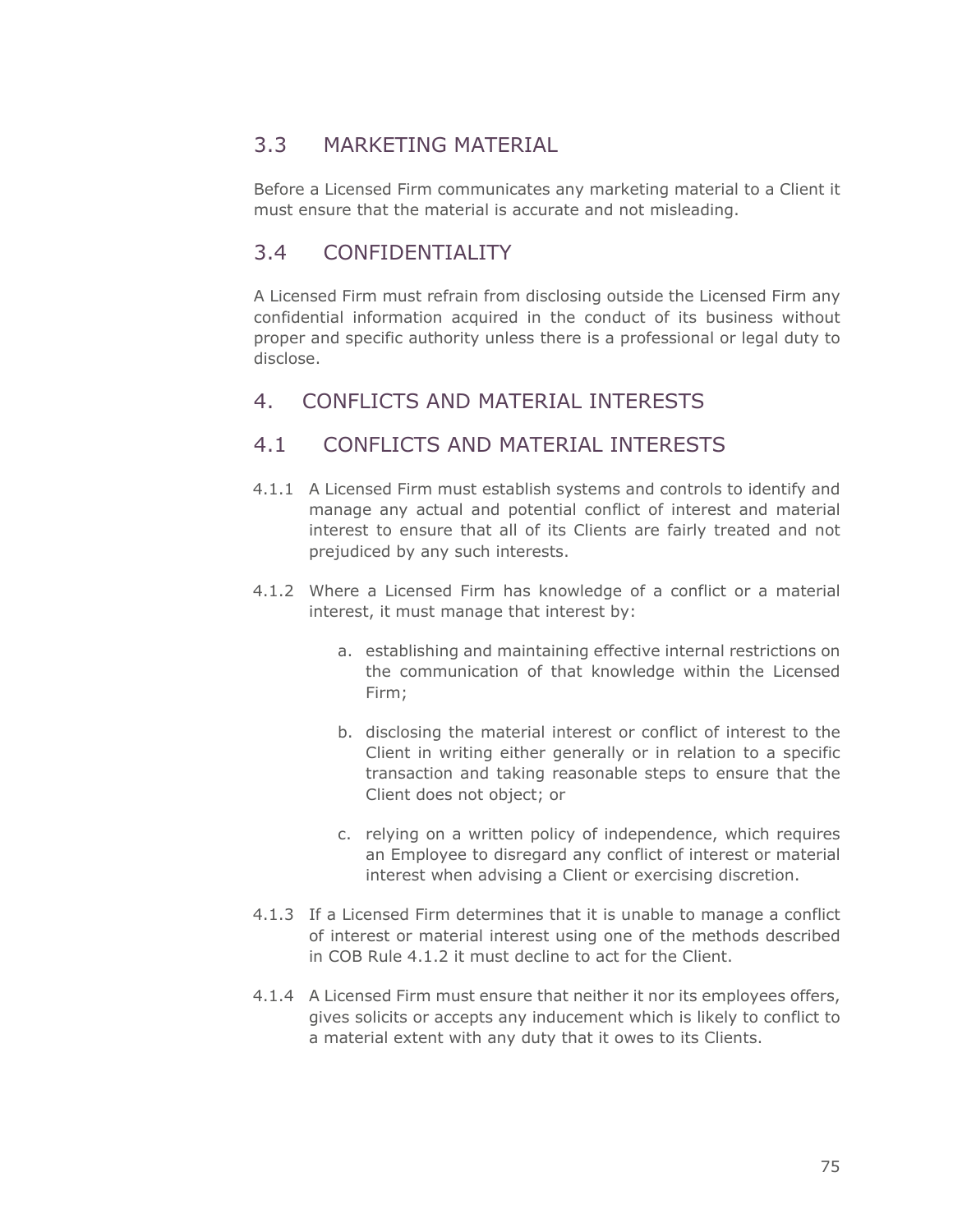### 5. COMPLAINTS HANDLING

### 5.1 COMPLAINTS HANDLING

- 5.1.1 A Licensed Firm must establish and operate appropriate and effective written internal complaints handling procedures for dealing with complaints made against it by Clients in relation to Non-Regulated Activities (whether justified or not) fairly, efficiently and with due diligence and consideration.
- 5.1.2 The internal complaints handling procedures referred to in COB Rule 5.1.1 must provide for:
	- (A) receiving complaints;
	- (B) responding to complaints; and
	- (C) the appropriate investigation of complaints;
- 5.1.3 A Licensed Firm must take reasonable steps to ensure that all relevant Employees are aware of the Licensed Firm's internal complaint handling procedures and must endeavour to ensure that they act in accordance with them.
- 5.1.4 A Licensed Firm's systems and controls must include appropriate management controls to ensure that:
	- (A) it handles complaints fairly, consistently and promptly; and
	- (B) it identifies and remedies any recurring or systemic problems, as well as any specific problem identified by a complaint.

## 5.2 RECORD KEEPING

A Licensed Firm must make and retain records of complaints (where the complaint is in writing) and, even where the complaint is not in writing, it must make and retain records of the handling of the complaint for at least six (6) years from the date of its receipt of the complaint.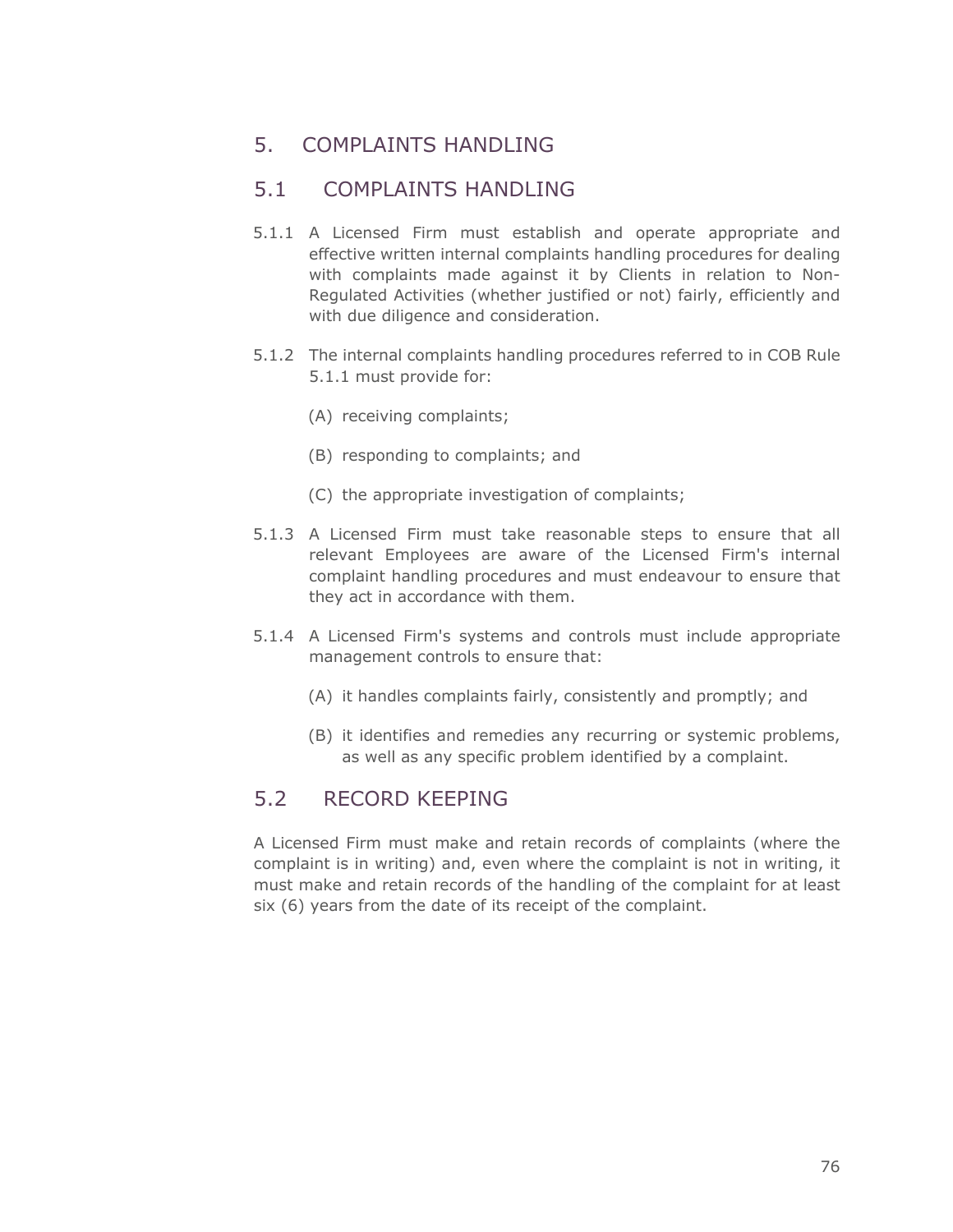## PART 4 – LICENSED FIRM ASSETS RULES

### 1. APPLICATION

The QFCA Rules in Part 4 shall be referred to as the Licensed Firm Assets Rules (the "**LFAR**") and shall apply to a Licensed Firm.

## 2. OBJECTIVES

# 2.1 GENERAL OBJECTIVES

The QFCA considers that the proper safeguarding of money and other assets belonging to Clients is essential to the pursuit of its Objectives.

## 2.2 REQUIREMENTS

- 2.2.1 This LFAR sets out the requirements applicable to Licensed Firms in relation to the proper safeguarding of money and other assets belonging to Clients.
- 2.2.2 Failure by a Licensed Firm to comply adequately with this Rulebook is likely to impact on the QFCA's assessment of that Licensed Firm's fitness and propriety pursuant to General Rule 2.

## 3. GENERAL PROVISIONS

## 3.1 PROVISION OF INFORMATION

When a Rule in this LFAR requires information to be sent to a Client, a Licensed Firm must provide that information directly to the Client and not to another Person, unless the Licensed Firm has a written instruction from the Client requiring or permitting the Licensed Firm to provide the relevant information to that other Person, so long as the recipient is not connected with the Licensed Firm.

## 4. CLIENT MONEY

## 4.1 APPLICATION

- 4.1.1 This chapter applies to every Licensed Firm that holds Client Money.
- 4.1.2 For the purposes of Rule 4.1.1 of the LFAR, Client Money is held by a Licensed Firm if it is:
	- (A) directly held by the Licensed Firm;
	- (B) held in an account in the name of the Licensed Firm; or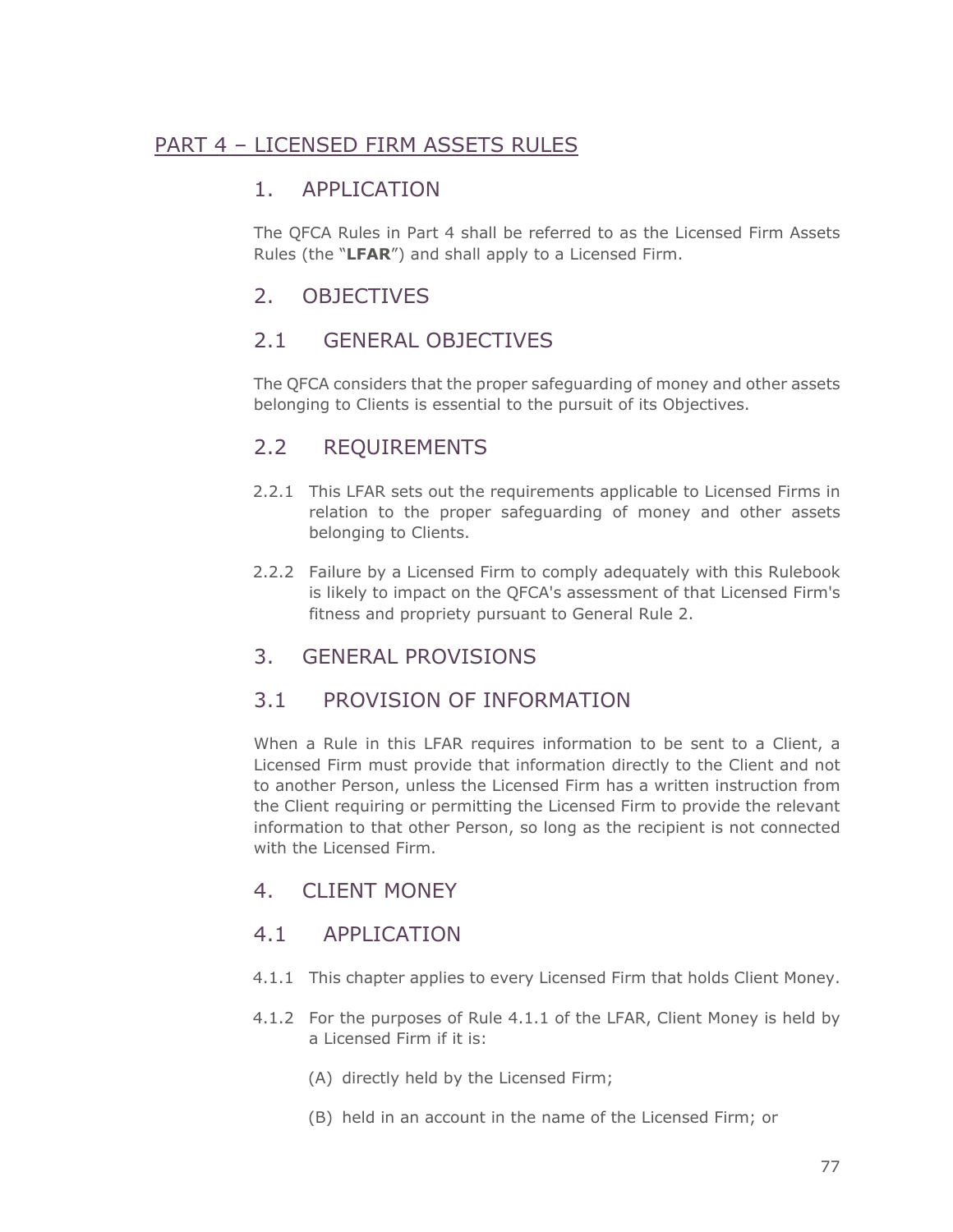(C) held by a Person, or in an account in the name of a Person, controlled by the Licensed Firm.

### 4.2 DEFINITION OF CLIENT MONEY

- 4.2.1 All money held or received by a Licensed Firm from or on behalf of a Client in the course of, or in connection with, the carrying on of any Non-Regulated Activity in or from the QFC is Client Money, except where such money that is immediately due and payable by the Client to the Licensed Firm for its own account.
- 4.2.2 For the purposes of Rule 4.2.1 of the LFAR, money which is immediately due and payable to a Licensed Firm for its own account includes money which is paid to the Licensed Firm (including by being deducted from Client Money held by the Licensed Firm) in settlement of fees, including fees for services provided to a Client, expenses of the Licensed Firm incurred and payable by the Licensed Firm and other charges that are due and payable to the Licensed Firm.
- 4.2.3 For the purposes of this chapter, the expression 'money' includes any right, instruction or direction to pay or be paid money or money's worth.

## 4.3 CREATION OF TRUST OVER CLIENT MONEY

- 4.3.1 All Client Money held by a Licensed Firm shall be subject to a trust (and the Licensed Firm shall be the trustee of that trust). Any Client Money held pursuant to that trust shall be held on the following terms:
	- (A) for the purposes of and on the terms of the Client Money Protection Rules and the Client Money Distribution Rules;
	- (B) subject to Rule 4.3.1(C) of the LFAR, for the Clients for whom that money is held according to their respective interests in it;
	- (C) on the failure of the Licensed Firm, for the payment of the costs properly attributable to the distribution of the Client Money, in accordance with Rule 4.3.1(B) of the LFAR; and
	- (D) after all valid claims and costs under Rule 4.3.1(B) and Rule 4.3.1(C) of the LFAR have been met, for the Licensed Firm itself.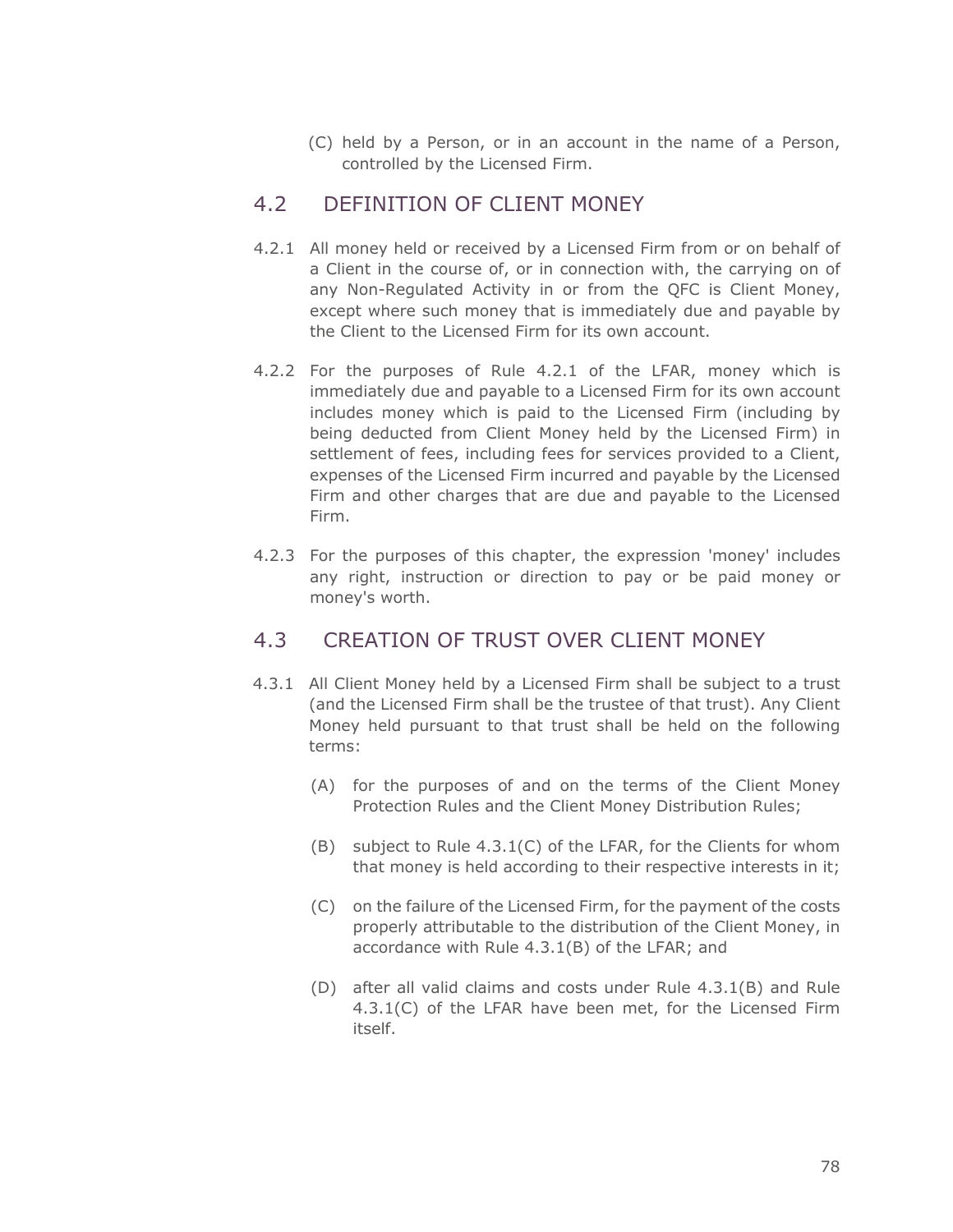## 4.4 PAYMENT OF CLIENT MONEY INTO CLIENT BANK ACCOUNTS

- 4.4.1 A Client Bank Account is an account:
	- (A) that is held with a Eligible Bank;
	- (B) that includes the words "Client Bank Account" in its title; and
	- (C) in respect of which, the Licensed Firm has:
		- (i) notified the relevant Eligible Bank in writing that all money standing to the credit of the account is held by the Licensed Firm as trustee and that the Eligible Bank is not entitled to combine the account with any other account or to exercise any right of set-off or counterclaim against money in that account in respect of any sum owed to it on any other account of the Licensed Firm; and
		- (ii) requested the Eligible Bank to provide it with a written acknowledgement of the matters set out in Rule 4.4.1(C)(i) of the LFAR.
- 4.4.2 Where a Licensed Firm holds Client Money it must ensure, except where otherwise provided in Rule 4.4 or Rule 4.5 of the LFAR, that the Client Money is paid into one or more Client Bank Accounts as soon as possible and in any event within one (1) Business Day of receipt.
- 4.4.3 If the Client Money is received by a Licensed Firm in the form of an automated transfer, it must take reasonable steps to ensure that:
	- (A) the money is received directly into a Client Bank Account; and
	- (B) if money is received directly into the Licensed Firm's own account, the money is transferred into a Client Bank Account within one (1) Business Day of receipt.
- 4.4.4 If a Licensed Firm receives a mixed remittance (part Client Money and part other money), it must:
	- (A) pay the full sum into a Client Bank Account in accordance with Rule 4.4.2 of the LFAR; and
	- (B) transfer out that part of the payment which is not Client Money within one (1) Business Day of the day on which it would normally expect the remittance to be cleared (or, if such day is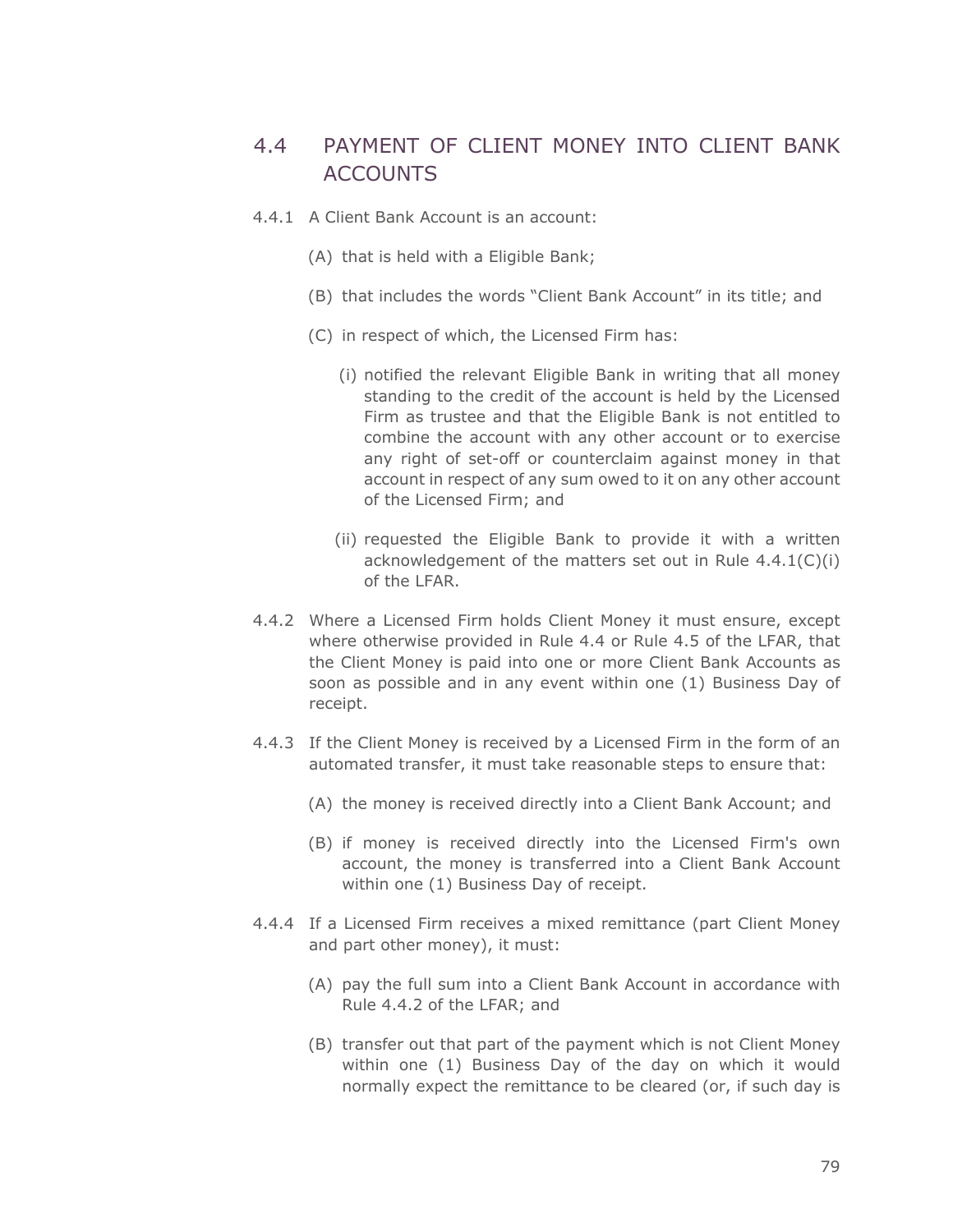not a Business Day in the jurisdiction in which the account is held, on the next Business Day in that jurisdiction).

- 4.4.5 A Licensed Firm:
	- (A) may only pay, or permit to be paid, Client Money into a Client Bank Account where it has undertaken a prior assessment of the suitability of the relevant Eligible Bank and concluded on reasonable grounds that the Eligible Bank is suitable to hold that Client Money in a Client Bank Account; and
	- (B) must have systems and controls in place to ensure that the Eligible Bank remains suitable.
- 4.4.6 The requirement for a Licensed Firm to pay Client Money into a Client Bank Account does not apply with respect to Client Money:
	- (A) received in the form of cheque, or other payable order, until the Licensed Firm is in receipt of the proceeds of that cheque; or
	- (B) temporarily held by a Licensed Firm before forwarding to a Person nominated by the Client.
- 4.4.7 A Licensed Firm must have procedures for identifying Client Money received by it and for promptly recording the receipt of the money either in the books of account or a register for later posting to the Client cash book and ledger accounts. The procedures must cover Client Money received by the Licensed Firm through the mail, electronically or via agents of the Licensed Firm or through any other means.

## 4.5 SEGREGATION OF CLIENT MONEY FROM THE LICENSED FIRM'S OWN MONEY

- 4.5.1 Subject to Rule 4.5.2 of the LFAR, a Licensed Firm must not deposit its own money into a Client Bank Account.
- 4.5.2 A Licensed Firm must not hold money other than Client Money in a Client Bank Account unless it is:
	- (A) a minimum sum required to open the account or to keep it open;
	- (B) money that is temporarily in the account in accordance with Rule 4.4.4 of the LFAR (mixed remittance); or
	- (C) interest credited to the account which exceeds the amount payable to Clients as interest and has not yet been withdrawn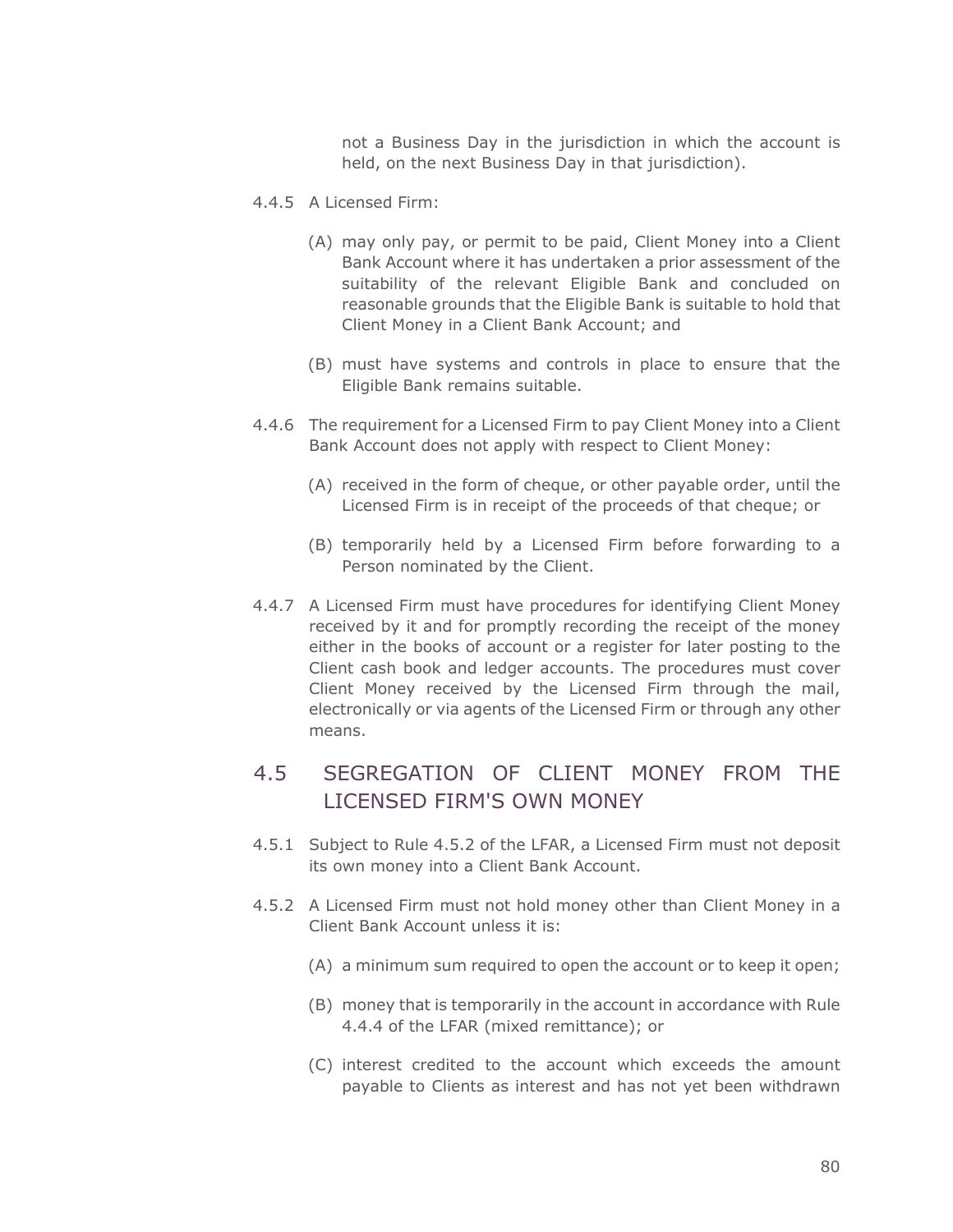by the Licensed Firm, provided that the money is removed within one calendar month.

4.5.3 A Licensed Firm must maintain systems and controls for identifying money that is not permitted to be in a Client Bank Account and for transferring any such money which is in a Client Bank Account out of that account without delay.

## 4.6 PAYMENT OF CLIENT MONEY FROM CLIENT BANK **ACCOUNTS**

- 4.6.1 A Licensed Firm must have procedures for ensuring all withdrawals from a Client Bank Account are authorised.
- 4.6.2 Subject to Rule 4.6.3 of the LFAR, Client Money held by a Licensed Firm must remain in a Client Bank Account, until it is:
	- (A) due and payable to the Licensed Firm;
	- (B) paid to the Client on whose behalf the Client Money is held;
	- (C) paid in accordance with an instruction from the Client on whose behalf the Client Money is held;
	- (D) required to meet the payment obligations of the Client on whose behalf the Client Money is held; or
	- (E) paid out in circumstances that are otherwise authorised by the QFCA

where upon it shall cease to be Client Money and the Licensed Firm's obligations as trustee in respect of such money shall cease.

4.6.3 Money paid out by way of cheque or other payable order under Rule 4.6.2 of the LFAR must remain in a Client Bank Account until the cheque or payable order is presented to the Client's bank and cleared by the paying agent.

## 4.7 CLIENT NOTIFICATIONS

Before, or as soon as reasonably practicable after, a Licensed Firm receives Client Money, it must notify the Client on whose behalf the Client Money is held in writing of the terms on which such Client Money is held.

## 4.8 CLIENT REPORTING

4.8.1 A Licensed Firm must send a statement to the Client quarterly or at such other intervals as are agreed in writing with the Client.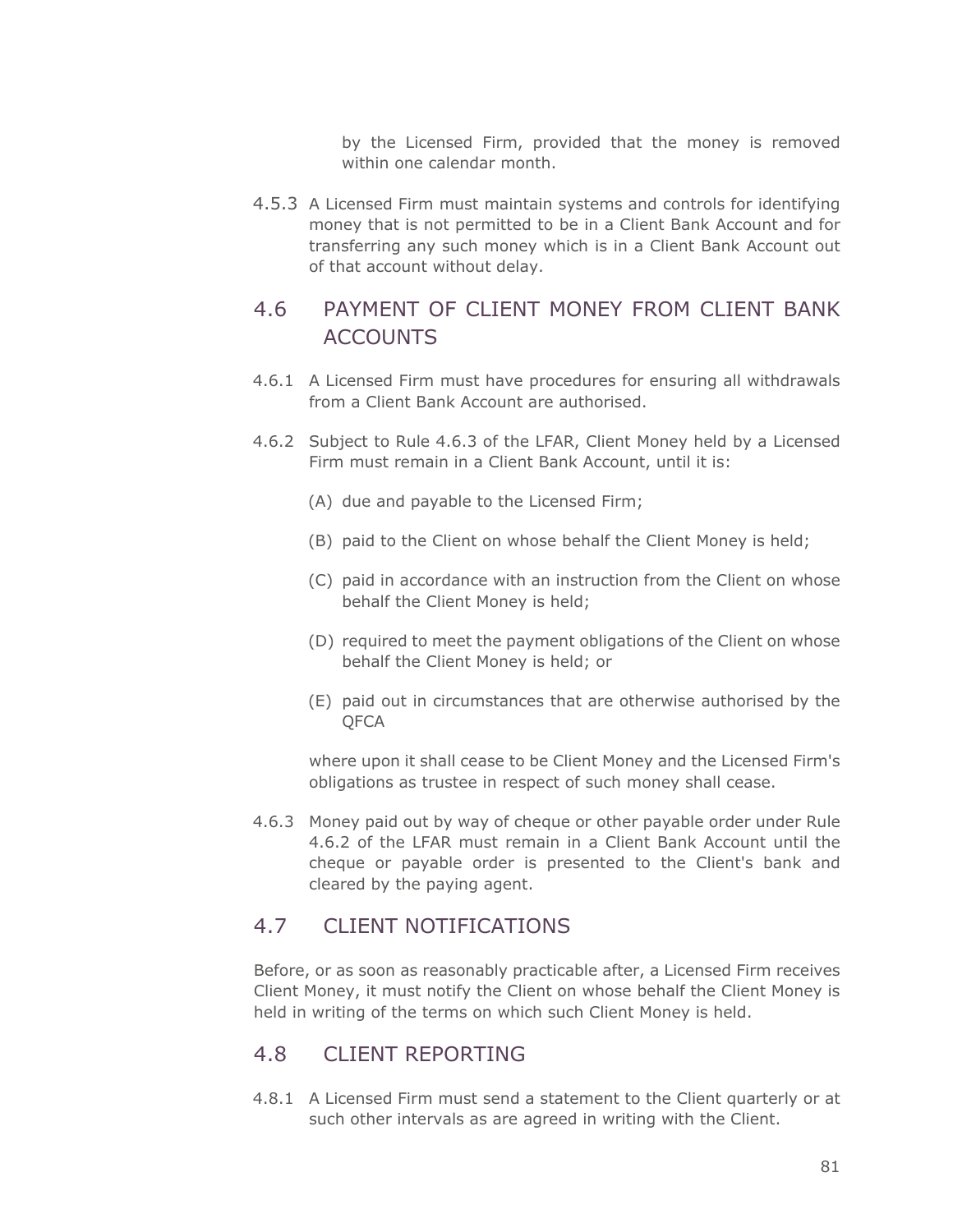- 4.8.2 The statement must include:
	- (A) The Client's total Client Money balances held by the Licensed Firm reported in the currency in which the Client Money is held, or the relevant exchange rate if not reported in the currency in which the money is held;
	- (B) the amount, date, value and description of each credit and debit paid into and out of the account since the previous statement; and
	- (C) any interest earned and charged on the Client Money since the previous statement.
- 4.8.3 The statement sent to the Client must be prepared within one (1) calendar month of the statement date.

## 4.9 RECONCILIATION

- 4.9.1 A Licensed Firm must maintain a system to ensure that accurate reconciliations of the Client Bank Accounts in which Client Money is held are carried out, as frequently as necessary to ensure the accuracy of its records, and no less than once as at the close of the last Business Day of each calendar month.
- 4.9.2 A Licensed Firm must:
	- (A) reconcile the individual credit ledger balances, Client Bank Account balances and the balances on the relevant Eligible Bank statement;
	- (B) check that the balance in the Client Bank Accounts as at the close of business on the previous day was at least equal to the aggregate balance of individual credit ledger balances as at the close of business on the previous day; and
	- (C) ensure that all shortfalls, excess balances and unresolved differences, other than differences arising solely as a result of timing differences between the accounting systems of the Eligible Bank and the Licensed Firm, are investigated and, where applicable, corrective action taken as soon as is practicable.
- 4.9.3 A Licensed Firm must perform the reconciliations required pursuant to Rule 4.9.2 of the LFAR within ten (10) Business Days of the date to which the reconciliation relates.
- 4.9.4 The Licensed Firm must notify the QFCA immediately where there has been a material discrepancy with the reconciliation which has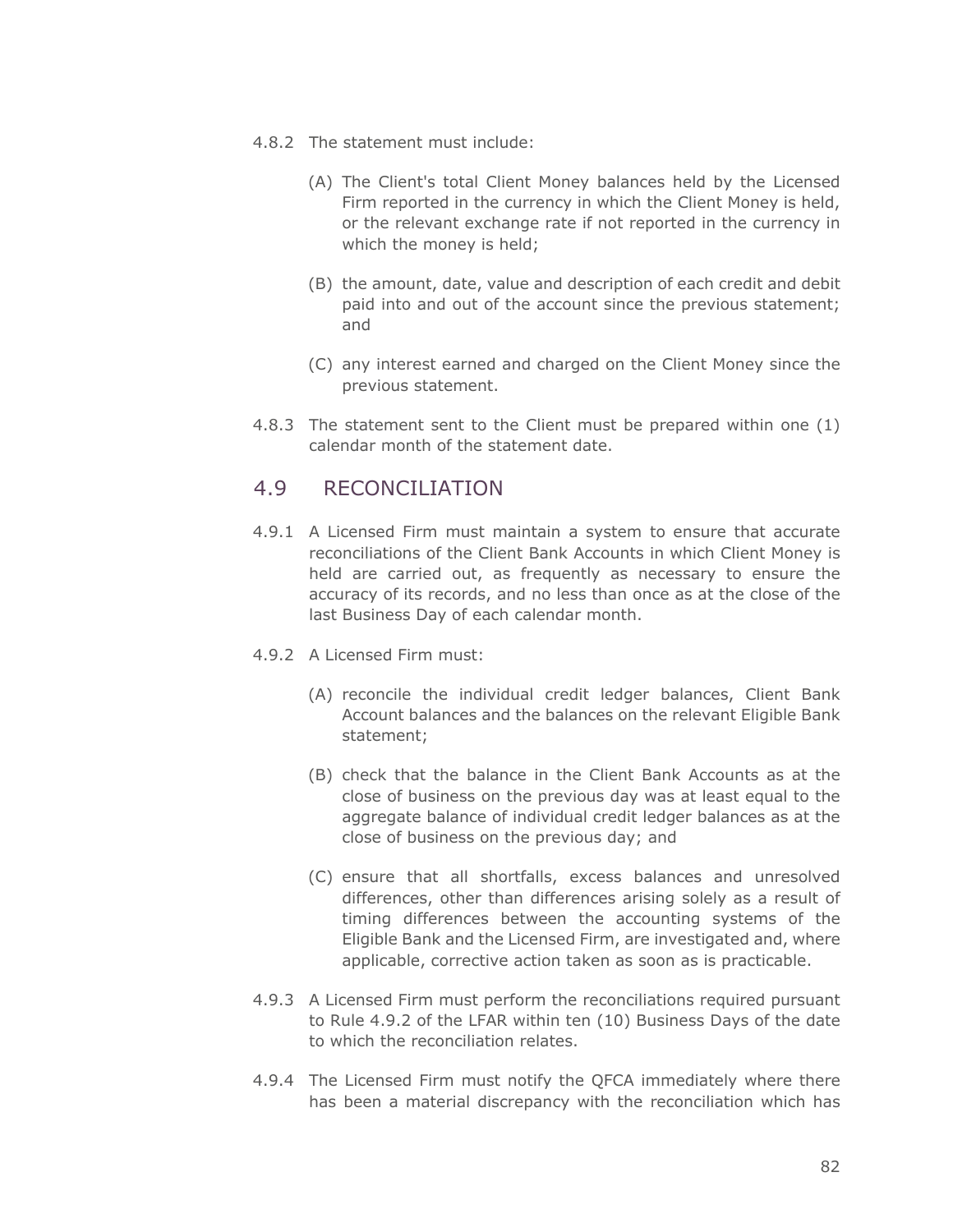not been rectified within one (1) Business Day following the day on which that discrepancy was identified.

### 4.10 AUDITOR'S REPORTS

4.10.1 A Licensed Firm that holds Client Money must arrange for its auditors to prepare a report and submit it to the QFCA in accordance with General Rule 9.5.1(D).

### 4.11 RECORD KEEPING

- 4.11.1 A Licensed Firm must maintain records:
	- (A) which enable the Licensed Firm to demonstrate to its auditors and the QFCA its compliance with the requirements set out in this chapter; and
	- (B) which enable the Licensed Firm to demonstrate and explain all entries of money held in accordance with this chapter.
- 4.11.2 A Licensed Firm must maintain proper books and accounts based on the double-entry booking principle. They must be legible, up to date and contain narratives with the entries which identify and provide adequate information about each transaction to which this rulebook applies. Entries must be made in chronological order and the current balance must be shown on each of the Licensed Firm's ledgers.
- 4.11.3 A Licensed Firm must maintain a master list of all of its Client Bank Accounts.
- 4.11.4 The details of a Client Bank Account must be documented and maintained in the master list for at least six (6) years following the closure of the relevant Client Bank Account.
- 4.11.5 A Licensed Firm must maintain adequate records of all cheques and payment orders received in accordance with Rule 4.4.6 (A) of the LFAR.
- 4.11.6 Except as otherwise stated, all records maintained by a Licensed Firm pursuant to this chapter must be kept for at least six (6) years.

## 5. CLIENT MONEY DISTRIBUTION RULES

### 5.1 APPLICATION

This chapter applies to every Licensed Firm that holds Client Money.

## 5.2 FIRM-RELATED DISTRIBUTION EVENT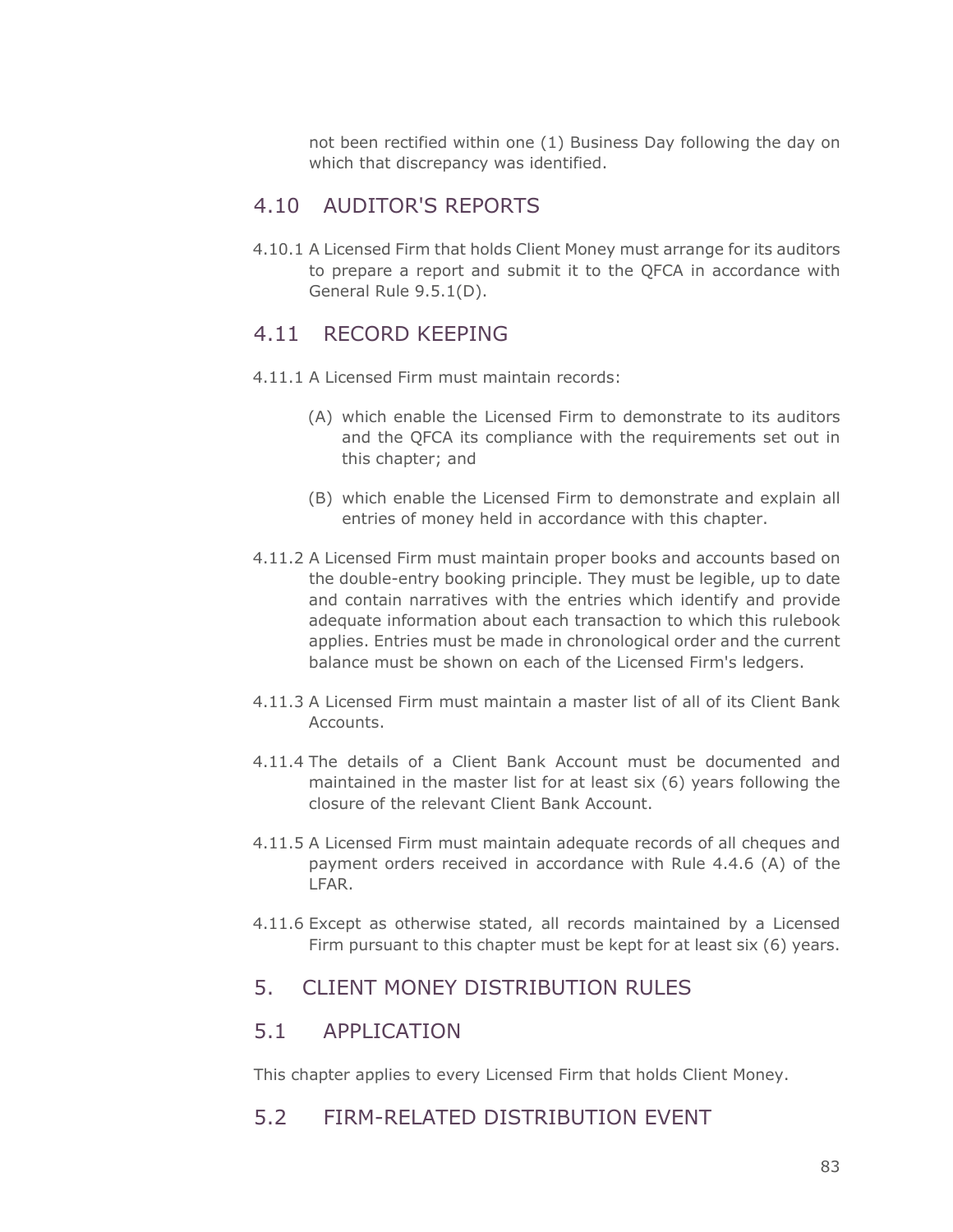- 5.2.1 Following the occurrence of a Firm-Related Distribution Event in relation to a Licensed Firm, that Licensed Firm must distribute Client Money in the following order of priorities (subject to the deduction of any fees payable to the insolvency practitioner or other similar official that has responsibility for distributing such Client Money):
	- (A) first, all Client Money held in any Client Bank Account, shall be pooled and distributed among the Licensed Firm's Clients on a proportionate basis in accordance with the value of their respective valid claims against the Licensed Firm in respect of money owed to them by the Licensed Firm that is Client Money;
	- (B) secondly, upon satisfaction of all claims in (A) above;
	- (C) if a liquidator, receiver, administrator, or trustee in bankruptcy has been appointed over the Licensed Firm, the surplus shall be distributed in accordance with applicable insolvency or bankruptcy laws of the QFC; or
	- (D) in all other cases, the surplus shall be distributed in accordance with the direction of the QFCA.
- 5.2.2 Following the occurrence of a Firm-Related Distribution Event in relation to a Local Licensed Firm, if the amount of Client Money held in the Licensed Firm's Client Bank Accounts is insufficient to satisfy the valid claims against the Licensed Firm of any Clients in respect of money owed to them by the Licensed Firm that is Client Money, all other assets beneficially owned by the Licensed Firm shall be used to satisfy any outstanding amounts remaining payable to such Clients in respect of those claims that have not been satisfied from the application of Rule 5.2.1(A) of the LFAR in priority to all of the Licensed Firm's other creditors other than those that have a prior ranking security interest in such assets.
- 5.2.3 To the extent that the above requirements are inconsistent with the Insolvency Regulations, the above requirements will prevail.

### 5.3 THIRD PARTY-RELATED DISTRIBUTION EVENT

5.3.1 When Client Money is held by a Licensed Firm in a Client Bank Account with an Eligible Bank, the Licensed Firm continues to owe fiduciary duties to the Client by virtue of the trust constituted under Rule 4.3 of the LFAR. However, a Licensed Firm will not be held responsible for a shortfall in Client Money arising as a result of or in connection with a Third Party-Related Distribution Event, provided that the Licensed Firm has complied with its fiduciary duties, including its duty to exercise proper care and skill in: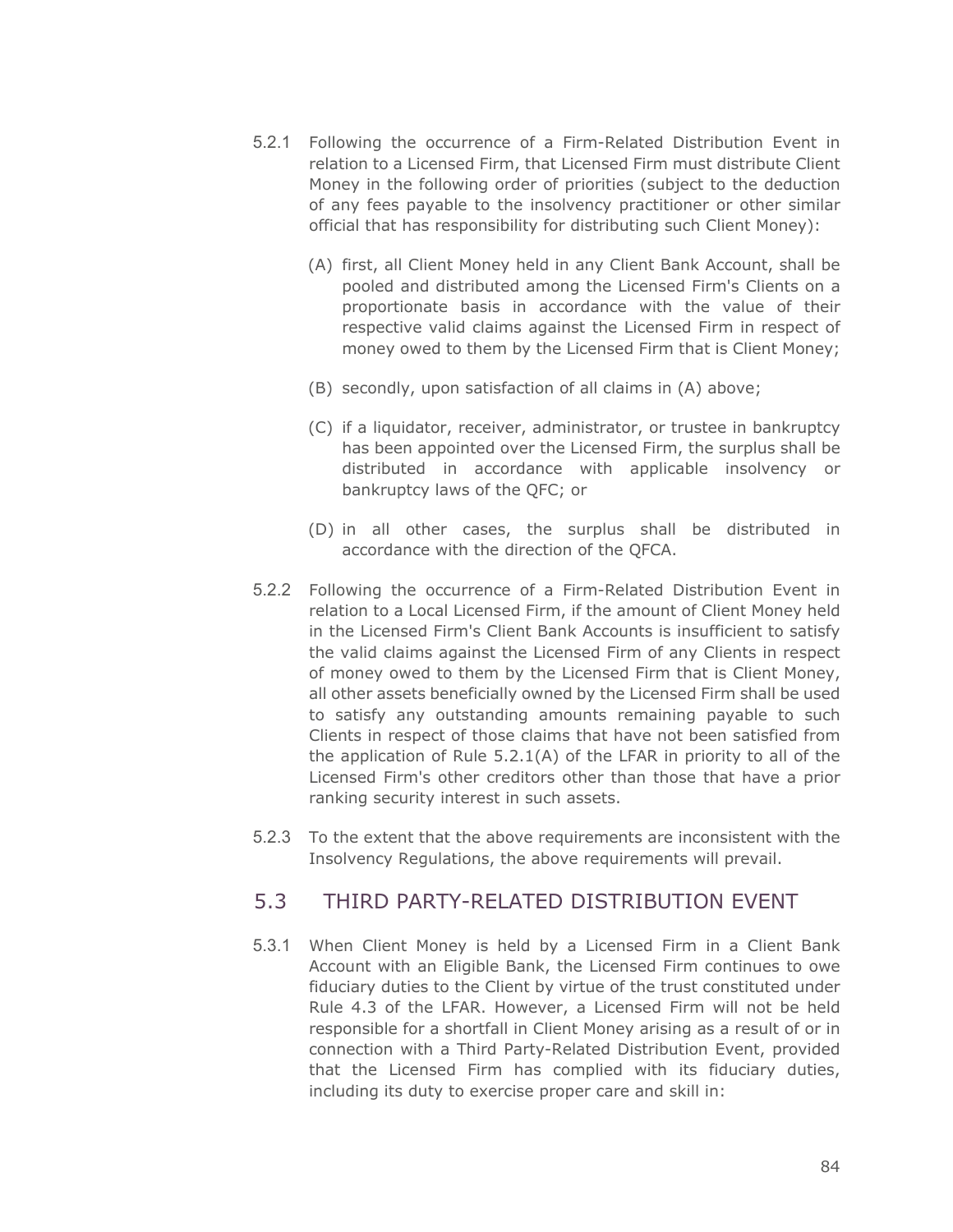- (A) the selection of the Eligible Bank; and
- (B) its subsequent monitoring of that Eligible Bank.
- 5.3.2 Subject to compliance with these fiduciary duties, the Licensed Firm is therefore not required to make good any such shortfall (although it may, of course, choose to do so in the interests of its relationship with the relevant Clients).
- 5.3.3 Following the occurrence of a Third Party-Related Distribution Event in relation to the Eligible Bank:
	- (A) unless the Licensed Firm chooses to make good shortfalls in the Client Money balances held (or which should have been held) in the Client Bank Accounts held by a Licensed Firm with the relevant Eligible Bank, such shortfalls shall be borne by Clients who have valid claims against the Licensed Firm in respect of money owed to them by the Licensed Firm that is Client Money, in proportion to the respective value of their claims;
	- (B) the Licensed Firm must, as soon as is practicable, make and retain a record of each such Client's share of the shortfall and must promptly notify the amount of the shortfall to the affected Clients (except where the Licensed Firm chooses to make good the shortfall); and
	- (C) Client Money received after the Third Party-Related Distribution Event:
		- (i) must not be transferred to the Eligible Bank which has suffered the Third Party-Related Distribution Event unless this is on the specific instructions of the Client (given after the occurrence of the Third Party-Related Distribution Event) in order to settle an obligation of that Client to that Eligible Bank; and
		- (ii) must, subject to (i), be placed in a separate Client Bank Account that has been opened with a different Eligible Bank after the Third Party-Related Distribution Event has occurred.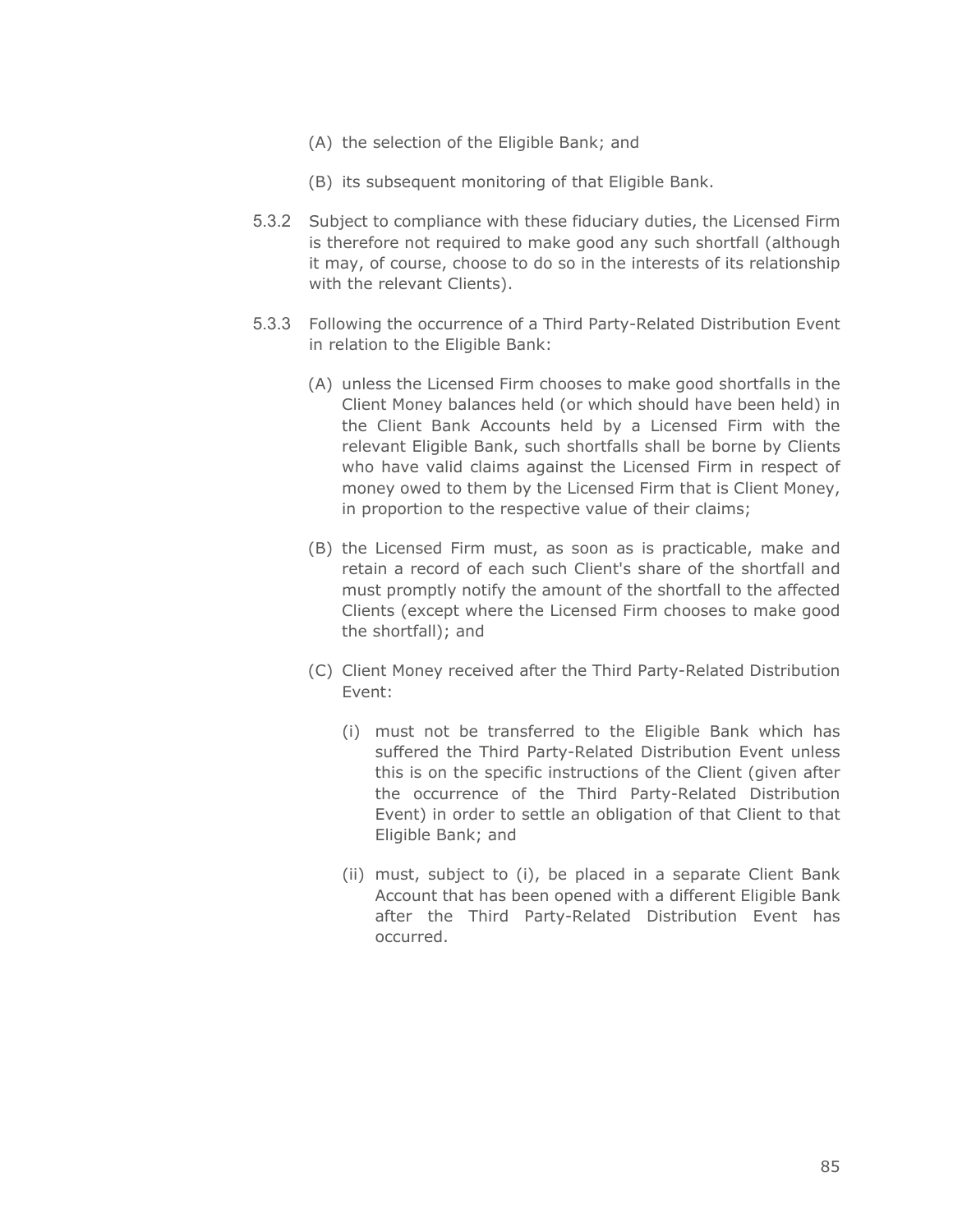## PART 5 – COMPLIANCE AND ENFORCEMENT RULES

### 1. APPLICATION

- 1.1 These QFCA Rules shall be referred to as the Compliance and Enforcement Rules (the "CER Rules") and shall apply to any Licensed Firm or Authorised Firm or Person.
- 1.2 Any term not defined in these Rules shall have the meaning set out in the QFC Financial Services Regulations, except that references to QFC Regulatory Authority, as relevant, shall refer instead to the QFCA.
- 1.3 For the purposes of the CER Rules, "Customer" has the meaning set out in QFC Regulatory Authority rules.

## 2. ADMINISTRATION

For the avoidance of doubt, the responsibilities of the Employment Standards Office set forth in the QFC Employment Regulations to ensure compliance with and enforce the requirements of such Regulations shall be exercised by the Employment Standards Office, while the responsibilities of the Immigration Office set forth in the QFC Immigration Regulations to ensure compliance with and enforce the requirements of such Regulations shall be exercised by the Commercial Department of the QFCA.

## 3. INVESTIGATIONS

## 3.1 POWERS TO OBTAIN DOCUMENTS AND INFORMATION

- 3.1.1 The QFCA may require the production by any Person in the QFC or (subject to CER Rule 3.1.2) elsewhere of:
	- (A) specified information or information of a specified description; and/or
	- (B) specified documents or documents of a specified description,
	- (C) within such timetable and in such form and manner as the QFCA may reasonably require.
- 3.1.2 The court, tribunal or other judicial body established under the QFC Law and empowered to hear matters arising under these Rules (hereinafter referred to as the "**Relevant Review Body**") may on Application by the QFCA order that the QFCA may make a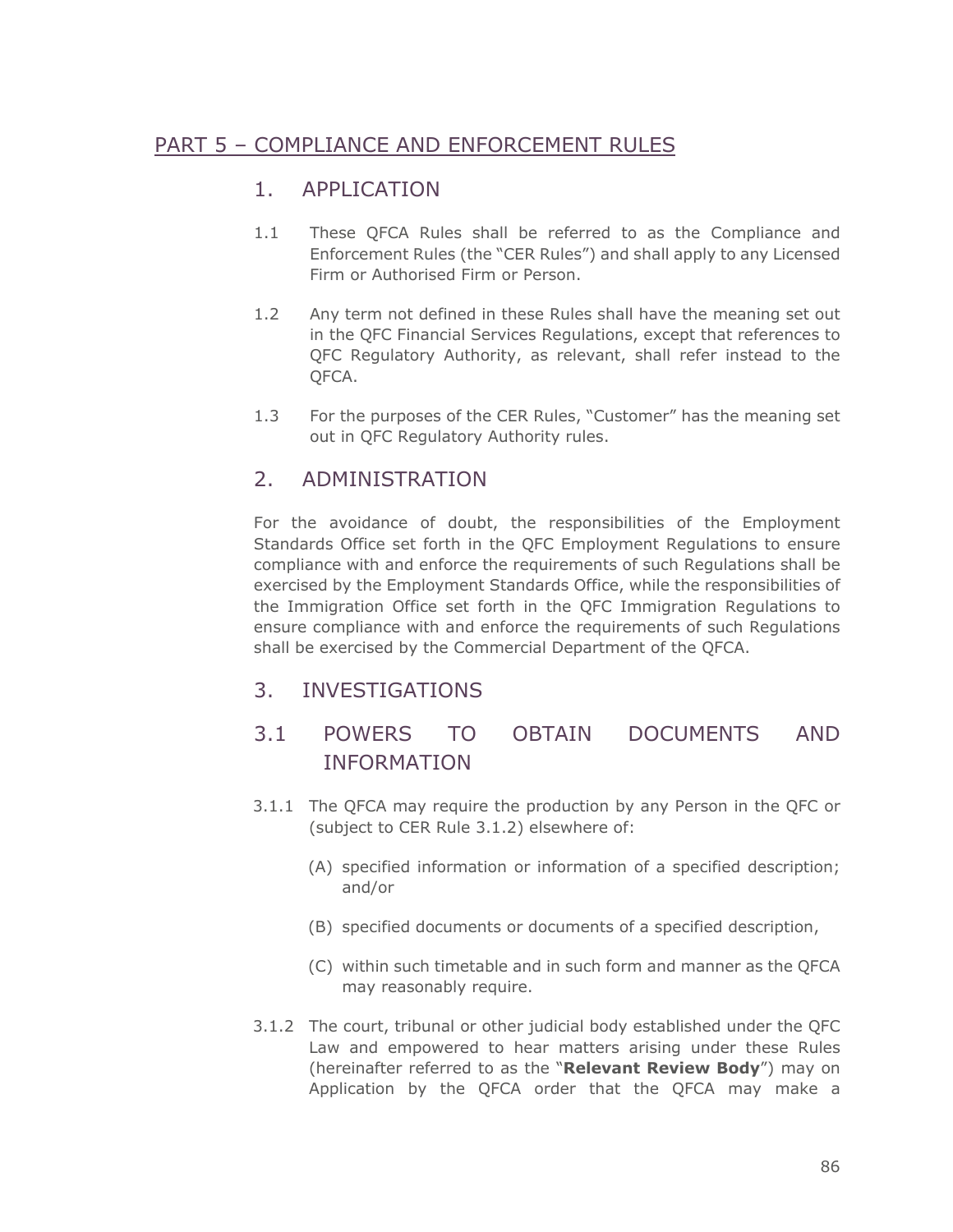requirement under CER Rule 3.1.1 in respect of a Person outside the QFC (whether in the State of Qatar or otherwise).

- 3.1.3 The QFCA may enter the premises of Licensed or Authorised Firm in the QFC at any time for the purpose of inspecting and copying information or documents stored in any form in respect of matters within its jurisdiction on such premises.
- 3.1.4 The Licensed or Authorised Firm, or Person to which CER Rules 3.1.1 or 3.1.3 relate must give the QFCA all such assistance as the QFCA may reasonably require.

The obligation in CER Rule 3.1.4 is enforceable on Application by the QFCA to the Relevant Review Body.

### 3.2 REPORTS

- 3.2.1 Subject to CER Rule 3.1, the QFCA may, by notice in writing given to a Licensed or Authorised Firm require the production to the QFCA of a report by a person nominated by the QFCA pursuant to CER Rule 3.2.3 ("**Nominated Person**") on any matter relating to the conduct of a Permitted Activity.
- 3.2.2 The QFCA may require any such report to be in such form as may be specified in the notice issued under CER Rule 3.2.1.
- 3.2.3 The Nominated Person appointed to make any report required by CER Rule 3.1.1 must be nominated or approved by the QFCA.
- 3.2.4 Where a report under CER Rule 3.2 has been required, the Licensed or Authorised Firm to whom a notice has been given must give the Nominated Person all such assistance as that Nominated Person may reasonably require.
- 3.2.5 The obligation in CER Rule 3.2.1 is enforceable on Application by the QFCA to Relevant Review Body.
- 3.2.6 The costs of providing a report under CER Rule 3.2 shall be borne by the Licensed or Authorised Firm to whom a notice has been given under CER Rule 3.2.1

## 3.3 APPOINTMENT OF INVESTIGATORS

3.3.1 If it appears to the QFCA that there is a good reason for doing so, the QFCA may appoint one or more competent Investigators, who may be or include employees of the QFCA, to conduct investigations into a suspected contravention of a Relevant Requirement as defined in CER Rule 6.1 and to report to the QFCA accordingly.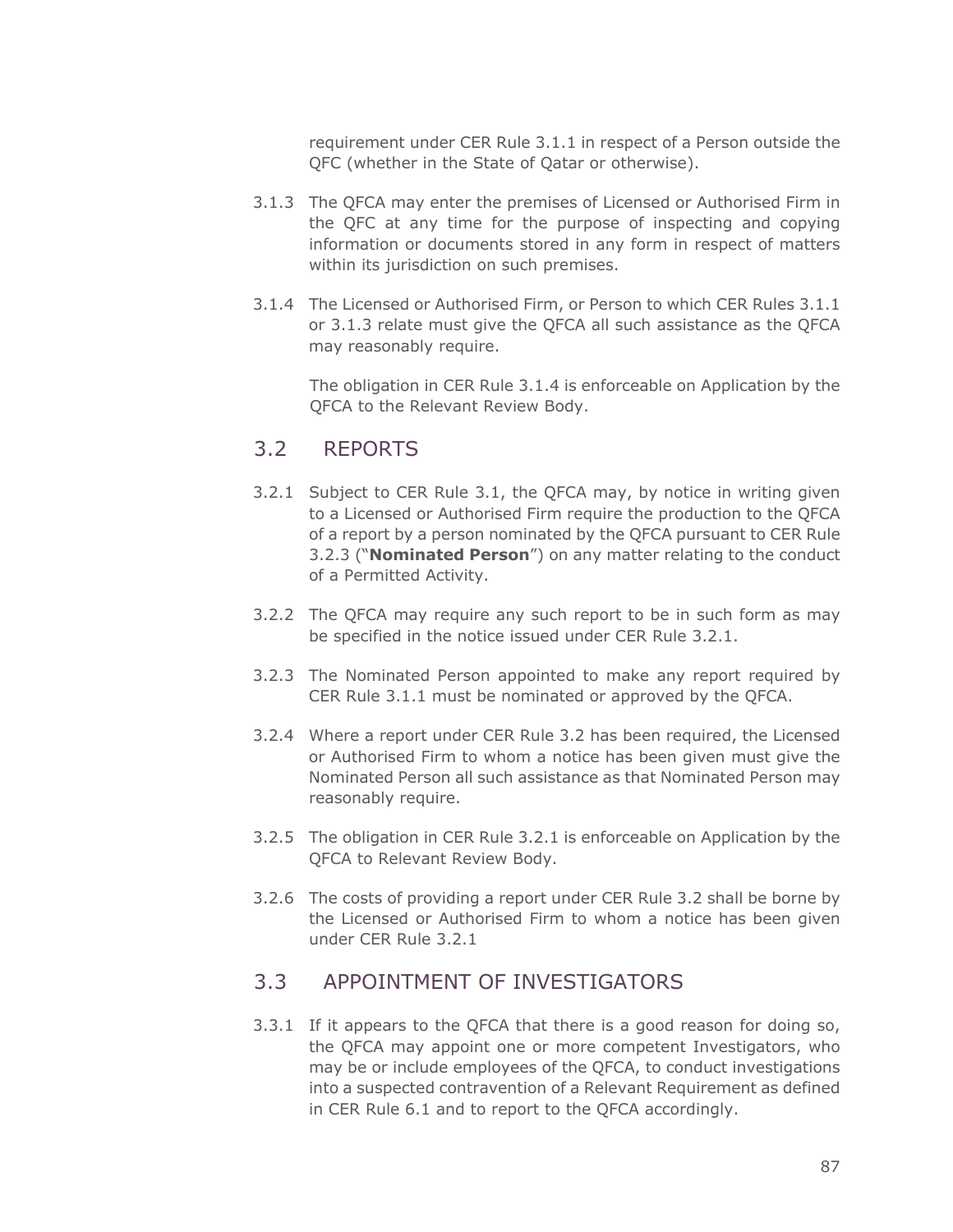- 3.3.2 The QFCA must give written notice of the appointment of an Investigator to all Persons subject to investigation, unless it believes that giving such notice would risk frustrating the investigation in a material way. Any such notice must specify the purpose of and reason for the investigation.
- 3.3.3 A Licensed or Authorised Firm under investigation is entitled to legal representation during the course of an investigation under CER Rule 3.3.
- 3.3.4 The QFCA shall pay the costs and expenses of an investigation save that, where, as a result of an investigation under CER Rule 3.3, the Licensed or Authorised Firm under investigation is found to have contravened a Relevant Requirement, the QFCA or, where appropriate, the Relevant Review Body may order that the Licensed or Authorised Firm must pay the QFCA in respect of the whole or any part of the costs and expenses of the investigation.

### 3.4 INVESTIGATIONS – DUTIES AND POWERS

- 3.4.1 An Investigator appointed under CER Rule 3.3 must, unless the investigation is discontinued for any reason, make a written report of his investigation to the QFCA.
- 3.4.2 In support of an investigation, the QFCA may require, by written notice, any Licensed or Authorised Firm, including any officer, employee or agent of the Licensed or Authorised Firm (hereinafter "**Relevant Person**"):
	- (A) to attend before the Investigator at a specified time and place and to answer questions;
	- (B) to produce at a specified time and place any specified document or documents of a specified description; and/or
	- (C) to provide such information or assistance as the Investigator may require and the Relevant Person is able to give.
- 3.4.3 The QFCA may require the Relevant Person to give such information or produce such documents within such reasonable time period and/or at such a specified place as detailed in the written notice given under CER Rule 3.4.2.
- 3.4.4 A Relevant Person providing information or documentation to the QFCA whether pursuant to a Relevant Requirement or voluntarily, will not be subject to any liability, nor any breach of duty by virtue of having done so provided that the Person has acted in good faith and in the reasonable belief that the information or documentation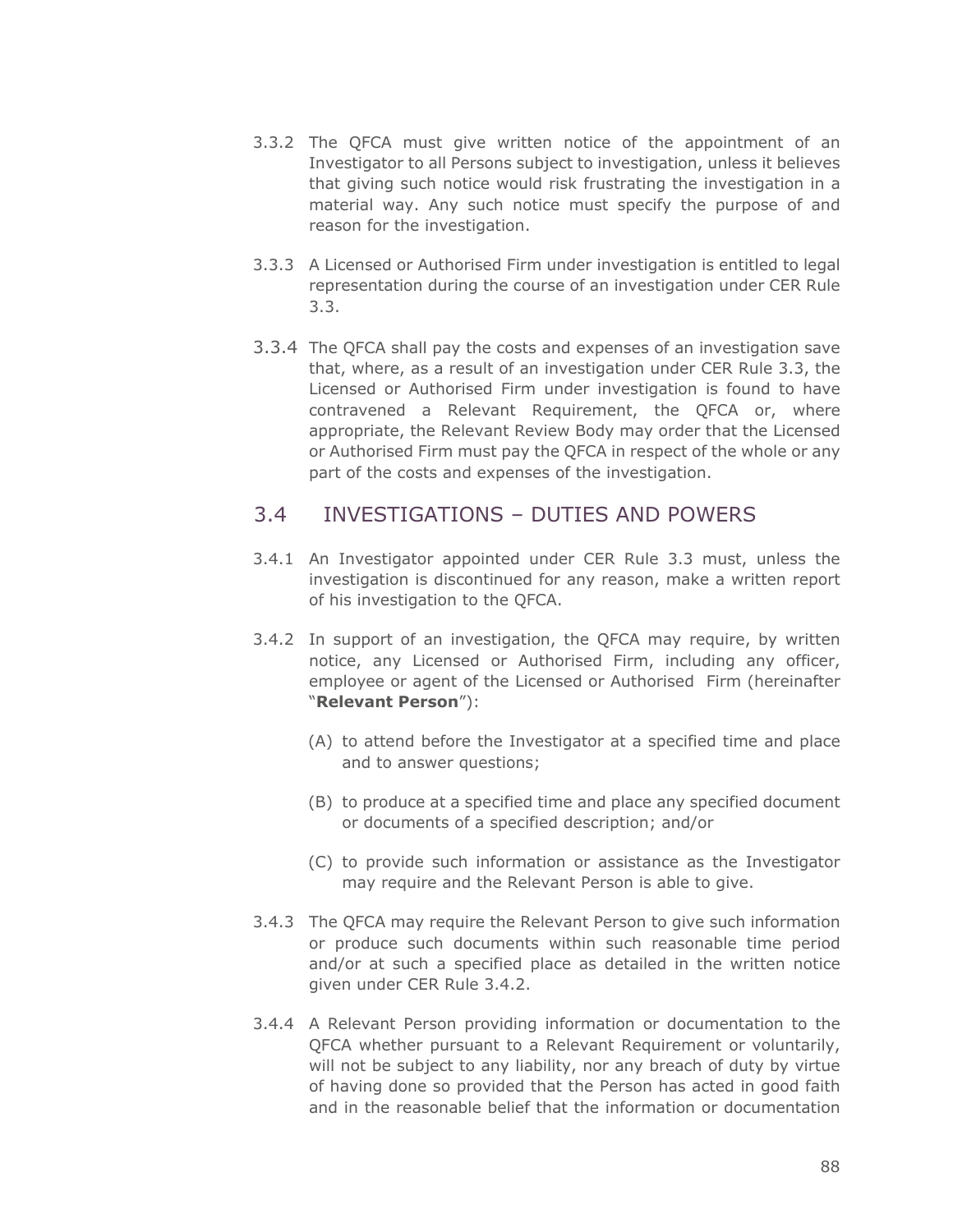is relevant to any of the functions of the QFCA under the Relevant Requirement.

- 3.4.5 Where the QFCA is conducting an investigation under CER Rule 3.3 or 3.4 and has reasonable grounds for believing that an individual conducting a Registered Function may have engaged in conduct that would form grounds for the withdrawal or variation of that individual's status, it may, upon written notice to both the individual and the relevant Licensed or Authorised Firm, suspend or vary that individual's approved status for the duration of the investigation and/or and related proceedings insofar as such investigation or proceedings relate to that individual.
- 3.4.6 Where the QFCA is conducting an investigation into a Licensed or Authorised Firm under CER Rule 3.3 it may apply to the Relevant Review Body for an order that all or any of the assets, books and records of the Licensed or Authorised Firm be preserved and not moved or otherwise dealt with.

## 3.5 ADMISSIBILITY

A statement made, information given or documents produced in compliance with a request under this Part shall be admissible in evidence in any proceedings before the Relevant Review Body, provided it also complies with any requirements governing the admissibility of evidence in the relevant proceedings.

# 3.6 THE ROLE OF THE RELEVANT REVIEW BODY IN INVESTIGATIONS

- 3.6.1 The QFCA may apply to the Relevant Review Body to assist in the enforcement of the QFCA's powers in this CER Rule 3.
- 3.6.2 The Relevant Review Body shall provide such assistance as it considers appropriate in the circumstances and in accordance with its powers, including the imposition of financial penalties for contraventions in accordance with relevant QFC Regulations and these CER Rules and the issue of search orders and orders for the seizure of documents and/or information.

## 3.7 SELF INCRIMINATION

- 3.7.1 Subject to CER Rule 3.8, it is not a reasonable excuse for a Licensed or Authorised Firm to refuse or fail to:
	- (A) permit the inspection or copying of any information or document;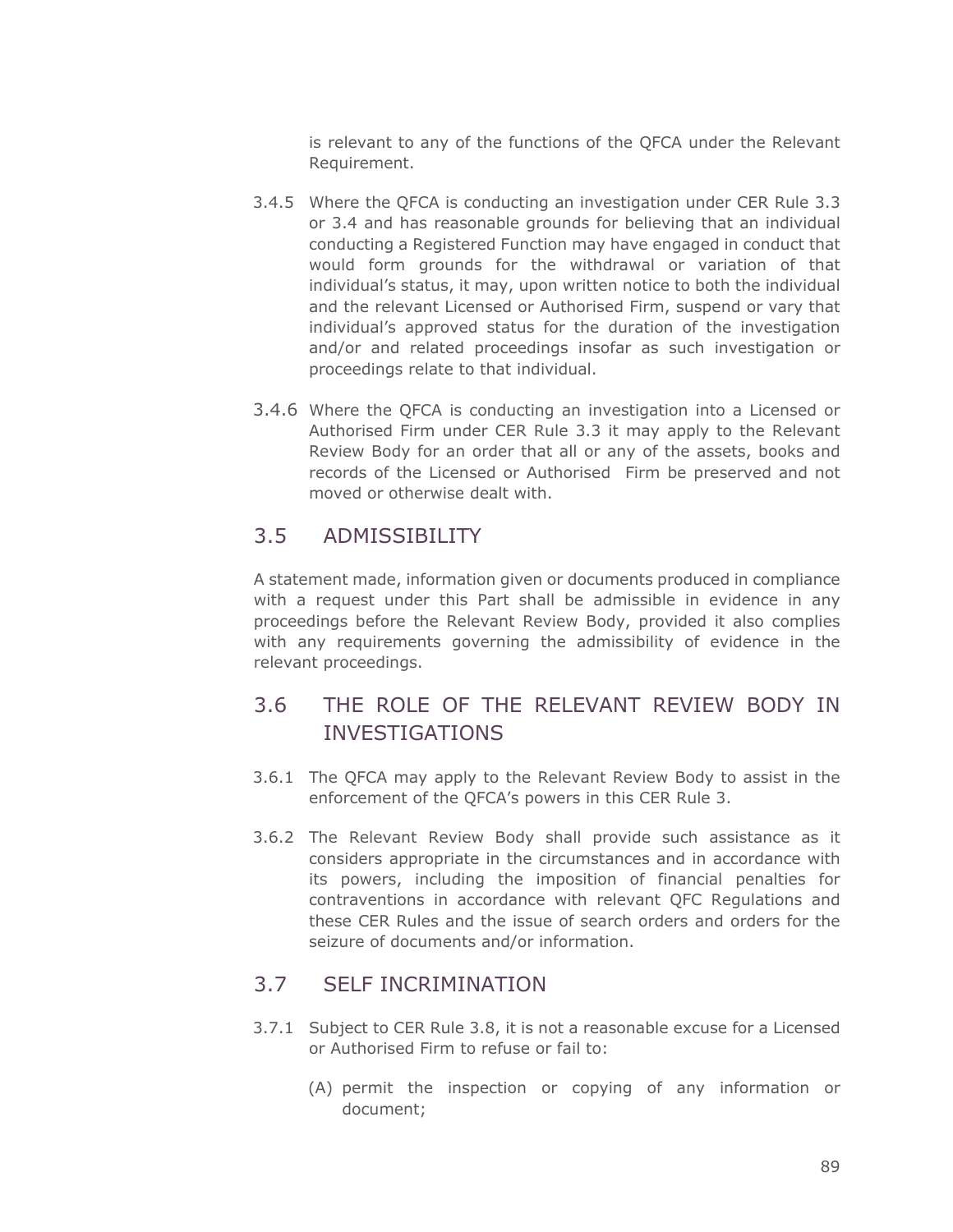- (B) produce, or disclose, or procure the production or disclosure of, any information or document; or
- (C) answer questions;

pursuant to any requirement under these CER Rules, on the grounds that any such information or document or answer, as the case may be, might tend to incriminate the Relevant Person or make such Person liable to a financial penalty.

### 3.8 PROTECTED ITEMS

- 3.8.1 A Relevant Person may not be required under these CER Rules to produce disclose or permit the inspection of Protected Items.
- 3.8.2 A communication or item is not a Protected Item if it is held with the intention of furthering a criminal purpose.

### 3.9 OBSTRUCTION OF THE QFCA

A Relevant Person shall not engage in conduct, including:

- (A) the destruction of documents;
- (B) the failure to give or produce information or documents specified by the QFCA;
- (C) the failure to attend before the QFCA at a specified time and place to answer questions;
- (D) the giving of information that is false or misleading; and
- (E) the failure to give any assistance in relation to an investigation which the Relevant Person is able to give,

that is intended to obstruct the QFCA in the exercise of its powers under the Relevant Requirement. The intention to obstruct need not be the sole purpose, it is sufficient if the dominant purpose was the intention to obstruct.

### 4. DISCIPLINARY POWERS

### 4.1 PUBLIC CENSURE

If the QFCA considers that a Licensed or Authorised Firm, or Person has contravened a Relevant Requirement the QFCA may publish a statement to that effect.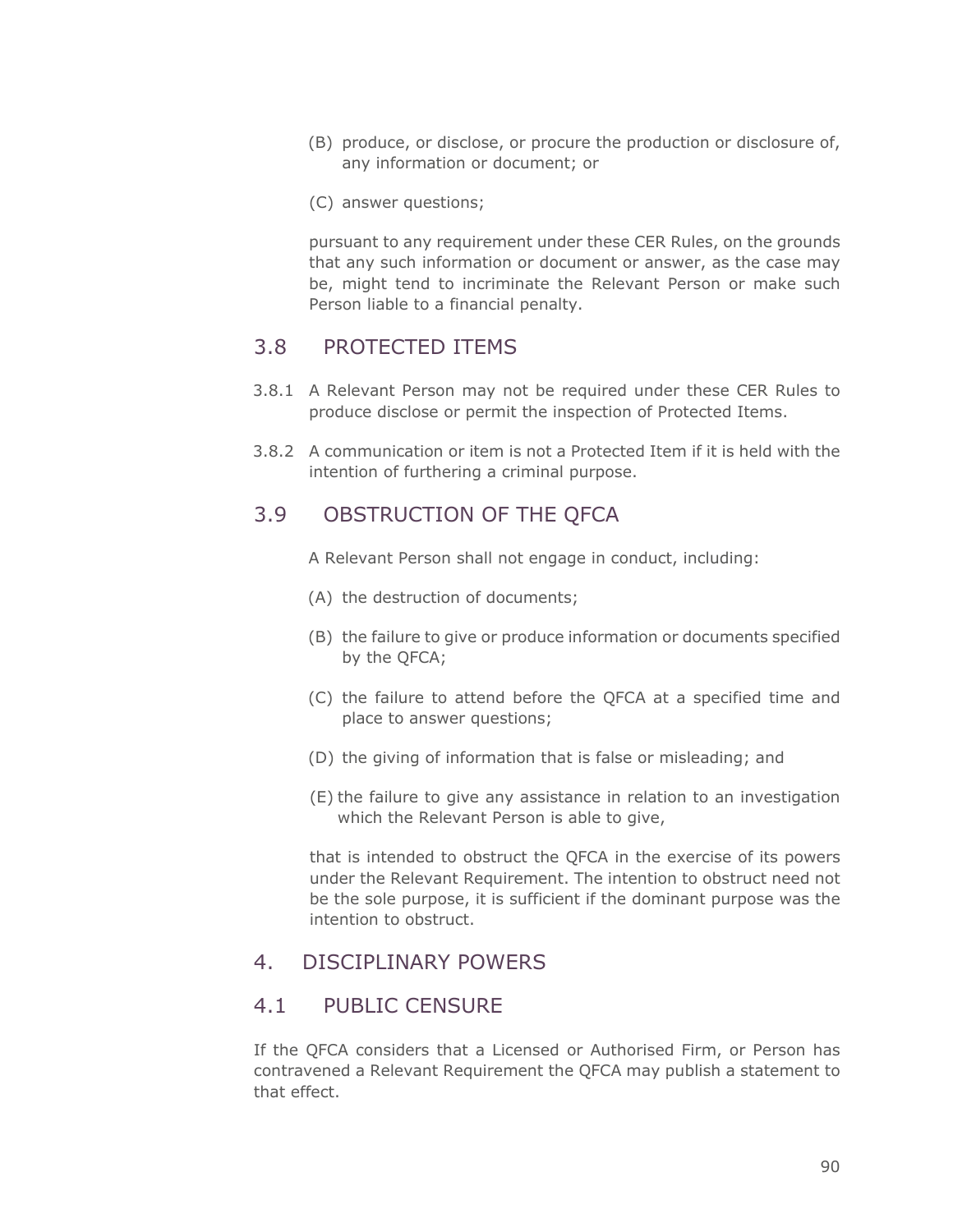### 4.2 FINANCIAL PENALTIES

- 4.2.1 If the QFCA considers that a Licensed or Authorised Firm, or Person has contravened a Relevant Requirement, it may impose on it a financial penalty, in respect of the contravention, of such amount as it considers appropriate.
- 4.2.2 The QFCA may not in respect of any contravention impose a financial penalty under this CER Rule 4.2 in respect of any matter for which the Licensed or Authorised Firm, or Person has already been sanctioned by the Relevant Review Body.
- 4.2.3 A penalty under these CER Rules is payable to the QFCA unless the QFCA determines otherwise.
- 4.2.4 Any penalty that is not paid within the period stipulated by the QFCA may on application to the Relevant Review Body be recovered by the QFCA as a debt.
- 4.2.5 The QFCA may publish a statement describing the contravention to which this CER Rule relates and the amount of any financial penalty imposed.

### 4.3 APPOINTMENT OF MANAGERS

- 4.3.1 The QFCA may by written notice require a Licensed or Authorised Firm to appoint one or more individuals to act as managers of the business of the Licensed or Authorised Firm on such terms as the QFCA may specify in any such notice.
- 4.3.2 The individual or individuals appointed to act as managers of the business of the Person under CER Rule 4.3.1 must be nominated or approved by the QFCA.

## 4.4 UNDERTAKINGS

- 4.4.1 The QFCA may by written notice require a Licensed or Authorised Firm, or Person to give the QFCA a legally enforceable undertaking in such terms as the QFCA shall specify in any such notice. Such terms may include an undertaking by the Person to refrain from engaging in any particular type of conduct.
- 4.4.2 The Licensed or Authorised Firm, or Person may withdraw or vary the undertaking at any time, but only with the consent of the QFCA.
- 4.4.3 If the QFCA is satisfied that the Licensed or Authorised Firm, or Person who gave the undertaking has been in breach of any of its terms, it may apply to the Relevant Review Body for an order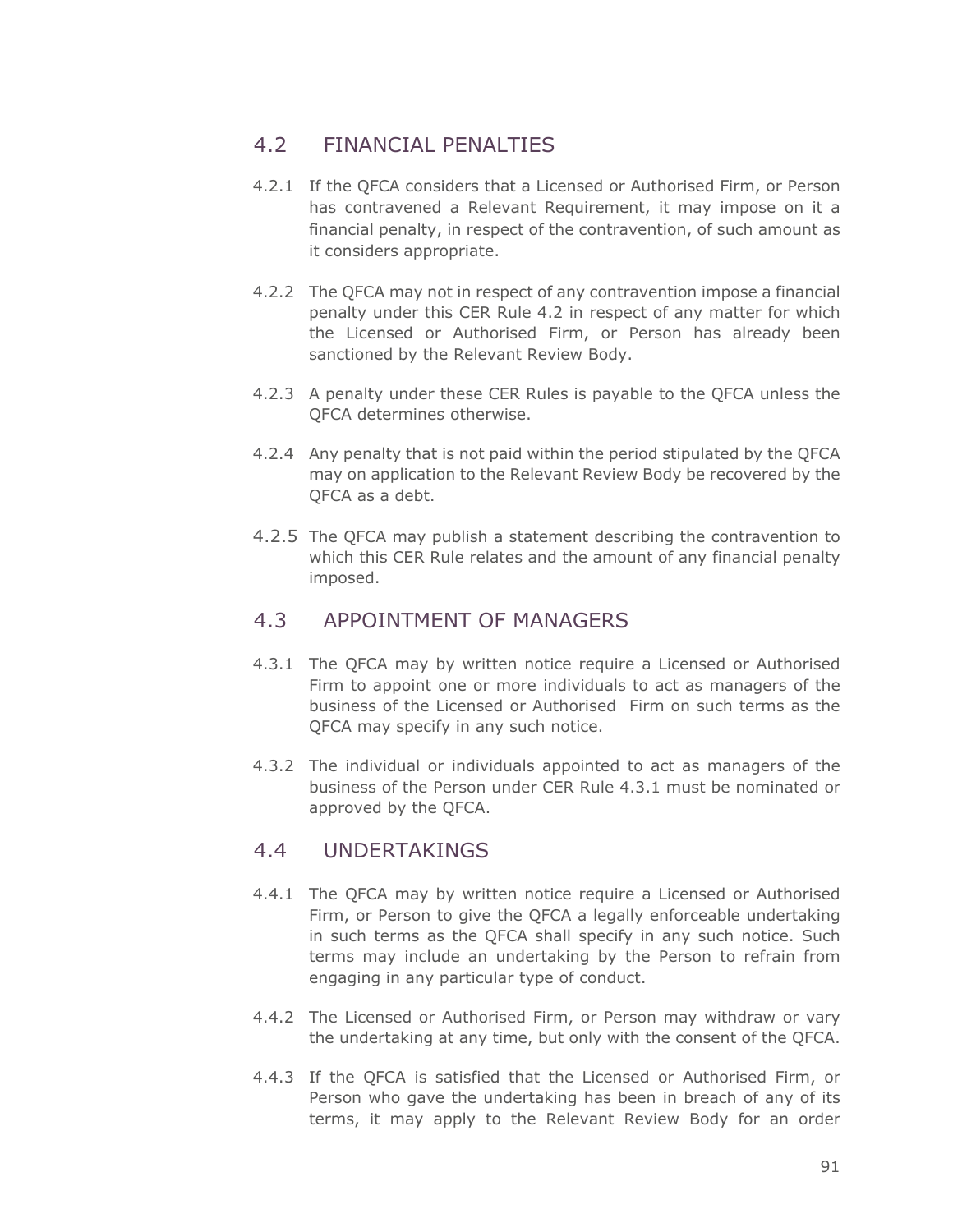directing the Licensed or Authorised Firm, or Person to comply with the relevant terms of the undertaking or any other order that the Relevant Review Body considers appropriate.

### 4.5 PROHIBITIONS AND RESTRICTIONS

The QFCA may by written notice:

- 4.5.1 prohibit a Licensed or Authorised Firm, or Person from:
	- (A) entering into certain specified transactions or types of transaction;
	- (B) soliciting business from certain specified Persons or types of Person; or
	- (C) carrying on business in a specified manner or other than in a specified manner;
- 4.5.2 require a Licensed or Authorised Firm, or Person to carry on business or conduct itself in a specified manner; or
- 4.5.3 prohibit a Licensed or Authorised Firm or Person from performing a specified function, any function falling within a specified description or any function.

### 4.6 INJUNCTIONS

- 4.6.1 If the QFCA is satisfied that a Licensed or Authorised Firm, or Person:
	- (A) will contravene a Relevant Requirement; or
	- (B) has contravened a Relevant Requirement and there is a reasonable likelihood that the contravention will continue or be repeated,

the QFCA may apply to the Relevant Review Body for an order restraining such contravention.

- 4.6.2 If the QFCA is satisfied that:
	- (A) a Licensed or Authorised Firm, or Person has contravened a Relevant Requirement; and
	- (B) there are steps which could be taken to remedy the contravention,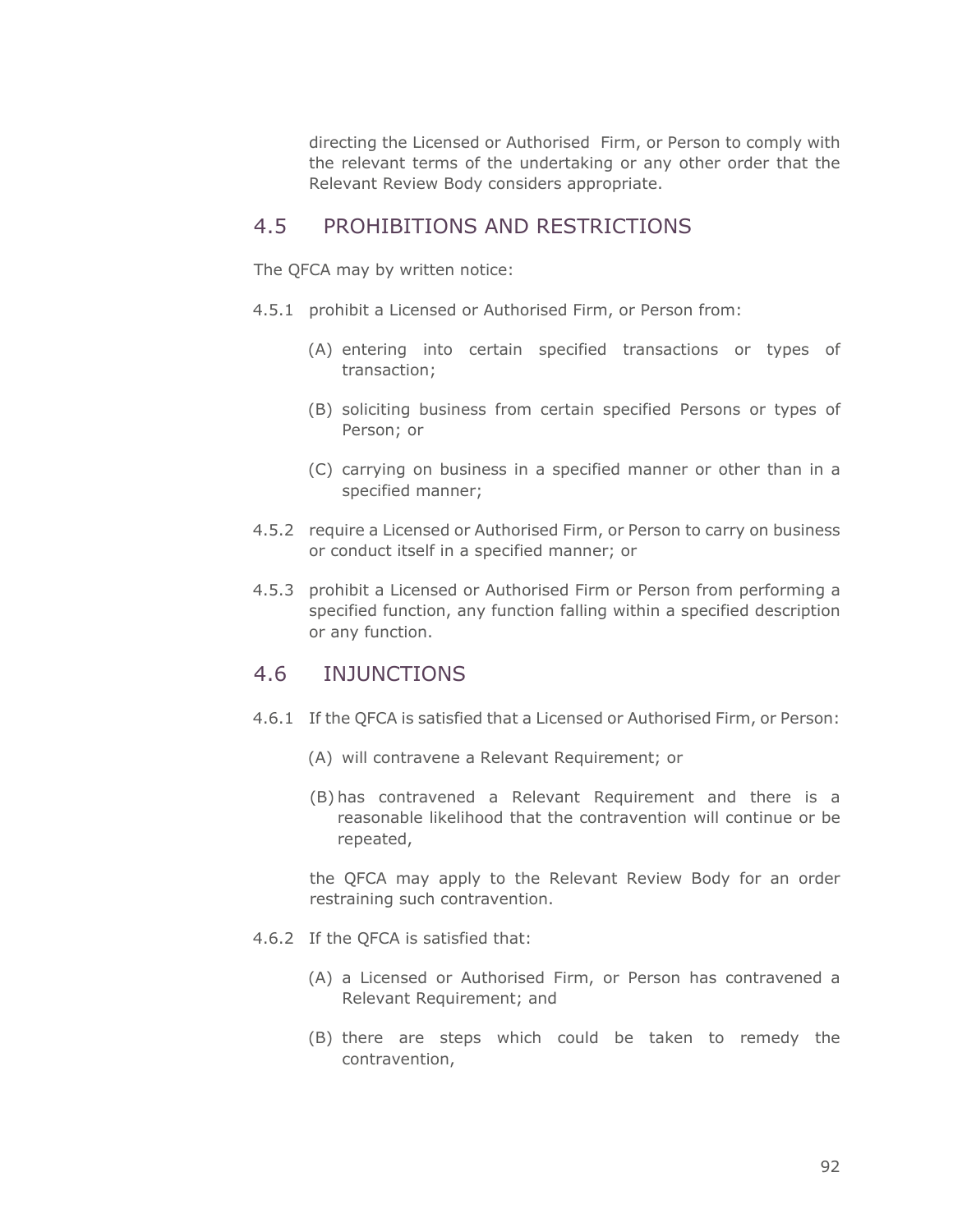the QFCA may apply to the Relevant Review Body for an order requiring the Licensed or Authorised Firm, or Person to take such steps as it may direct to remedy the contravention.

- 4.6.3 the QFCA is satisfied that a Licensed or Authorised Firm, or Person may have:
	- (A) contravened a Relevant Requirement; or
	- (B) been knowingly concerned in the contravention of a Relevant Requirement,

the QFCA may apply to the Relevant Review Body for an order restraining the Licensed or Authorised Firm, or Person from disposing of, or otherwise dealing with, any of its assets.

## 4.7 RESTITUTION ORDERS

If the QFCA is satisfied that a Licensed or Authorised Firm, or Person has contravened a Relevant Requirement, or been knowingly concerned in the contravention of a Relevant Requirement, and:

- (A) profits have accrued to the Licensed or Authorised Firm, or Person as a result of the contravention; or
- (B) one or more Persons have suffered loss or been otherwise adversely affected as a result of the contravention,

then the QFCA may apply to the Relevant Review Body for an order requiring the Person concerned to pay to the appropriate Person or distribute among the appropriate Persons such amount as appears to the QFCA to be just, having regard to the profits appearing to the QFCA to have accrued and/or to the extent of the loss or other adverse effect suffered.

## 4.8 CIVIL PROCEEDINGS

The QFCA may make Rules giving Persons generally or particular categories of Persons who have suffered loss or damage as a result of the contravention by a Licensed or Authorised Firm, or Person of a Relevant Requirement the right to apply to the Relevant Review Body for a restitution order or any other awards permissible under the Relevant Requirement against the Licensed or Authorised Firm, or Person.

## 4.9 APPEALS

If the QFCA exercises any of it disciplinary powers under this CER Rule 4, the Licensed or Authorised Firm, or Person concerned may, within sixty (60)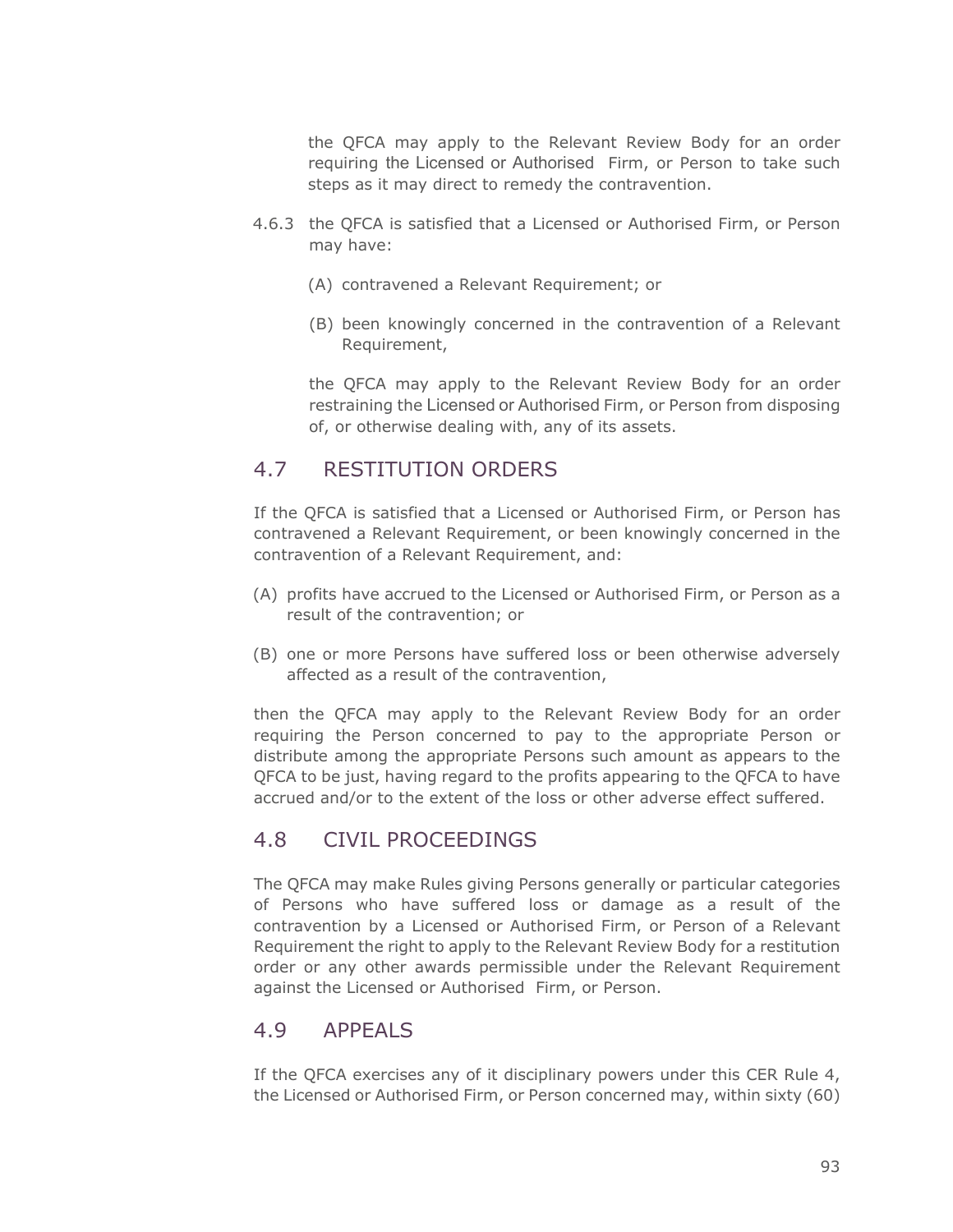days of receipt of a Decision Notice in accordance with CER Rule 5.2, refer the matter to the Relevant Review Body

## 4.10 POWER OF QFCA TO INTERVENE IN ANY **PROCEEDINGS**

- 4.10.1 The QFCA may intervene as a party in any proceedings before the Relevant Review Body where it considers such intervention appropriate.
- 4.10.2Where the QFCA so intervenes it shall, subject to any other law, have all the rights, duties and liabilities of such a party in such proceedings.

### 4.11 EFFECT OF PROVISIONS

For the avoidance of doubt, nothing in any Rule in this Part limits the generality of any other Rule in this Part, or the generality of any provision in the QFC Law or any Regulations or Rules issued thereunder.

### 4.12 PROCEDURAL IRREGULARITIES

- 4.12.1 A procedure under these CER Rules or any Related Regulations is not invalidated because of any procedural irregularity unless the Relevant Review Body declares the procedure to be invalid.
- 4.12.2 For the purposes of these CER Rules:
	- (A) procedure includes the making of a decision, the conduct of a hearing, the giving of a notice, and any proceedings (legal or otherwise); and
	- (B) procedural irregularity includes a reference to a defect, irregularity or deficiency of notice or time.

### 5. ENFORCEMENT PROCEDURE

### 5.1 RIGHT TO MAKE WRITTEN REPRESENTATIONS

- 5.1.1 Subject to CER Rule 5.1.3, if the QFCA proposes to exercise its disciplinary powers under these CER Rules in relation to a Licensed or Authorised Firm, or Person, it must first give the Licensed or Authorised Firm, or Person:
	- (A) a written notice specifying the action which the QFCA proposes to take; and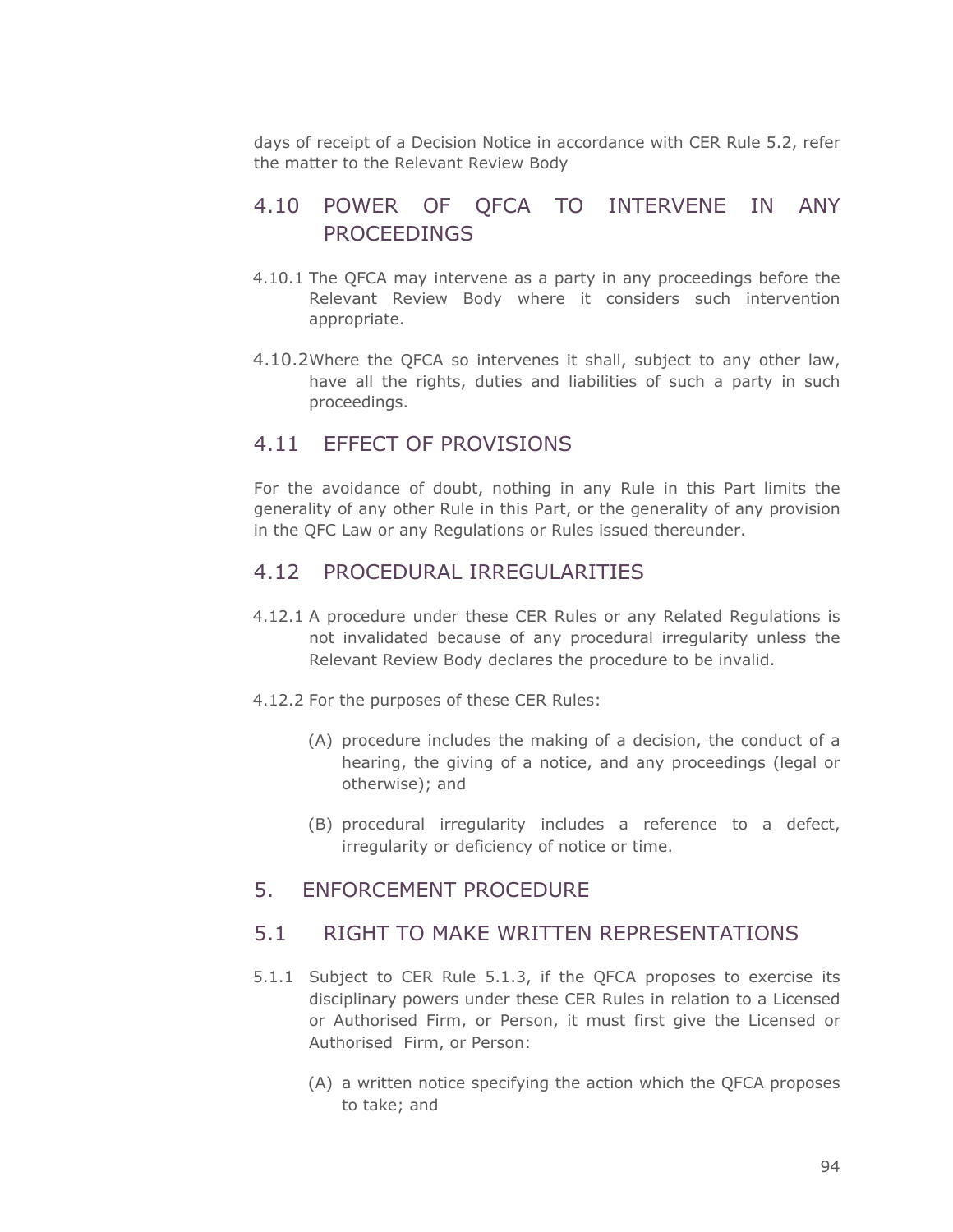- (B) an opportunity to make written representations to the QFCA in relation to the proposed action to be taken.
- 5.1.2 The QFCA may specify in any such notice the manner and time within which any such written representations must be made.
- 5.1.3 The requirement under CER Rule 5.1.1 shall not apply where the QFCA concludes that any delay likely to arise as a result of the requirement under CER Rule 5.1.1 might be prejudicial to the interests of the Clients or Customers, or the QFC.

## 5.2 DECISION NOTICES

- 5.2.1 Subject to CER Rules 5.1 and 5.2, if the QFCA decides to exercise a disciplinary power under this Part in relation to a Licensed or Authorised Firm, or Person, it must give the Licensed or Authorised Firm, or Person a Decision Notice.
- 5.2.2 A Decision Notice must:
	- (A) be in writing;
	- (B) give the QFCA's reasons for the decision to take the action to which the notice relates;
	- (C) state whether CER Rule 5.7 (Access to QFCA Material) applies and, if so, describe its effect; and
	- (D) give an indication of:
		- (i) any right to have the matter referred to the Relevant Review Body within a reasonable period specified in the notice or as required by this Part; and

(ii)the procedure on such a reference.

5.2.3 In the case of a financial penalty, the Decision Notice must state the amount of the financial penalty and the period within which it is to be paid.

## 5.3 IMPLEMENTATION OF A DECISION NOTICE

If a Licensed or Authorised Firm, or Person who has received a Decision Notice does not refer the matter to the Relevant Review Body within the time period specified in the notice, the QFCA may take the action specified in the Decision Notice.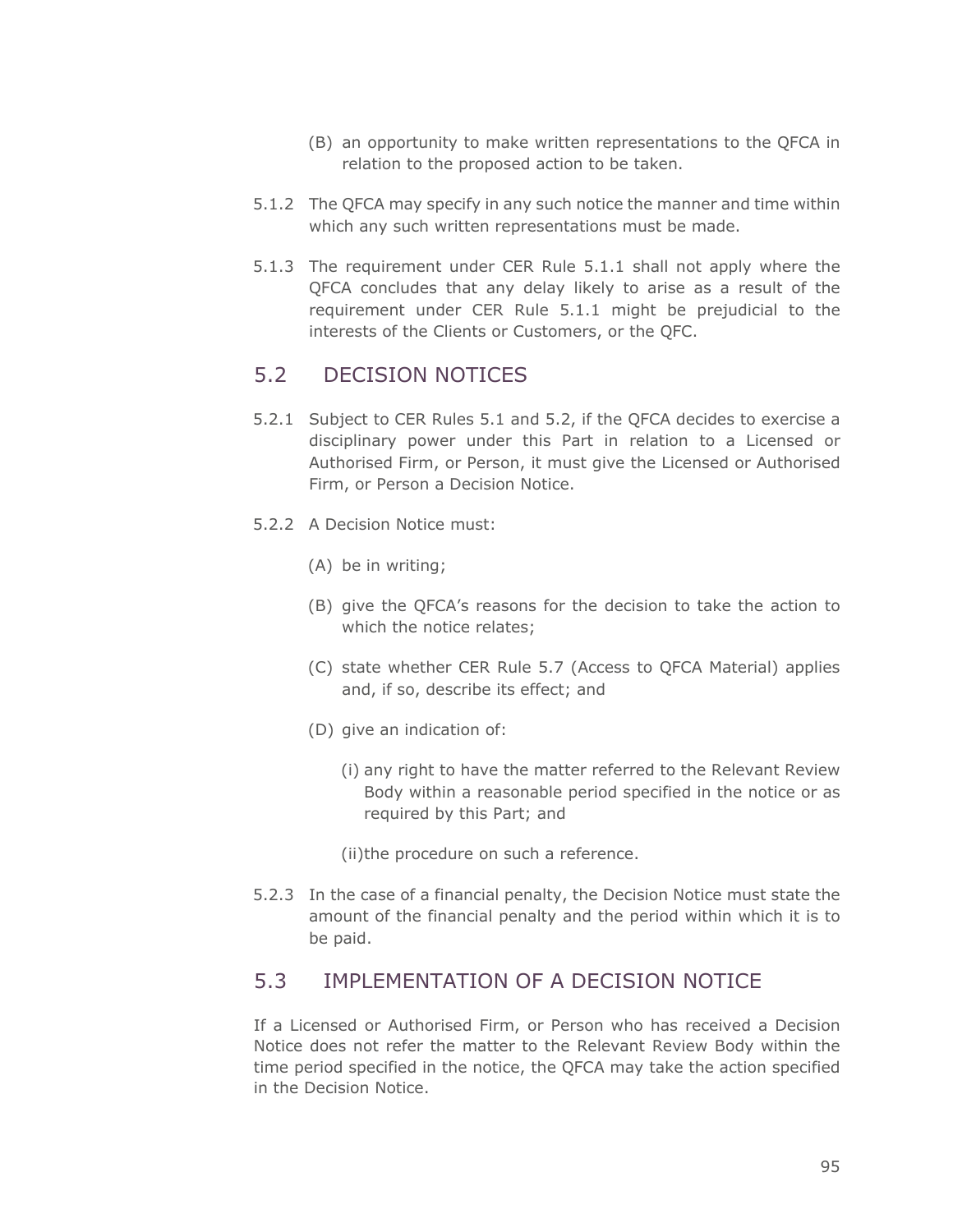## 5.4 DISCONTINUANCE OF PROCEEDINGS

- 5.4.1 If the QFCA decides not to take the action to which a Decision Notice relates, it must give a notice of discontinuance identifying the proceedings which are being discontinued to the Licensed or Authorised Firm, or Person to whom the Decision Notice was given.
- 5.4.2 If a Licensed or Authorised Firm, or Person to whom a Decision Notice is given does refer the matter to the Relevant Review Body, the Licensed or Authorised Firm, or Person may apply to the Relevant Review Body to stay the action specified in the Decision Notice pending the outcome of the appeal.

### 5.5 PUBLISHING INFORMATION

Subject to the QFCA Regulations and any other rights and obligations contained in the QFC Law and these CER Rules on the part of the QFCA relating to the publication of information, neither the QFCA nor any Licensed or Authorised Firm, or Person to whom a Decision Notice is given or copied may publish the notice or any details concerning it.

### 5.6 PUBLICATION OF STATEMENTS

After a statement under CER Rule 4.1 is published, the QFCA must send a copy of it to the Licensed or Authorised Firm, or Person.

## 5.7 ACCESS TO QFCA MATERIAL

- 5.7.1 If the QFCA gives a Licensed or Authorised Firm, or Person a Decision Notice it must allow the Licensed or Authorised Firm, or Person access to the material on which it relied in taking the decision which gave rise to the obligation to give the notice.
- 5.7.2 The QFCA may refuse a Licensed or Authorised Firm, or Person access to particular material if, in its opinion, allowing access to the material would not be in the public interest or would not be fair (whether to other parties to whom the material relates or otherwise).
- 5.7.3 If the QFCA does not allow a Licensed or Authorised Firm, or Person access to material, it must give them written notice of:
	- (A) the refusal; and
	- (B) the reasons for such refusal.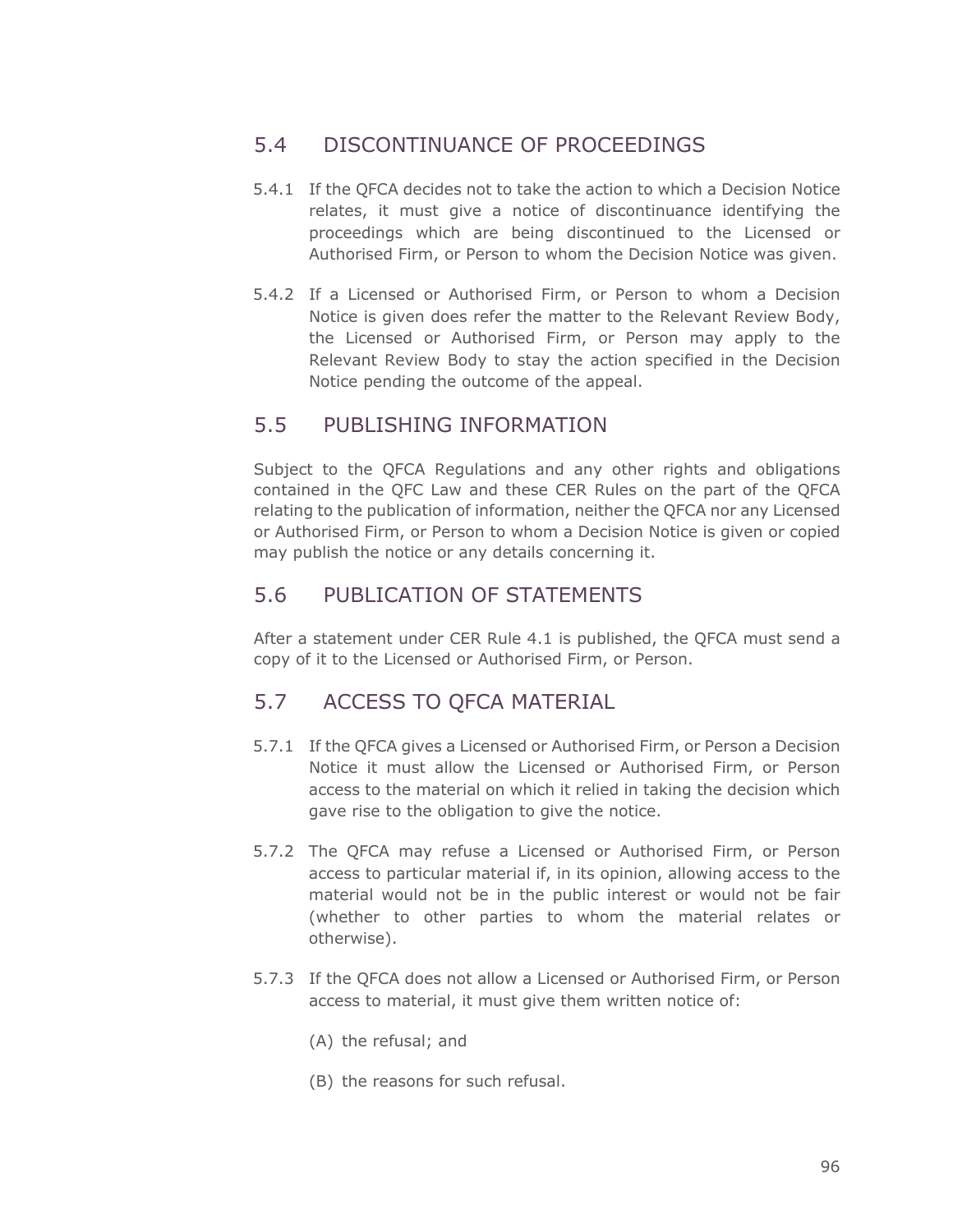### 5.8 PROCEDURE IN RELATION TO DECISION NOTICES

- 5.8.1 The QFCA may issue more particularised Rules relating to the procedure that it proposes to follow in relation to the giving of Decision Notices.
- 5.8.2 Subject to CER Rule 4.12 (Procedural Irregularities), when giving a Decision Notice the QFCA must follow its stated procedure.
- 5.8.3 If the QFCA changes the procedure in a material way, it must publish revised Rules or a revised statement.

#### 5.9 POLICY IN RELATION TO PENALTIES

- 5.9.1 The QFCA must prepare and publish a statement of its policy with respect to:
	- (A) the imposition of financial penalties under CER Rule 4.2; and
	- (B) the amount of penalties under CER Rule 4.2.
- 5.9.2 The QFCA's policy in determining the amount of a financial penalty must include a requirement to have regard to:
	- (A) the seriousness of the contravention in question in relation to the nature of the requirement contravened;
	- (B) the extent to which that contravention was deliberate or reckless;
	- (C) whether the Person on whom the penalty is to be imposed is an individual; and
	- (D) the effect on third parties, Clients or Customers and the best interests of the Financial System and the QFC.
- 5.9.3 The QFCA may at any time alter or replace a statement issued under this CER Rule.
- 5.9.4 If a statement published under this CER Rule is altered or replaced, the QFCA must publish the altered or replacement statement.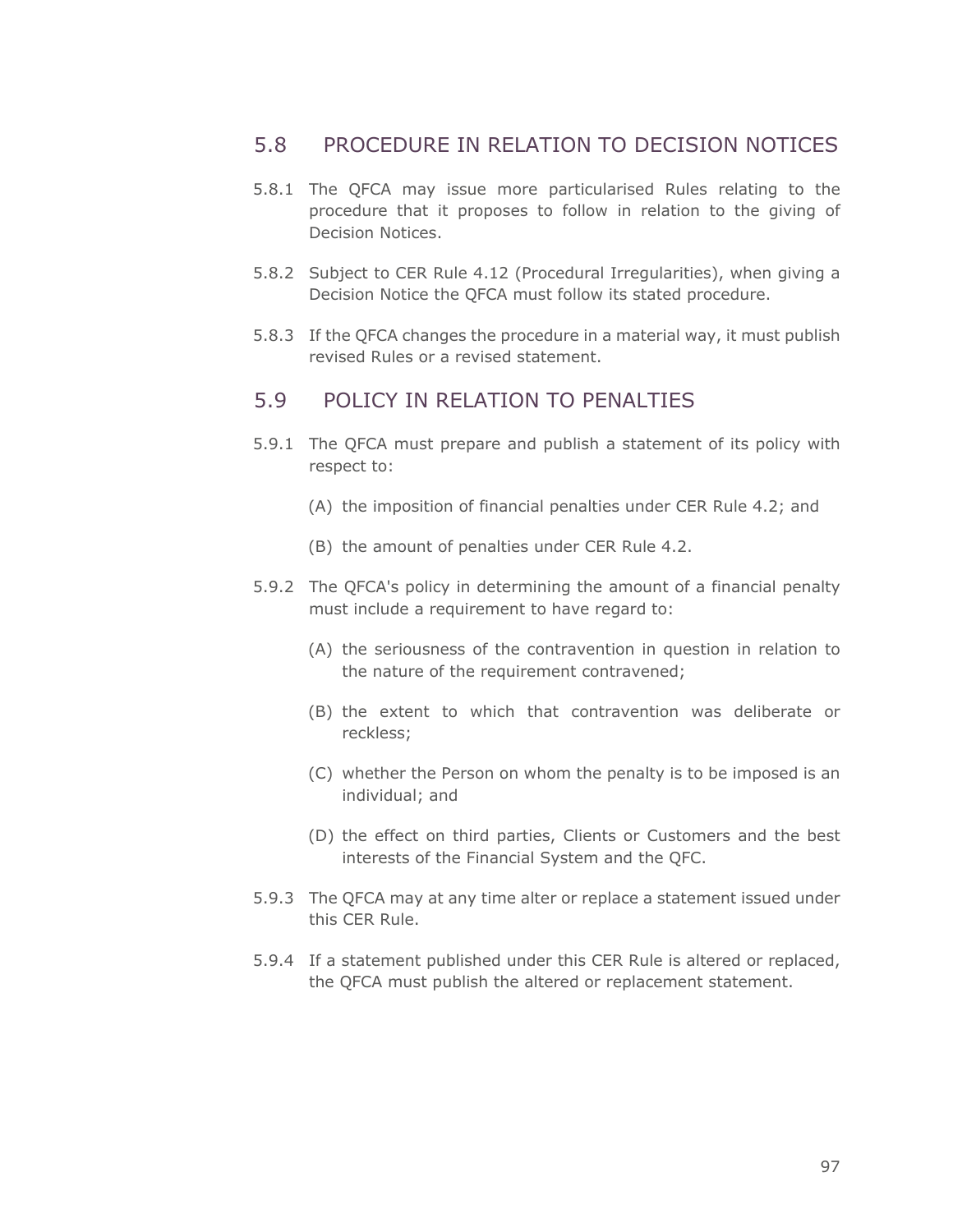### 6. CONTRAVENTIONS

### 6.1 CONTRAVENTION OF RELEVANT REQUIREMENTS

- 6.1.1 For the purposes of these CER Rules a Licensed or Authorised Firm, or Person contravenes a Relevant Requirement if it:
	- (A) fails to comply with any prohibition or requirement imposed by the QFCA or any undertaking given by them to the QFCA;
	- (B) does any act or thing that is prohibited under or breaches a Relevant Requirement;
	- (C) omits to do any act or thing that it is required to do under a Relevant Requirement;
	- (D) commits an act of fraud or abuses any fiduciary duty which it owes to its Clients or Customers; or
	- (E) otherwise commits any contravention described as such in these CER Rules.
- 6.1.2 Without prejudice to the generality of CER Rule 6.1.1(B), for the purposes of these CER Rules a Licensed or Authorised Firm, or Person contravenes a Relevant Requirement if it:
	- (A) knowingly or recklessly provides to the QFCA any information which is false, misleading or deceptive, or conceals information where the concealment of such information is likely to mislead or deceive the QFCA;
	- (B) conducts Permitted Activities in or from the QFC in breach of Article 11.2 of the QFC Law; or
	- (C) knows or suspects that QFCA action under these CER Rules is being or is likely to be conducted and:
		- (i) falsifies, conceals, destroys or otherwise disposes of a document which it knows or suspects is or would be relevant to such action; or
		- (ii) causes or permits the falsification, concealment, destruction or disposal of such a document,

unless it shows that it had no intention of concealing facts disclosed by the documents from the QFCA or any Nominated Person preparing a report.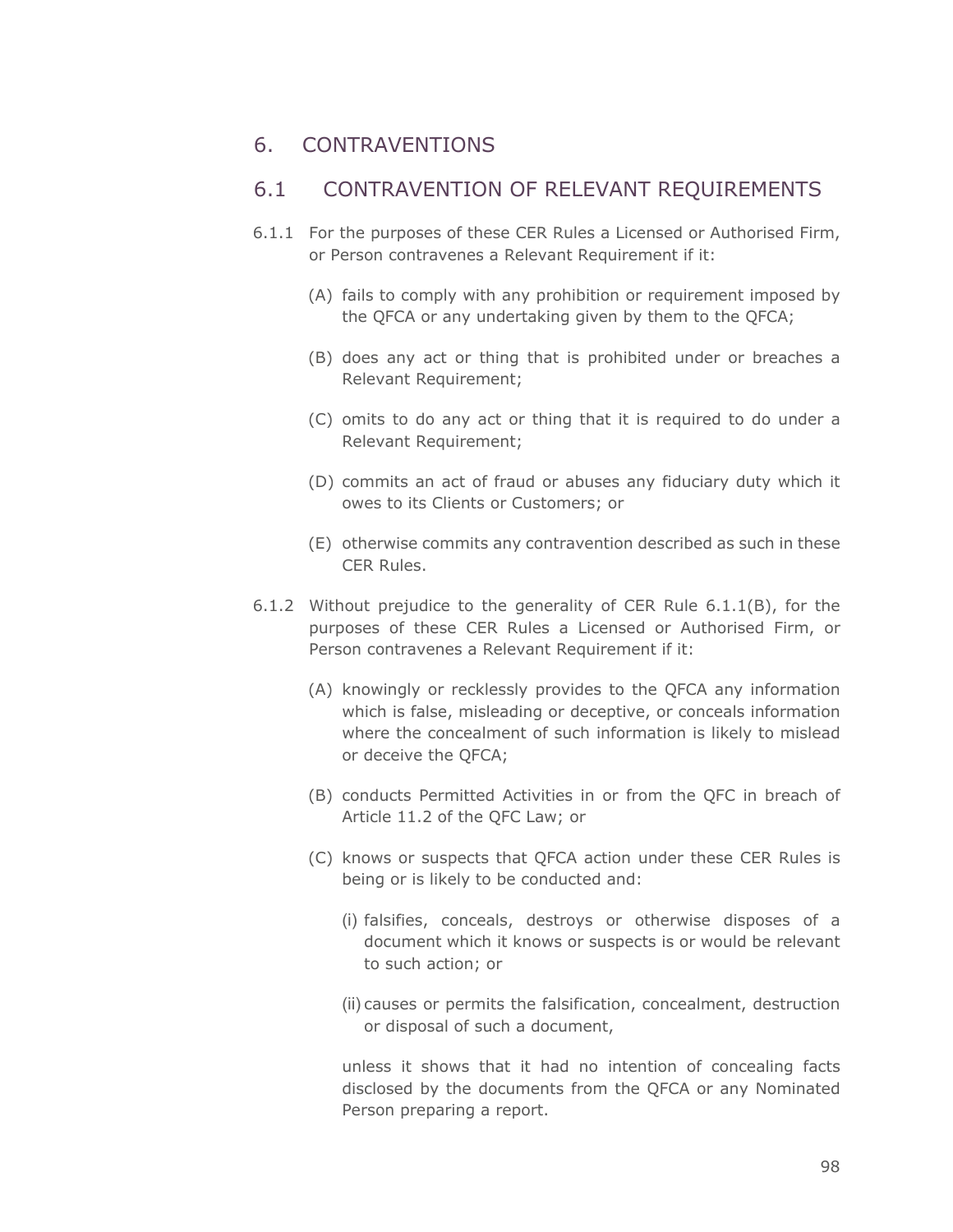#### 6.2 INVOLVEMENT IN CONTRAVENTIONS

- 6.2.1 If a Person is knowingly concerned in the contravention of a Relevant Requirement by another Person (including for the avoidance of doubt, any third party), that Person also commits a contravention of a Relevant Requirement.
- 6.2.2 If an officer of a body corporate is knowingly concerned in the contravention of a Relevant Requirement committed by a body corporate, the officer also commits a contravention of a Relevant Requirement.
- 6.2.3 If the affairs of a body corporate are managed by its members, CER Rule 6.2.2 applies in relation to the acts and defaults of a member in connection with his functions of management as if he were a director of the body corporate.
- 6.2.4 If a partner (or a Person purporting to act as a partner) is knowingly concerned in a contravention of a Relevant Requirement committed by a partnership in which he is a partner or by all or some of its constituent partners, he also commits a contravention of a Relevant Requirement.
- 6.2.5 If an officer of an unincorporated association (other than a partnership) or a member of its governing body is knowingly concerned in a contravention of a Relevant Requirement committed by the association, that officer or member also commits a contravention of a Relevant Requirement.
- 6.2.6 For the purposes of CER Rule 6.2, officer means a director, member of a committee of management, chief executive, manager, secretary or other similar officer of the body corporate or association.
- 6.2.7 For the purposes of CER Rule 6.2, a Person is knowingly concerned in a contravention of a Relevant Requirement if, and only if, that Person:
	- (A) has aided, abetted, counselled, or procured the contravention;
	- (B) has induced, whether by threats or promises or otherwise, the contravention;
	- (C) has in any way, by act or omission, directly or indirectly, been knowingly involved in or been party to, the contravention; or
	- (D) has conspired with another or others to commit the contravention.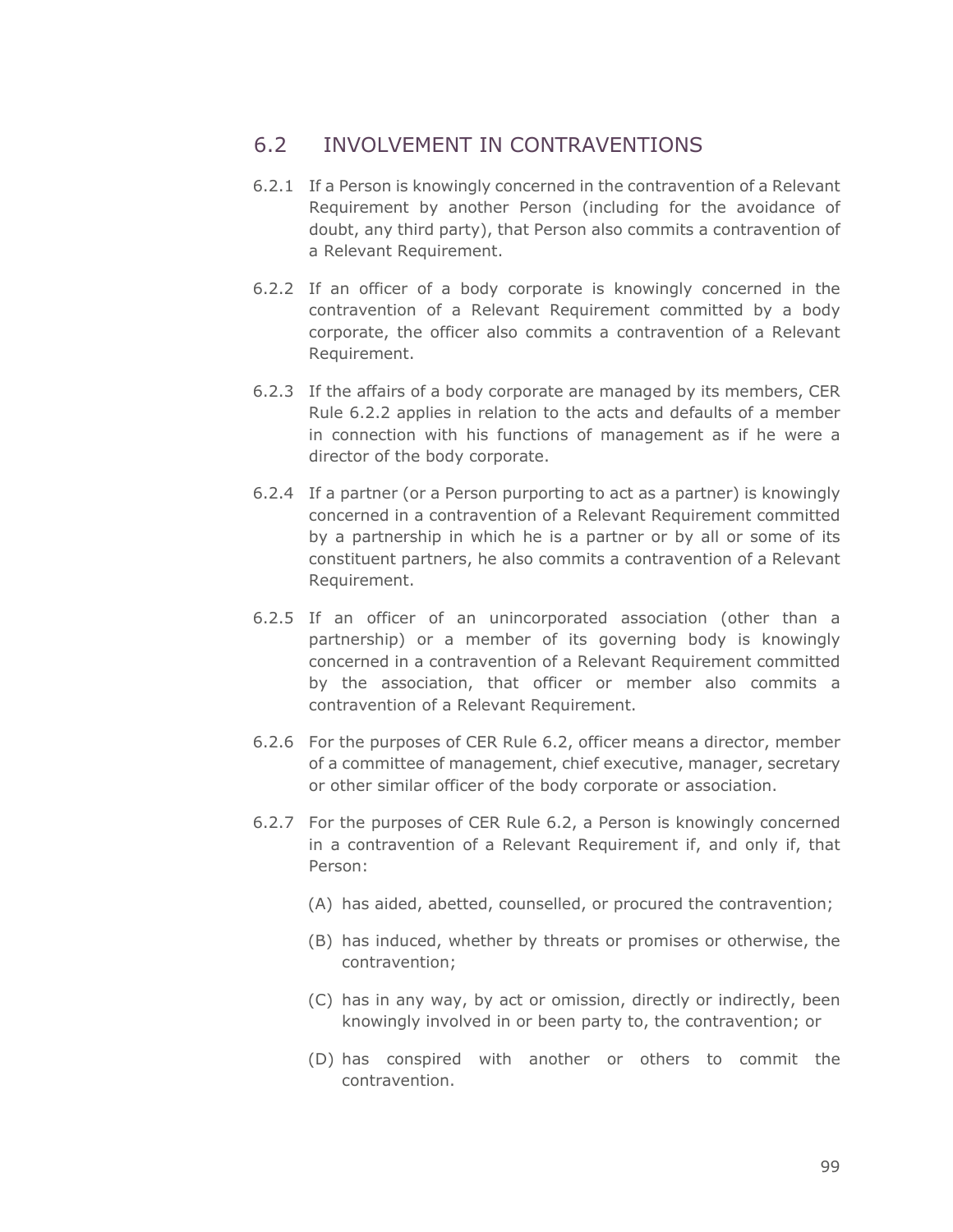## PART 6 – LEGAL SERVICES CODE

### 1. APPLICATION

The [QFCA Rules](javascript:void(gwin=window.open() in this Part 6 shall be referred to as the **"QFC Legal Services Code"** and shall apply to all **Legal Services Firms** and all **QFC Lawyers.**

#### **Definitions**

In this **QFC Legal Services Code:**

**"Legal Professional Body"** means a national, regional or state regulatory or professional association, authority, court, governmental department, society or other entity recognised by the QFCA at its discretion that regulates or licenses lawyers.

**"Legal Services Firm"** means a firm that is licensed to provide **Legal Services** in or from the QFC.

**"QFC Lawyer"** means an individual who provides **Legal Services**  in or from the QFC on behalf of a **Legal Services Firm** and who, subject to 5.3 below, is licensed by a **Legal Professional Body.** 

**"Recognised Conduct Rules"** has the meaning given in General Rule 16.4.4.

**"Recognised Professional Body"** has the meaning given in General Rule 16.4.4.

**"undertaking"** means a pledge or promise given to a **Client** to do something.

### 2. GENERAL

- 2.1 **Legal Services Firms** and **QFC Lawyers** must act in a manner which:
	- a) promotes the credibility of, and confidence in, the legal profession in the State of Qatar; and
	- b) is respectful of the heritage, culture and values of the State of Qatar.

### 3. INTEGRITY AND TRUST

#### 3.1 **Legal Services Firms** and **QFC Lawyers:**

a) must act honestly and with integrity;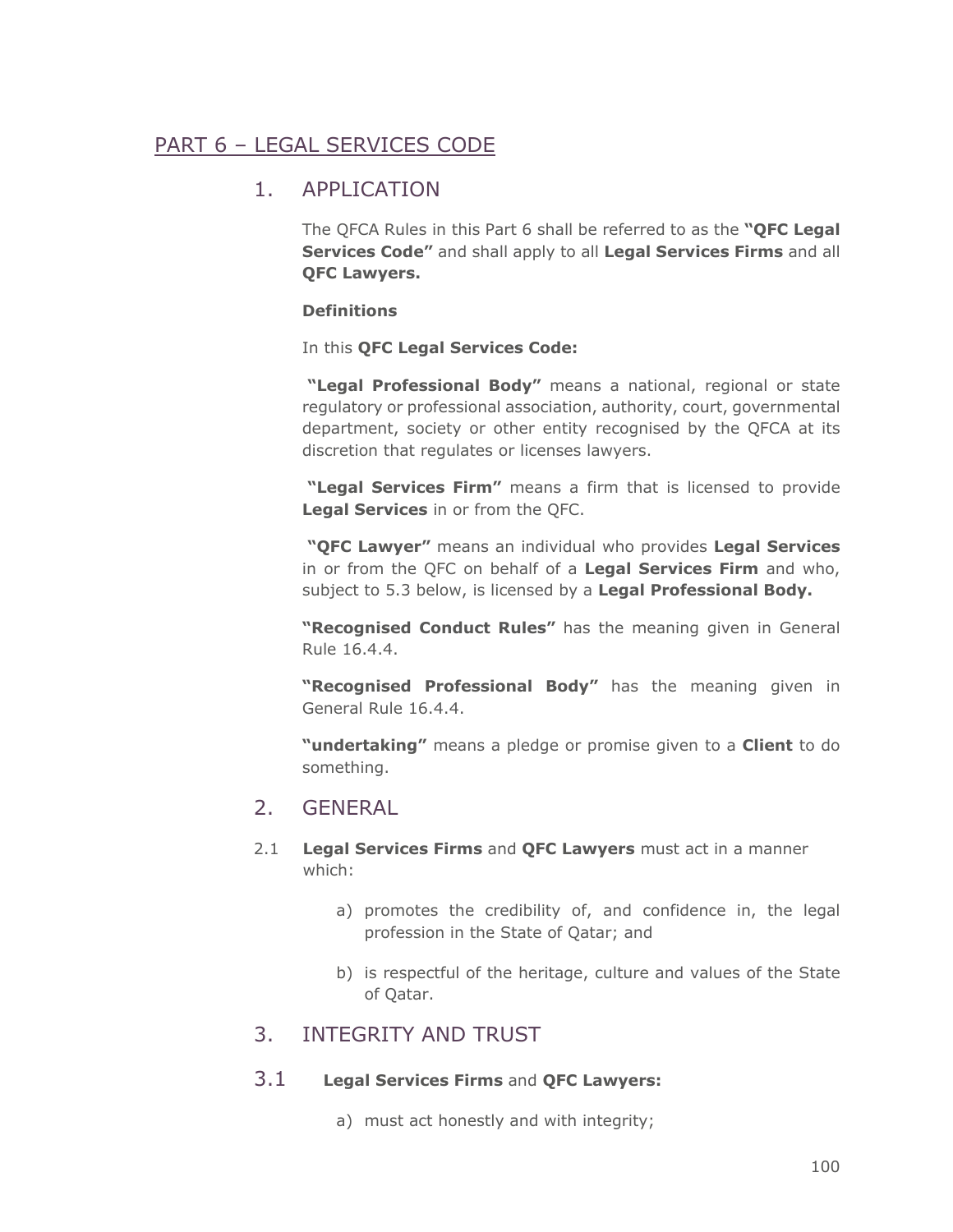- b) must promote and protect the rule of law and the proper administration of justice; and
- c) must not abuse the authority or responsibility of their position.

### 4. CLIENT CARE

- 4.1 **Legal Services Firms** and **QFC Lawyers** must act in the best interests of **Clients.**
- 4.2 **Legal Services Firms** and **QFC Lawyers** must only act for a **Client** on instructions from that **Client**, or from someone authorised to give instructions on that **Client's** behalf.
- 4.3 **Legal Services Firms** and **QFC Lawyers** must ensure that the **Legal Services** or any other services that they (or any individual employed, managed or supervised by them), provide:
	- (a) correspond with their **Client's** instructions;
	- (b) are appropriate for their **Client's** needs;
	- (c) are delivered efficiently and in a timely manner;
	- (d) are, where appropriate, subject to effective supervision; and
	- (e) are carried out professionally and ethically.
- 4.4 **Legal Services Firms** and **QFC Lawyers** must perform all undertakings given by them by any agreed date or, if no such date has been agreed, within a reasonable time.
- 4.5 **Legal Services Firms** and **QFC Lawyers** must communicate clearly, effectively and in a timely manner.
- 4.6 Any fee charged by a **Legal Services Firm** or a **QFC Lawyer** must be fair and transparent.
- 4.7 **Legal Services Firms** and **QFC Lawyers** must keep sufficient records of the work carried out by them and ensure that any complaints received from **Clients** are addressed promptly, fairly and without charge.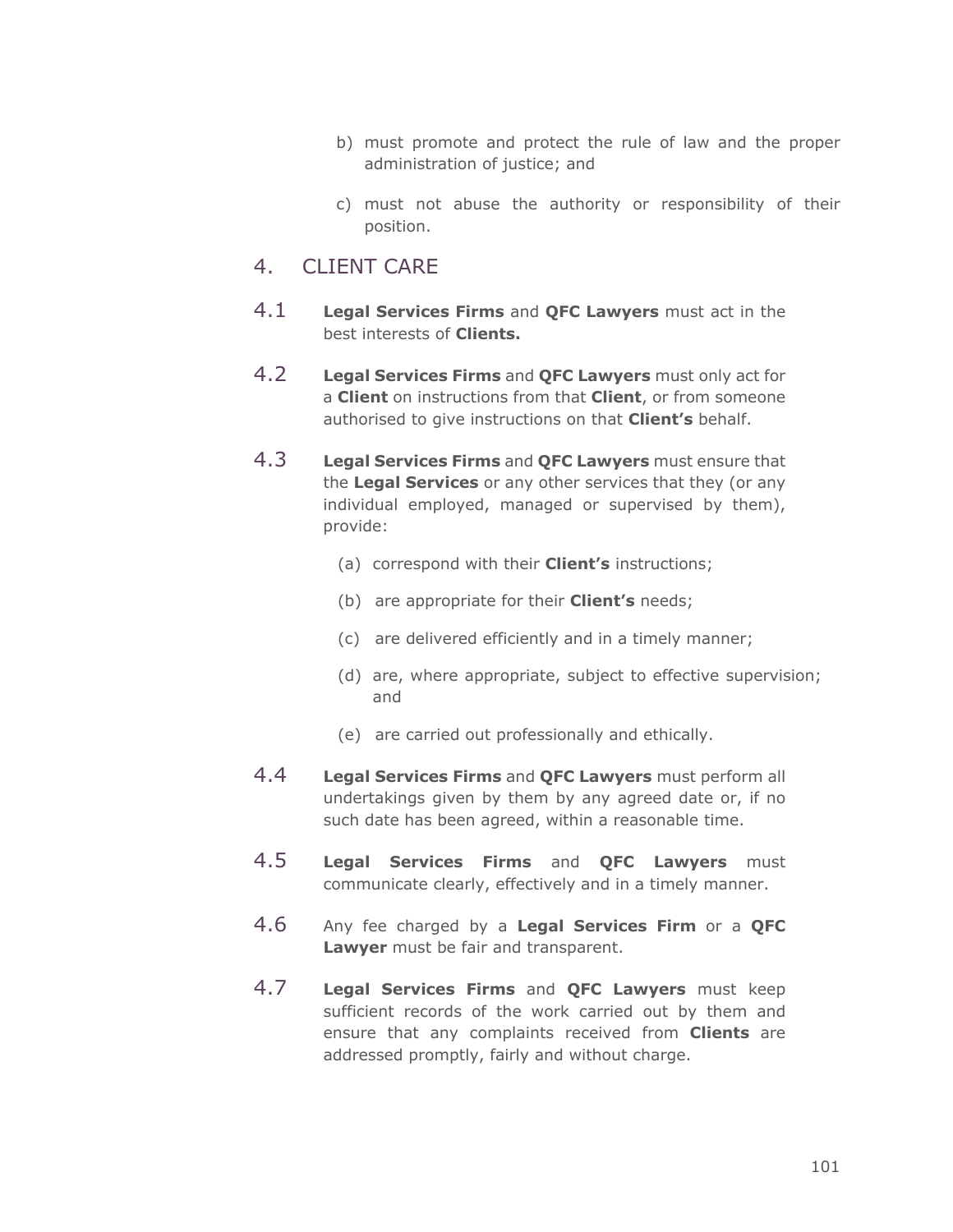## 5. COMPETENCE

- 5.1 **QFC Lawyers** must only act on matters where they are competent to do so.
- 5.2 **QFC Lawyers** must maintain their professional knowledge and skills required to provide **Legal Services.**
- 5.3 A **QFC Lawyer** must maintain a membership of a **Legal Professional Body** provided that:
	- (a) a **QFC Lawyer** who is a Qatari national but who is not a member of a **Legal Professional Body,** must adhere to the requirements for lawyers of the **Recognised Professional Body** of which their **Legal Services Firm** is a member (other than those requirements relating to residency or nationality or that are practically impossible for the **QFC Lawyer** to comply with); and
	- (b) a **QFC Lawyer** who is not a Qatari national and who is unable to maintain membership of a Legal Professional Body due to an inability to meet any applicable residency or nationality requirements (or any other requirements that are practically impossible for the **QFC Lawyer** to comply with), must adhere to the requirements for lawyers of the **Recognised Professional Body** of which their **Legal Services Firm** is a member (other than those requirements relating to residency or nationality or that are practically impossible for the **QFC Lawyer** to comply with).
- 5.4 **QFC Lawyers** must comply with any applicable training and professional development requirements specified by any **Legal Professional Body** of which the **QFC Lawyer**  is a member or, in the case of those QFC Lawyers referred to in 5.3(a) and (b) above, the training and professional development requirements for lawyers of the **Recognised Professional Body** of which their **Legal Services Firm** is a member.
- 5.5 A **QFC Lawyer** must ensure that any work that they delegate is undertaken by appropriately experienced individuals.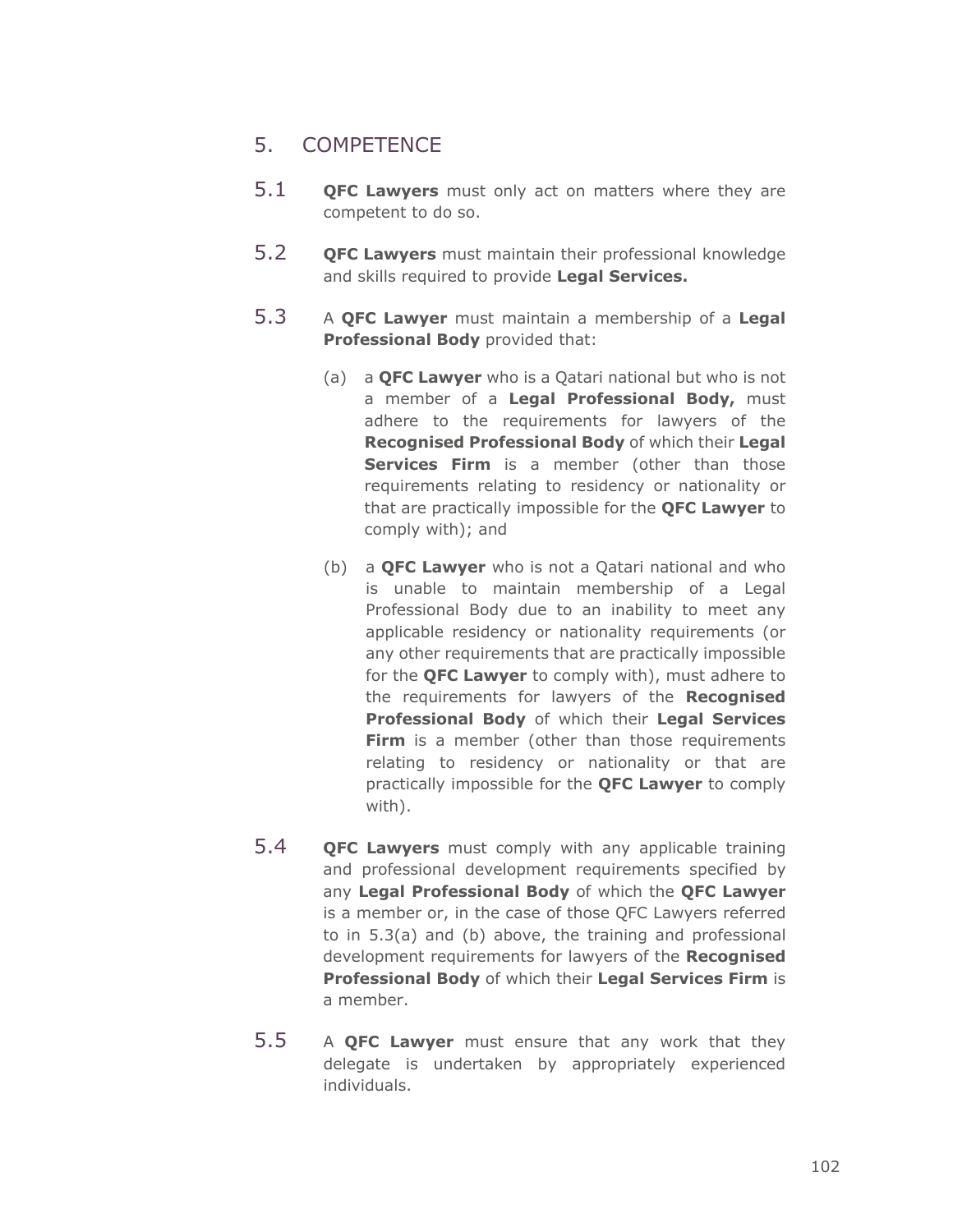- 5.6 **QFC Lawyers** must ensure that any individual they manage or supervise:
	- (a) is competent to provide the services delegated to them; and
	- (b) maintains their professional knowledge and skills required to provide the services delegated to them.
- 5.7 **Legal Services Firms** must ensure that each **QFC Lawyer** that provides Legal Services on their behalf:
	- (a) is competent to carry out their role;
	- (b) has and maintains their professional knowledge and skills required to provide **Legal Services** and;
	- (c) complies with any training and professional development requirements specified by the QFCA and any **Legal Professional Body** of which the **QFC Lawyer** is a member (or in the case of those QFC Lawyers referred to in 5.3(a) and (b) above, the training and professional development requirements for lawyers of the **Recognised Professional Body**  of which their **Legal Services Firm** is a member).

## 6. CLIENT MONEY AND ASSETS

- 6.1 **Legal Services Firms** and **QFC Lawyers** must properly safeguard any **Client Money** and any other assets entrusted to them by **Clients** and others.
- 6.2 All **Legal Services Firms** and **QFC Lawyers** must ensure that **Clients**:
	- (a) are fully and clearly aware of any benefit, whether direct or indirect, that they or any individuals they employ, manage or supervise may receive as a result of any instruction to provide **Legal Services**; and
	- (b) have given informed written consent for the **Legal Services Firm** or the **QFC Lawyer** or any individuals they employ, manage or supervise to receive such benefit.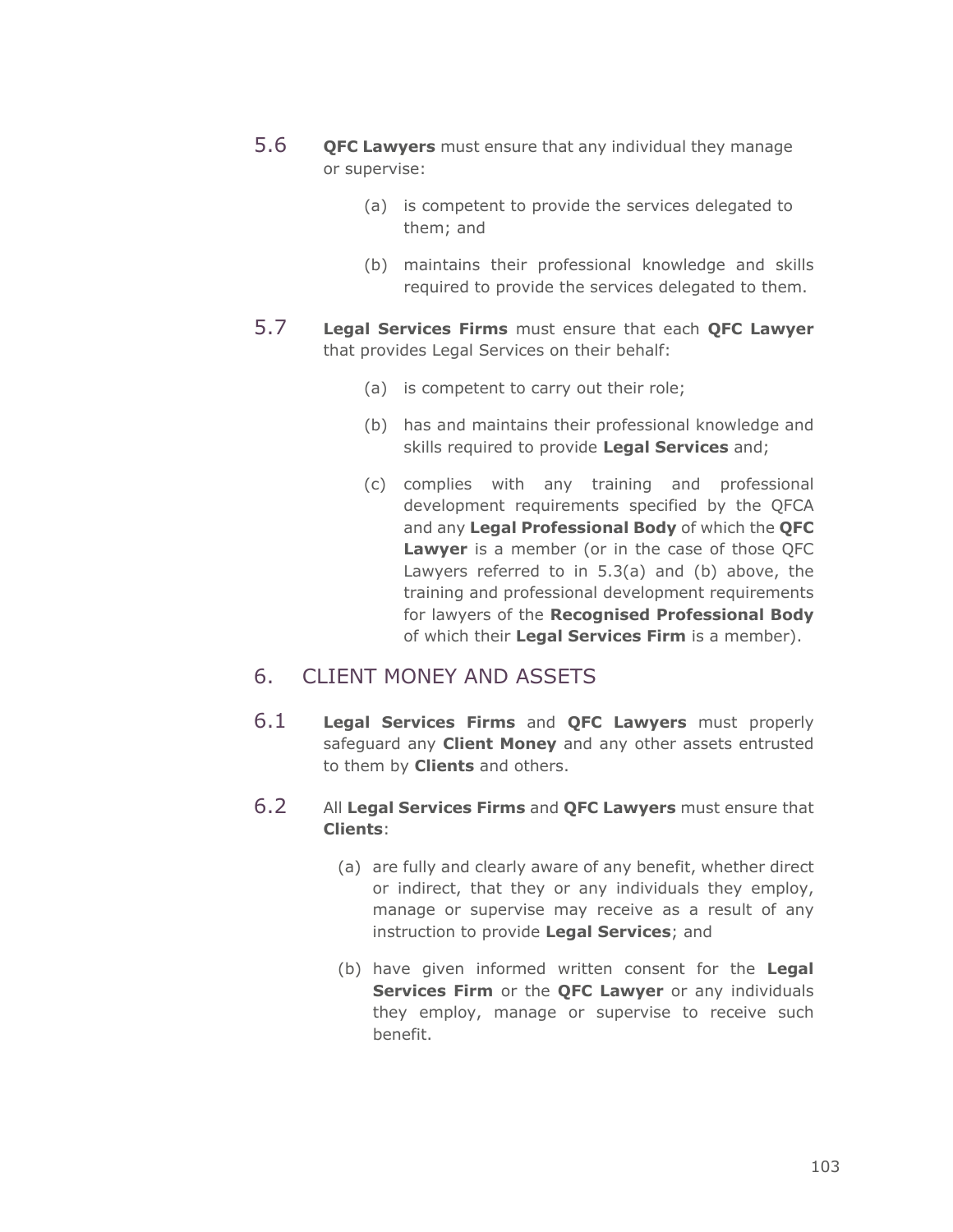## 7. CONFLICTS OF INTEREST

- 7.1 **Legal Services Firms** and **QFC Lawyers** must not act for a **Client** if their own interests conflict with that **Client's** interests or there is a significant risk of such a conflict.
- 7.2 **Legal Services Firms** and **QFC Lawyers** must not act for two or more **Clients** whose interests conflict or where there is a significant risk of their interests conflicting unless:
	- (a) all the **Clients** have given informed written consent to the **Legal Services Firm** or **QFC Lawyer** acting for them;
	- (b) where appropriate, the **Clients'** confidential information is protected; and
	- (c) the **Legal Services Firm** is satisfied that it is reasonable in the circumstances to do so.

## 8. CONFIDENTIALITY AND DISCLOSURE

- 8.1 **Legal Services Firms** and **QFC Lawyers** must maintain the confidentiality of **Client** information unless disclosure is required or permitted by law or the **Client** consents to its disclosure.
- 8.2 **QFC Lawyers** must make a **Client** aware, and **Legal Services Firms** must ensure that any individual acting for a **Client** on a matter makes the **Client** aware, of all information that is material to the **Client's** matter of which they are aware, unless:
	- (a) disclosure of such information is prohibited by law;
	- (b) the **Client** gives informed written consent to that information not being disclosed to them;
	- (c) the disclosure of the information may cause serious harm to the **Client** or another **Person**; or
	- (d) the information has been mistakenly disclosed to the **QFC Lawyer** or individual and is subject to legal privilege.
- 8.3 **Legal Services Firms** and **QFC Lawyers** must not act for a **Client** in a matter where they hold confidential information on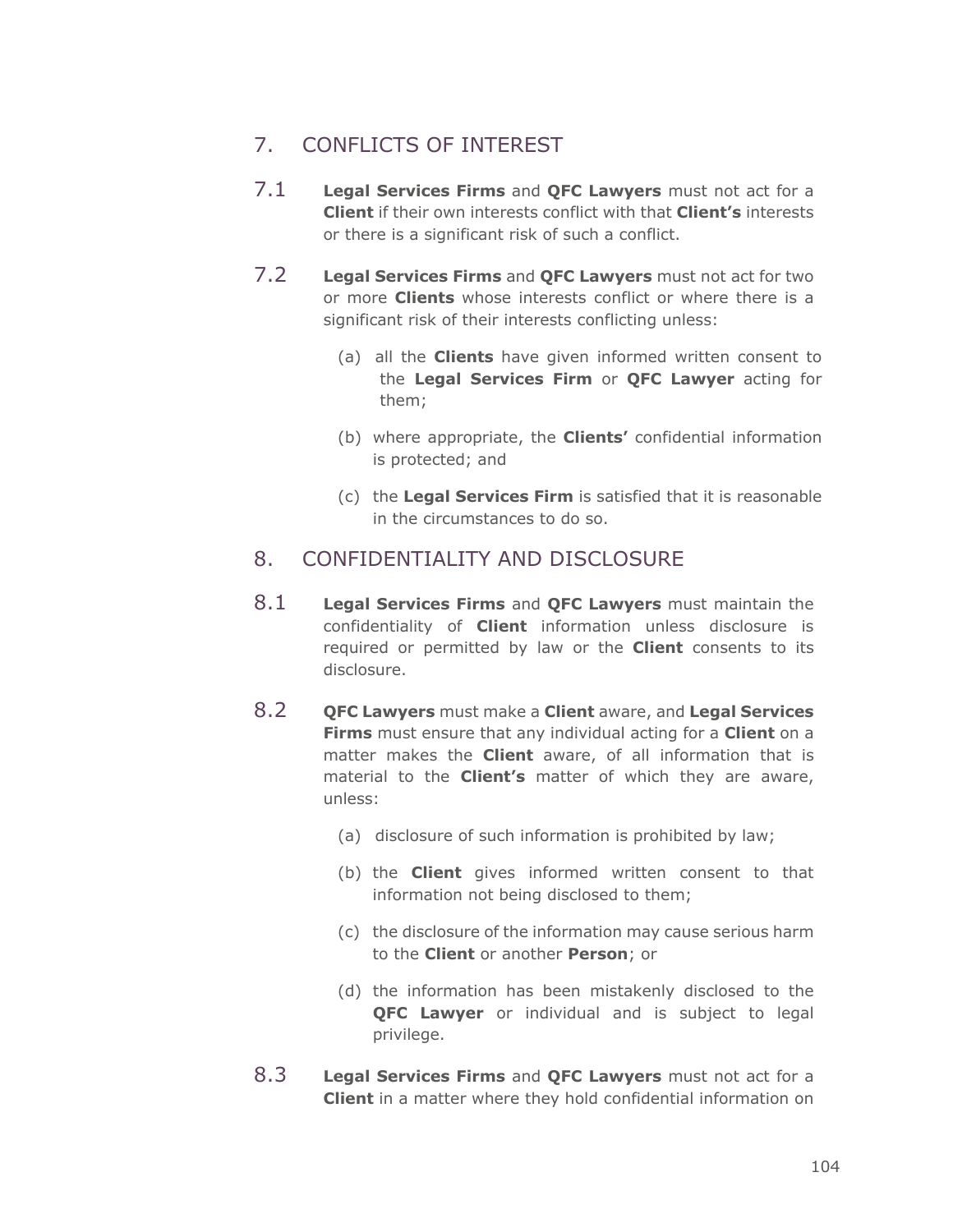behalf of another **Client** which is material to that matter unless:

- (a) there are effective safeguards in place to prevent disclosure of the confidential information; or
- (b) the **Client** on behalf of whom they hold such confidential information has given informed written consent to them acting.
- 9. COMPLIANCE, CO-OPERATION AND INFORMATION REQUIREMENTS.
- 9.1 **Legal Services Firms** and **QFC Lawyers** must comply with:
	- (a) this **QFC Legal Services Code;** and
	- (b) all applicable **Rules** and **Regulations**; and
	- (c) any other applicable regulatory and legislative requirements.
- 9.2 **Legal Services Firms** must comply with the applicable **Recognised Conduct Rules** and any other requirements of any **Recognised Professional Body** of which they are a member;
- 9.3 **QFC Lawyers** must comply with the applicable requirements of:
	- (a) any **Legal Professional Body** of which they are a member (or in the case of those QFC Lawyers referred to in 5.3(a) and (b) above, the requirements for lawyers of the **Recognised Professional Body** of which their **Legal Services Firm** is a member); and
	- (b) any applicable **Recognised Conduct Rules**; and
	- (c) any other requirements of any **Recognised Professional Body** of which their **Legal Services Firm** is a member and that apply to lawyers providing **Legal Services** on behalf of that **Legal Services Firm**

provided that in the event of a conflict between:

(a) any of the requirements in this **QFC Legal Services Code** and the requirements of any applicable **Rules** and **Regulations**; or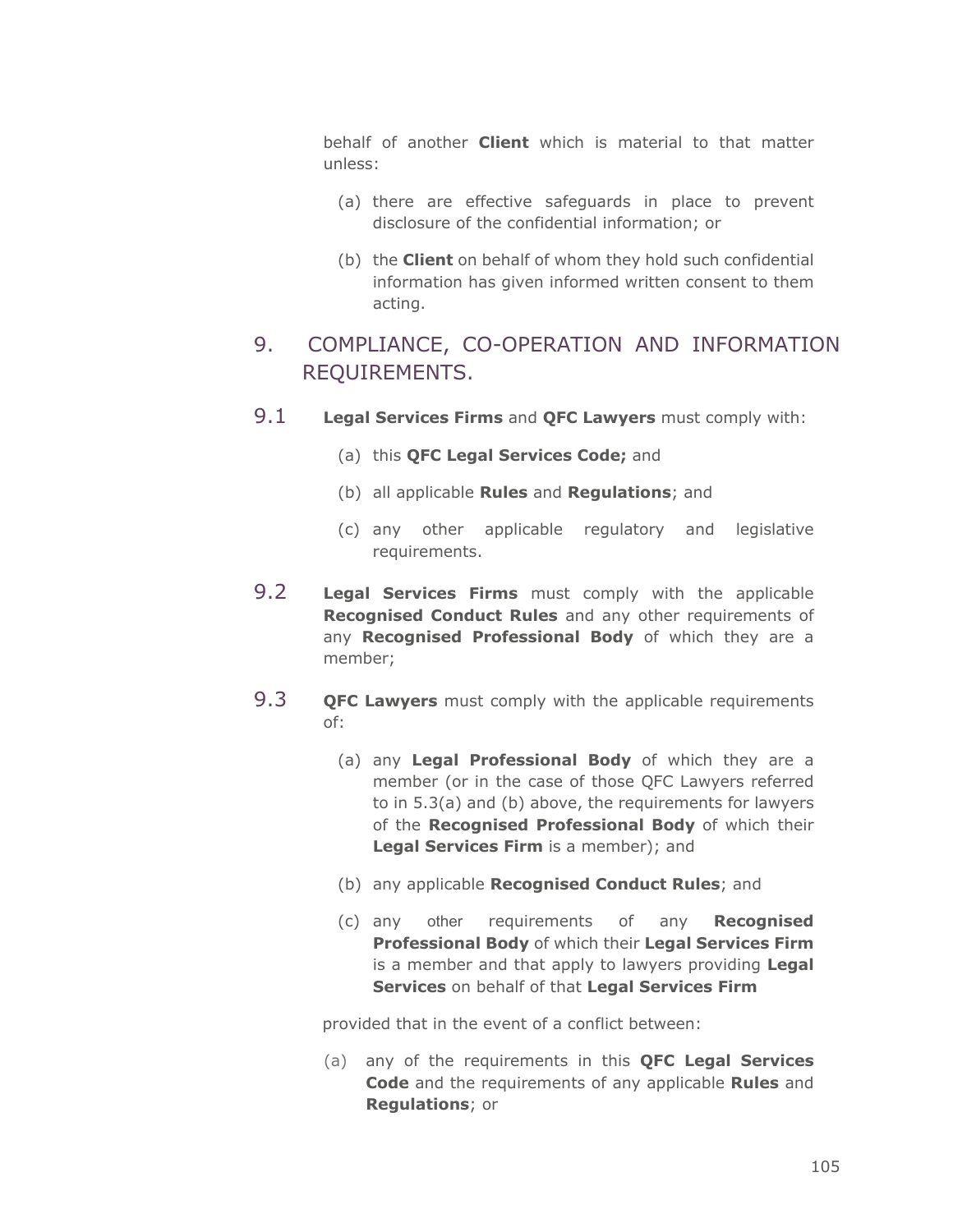(b) any of the requirements in this **QFC Legal Services Code** and the requirements of 9.2 or 9.3 above,

the matter shall be referred to the **QFCA** for resolution.

- 9.4 A **QFC Lawyer** must assist their **Legal Services Firm** to comply with:
	- (a) all applicable **Rules** and **Regulations;**
	- (b) the **Recognised Conduct Rules** and any other requirements of any **Recognised Professional Body**  applicable to their **Legal Services Firm;** and
	- (c) any other applicable regulatory and legislative requirements.
- 9.5 **Legal Services Firms** must ensure that **QFC Lawyers** that provide **Legal Services** on their behalf comply with this **Legal Services Code** and must have effective systems and controls to ensure that individuals they employ, manage or supervise comply with all applicable **Rules** and **Regulations** and all other applicable regulatory and legislative requirements. **Legal Services Firms** shall continue to be responsible for compliance with all applicable **Rules** and **Regulations** and all other applicable regulatory and legislative requirements where services are carried out through individuals they employ, manage or supervise.
- 9.6 **Legal Services Firms** and **QFC Lawyers** must be able to demonstrate compliance with their obligations.
- 9.7 **Legal Services Firms** and **QFC Lawyers** must cooperate fully and promptly with the **QFCA** and any other regulators that oversee the services they provide and take any remedial action required by the QFCA or such other regulator.
- 9.8 Each year **Legal Services Firms** must provide to the **QFCA** in the form specified by the **QFCA**, information regarding their firm and any **QFC Lawyers** they employ. **Legal Services Firms** must notify the **QFCA** promptly of any change to, or inaccuracy or incompleteness in, information previously provided to the **QFCA**.
- 9.9 A **QFC Lawyer** must provide their **Legal Services Firm** with any information about their practice that is required to be submitted to the **QFCA** and must promptly notify their **Legal**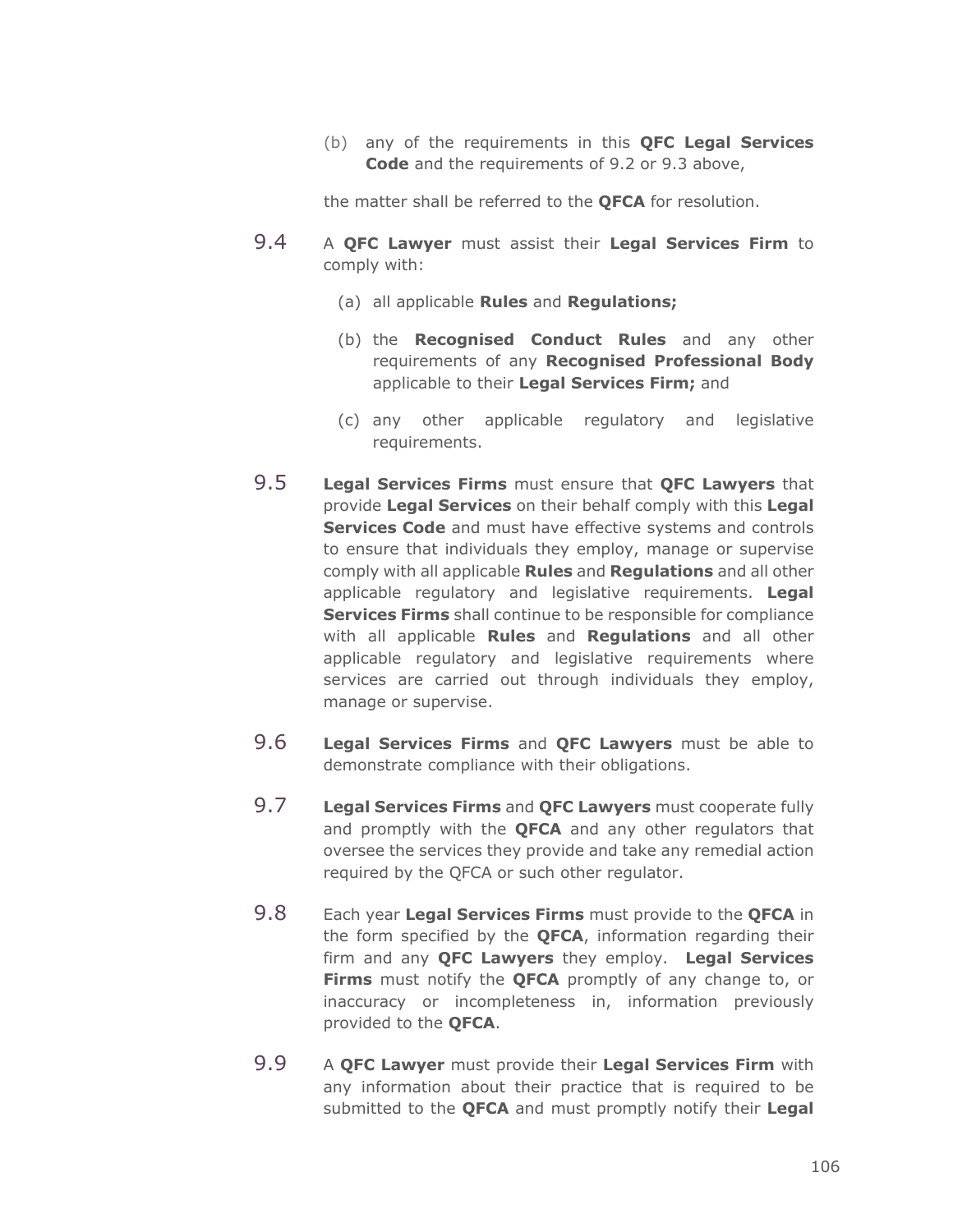**Services Firm** of any change to, or inaccuracy or incompleteness in, such information.

- 9.10 **Legal Services Firms** and **QFC Lawyers** must ensure that all information that is held by them in respect of their delivery of **Legal Services** is available for inspection by the **QFCA.**
- 9.11 **Legal Services Firms** must respond promptly to the QFCA and provide full and accurate explanations and any information and documentation requested by the **QFCA.**
- 9.12 **Legal Services Firms** and **QFC Lawyers** must, promptly after becoming aware thereof, report to (i) the **QFCA** and (ii) the **Recognised Professional Body** of which they are a member (in the case of a **Legal Services Firm**) or (iii) their **Legal Services Firm** and the **Legal Professional Body** of which they are a member (in the case of a **QFC Lawyer**):
	- (a) a serious breach of any **Rules** or **Regulations** (including this **QFC Legal Services Code)**; and
	- (b) a serious breach of any applicable **Recognised Conduct Rules** or any matter which may affect their good standing with their **Recognised Professional Body** (in the case of a **Legal Services Firm**); or
	- (c) any matter which may affect their good standing with their **Legal Professional Body** or their ability to remain a member of their **Legal Professional Body** (in the case of a **QFC Lawyer**) or in the case of those QFC Lawyers referred to in 5.3(a) and (b) above, the **Recognised Professional Body** of which their **Legal Services Firm** is a member.
- 9.13 If requested to do so by the **QFCA, Legal Services Firms** must investigate whether there have been any serious breaches of any of the provisions referred to in 9.12 above that should be reported to the **QFCA.**
- 9.14 A **QFC Lawyer** must participate in, and cooperate with, any process for handling complaints regarding the **Legal Services**  that they or their **Legal Services Firm** provide.
- 9.15 **Legal Services Firms** must monitor and manage all material risks to their business.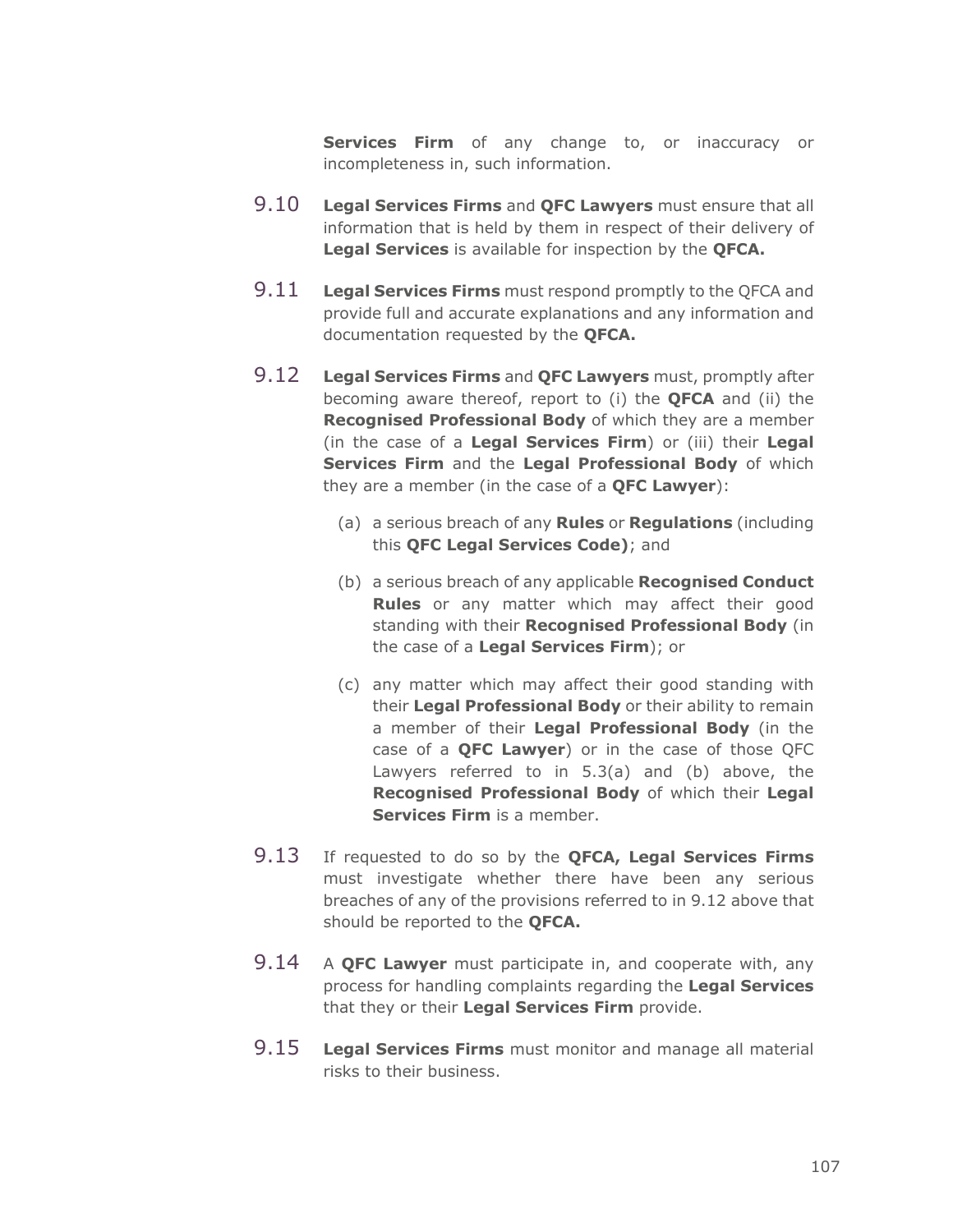## 10. COURTS, TRIBUNALS AND EVIDENCE

- 10.1 **Legal Services Firms** and **QFC Lawyers** must comply with any applicable order of any court or tribunal.
- 10.2 **QFC Lawyers** must only make submissions that are credible and properly arguable.
- 10.3 **QFC Lawyers** must not tamper with evidence or knowingly give false or misleading information to any court or tribunal, any governmental authority or any other **Person.**
- 10.4 **QFC Lawyers** must not seek to cause a witness or any other person to alter the substance of their evidence.
- 10.5 A **QFC Lawyer** must make the court or tribunal aware of relevant case law and legislation of which the **QFC Lawyer** is aware and which is likely to have a material effect on the outcome of any proceedings.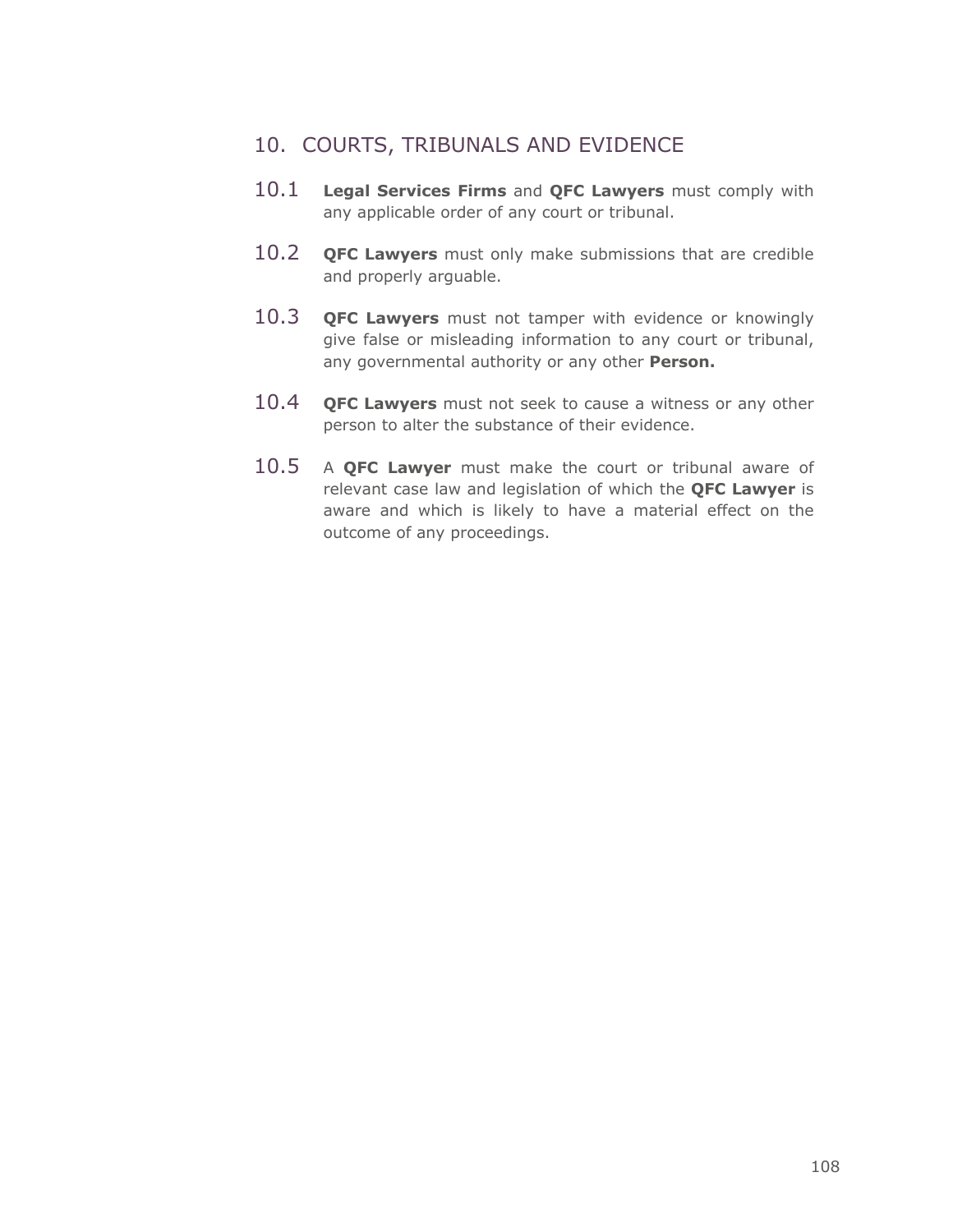## PART 7 - QFC PROFESSIONAL ACCOUNTANTS' CODE

## 1. APPLICATION

The [QFCA Rules](javascript:void(gwin=window.open() in this Part 7 shall be referred to as the **"QFC Professional Accountants' Code"** and shall apply to all **Accountancy Firms** and **QFC Accountants**.

#### **Definitions**

In this **QFC Professional Accountants' Code**:

"**AAOIFI**" means the Accounting and Auditing Organisation for Islamic Financial Institutions.

**"Accountancy Firm"** means a firm that is licensed to provide **Accountancy Services** and/or **Tax Services** in or from the QFC.

**"Accountancy Professional Body"** means an international, national, regional or state regulatory or professional association, authority, court, governmental department, society or other entity recognized by the QFCA at its discretion that regulates or licenses accountants.

**"IAASB"** means the International Auditing and Assurance Standards Board of the International Federation of Accountants.

**"IESBA"** means the International Ethics Standards Board for Accountants of the International Federation of Accountants.

**"QFC Accountant"** means an individual who provides **Accountancy Services** and/or **Tax Services** in or from the QFC on behalf of an **Accountancy Firm** and who is licensed by an **Accountancy Professional Body**.

**"Recognised Conduct Rules"** has the meaning given in General Rule 16.4.4.

**"Recognised Professional Body"** has the meaning given in General Rule 16.4.4.

## 2. GENERAL OBLIGATIONS

2.1 An **Accountancy Firm** and a **QFC Accountant** must provide **Accountancy Services** and **Tax Services** in a manner that: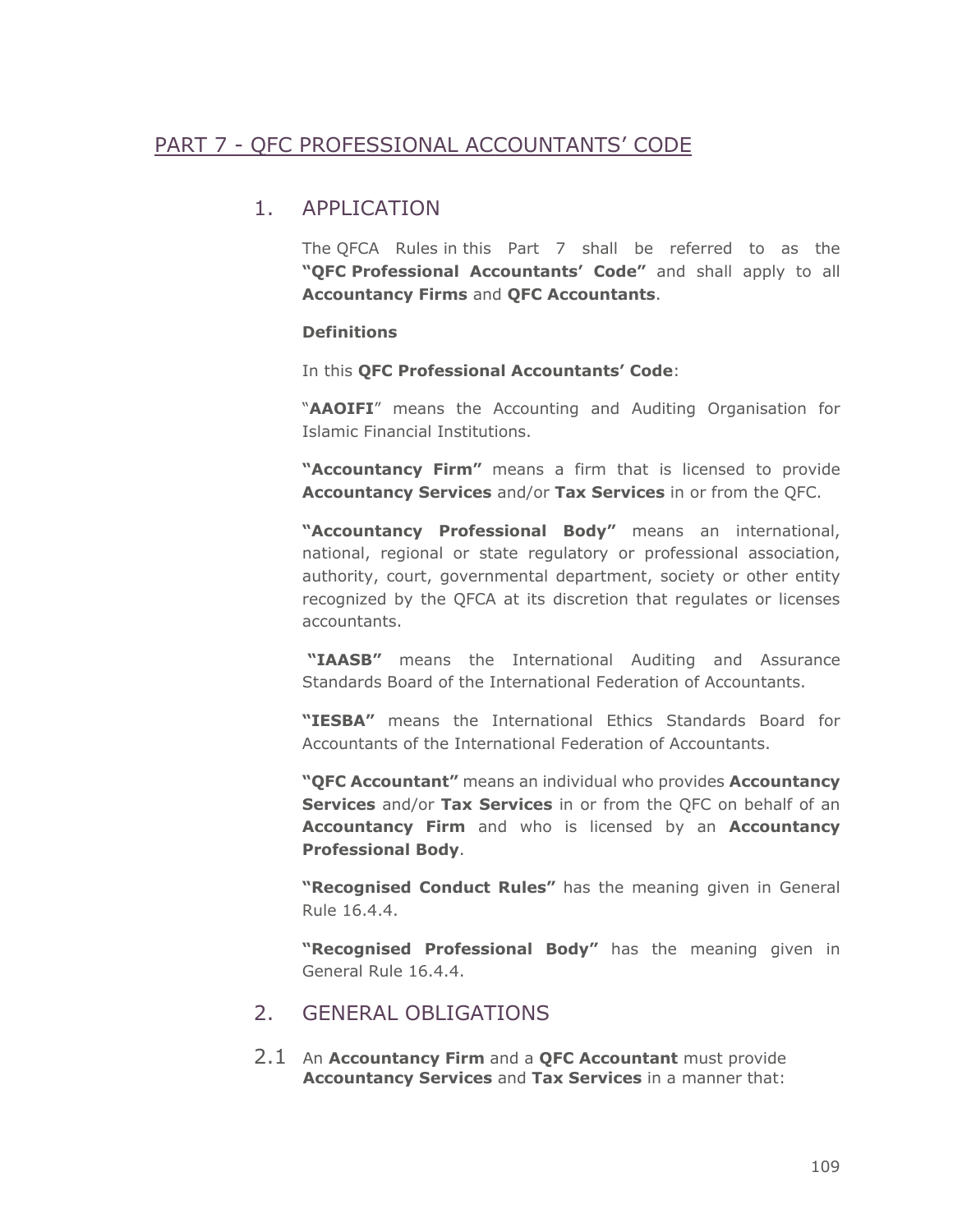- a) promotes the credibility of, and confidence in, the accountancy profession in the State of Qatar; and
- b) is respectful of the heritage, culture and values of the State of Qatar.

## 3. ETHICAL OBLIGATIONS

- 3.1 An **Accountancy Firm** and a **QFC Accountant** must comply with those provisions of the code of ethics as issued and amended from time to time by the **IESBA** that are applicable to the services they provide.
- 3.2 An **Accountancy Firm** and a **QFC Accountant** must comply with those provisions of the code of ethics as issued and amended from time to time by the **AAOIFI** that are applicable to the services they provide.

### 4. ACCOUNTING STANDARDS

- 4.1 An **Accountancy Firm** and a **QFC Accountant** must, where instructed by a **Client** to prepare books or records of account, balance sheets, and other financial, accounting and related documents, do so in accordance with IFRS, US GAAP and UK GAAP or such other principles or standards approved in writing by the **QFCA**.
- 4.2 An **Accountancy Firm** and a **QFC Accountant** must, where instructed by a **Client** to prepare or certify a report on audits or examinations of books or records of account, balance sheets, and other financial, accounting and related documents they examine, do so in accordance with IFRS, US GAAP, UK GAAP or other principles or standards approved in writing by the **QFCA**.
- 4.3 Where applicable, an **Accountancy Firm** and a **QFC Accountant** must apply:
	- (a) the international standards as issued and amended from time to time by the **IAASB**; and
	- (b) the accounting standards as issued and amended from time to time by the **AAOIFI**.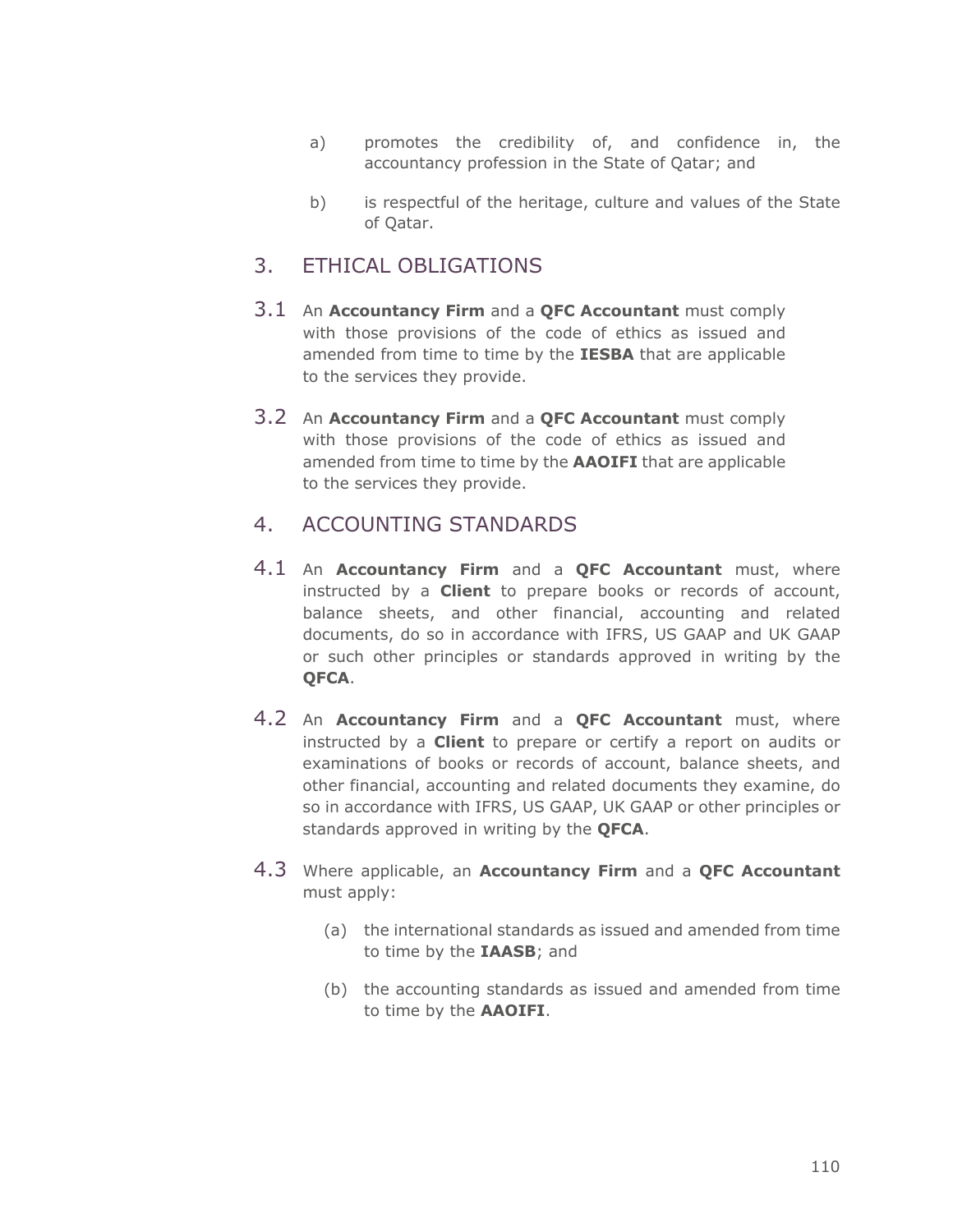## 5. CLIENT CARE

- 5.1 An **Accountancy Firm** and a **QFC Accountant** must perform a pledge or promise given to a **Client** by the agreed date or, if no such date has been agreed, within a reasonable time after the pledge or promise is given.
- 5.2 An **Accountancy Firm** and a **QFC Accountant** must communicate clearly, effectively and in a timely manner.
- 5.3 A fee charged by an **Accountancy Firm** or a **QFC Accountant** must be fair and transparent.
- 5.4 An **Accountancy Firm** and a **QFC Accountant** must:
	- (a) keep sufficient records of the work carried out by them;
	- (b) ensure that any complaints received from **Clients** are addressed promptly, fairly and without charge; and
	- (c) participate in, and cooperate with, any process for handling complaints including in respect of any regarding the **Accountancy Services** or **Tax Services** that they provide.

### 6. COMPETENCE

- 6.1 A **QFC Accountant** must be a member of an **Accountancy Professional Body**.
- 6.2 A **QFC Accountant** must comply with any applicable training and professional development requirements specified by any **Accountancy Professional Body** of which the **QFC Accountant** is a member.
- 6.3 **QFC Accountants** must ensure that any individual they manage or supervise:
	- (a) is competent to provide the services delegated to them; and
	- (b) maintains their professional knowledge and skills required to provide the services delegated to them.
	- 6.4 An **Accountancy Firm** must ensure that each **QFC Accountant**  that provides **Accountancy Services** or **Tax Services** on its behalf:
		- (a) is competent to carry out their role;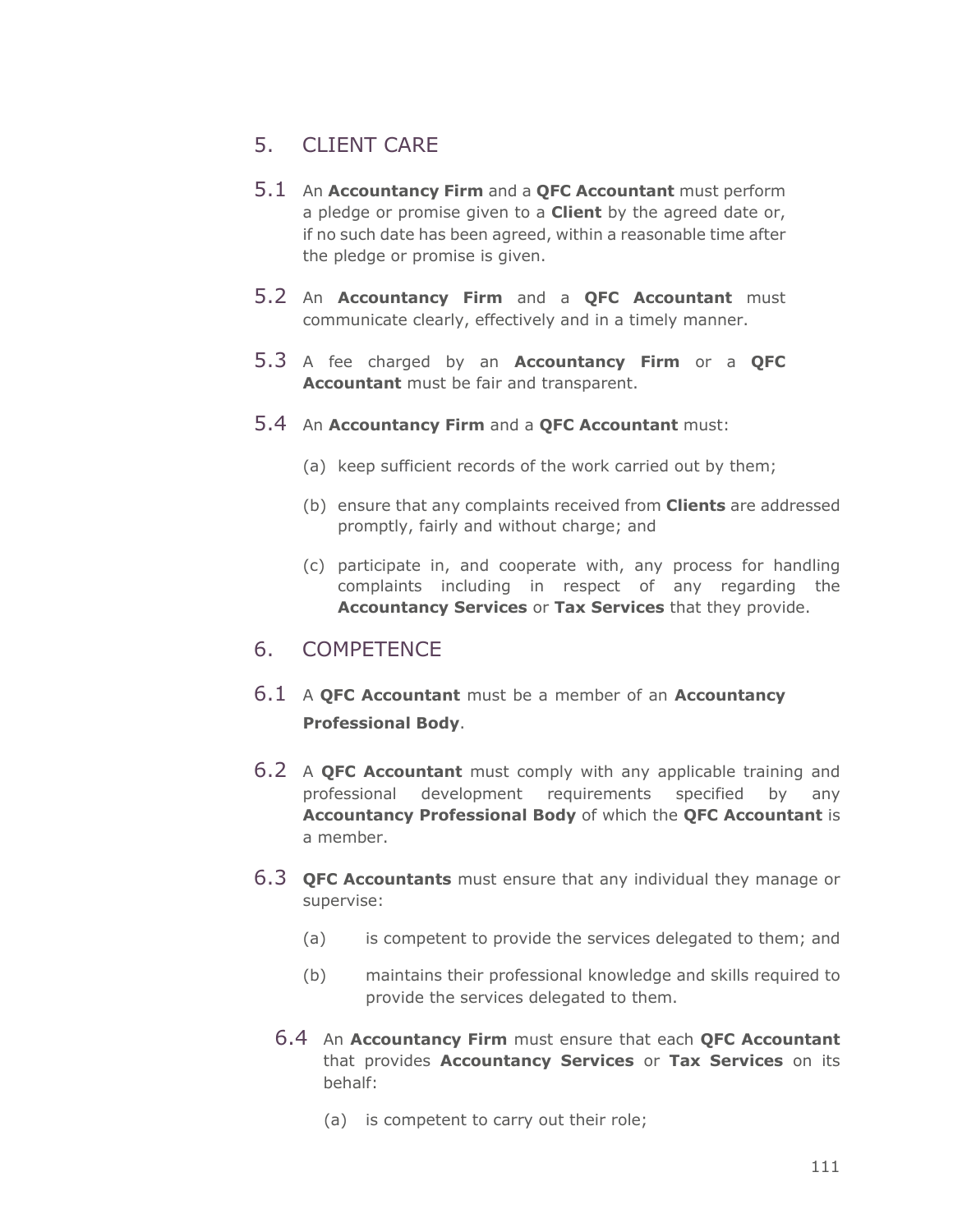- (b) has and maintains their professional knowledge and skills required to provide **Accountancy Services** or **Tax Services** as applicable; and
- (c) complies with any training and professional development requirements specified by the QFCA and any **Accountancy Professional Body** of which the **QFC Accountant** is a member.

### 7. ANTI-MONEY LAUNDERING

- 7.1 An **Accountancy Firm** to which the **AML/CFT Rules** apply must:
	- (a) comply with their obligations under the **AML/CFT Rules**; and
	- (b) have effective systems and controls to ensure compliance with any applicable requirements in the **AML/CFT Rules**.
- 7.2 A **QFC Accountant** must not knowingly be concerned in the contravention by a **Person** of the **AML/CFT Rules**.
- 8. COMPLIANCE, CO-OPERATION AND INFORMATION REQUIREMENTS
- 8.1 An **Accountancy Firm** and a **QFC Accountant** must comply with:
	- (a) all applicable **Rules** and **Regulations** (including this **QFC Professional Accountants' Code**); and
	- (b) any other applicable regulatory or legislative requirements.
- 8.2 An **Accountancy Firm** must comply with the applicable **Recognised Conduct Rules** and any other requirements of any **Recognised Professional Body** of which it is a member provided that if an **Accountancy Firm** is not a member of a **Recognised Professional Body**, it must comply with the **Recognised Conduct Rules** and any other requirements of such other **Recognised Professional Body** as may be nominated or approved by the QFCA.
- 8.3 A **QFC Accountant** must comply with the applicable requirements of: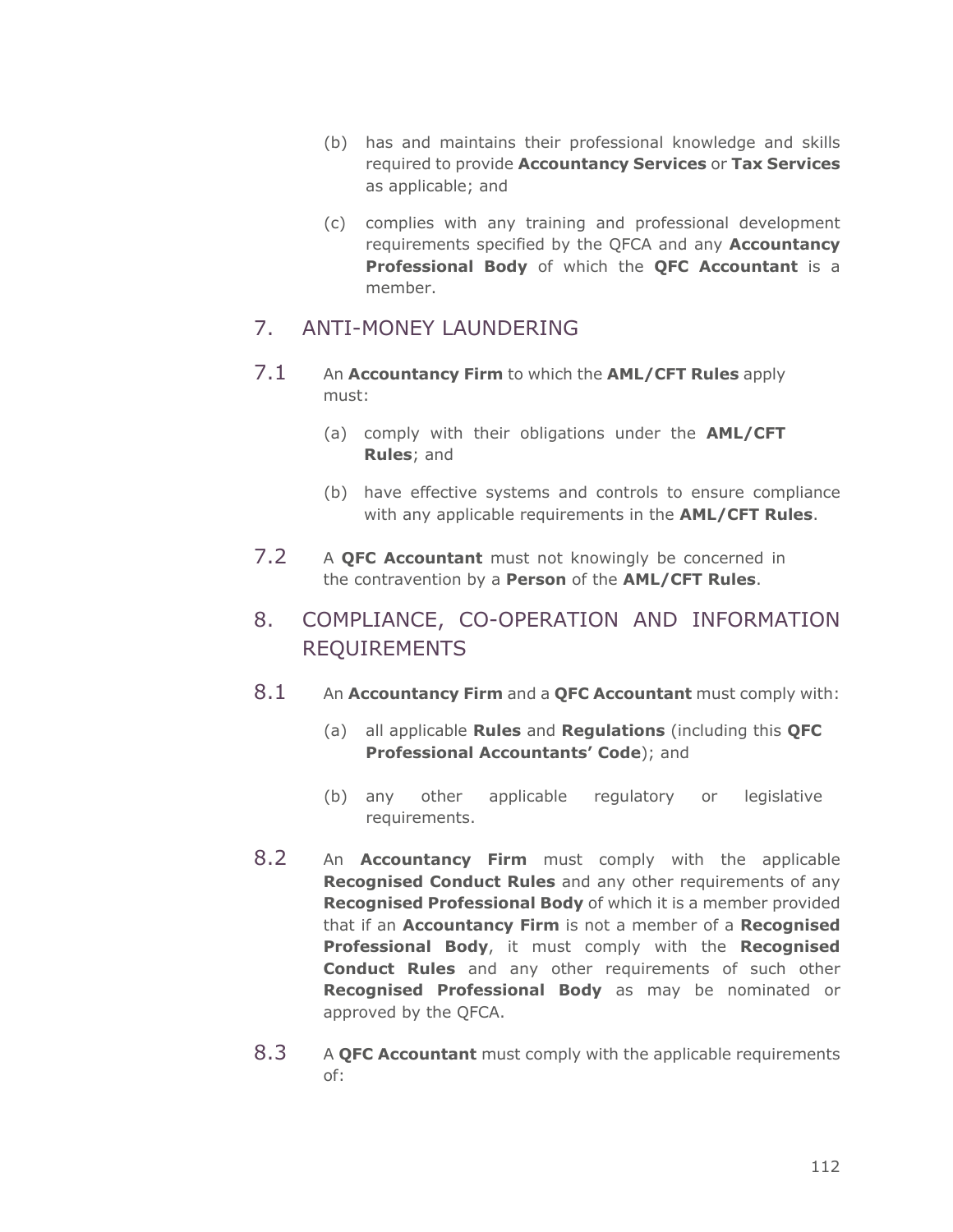- (a) any **Accountancy Professional Body** of which they are a member; and
- (b) any **Recognised Professional Body** of which their **Accountancy Firm** is a member (or, if an **Accountancy Firm** is not a member of a **Recognised Professional Body**, the requirements of any **Recognised Professional Body** the **Accountancy Firm** is required to comply with under this **QFC Professional Accountants Code**) and that apply to accountants providing **Accountancy Services** or **Tax Services** on behalf of that **Accountancy Firm**.
- 8.4 An **Accountancy Firm** and a **QFC Accountant** must refer a conflict between:
	- (a) any of the requirements in this **QFC Professional Accountants' Code** and the requirements of any applicable **Rules** and **Regulations**; or
	- (b) any of the requirements in this **QFC Professional Accountants' Code** and the requirements of 8.2 or 8.3 above,

to the **QFCA** for resolution.

- 8.5 A **QFC Accountant** must assist their **Accountancy Firm** to comply with its obligations under this **QFC Professional Accountants' Code**.
- 8.6 An **Accountancy Firm** must ensure that any **QFC Accountant** that provides **Accountancy Services** or **Tax Services** on their behalf complies with this **QFC Professional Accountants' Code** and must have effective systems and controls to ensure that individuals they employ, manage or supervise comply with all other applicable **Rules** and **Regulations** and all other applicable regulatory and legislative requirements. An **Accountancy Firm** shall continue to be responsible for compliance with all applicable **Rules** and **Regulations** and all other applicable regulatory and legislative requirements where services are carried out through individuals they employ, manage or supervise.
- 8.7 An **Accountancy Firm** and a **QFC Accountant** must be able to demonstrate compliance with their obligations.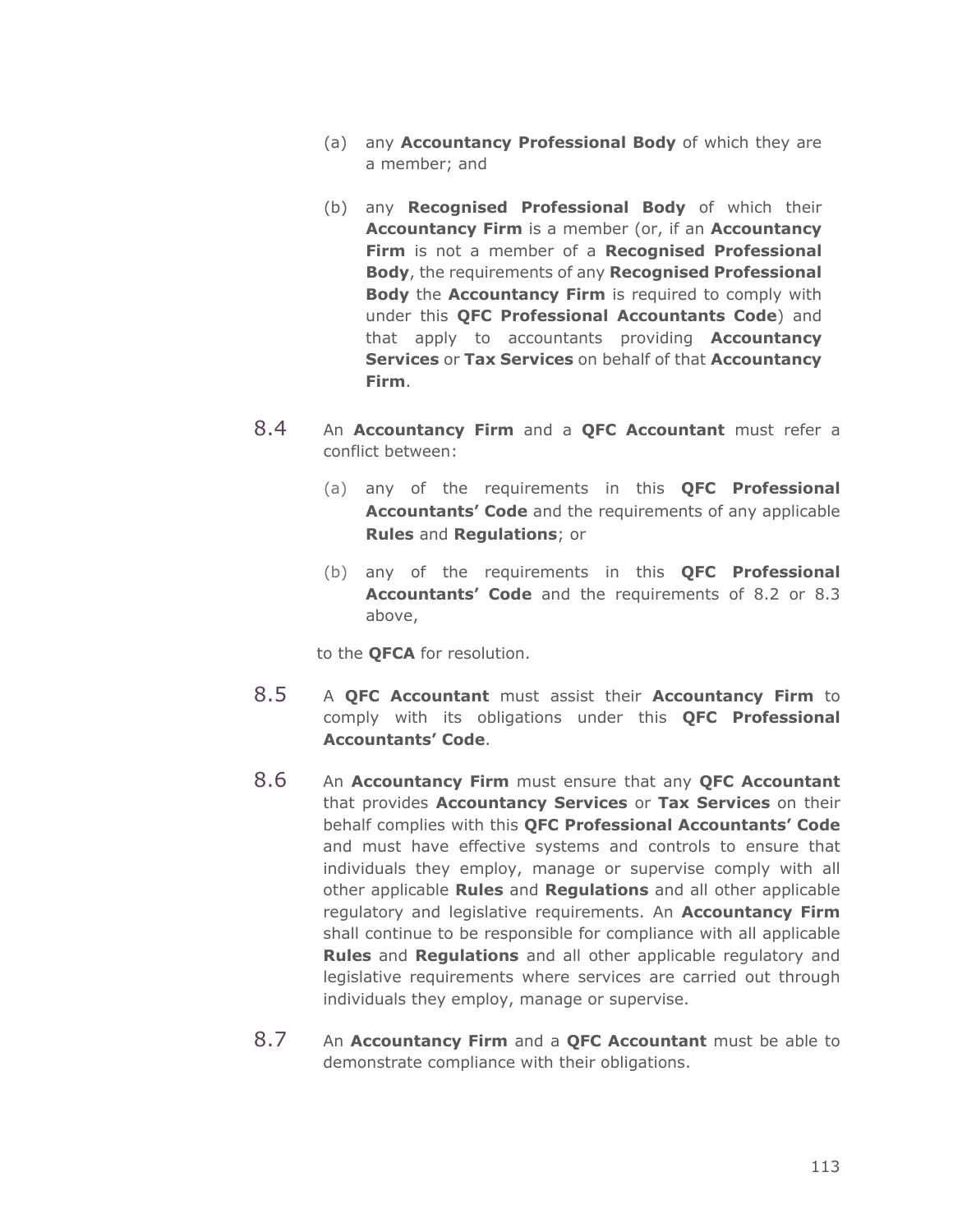- 8.8 An **Accountancy Firm** and a **QFC Accountant** must cooperate fully and promptly with the **QFCA** and any other regulators that oversee the services they provide and take any remedial action required by the **QFCA** or such other regulator.
- 8.9 Each year an **Accountancy Firm** must provide to the **QFCA** in the form specified by the **QFCA**, information regarding their firm and any **QFC Accountant** they employ. An **Accountancy Firm** must notify the **QFCA** promptly of any changes to, or inaccuracy or incompleteness in, information previously provided to the **QFCA**.
- 8.10 A **QFC Accountant** must provide their **Accountancy Firm** with any information about their practice that is required to be submitted to the **QFCA** and must promptly notify their **Accountancy Firm** of any changes to, or inaccuracy or incompleteness in, such information.
- 8.11 An **Accountancy Firm** and a **QFC Accountant** must ensure that all information that is held by them in respect of their delivery of **Accountancy Services** or **Tax Services** is available for inspection by the **QFCA**.
- 8.12 An **Accountancy Firm** must respond promptly to the **QFCA** and provide full and accurate explanations and any information and documentation requested by the **QFCA**.
- 8.13 An **Accountancy Firm** and a **QFC Accountant** must, promptly after becoming aware thereof, report to (i) the **QFCA** and (ii) the **Recognised Professional Body** of which they are a member (in the case of an **Accountancy Firm**) or (iii) their **Accountancy Firm** and the **Accountancy Professional Body** of which they are a member (in the case of a **QFC Accountant)**:
	- (a) a serious breach of any **Rules** or **Regulations** (including this **QFC Professional Accountants' Code**); and
	- (b) a serious breach of any applicable **Recognised Conduct Rules** or any matter which may affect their good standing with their **Recognised Professional Body** (in the case of an **Accountancy Firm)**; or
	- (c) any matter which may affect their good standing with their **Accountancy Professional Body** or their ability to remain a member of their **Accountancy Professional Body** (in the case of a **QFC Accountant**).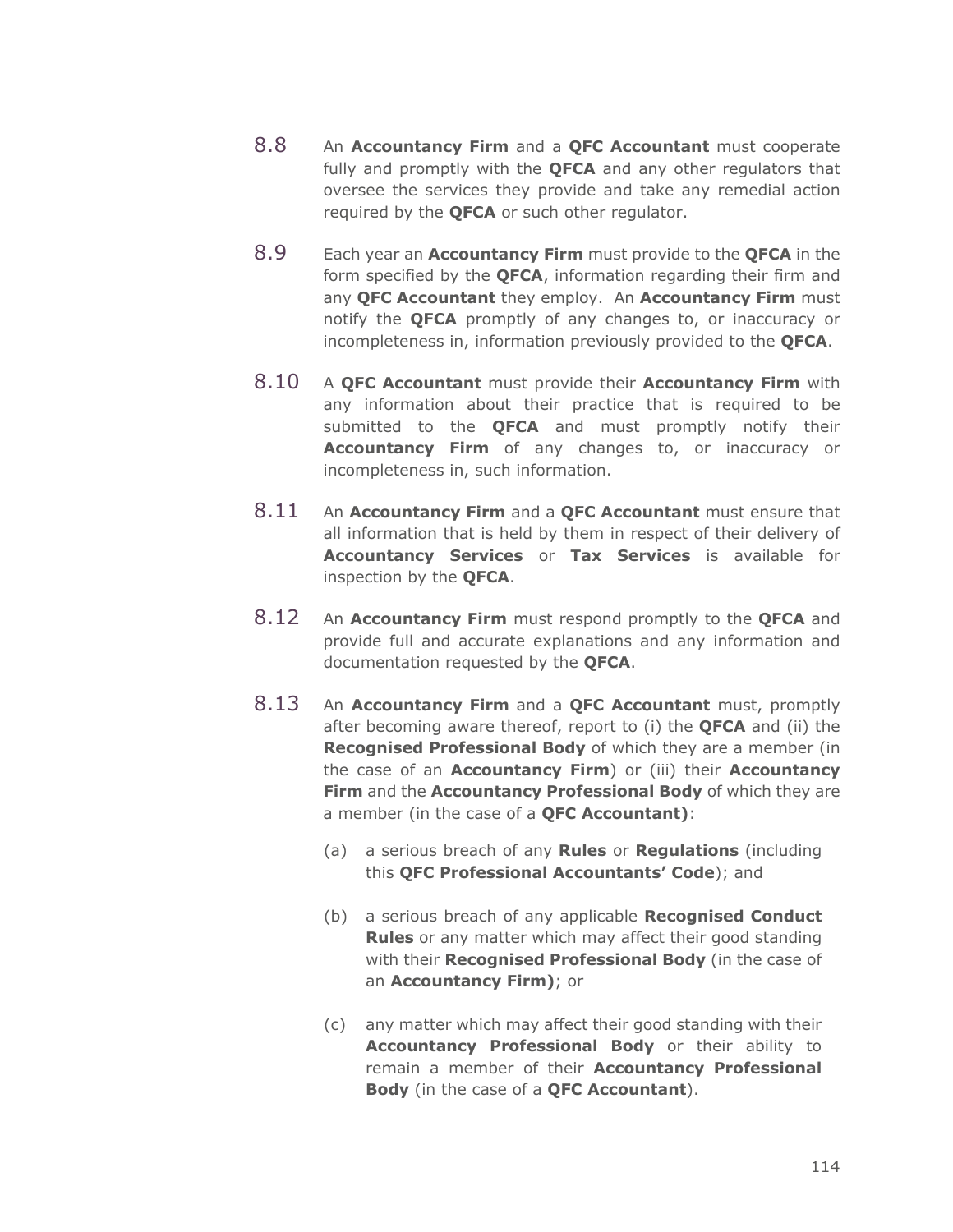- 8.14 If requested to do so by the **QFCA**, an **Accountancy Firm** must investigate whether there have been any serious breaches of any of the provisions referred to in 8.13 that should be reported to the **QFCA**.
- 8.15 An **Accountancy Firm** must monitor and manage all material risks to its business.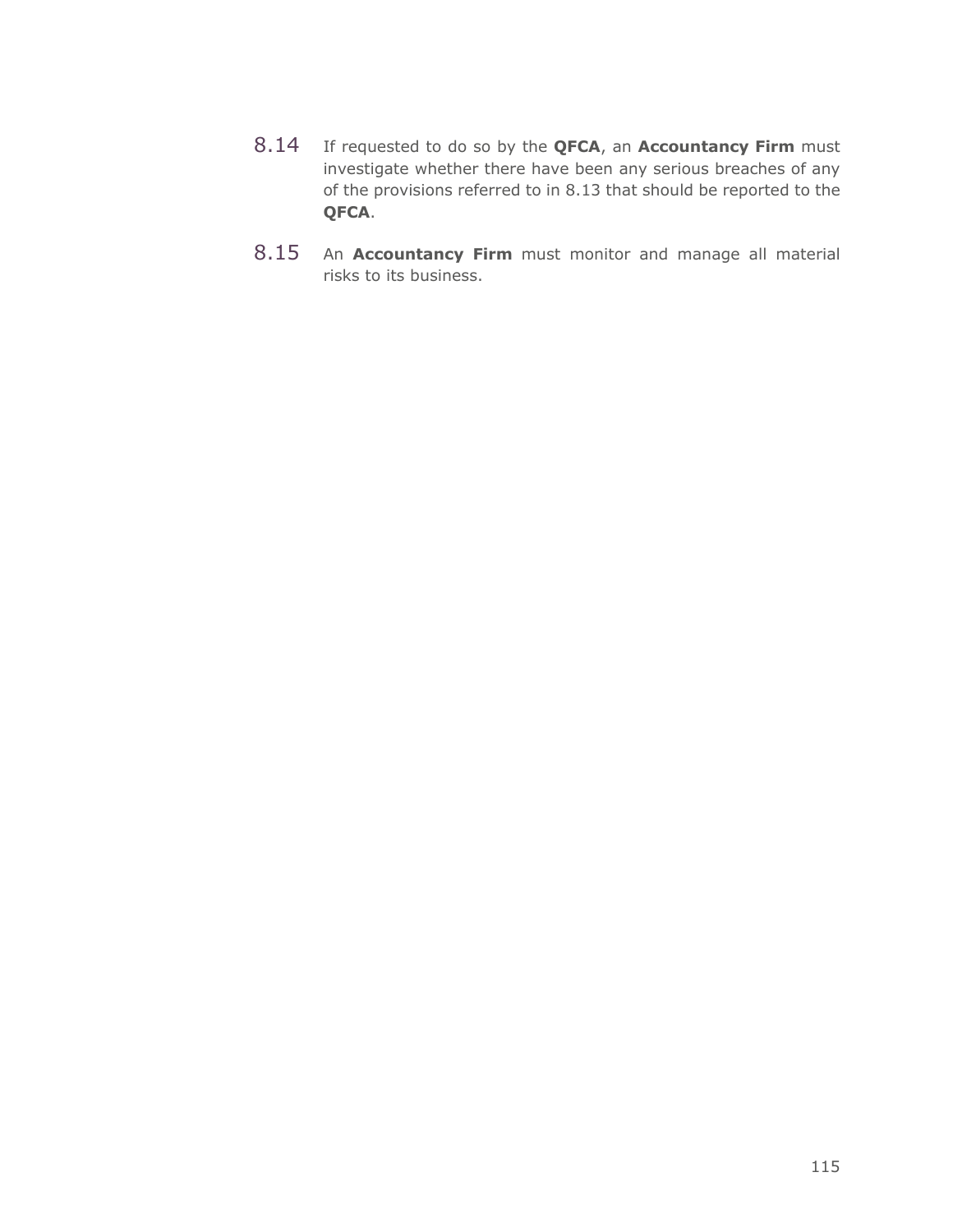#### **Endnotes**

### **1 Abbreviation key**

| a    |     | after      | ins       | $=$ | inserted/added         |
|------|-----|------------|-----------|-----|------------------------|
| am   |     | amended    | <b>om</b> | $=$ | omitted/repealed       |
| amdt | $=$ | amendment  | orig      | $=$ | original               |
| app  | $=$ | appendix   | par       | $=$ | paragraph/subparagraph |
| art  | $=$ | article    | prev      | $=$ | previously             |
| att  | $=$ | attachment | pt        | $=$ | part                   |
| b    | $=$ | before     | r         | $=$ | rule/subrule           |
| ch   | $=$ | chapter    | $remum =$ |     | renumbered             |
| def  | $=$ | definition | reloc     | $=$ | relocated              |
| div  | $=$ | division   | S         | $=$ | section                |
| g    | $=$ | quidance   | sch       | $=$ | schedule               |
| glos | $=$ | glossary   | sdiv      | $=$ | subdivision            |
| hdg  |     | heading    | sub       | $=$ | substituted            |

#### **2 Rules history**

#### **QFCA Rules 2007**

Issued 15 May 2007 Commenced 15 May 2007 Version No. 1

as amended by

### **QFCA Rules (Miscellaneous Amendments) 2011**

Made 3 October 2011 Commenced 3 October 2011 Version No. 2

### **QFCA Rules (Miscellaneous Amendments) 2014**

Made 23 September 2014 Commenced 23 September 2014 Version No. 3

### **QFCA Rules (Miscellaneous Amendments) 2014**

Made 12 June 2016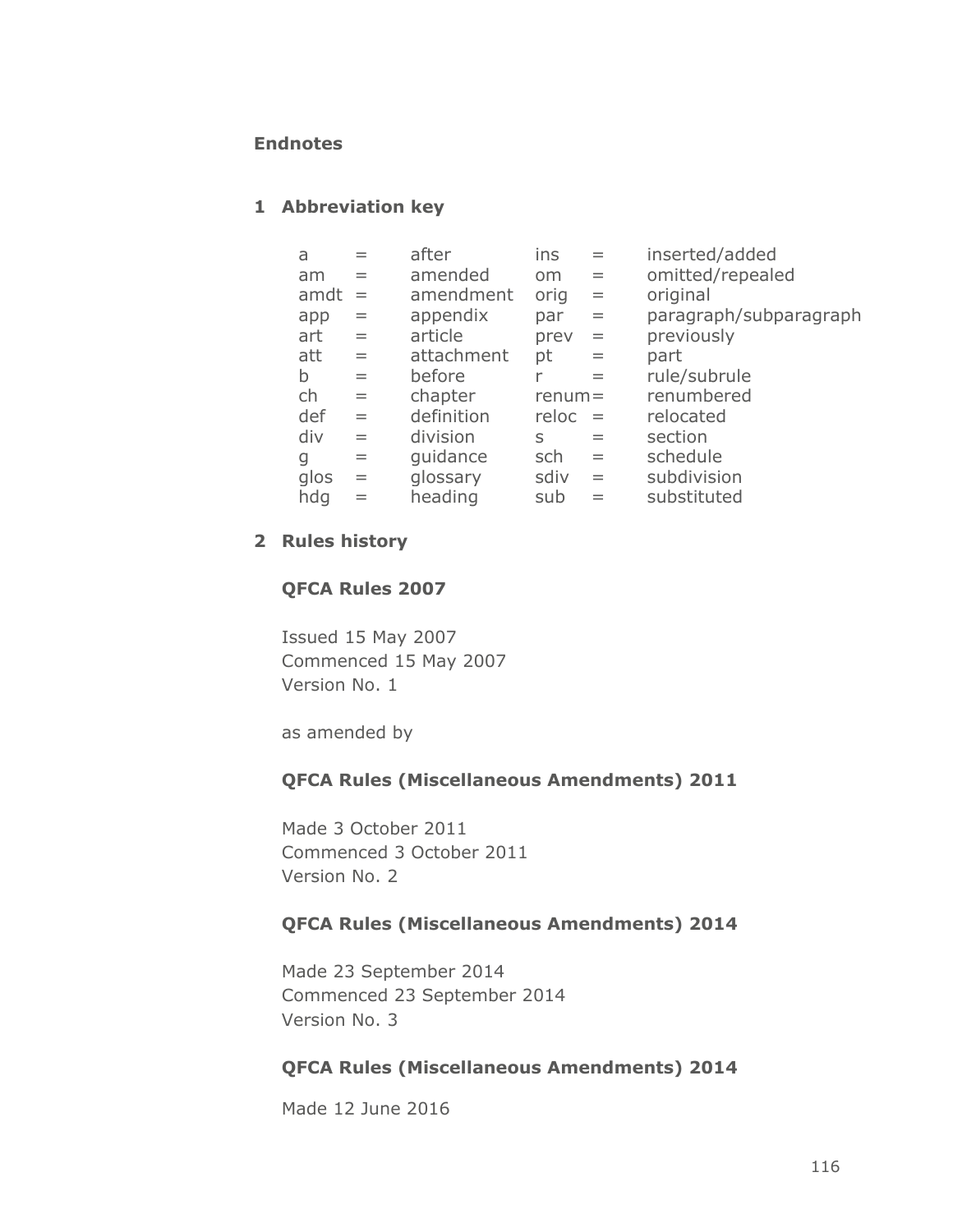Commenced 12 June 2016 Version No. 4

#### **QFCA Rules (Miscellaneous Amendments) 2017**

Made 3 October 2017 Commenced 3 October 2017 Version No. 5

#### **QFCA Rules (Miscellaneous Amendments) 2017**

Made 7 December 2017 Commenced 7 December 2017 Version No. 6

#### **QFCA Rules (Miscellaneous Amendments) 2019**

Made 25 June 2019 Commenced 25 June 2019 Version No. 7

### **QFCA Rules (Miscellaneous Amendments) 2020**

Made 03 February 2020 Commenced 03 February 2020 Version No. 8

### **QFCA Rules (Miscellaneous Amendments) 2021**

Made 06 September 2021 Commenced 06 September 2021 Version No. 9

### **QFCA Rules (Miscellaneous Amendments) 2021**

Made 16 December 2021 Commenced 16 December 2021 Version No. 10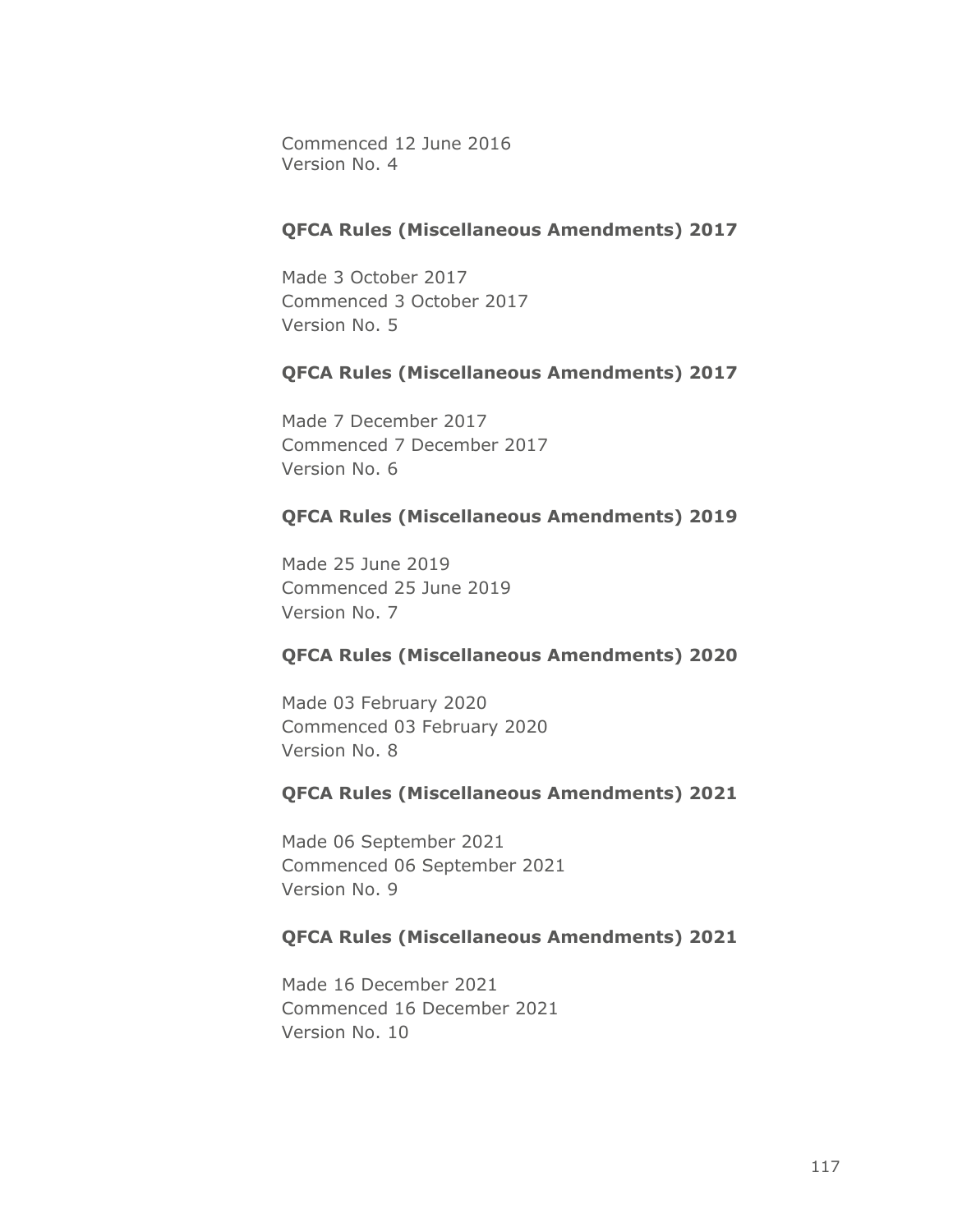### **QFCA Rules (Miscellaneous Amendments) 2022**

Made: 06 April 2022 Commenced: 06 April 2022 Version No. 11

### **3 Amendment history**

### **Application**

1 am 2019-06

### **Interpretation**

|  |  | am 2017-10 |  |
|--|--|------------|--|
|--|--|------------|--|

### **Definition**

| am 2020-02  |
|-------------|
| am 2020-02  |
| am 2017-10  |
| am 2017-10  |
| am 2019-06  |
| am 2019-06  |
| am 2019-06  |
| am 2022-04  |
| am 2022-04  |
| am 2022-04  |
| ins 2022-04 |
| ins 2022-04 |
| ins 2022-04 |
| ins 2022-04 |
|             |

### **General Rules**

| am 2011-01 |
|------------|
| am 2011-01 |
| am 2011-01 |
| am 2011-01 |
| am 2011-01 |
|            |

### **Licensed Firm Assets Rules (LFAR)**

| am 2011-01<br>r4.4.1 |  |  |  |  |
|----------------------|--|--|--|--|
|----------------------|--|--|--|--|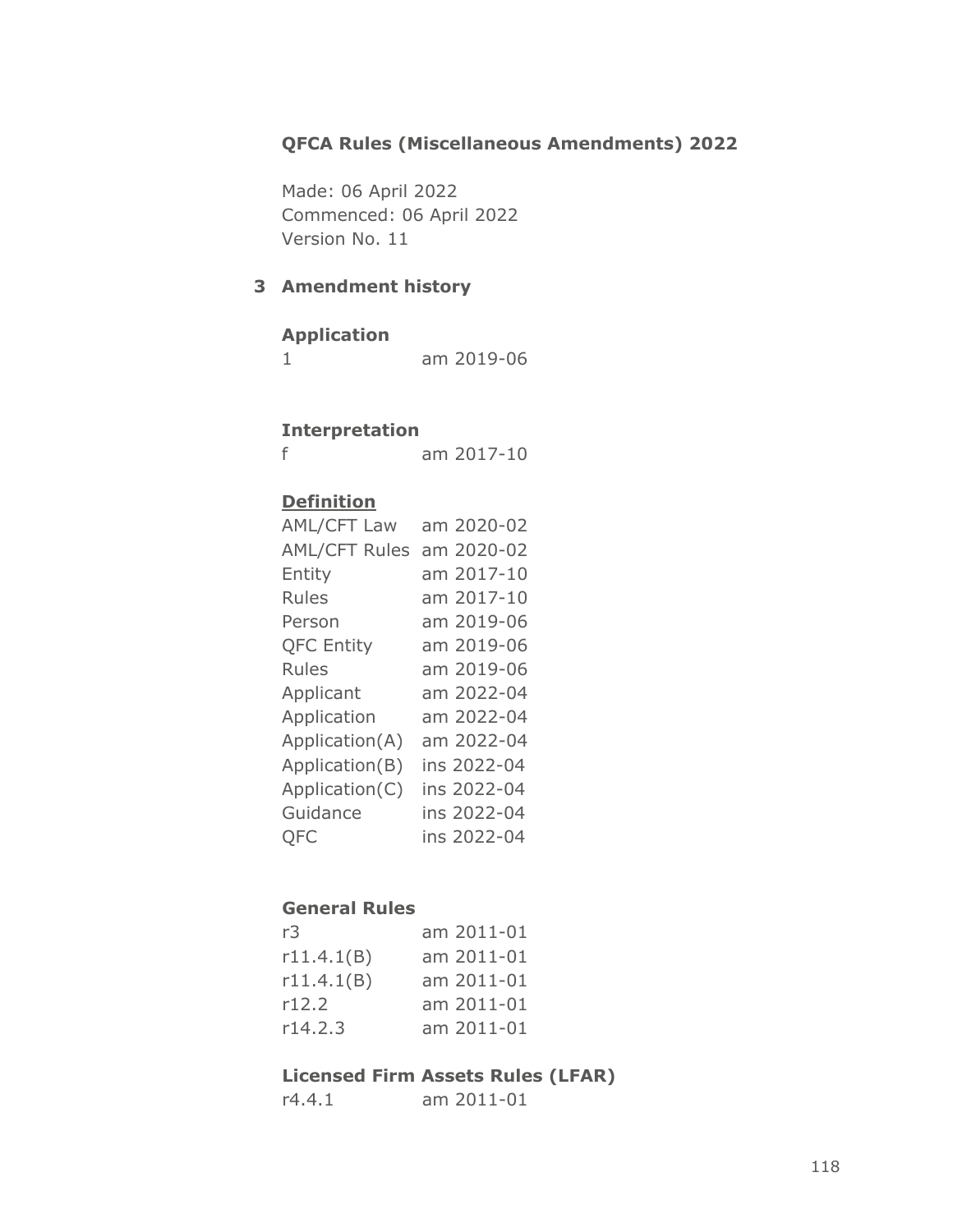| r4.9.2 | am 2011-01 |
|--------|------------|
| r5.3   | am 2011-01 |

# **pt1 Application, Interpretation and Definitions**

| -r1 | am 2014-02 |
|-----|------------|
| r3  | am 2014-02 |

### **pt2 General Rules**

| r2            | am 2014-02  |
|---------------|-------------|
| r2.1          | am 2014-02  |
| r2.3          | am 2014-02  |
| r3.3          | am 2014-02  |
| r3.3.1        | am 2014-02  |
| r3.3.2        | ins 2014-02 |
| r3.3.3        | ins 2014-02 |
| r3.3.4        | ins 2014-02 |
| r3.3.5        | ins 2014-02 |
| r3.3.6        | ins 2014-02 |
| r4.1          | am 2014-02  |
| r4.2(A)       | am 2014-02  |
| r4.2(B)       | am 2014-02  |
| r4.2(A)       | am 2014-02  |
| r4.2(B)       | am 2014-02  |
| r4.2.3        | am 2014-02  |
| r4.2.3        | am 2019-06  |
| r4.3.2        | am 2014-02  |
| r5.2.1(A)(i)  | am 2014-02  |
| r5.2.1(A)(ii) | am 2014-02  |
| r5.2.1(B)     | am 2014-02  |
| r5.2.1(C)(i)  | am 2014-02  |
| r5.2.1(C)(ii) | am 2014-02  |
| r5.2.2        | am 2014-02  |
| r5.2.2        | am 2019-06  |
| r6.3.3        | am 2014-02  |
| r6.3.4(B)(i)  | am 2014-02  |
| r7.2.2(E)     | am 2019-06  |
| r7.2.3        | am 2014-02  |
| r7.2.3        | am 2019-06  |
| r8.1.1(A)     | am 2014-02  |
| r8.1.1(B)     | am 2014-02  |
| r8.2.1        | am 2014-02  |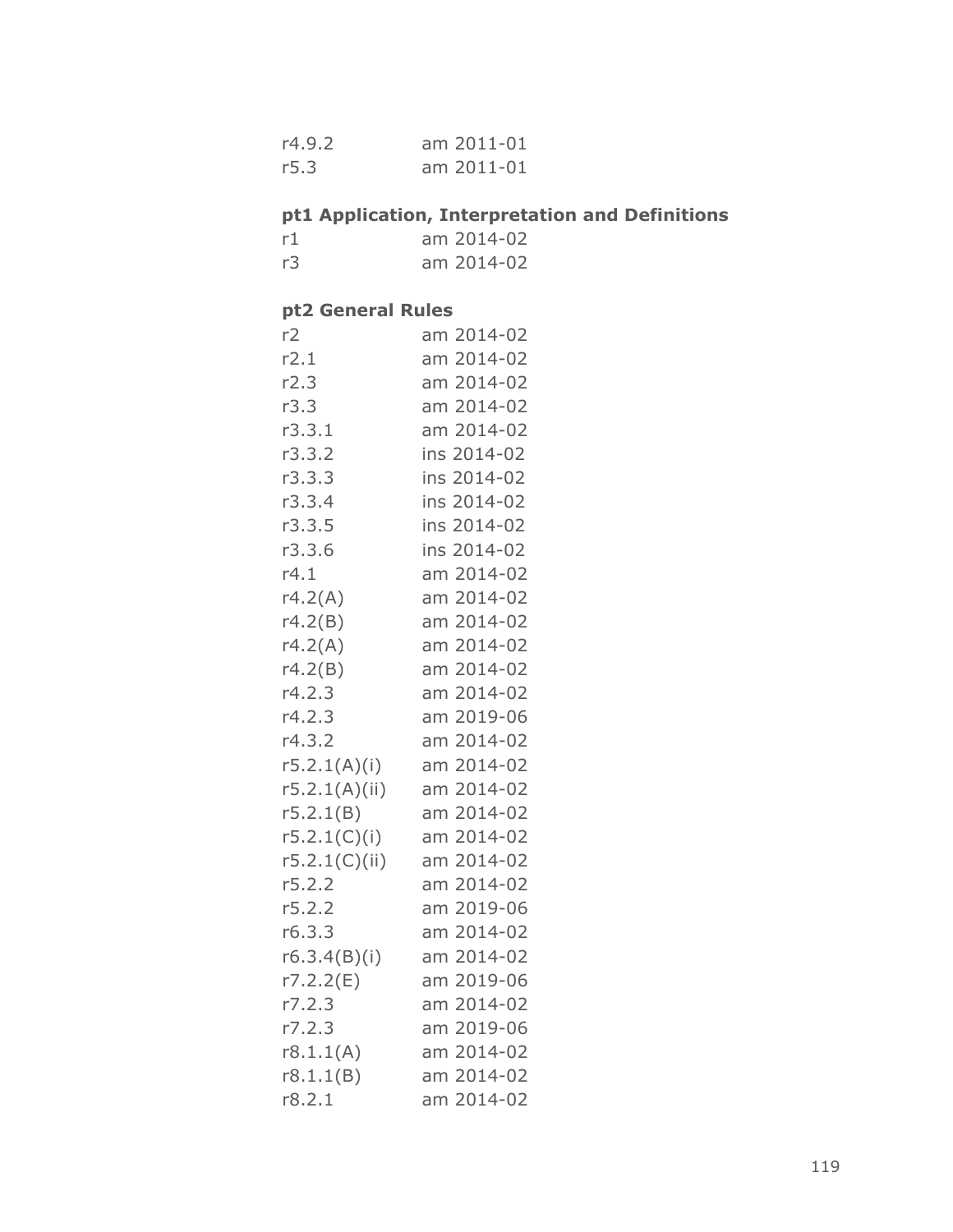| r8.2.1(1)       | ins 2014-02 |
|-----------------|-------------|
| r8.2.1(2)       | ins 2014-02 |
| r8.2.2          | am 2014-02  |
| r8.4.5          | am 2014-02  |
| r8.4.5          | am 2019-06  |
| r8.5.1          | am 2014-02  |
| r8.6            | om 2014-02  |
| r8a             | ins 2019-06 |
| r8a.1           | ins 2019-06 |
| r8a.1           | ins 2020-02 |
| r8a.1           | def 2021-09 |
| r8a.1           | def 2021-09 |
| r8a.1           | def 2021-09 |
| r8a.1           | def 2021-09 |
| r8a.1           | def 2021-12 |
| r8a.1(A)        | ins 2021-12 |
| r8a.2           | ins 2019-06 |
| r8a.2(B)        | ins 2021-09 |
| r8a.3           | ins 2019-06 |
| r8a.3A(i)(a)    | am 2021-09  |
| r8a.3A(i)(b)    | am 2021-09  |
| r8a.3(iii)(a)   | am 2021-09  |
| r8a.4           | ins 2019-06 |
| r8a.4           | am 2020-02  |
| r8a.4(D)        | am 2021-09  |
| r8a.4(D)(i)     | am 2021-09  |
| r8a.4(D)(ii)    | am 2021-09  |
| r8a.4(D)(iii)   | am 2021-09  |
| r8a.4           | am 2021-12  |
| r8a.4(A)        | am 2021-12  |
| r8a.4(B)        | am 2021-12  |
| r8a.4(E)        | ins 2021-12 |
| r8a.5           | ins 2019-06 |
| r8a.6           | ins 2019-06 |
| r8a.6(A)(i)(j)  | am 2021-09  |
| r8a.6(A)(ii)(i) | am 2021-09  |
| r8a.7           | ins 2019-06 |
| r8a.7           | am 2020-02  |
| r8a.7           | am 2021-12  |
| r8a.8           | ins 2019-06 |
| r8a.8           | am 2020-02  |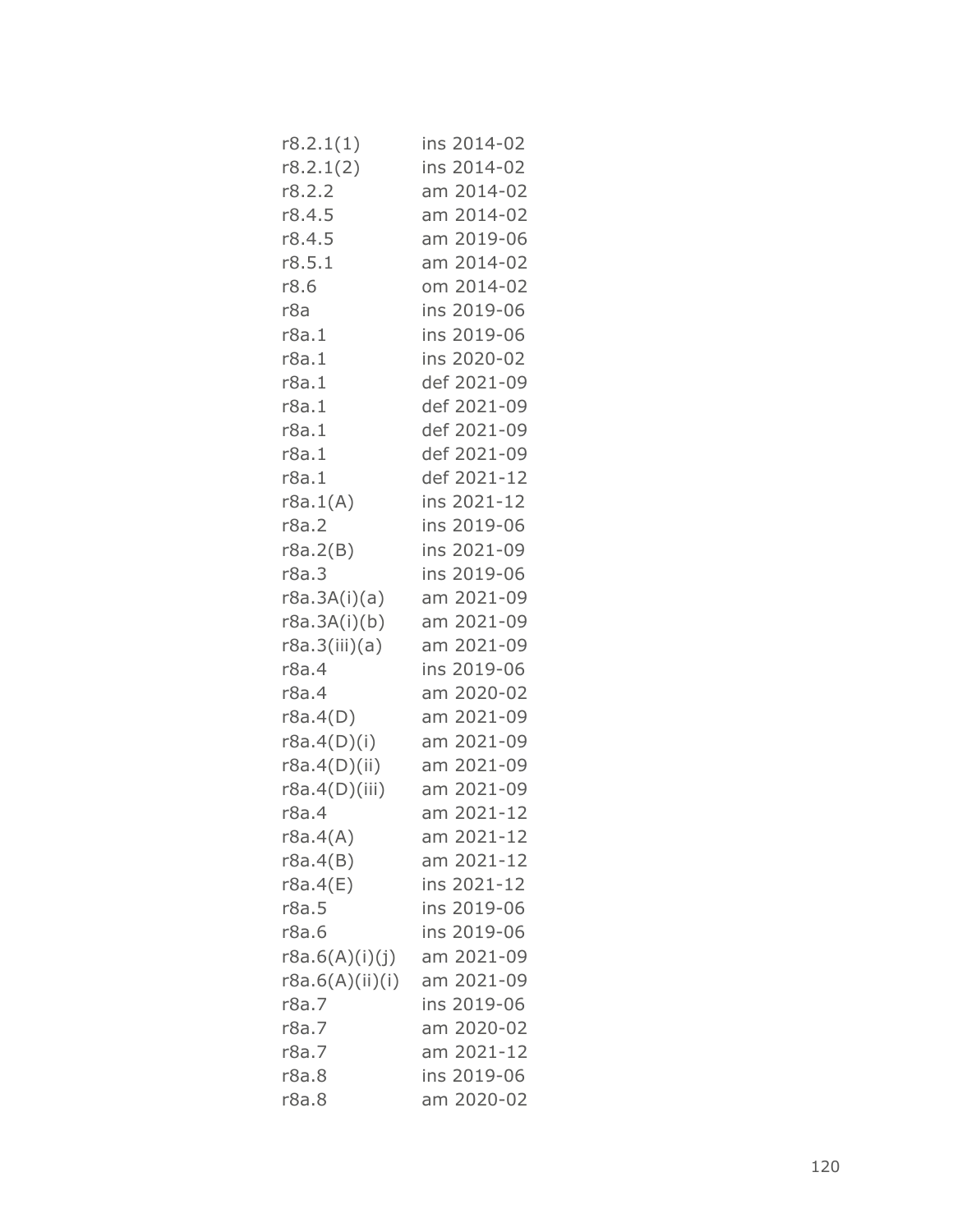| r8a.9                 | ins 2019-06 |
|-----------------------|-------------|
| r8a.9                 | am 2020-02  |
| r8a.9(B)              | am 2021-09  |
| r8a.9(C)              | am 2021-09  |
| r8a.9(D)              | om 2021-09  |
| r8a.9(A)              | am 2021-12  |
| r8a.9(B)              | am 2021-12  |
| r8a.9(C)              | am 2021-12  |
| r8a.10                | ins 2019-06 |
| r8a.10(A)             | am 2021-12  |
| r8a.10(C)             | ins 2021-12 |
| r8a.11                | ins 2019-06 |
| r8a.11                | am 2020-02  |
| r8a.12                | ins 2019-06 |
| r8a.12                | am 2020-02  |
| r8a.12                | am 2021-12  |
| r8a.12(A)             | am 2021-12  |
| r8a.12(B)(iii)        | am 2021-12  |
| r8a.12(C)(i)          | ins 2021-12 |
| r8a.13                | ins 2019-06 |
| r8a.13                | am 2020-02  |
| r8a.13(B)             | am 2021-12  |
| r8a.14                | ins 2019-06 |
| r8a.15                | ins 2019-06 |
| r8a.16                | ins 2019-06 |
| r8a.16                | am 2020-02  |
| r8a.16                | am 2021-12  |
| r8a.16(A)             | am 2021-12  |
| r8a.16(B)             | am 2021-12  |
| r8a.16(C)             | am 2021-12  |
| r8a.16(E)             | am 2021-12  |
| r8a.16(F)             | am 2021-12  |
| r8a.17                | ins 2020-02 |
| r8a.17(i) ins 2021-12 |             |
| r9.1                  | am 2014-02  |
| r10.1                 | am 2014-02  |
| r11.1                 | am 2014-02  |
| r11.2                 | ins 2014-02 |
| r11.2                 | ins 2019-06 |
| r11.3                 | am 2014-02  |
| r11.3.1(B)            | am 2014-02  |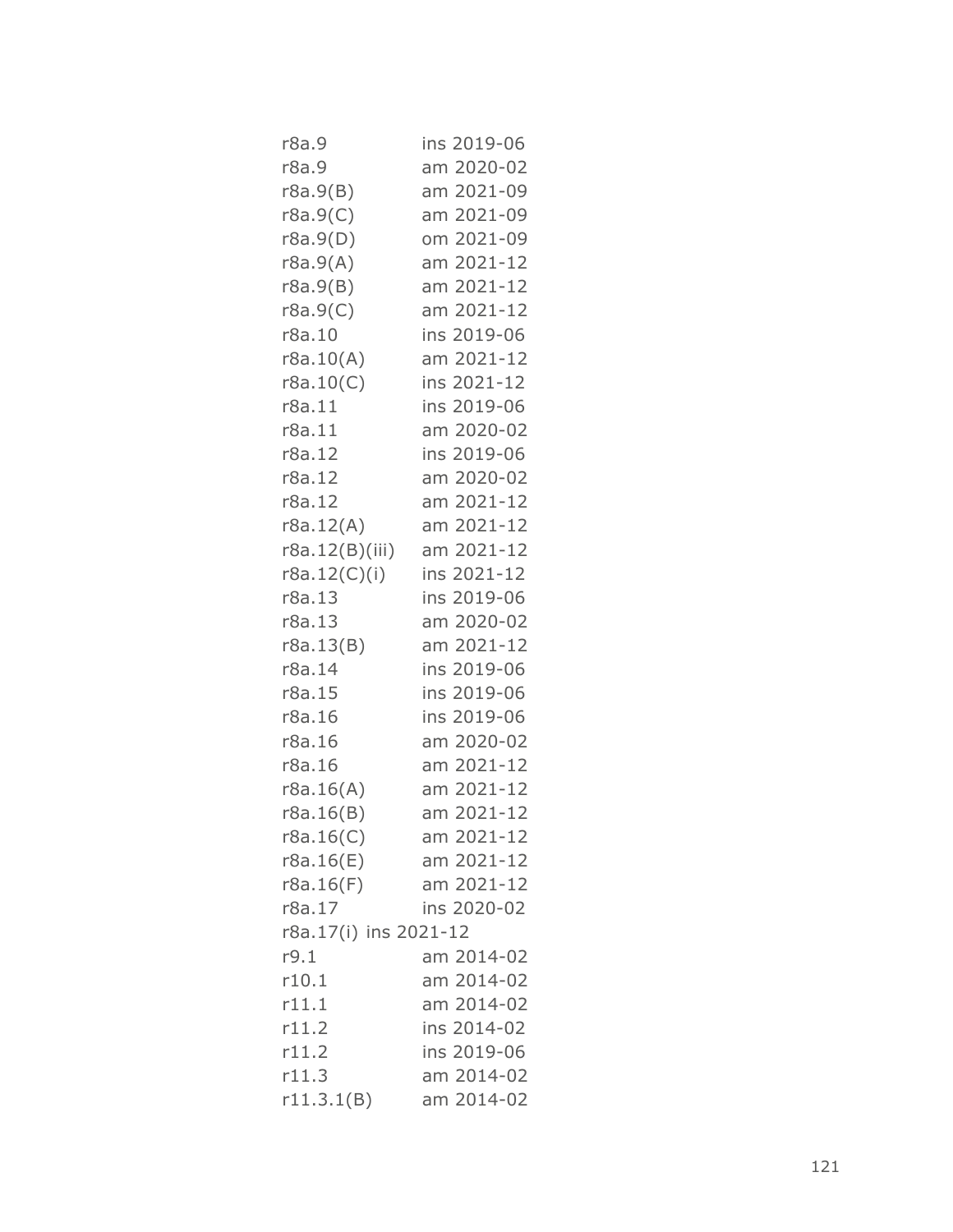| r11.3.2    | ins 2014-02 |
|------------|-------------|
| r11.3.2    | ins 2019-06 |
| r11.3.3    | ins 2014-02 |
| r11.4      | am 2014-02  |
| r11.4.1    | am 2014-02  |
| r11.4.2    | am 2014-02  |
| r12.1      | am 2014-02  |
| r12.2.1    | am 2014-02  |
| r12.2.3    | am 2014-02  |
| r12.3      | ins 2014-02 |
| r13.1      | am 2014-02  |
| r13.1      | am 2022-04  |
| r13.2.2    | am 2022-04  |
| r13.3      | ins 2022-04 |
| r14.1      | am 2014-02  |
| r15.1      | am 2014-02  |
| r16.1      | am 2014-02  |
| r16.2.1    | am 2014-02  |
| r16.2.2(C) | am 2014-02  |
| r16.2.4    | am 2014-02  |
| r16.3      | am 2014-02  |
| r16.3.3    | am 2014-02  |
| r16.4.1    | am 2014-02  |
| r16.4.2    | am 2014-02  |
| r16.4.3    | am 2014-02  |
| r16.4.5    | am 2014-02  |
| r16.4.6    | am 2014-02  |
| r16.5.1    | am 2014-02  |
| r16.5.2    | am 2014-02  |
| r16.5.3    | am 2014-02  |
| r16.6      | am 2014-02  |
|            |             |
|            |             |

| sch <sub>2</sub> | am 2014-02 |
|------------------|------------|
| sch <sub>3</sub> | am 2020-02 |
| sch3(1.1)        | am 2021-12 |
| sch4             | am 2014-02 |
| sch <sub>5</sub> | am 2014-02 |
|                  |            |

## **pt3 Conduct of Business Rules**

| r1.2 |  | am 2014-02 |
|------|--|------------|
|------|--|------------|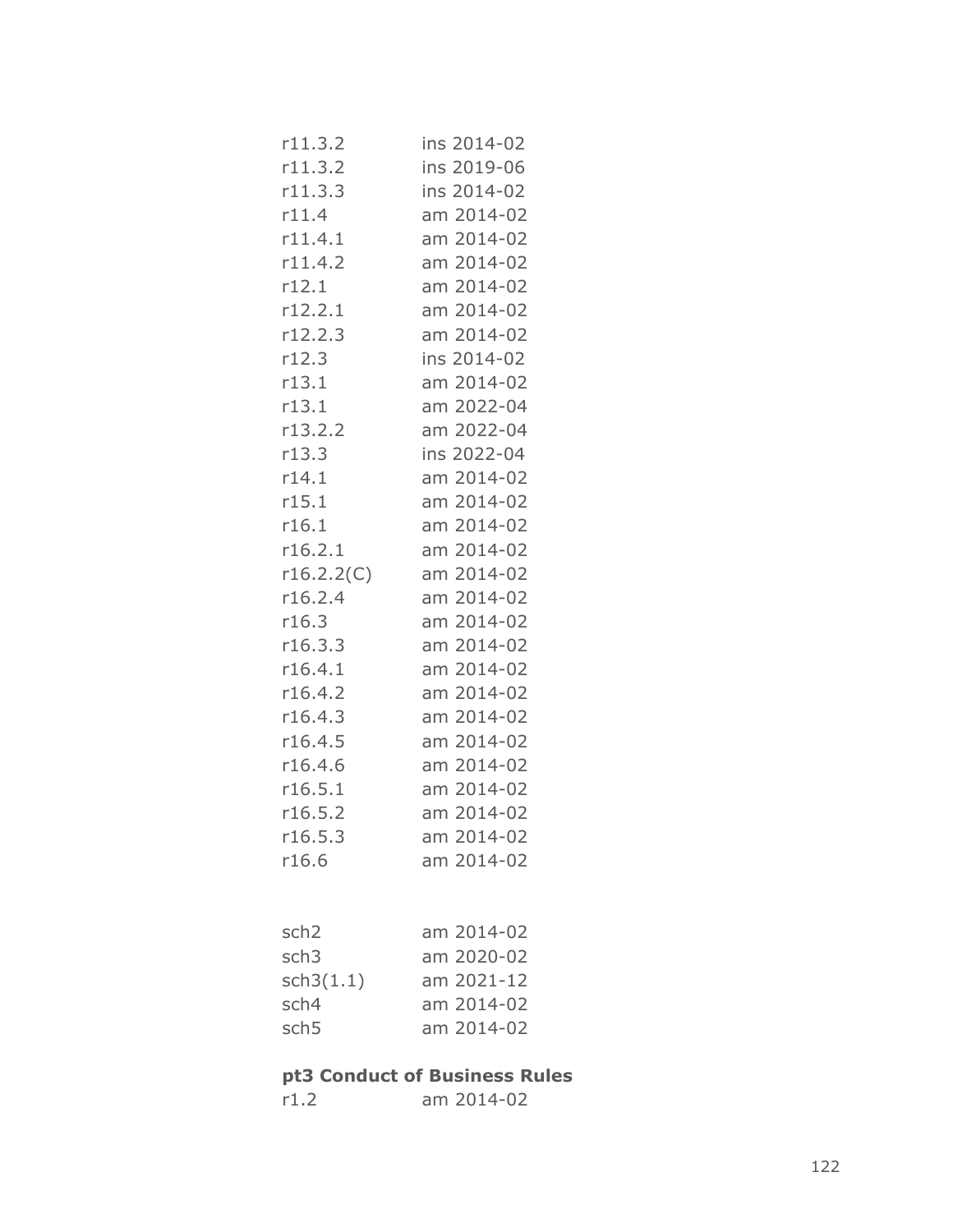# **pt4 Licensed Firm Assets Rules (LFAR)**

r1 am 2014-02

### **pt5 Compliance and Enforcement Rules**

| r1      | am 2019-06  |
|---------|-------------|
| r3.1.1  | am 2019-06  |
| r3.1.2  | am 2019-06  |
| r3.1.4  | ins 2019-06 |
| r3.2.4  | am 2019-06  |
| r3.2.5  | am 2019-06  |
| r3.2.6  | am 2019-06  |
| r3.4.2  | am 2019-06  |
| r3.4.6  | am 2019-06  |
| r3.6.1  | am 2019-06  |
| r4.1    | am 2019-06  |
| r4.2.1  | am 2019-06  |
| r4.2.2  | am 2019-06  |
| r4.3.1  | am 2019-06  |
| r4.4.1  | am 2019-06  |
| r4.4.2  | am 2019-06  |
| r4.4.3  | am 2019-06  |
| r4.5.1  | am 2019-06  |
| r4.5.2  | am 2019-06  |
| r4.5.3  | am 2019-06  |
| r4.6.1  | am 2019-06  |
| r4.6.2  | am 2019-06  |
| r4.6.3  | am 2019-06  |
| r4.7    | am 2019-06  |
| r4.8    | am 2019-06  |
| r4.9    | am 2019-06  |
| r4.9    | am 2021-12  |
| r4.12.2 | am 2019-06  |
| r5.1.1  | am 2019-06  |
| r5.1.3  | am 2019-06  |
| r5.2.1  | am 2019-06  |
| r5.3    | am 2019-06  |
| r5.4.1  | am 2019-06  |
| r5.4.2  | am 2019-06  |
| r5.5    | am 2019-06  |
| r5.6    | am 2019-06  |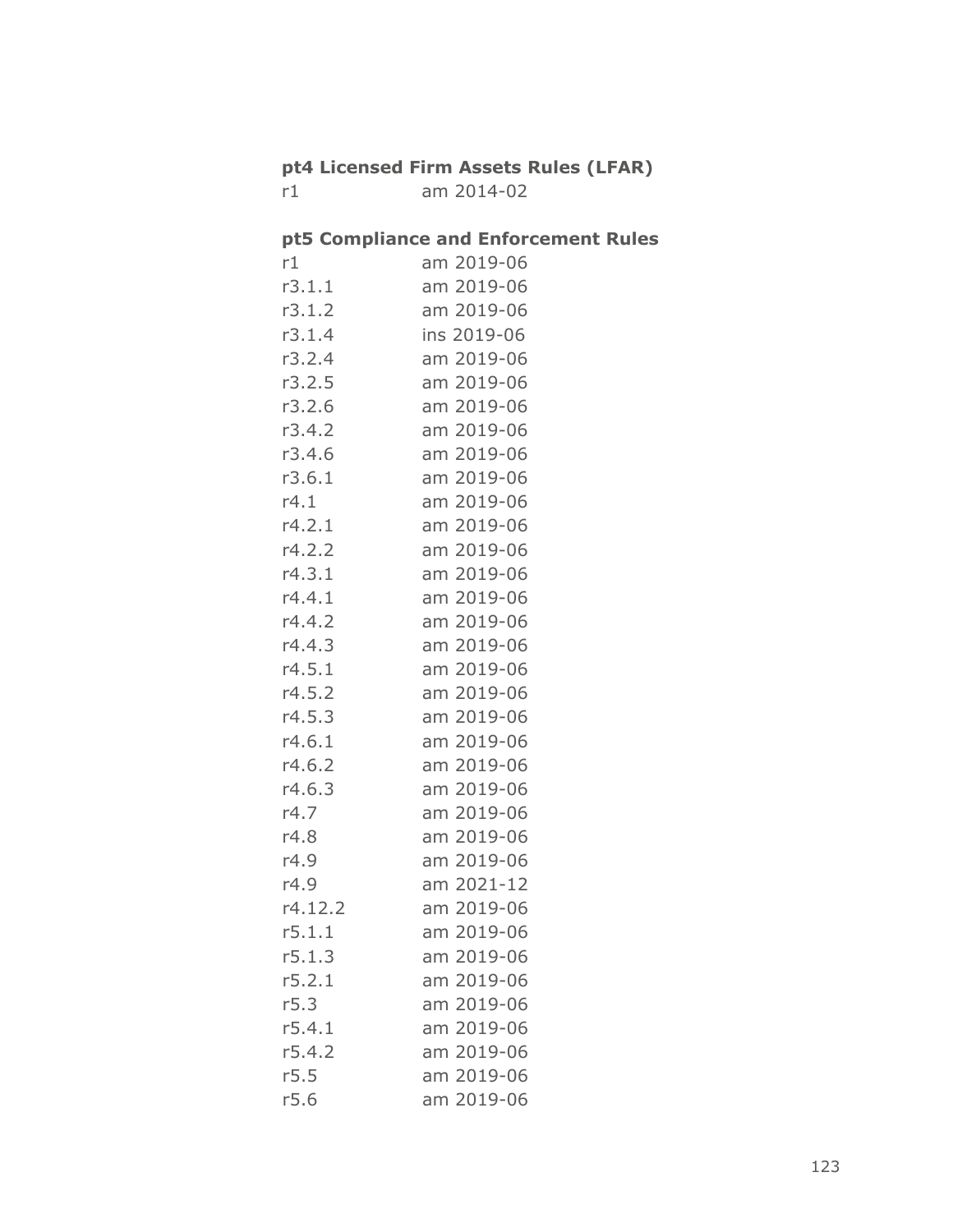| r5.7.1 | am 2019-06 |
|--------|------------|
| r5.7.2 | am 2019-06 |
| r5.7.3 | am 2019-06 |
| r6.1.1 | am 2019-06 |
| r6.1.2 | am 2019-06 |
| r6.2.3 | am 2014-02 |
| r6.2.6 | am 2014-02 |
| r6.2.1 | am 2017-10 |
| r2     | am 2016-06 |

# **pt6 Legal Services Code**

| pt6  | ins 2017-10 |
|------|-------------|
| r1   | ins 2017-10 |
| r2   | ins 2017-10 |
| r2.1 | ins 2017-10 |
| r3 I | ins 2017-10 |
| r3.1 | ins 2017-10 |
| r4   | ins 2017-10 |
| r4.1 | ins 2017-10 |
| r4.2 | ins 2017-10 |
| r4.3 | ins 2017-10 |
| r4.4 | ins 2017-10 |
| r4.5 | ins 2017-10 |
| r4.6 | ins 2017-10 |
| r4.7 | ins 2017-10 |
| r5   | ins 2017-10 |
| r5.1 | ins 2017-10 |
| r5.2 | ins 2017-10 |
| r5.3 | ins 2017-10 |
| r5.4 | ins 2017-10 |
| r5.5 | ins 2017-10 |
| r5.6 | ins 2017-10 |
| r5.7 | ins 2017-10 |
| r6   | ins 2017-10 |
| r6.1 | ins 2017-10 |
| r6.2 | ins 2017-10 |
| r7   | ins 2017-10 |
| r7.1 | ins 2017-10 |
| r7.2 | ins 2017-10 |
| r8   | ins 2017-10 |
| r8.1 | ins 2017-10 |
| r8.2 | ins 2017-10 |
| r8.3 | ins 2017-10 |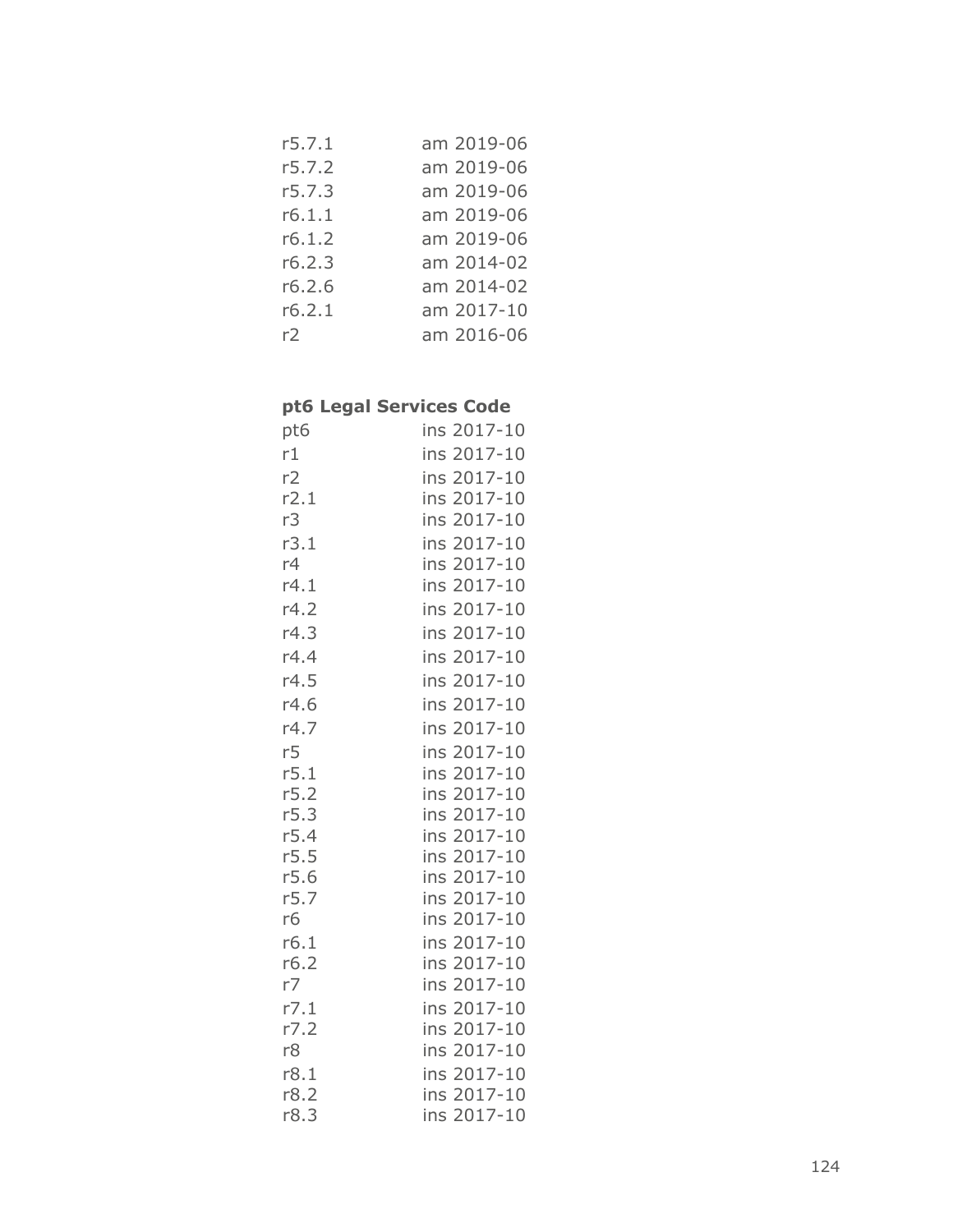| r9    | ins 2017-10 |
|-------|-------------|
| r9.1  | ins 2017-10 |
| r9.2  | ins 2017-10 |
| r9.3  | ins 2017-10 |
| r9.4  | ins 2017-10 |
| r9.5  | ins 2017-10 |
| r9.6  | ins 2017-10 |
| r9.7  | ins 2017-10 |
| r9.8  | ins 2017-10 |
| r9.9  | ins 2017-10 |
| r9.10 | ins 2017-10 |
| r9.11 | ins 2017-10 |
| r9.12 | ins 2017-10 |
| r9.13 | ins 2017-10 |
| r9.14 | ins 2017-10 |
| r9.15 | ins 2017-10 |
| r10   | ins 2017-10 |
| r10.1 | ins 2017-10 |
| r10.2 | ins 2017-10 |
| r10.3 | ins 2017-10 |
| r10.4 | ins 2017-10 |
| r10.5 | ins 2017-10 |

### **pt7 Professional Accountants Code**

| pt7  | ins 2017-12 |
|------|-------------|
| r1   | ins 2017-12 |
| r2   | ins 2017-12 |
| r2.1 | ins 2017-12 |
| r3.  | ins 2017-12 |
| r3.1 | ins 2017-12 |
| r4   | ins 2017-12 |
| r4.1 | ins 2017-12 |
| r4.2 | ins 2017-12 |
| r4.3 | ins 2017-12 |
| r4.4 | ins 2017-12 |
| r5   | ins 2017-12 |
| r5.1 | ins 2017-12 |
| r5.2 | ins 2017-12 |
| r5.3 | ins 2017-12 |
| r5.4 | ins 2017-12 |
| r6   | ins 2017-12 |
| r6.1 | ins 2017-12 |
| r6.2 | ins 2017-12 |
| r6.3 | ins 2017-12 |
| r6.4 | ins 2017-12 |
| r7   | ins 2017-12 |